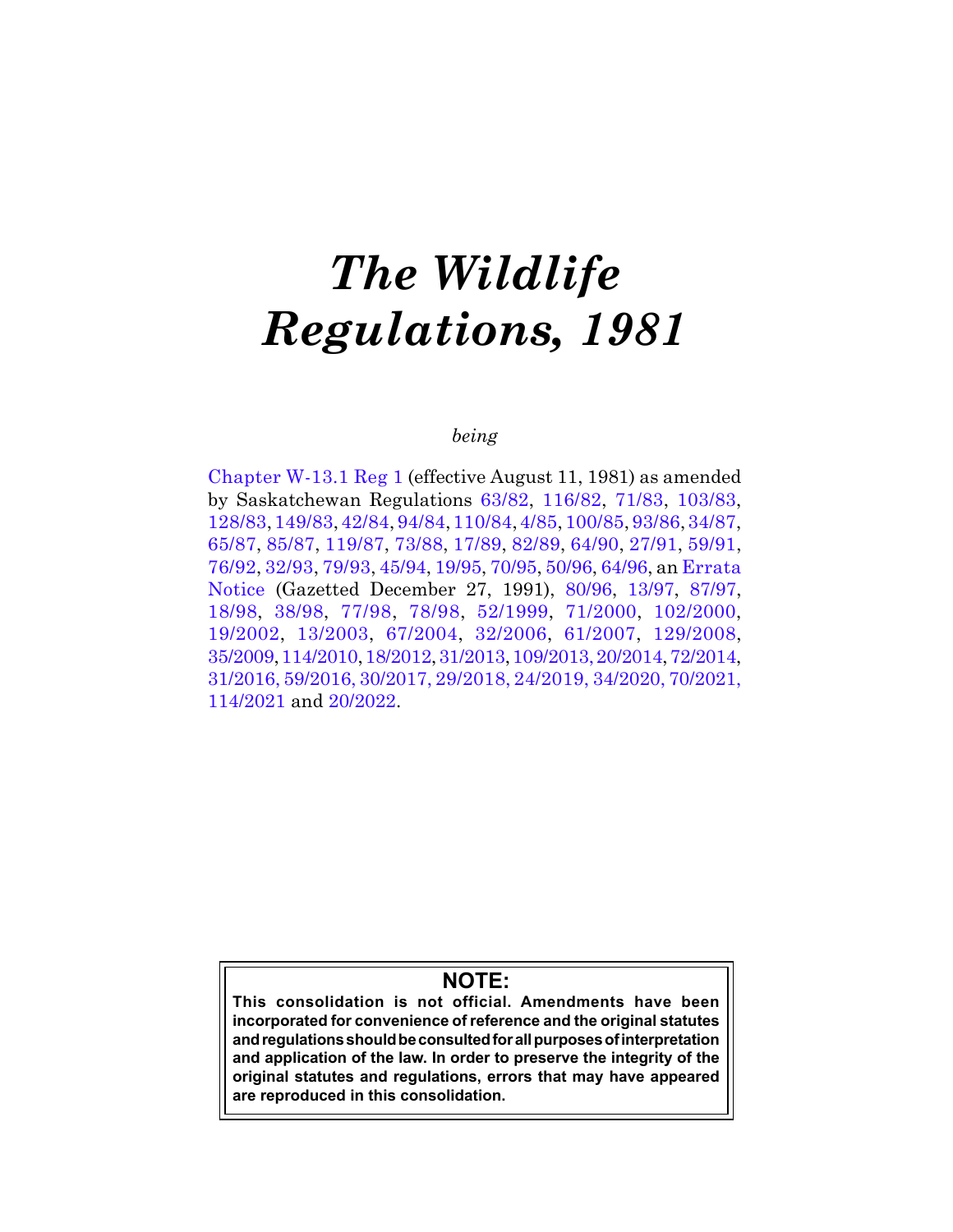# Table of Contents

# PART I

### **General** TITLE

1 Title

# INTERPRETATION

- 2 Interpretation
- 2.1 References

# APPLICATION

3 Application

# PART II

# **General Hunting Restrictions**

- 4 Permitted hunting
- 5 Restriction re wildlife in special areas
- 6 Protected wildlife
- 6.01 Consent required to hunt on certain land
- 6.1 Qualified person
- 6.2 Exemptions re licensing requirements
- 7 Restrictions on hunting methods
- 8 Restrictions on hunting in wildlife management zones
- 9 Hunting in provincial parks
- 10 Repealed
- 11 Hunting at night
- 11.1 Hunting safety
- 12 Hunting or approaching lure crops or bait stations
- 13 Hunting near buildings, etc.
- 14 Vehicles or power boats
- 15 Firearms
- 16 Discharge of firearm
- 17 Prohibition re certain firearms
- 18 Prohibitions
- 18.1 Placing of bait
- 18.2 Removal, etc., of bait signs
- 18.3 Hunting with bait
- 18.4 When bait to be placed and removed
- 18.41 Restrictions on bait
- 18.42 Restrictions on feeding ungulates
- 18.43 Stands
- 18.44 Prohibition re attracting dangerous wildlife
- 19 Dogs
- 20 When guide required
- 21 Hunting clothing
- 22 Waste, destroy or abandon game meat
- 23 Evidence of age or sex of game
- 24 Traps or snares
- 25 Beaver, black bear and cougar
- 25.1 Repealed
- 26 Accidential killing
- 27 Wildlife for breeding
- 28 Repealed
- 29 Big game
- 30 Game birds

# PART II.1

# **Habitat Protection**

- 30.1 Wildlife habitat in special areas
- 30.2 Restriction on operating a vehicle on wildlife lands

# PART III

# **Licences**

# GENERAL

- 31 Licences
- 31.1 Circumstances where licence not revoked
- 31.2 Possession of dead wildlife
- 31.21Possession of a dead cougar
- 31.3 Confidentiality re licence issuance agreements
- 31.4 Hunter harvest surveys

# FUR LICENCES

- 32 Fur licence required
- 33 Eligibility for fur licences
- 34 Northern fur conservation Area Fur Licence
- 35 Rights to fur licences

### GAME LICENCES

- 36 Game licence required
- 36.1 Resource Allocation Licence
- 37 Game bird licence
- 37.1 Saskatchewan Wildlife Habitat Licences
- 37.11Veteran Wildlife Habitat Licence
- 37.2 Saskatchewan Resident youth licences
- 38 Big game licence
- 38.1 Big Game Management Licence

# PHEASANT LICENCES

39 Pheasants

# FUR DEALERS LICENCES

- 40 Fur dealers licences
- 41 Returns by fur dealers
- 42 Repealed
- 43 Repealed
- 44 Licence fees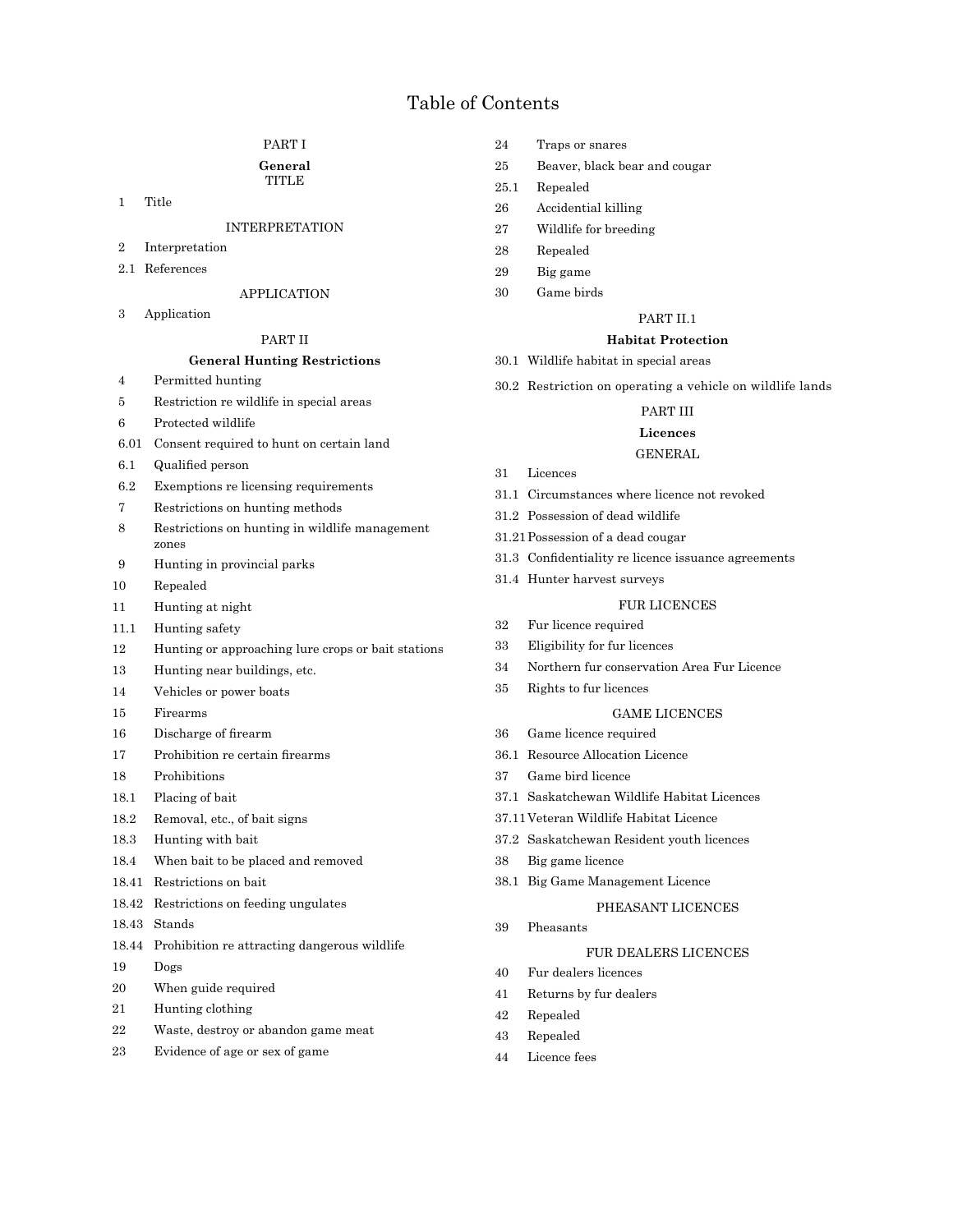# PART IV

# **Tagging Big Game**

- 45 Procedure
- 46 Untagged hides

# PART V

# **Use of Hunting Vehicles**

- 47 Aircraft
- 48 Firearms on all-terrain vehicles and operating vehicles
- 49 Closure of designated trail
	- PART VI

# **Traffic in Wildlife**

- 50 General
- 51 Importing and exporting
- 52 Tanners and taxidermists
- 53 Shipment of wildlife
- 54 Records

# PART VII

# **Fur Conservation Areas and Trapping Blocks**

- 55 Establishment
- 56 Boundaries of trapping blocks and zones
- 57 Certificate of registration
- 58 Inadequate harvesting of fur
- 59 Limits on holder of fur licence
- 60 Repealed

### PART VII.1 **Big Game Damage Compensation** Repealed

# PART VIII

### **Shotgun-Archery/Muzzleloader Areas**

61 Shotgun-archery areas

# PART IX

# **Computer Draw for Game Draw Licence**

- 62 Interpretation of Part
- 62.1 Minister may establish computer draw
- 62.2 Applications for game draw licences
- 62.3 Conditions respecting applications

63 Holding of computer draw

63.01 Allocation of game draw licences

63.02 Allocation of game draw licences

# PART IX.1

# **Subsistence-Use Barren-Ground Caribou Licence**

- 63.1 Interpretation
- 63.2 Licence
- 63.3 Dependants of licensee
- 63.4 List of names
- 63.5 Limit
- 63.6 Dependant not entitled to licence
- 63.7 Licensee, etc., not entitled to other licences
- 63.8 Report
- 63.9 Fees
- 63.91Committee

85.2 Designations

### PART XII.1

### **Certain Provisions**

85.1 Certain provisions prescribed for Act

# PART XII.2

# **Designated Laboratories**

# PART XIII

# **Repeal**

86 Sask. Reg. 160/80 repealed

# **Appendix**

- Table 1 Game Bird Licence Fees
- Table 2 Big Game Licence Fees
- Table 3 Fur Licence Fees
- Table 4 Repealed
- Table 5 Repealed
- Table 6 Repealed
- Table 7 Rural Municipalities Closed to Hunting Fur Animals with Dogs
- Table 8 Resource Allocation Licences Fees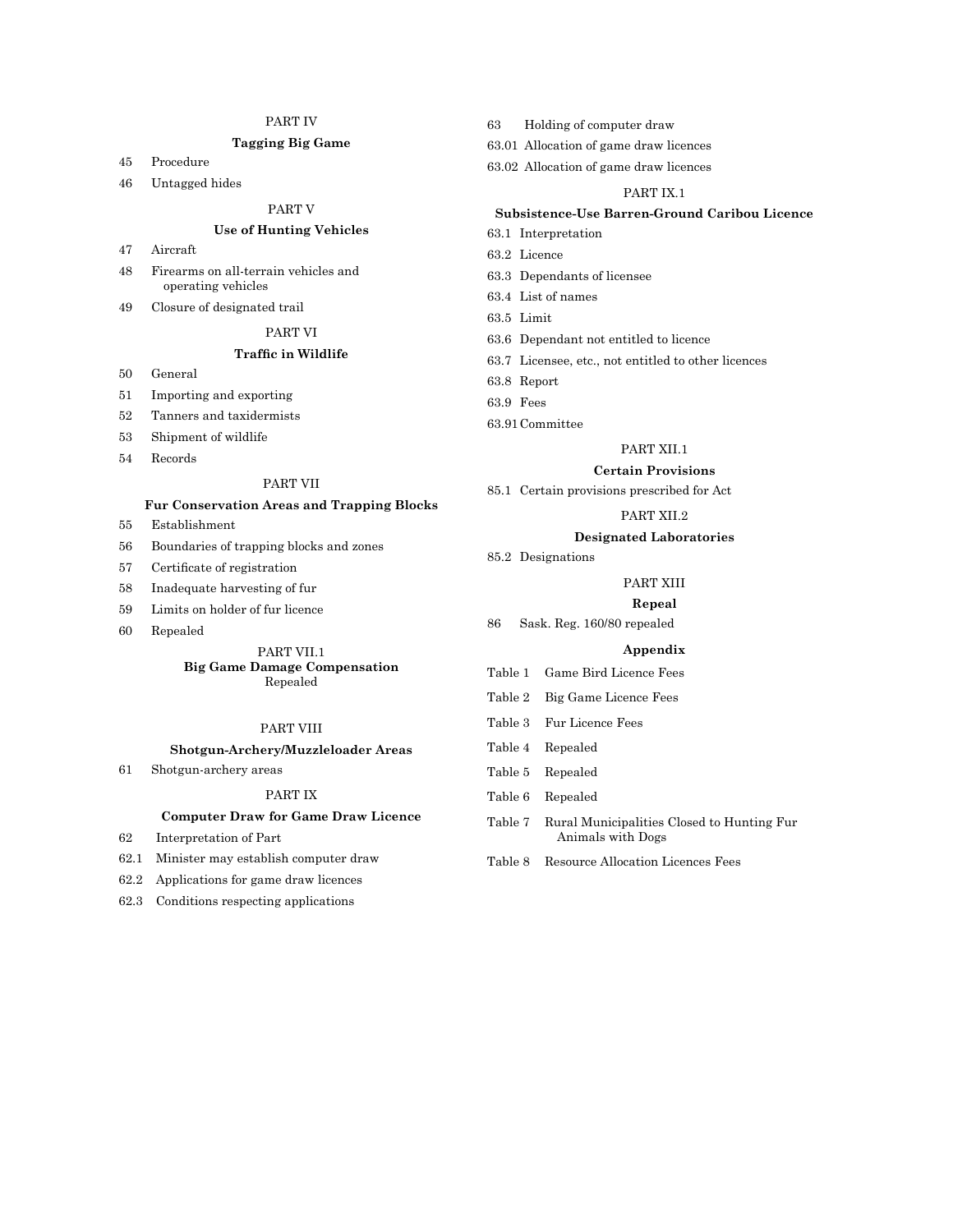# **CHAPTER W-13.1 REG 1** *The Wildlife Act*

# PART I **General TITLE**

# **Title**

**1** These regulations may be cited as *The Wildlife Regulations, 1981*.

# INTERPRETATION

# **Interpretation**

**2**(1) In these regulations:

(a) **"Act"** means *The Wildlife Act, 1998*;

(b) **"all-terrain vehicle"** means any motorized vehicle designed for off-highway travel on or over unprepared surfaces, natural terrain, water, snow, ice, marsh or swamp land, and includes any of the following when designed for that type of travel:

- (i) amphibious vehicles;
- (ii) ground effect or air-cushion vehicles;

(iii) motorcycles and related two-wheel, three-wheel and four-wheel vehicles;

- (iv) snow vehicles;
- (v) track vehicles;
- (vi) four-wheel drive vehicles;
- (vii) low-pressure tire vehicles;

(viii) any toboggan, trailer or other attachment to an all-terrain vehicle;

(ix) any other means of transportation that is driven by power other than muscular power or wind;

but does not include:

(x) motor boats;

(xi) four-wheel drive vehicles classed as type A vehicles in accordance with *The Vehicle Equipment Regulations, 1987* pursuant to *The Vehicle Administration Act;*

(xii) a wheelchair as defined in *The Traffic Safety Act;*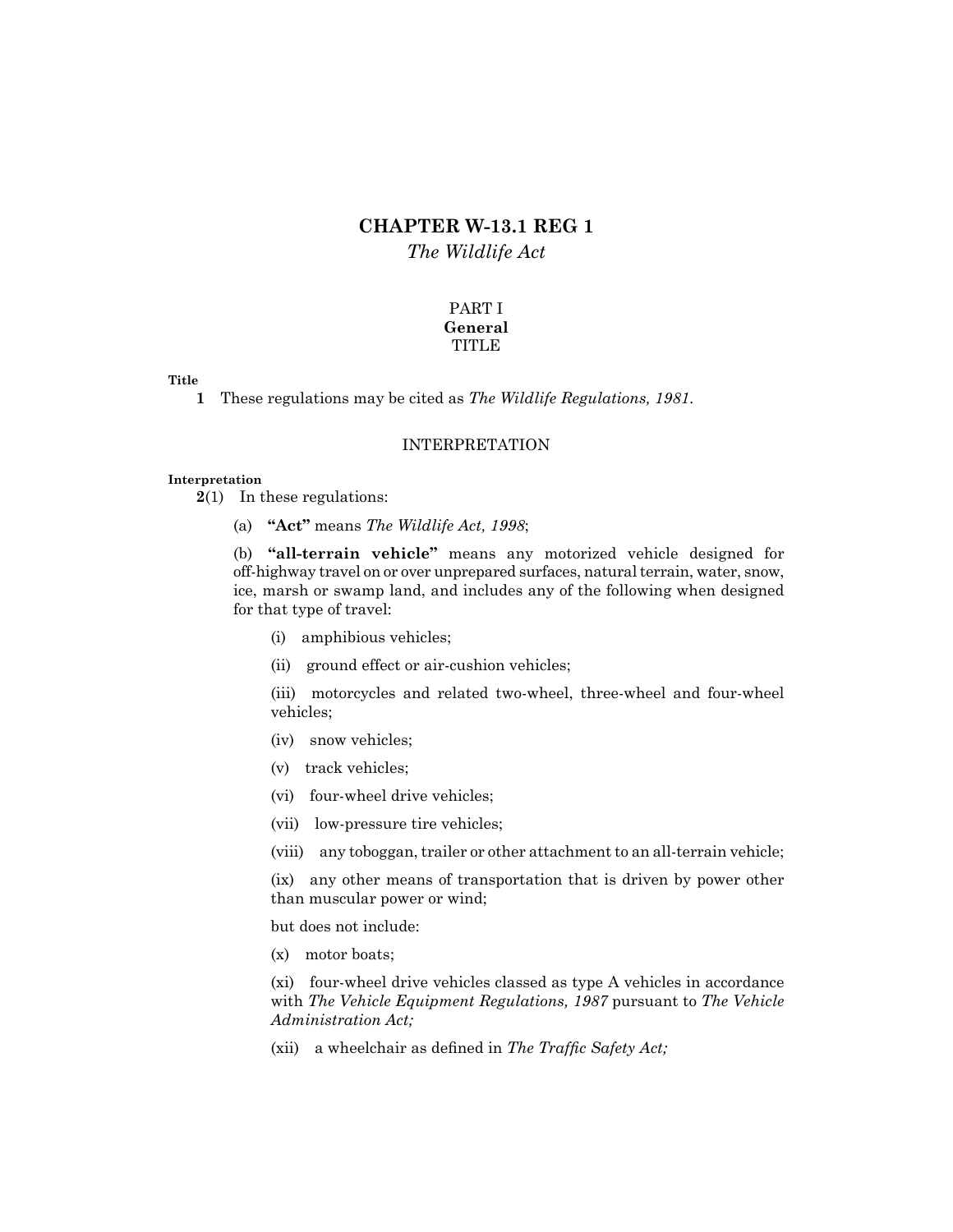- (b.1) **"antlerless"**, in the case of white-tailed deer and mule deer, means:
	- (i) a female deer; or
	- (ii) a deer born in the year in which it is being hunted;
- (b.2) **"bait"**, except in section 12, means any food intended to attract big game;
- (c) **Repealed.** 3 Sep 82 SR 116/82 s3.
- (d) **"big game"** includes:
	- (i) pronghorn antelope;
	- (ii) black bear;
	- (iii) bison, other than domestically raised bison;
	- (iv) any member of the deer family, whether known as caribou, deer,
	- elk, moose or otherwise; and
	- (v) wolf;
- (d.1) **Repealed.** 22 May 98 SR 38/98 s3.

(e) **"big game licence"** means a valid and subsisting licence to hunt big game issued pursuant to these regulations;

- (f) **Repealed.** 3 Sep 82 SR 116/82 s3.
- (g) **Repealed.** 3 Sep 82 SR 116/82 s3.

(h) **"Canadian resident"** means a person who has his or her principal residence in Canada and who is a Canadian citizen or has resided in Canada for the 12-month period preceding the date of his or her application for a licence;

(h.01) **"captive-reared ring-necked pheasant"** means ring-necked pheasant born and raised in captivity;

(h.1) **"carnivore"** does not include raptors;

(h.11) **"certified restraining trap"** means a foot-hold trap that is included on the list of restraining traps certified as meeting the requirements of the Agreement on International Humane Trapping Standards, as published and updated from time to time by the Fur Institute of Canada;

(h.12) **"certified trap"** means a body-gripping trap that is included on the list of quick-kill traps certified as meeting the requirements of the Agreement on International Humane Trapping Standards, as published and updated from time to time by the Fur Institute of Canada;

(h.2) **"commercial wildlife farm"** means a location where wildlife is held for commercial purposes;

(i) **"Cypress Hills Provincial Park (West Block)"** means that portion of Cypress Hills Provincial Park adjoining the Alberta-Saskatchewan border;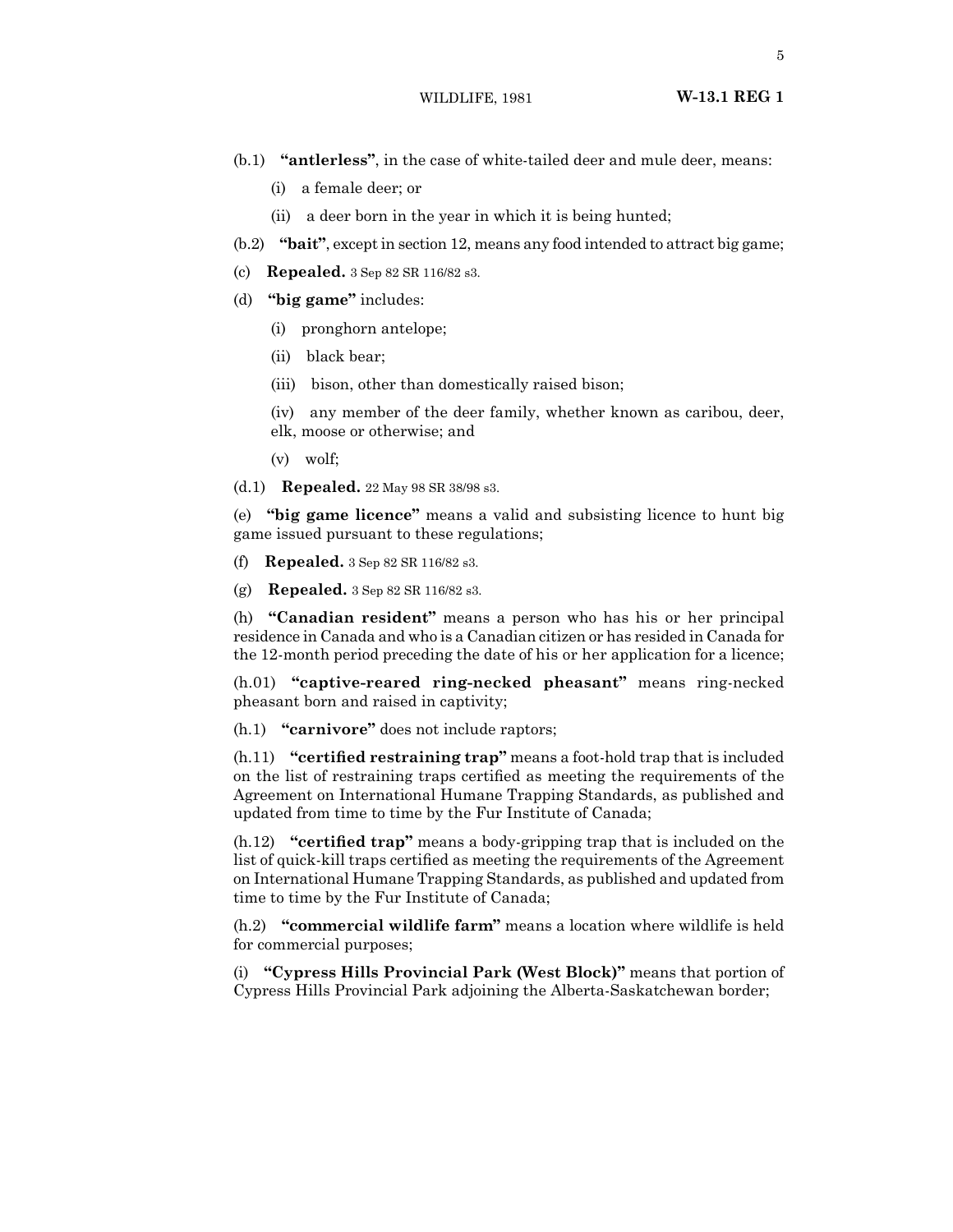- (i.1) **"designate"** means a Saskatchewan resident who:
	- (i) is an immediate family member of the owner or occupant of the land;
	- (ii) is an employee of the owner or occupant of the land; or
	- (iii) is a licensed trapper whom the owner or occupant of the land has authorized, in writing, to act on behalf of the owner or occupant;

(j) **"designated trail"** means a route shown on a master plan on file in the director's office that is in Cypress Hills Provincial Park (West Block), marked at the start and end with designated trail signs;

(j.1) **"drug"** includes any substance or mixture of substances manufactured sold or represented for use in:

(i) the diagnosis, treatment, mitigation or prevention of a disease, disorder, abnormal physical state, or the symptoms thereof, in man or animal;

(ii) restoring, correcting or modifying organic functions in man or animal; or

(iii) disinfection in premises in which food is manufactured, prepared or kept;

(k) **Repealed.** 3 Sep 82 SR 116/82 s3.

(l) **"encased"**, in relation to a firearm, means a firearm that is completely enclosed in a fastened gun case or wrapped in fabric, plastic or similar material in a manner that makes the firearm not readily available for use;

(m) **"fur animal"** includes any animal that is wild by nature and whose skin or pelt is commonly used for the manufacture of wearing apparel or rugs and is of marketable value;

(n) **"fur conservation area"** means any area of provincial land constituted as a fur conservation area pursuant to subsections  $55(1)$ ,  $(1.1)$  and  $(1.2)$ ;

(o) **Repealed.** 7 Apr 2017 SR 30/2017 s3.

(p) **"fur licence"** means a valid and subsisting licence to hunt fur animals issued pursuant to these regulations;

(q) **"game"** means big game or game bird and includes any part of any big game or game bird;

(r) **"game bird"** means migratory game bird and upland game bird;

(s) **"game bird licence"** means a valid and subsisting licence to hunt game birds issued pursuant to these regulations;

(t) to (w) **Repealed.** 30 Apr 82 SR 63/82 s3.

(x) **"game preserve"** means any area constituted as a game preserve by *The Wildlife Management Zones and Special Areas Boundaries Regulations, 1990;*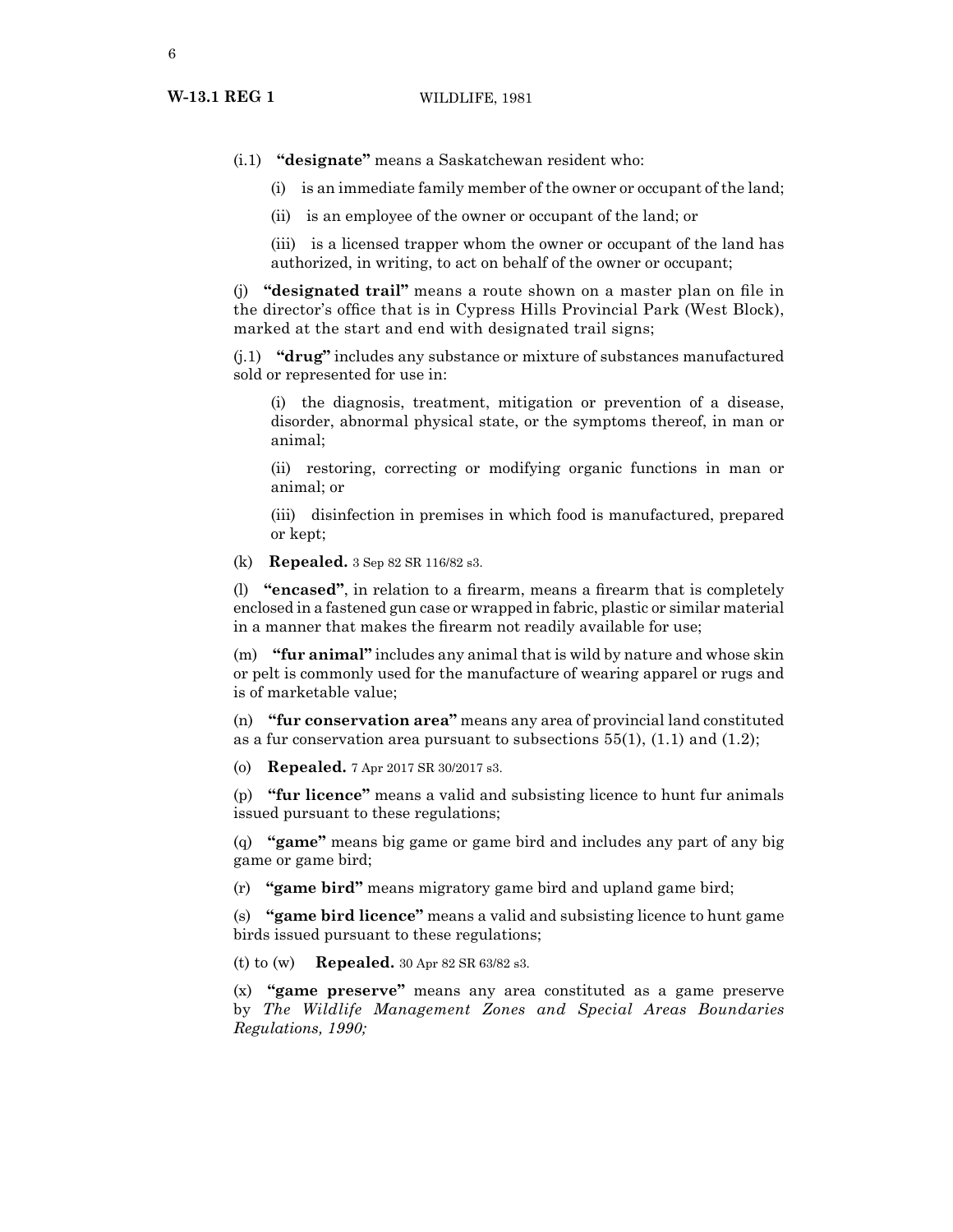(x.001) **"HAL Identification Number"** means the valid and unique identification number issued to a person by the minister;

(x.01) **"harvest ledger"** means a document that is associated with a licence in which a person records information related to the taking or killing of an animal as required pursuant to these regulations

(x.1) **"hide"** means the skin or pelt of an animal but does not include the other attached parts of the animal, such as the horns, antlers, claws or skull;

(x.11) **"hunter harvest survey"** means a document that is associated with a licence in which a person is required pursuant to section 31.4 to record and submit to the minister information related to hunting activity and the taking or killing of wildlife;

(x.2) **"immediate family member"** means an individual's father, mother, grandfather, grandmother, brother, sister, child, grandchild, spouse or commonlaw spouse;

(x.3) **"interfere with"** means:

(i) provoke, capture, hold, collect, kill, hunt, remove, damage, destroy, molest, or harass; or

(ii) conduct surveys, assessments, research or any other activity to detect or observe;

(y) **Repealed.** 3 Sep 82 SR 116/82 s3.

(z) **"migratory game bird"** includes any game bird protected by the *Migratory Birds Convention Act* (Canada), as amended from time to time, or the regulations made under that Act;

(z.1) **"ministry"** means the ministry over which the minister presides;

(aa) **"muzzle-loading rifle"** means a rifle which is loaded through the front opening of the barrel;

(bb) **"non-resident"** means a person who is neither a Saskatchewan resident nor a Canadian resident;

(bb.1) **Repealed.** 28 Mar 2003 SR 13/2003 s3.

(cc) **"normal trapping operations"** means the taking of fur animals by means of traps, where the trapper has several traps operating at one time and checks them in a planned and regular manner;

(cc.1) **"northern fur conservation area"** means any area of provincial land constituted as the northern fur conservation area pursuant to subsection  $55(1)$  or  $(1.1)$ ;

(dd) **"open season"** means an open season established pursuant to any regulations made pursuant to the Act during which it is lawful to hunt a particular species of wildlife;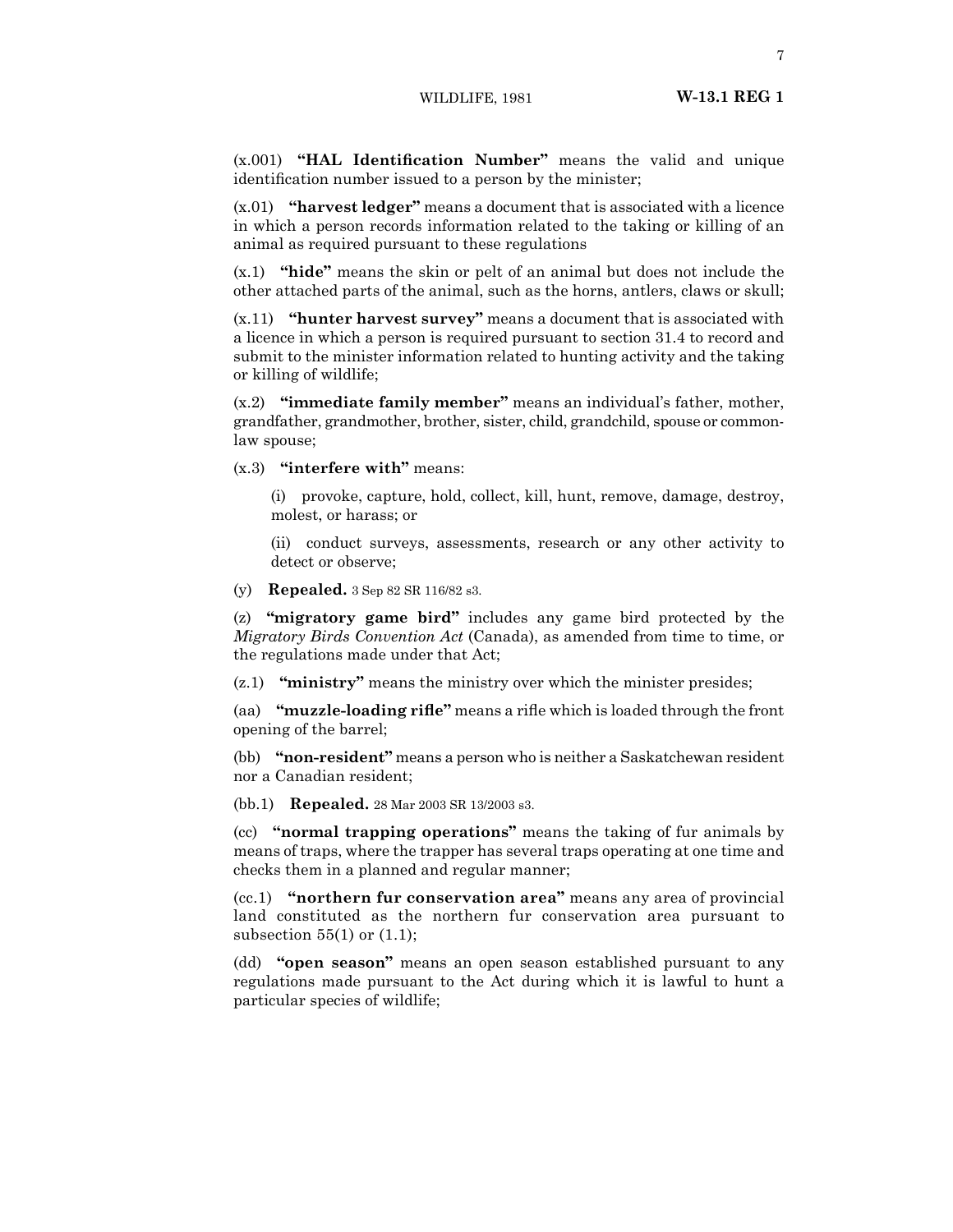(dd.001) **"pelt"** means the skin or hide of a fur animal or a portion of the skin or hide, complete with any natural fur, hair or wool, but does not include parts of the animal such as the claws, skull, bones or carcass;

(dd.01) **"place of habitation"** means the usual place of residency or occupancy of wildlife and includes a den, house, nest, burrow, roost or dam;

(dd.1) **"power snare"** means a mechanically activated neck snare that is immediately drawn closed by the force exerted by a torsion spring with a leg no less than 30 centimetres in length or by a lever-and-coil spring system in which the spring is no less than 25 centimetres in length that is used for the taking of fur animals;

(ee) **Repealed.** 14 Sep 84 SR 110/84 s3.

(ee.1) **"processed"** means:

(i) in the case of a big game hide, a tanning or similar treatment to preserve the hide but does not include drying the hide or rubbing it with salt;

(ii) in the case of a meat carcass, means cut up and preserved for consumption;

(iii) in the case of pelts, a tanning or similar treatment to preserve the pelt but does not include drying the pelt or rubbing it with salt;

(ff) **"protected area"** means a protected area constituted pursuant to section 5 of *The Parks Act*;

(gg) **"provincial park"** means a provincial park constituted pursuant to section 4 of *The Parks Act*;

(gg.1) **"qualified person"** means a person who has been placed on a ministry registry pursuant to subsection 6.1(2);

(hh) **"recreation site"** means a recreation site constituted pursuant to section 2 of *The Recreation Sites Regulations, 1986*;

(ii) **"regional park"** means a regional park established pursuant to *The Regional Parks Act, 1979*;

(ii.01) **"Reserve"** means a reserve within the meaning of the *Indian Act* (Canada);

(ii.1) **"road"** means a prepared surface designed for vehicular traffic;

(ii.2) **"road allowance"** means a road allowance as defined in the first, second and third Dominion Land Survey System;

(ii.21) **"road corridor game preserve"** means any area constituted as a road corridor game preserve by *The Wildlife Management Zones and Special Areas Boundaries Regulations, 1990*;

(ii.3) **Repealed.** 21 Apr 2006 SR 32/2006 s3.

(jj) **"Saskatchewan resident"** means a person who:

(i) is a Canadian resident, has his or her principal residence in Saskatchewan and has resided in Saskatchewan for the three months preceding the date of his or her application for a licence;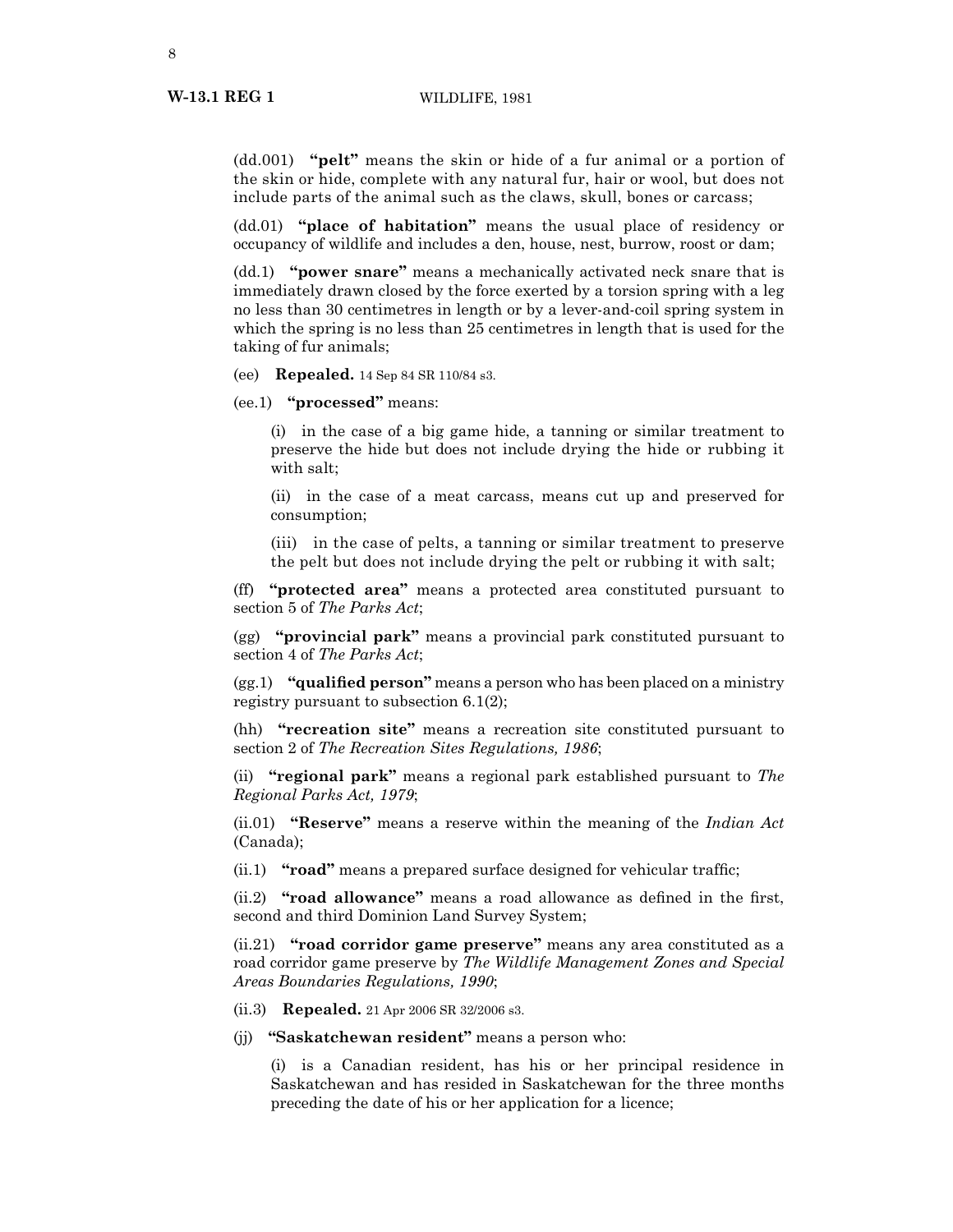- (ii) **Repealed.** 7 Apr 2017 SR 30/2017 s3.
- (iii) is a member of a regular force of the Canadian Armed Forces and:
	- (A) is stationed and residing in Saskatchewan; or

(B) at the time the person was recruited or deployed by a regular force of the Canadian Armed Forces, met the requirements of subclause (i); or

(jj.1) **"Saskatchewan Wildlife Habitat Licence"** means a valid and subsisting Saskatchewan Wildlife Habitat Licence issued pursuant to these regulations;

(jj.2) **"searchlight"** means a spotlight, flashlight, jacklight, nightlight, headlight or any other light that casts a beam of light, and includes night vision scopes and goggles;

(jj.21) **"southern fur conservation area"** means the area constituted as the southern fur conservation area pursuant to subsection  $55(1.2)$ ;

(jj.3) **"stand"** means any stand, blind, platform, tree seat or other similar structure used for the purpose of assisting a person while hunting or viewing wildlife, and includes any structure commonly known as a tree stand;

(kk) **Repealed.** 13 Sep 85 SR 100/85 s3.

(ll) **"trail"** means a route regularly travelled by vehicles;

(ll.01) **"trail camera"** means a game camera, remote camera or surveillance camera that is designed for automatic use outdoors in which the presence or movement of an animal triggers the capturing of an image;

(ll.1) **"trapping block"** means the area of provincial land constituted as a trapping block pursuant to clause  $55(2)(a)$ ;

(mm) **"upland game bird"** includes the following birds and the birds of all species of the following families:

(i) *tetraonidae*, commonly known as grouse, including ruffed grouse, spruse grouse, prairie chickens, sharp-tailed grouse, sage grouse and ptarmigans; and

(ii) *phasianidae*, commonly known as pheasants and partridges, including ring-necked pheasants, Gray or Hungarian partridges;

(mm.1) **"veteran"** means a Saskatchewan resident or Canadian resident who:

- (i) is a former member of the Canadian Armed Forces;
- (ii) successfully underwent basic training; and
- (iii) has been honourably discharged";

(mm.2) **"Veteran Wildlife Habitat Licence"** means a valid Veteran Wildlife Habitat Licence issued pursuant to these regulations;

(nn) **"wildlife lands"** means lands acquired pursuant to subsection 20(6) of *The Natural Resources Act* for purposes related to wildlife;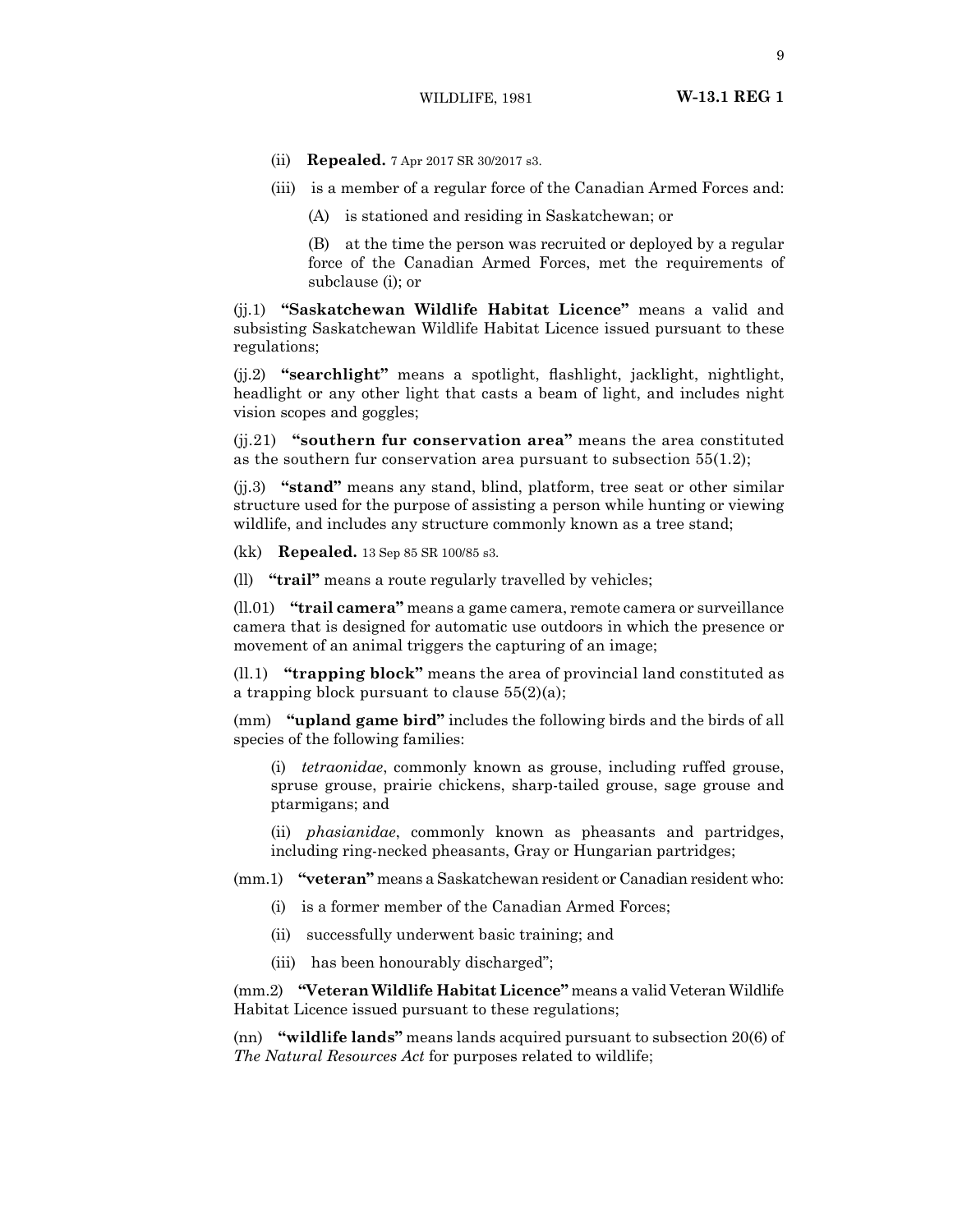(oo) **"wildlife management unit"** means any area constituted as a wildlife management unit by *The Wildlife Management Zones and Special Areas Boundaries Regulations, 1990*;

(pp) **"wildlife management zone"** means any area constituted as a wildlife management zone by *The Wildlife Management Zones and Special Areas Boundaries Regulations, 1990*;

- (qq) **Repealed.** 3 Sep 82 SR 116/82 s3.
- (rr) **Repealed.** 3 Sep 82 SR 116/82 s3.
- (ss) **Repealed.** 3 Sep 82 SR 116/82 s3.

(tt) **"wildlife refuge"** means any area constituted as a wildlife refuge by *The Wildlife Management Zones and Special Areas Boundaries Regulations, 1990*.

(2) For the purposes ofthe definition of"wildlife"in section 2 ofthe Act, **"vertebrate animal"** includes any hybrid animal that has an ancestor, within and including four generations, that was an individual of a species that is wild by nature.

> 21 Aug 81 cW-13.1 Reg 1 s2; 30 Apr 82 SR 63/82 s2; 3 Sep 82 SR 116/82 s3; 3 Jne 83 SR 71/83 s3; 22 Jly 83 SR 103/83 s3; 26 Aug 83 SR 128/83 s3; 23 Sep 83 SR 149/83 s7; 14 Sep 84 SR 110/84 s3; 13 Sep 85 SR 100/85 s3; 29 Aug 86 SR 93/86 s3; 27 Nov 87 SR 119/87 s3; 17 Aug 90 SR 64/90 s3; 2 Aug 91 SR 59/91 s3; 24 Sep 93 SR 79/93 s3; 6 Sep 96 SR 64/96 s3; 19 Sep 97 SR 87/97 s3; 27 Feb 98 SR 18/98 s3; 22 May 98 SR 38/98 s3; 9 Jly 99 SR 52/1999 s3; 8 Mar 2002 SR 19/2002 s3; 28 Mar 2003 SR 13/2003 s3; 21 Apr 2006 SR 32/2006 s3; 20 Jly 2007 SR 61/2007 s3; 26 Nov 2010 SR 114/2010 s2; 17 May 2013 SR 31/2013 s3; 17 Apr 2014 SR 20/2014 s3; 22 Aug 2014 SR 72/2014 s3; 4 Mar 2016 SR 31/2016 s3; 7 Apr 2017 SR 30/2017 s3; 4 May 2018 SR 29/2018 s2; 5 Apr 2019 SR 24/2019 s3; 3 Apr 2020 SR 34/2020 s3; 4 Jne 2021 SR 70/2021 s3.

# **References**

**2.1** In these regulations:

(a) references to a provincial highway, provincial road or municipal road is a reference to the provincial highway, provincial road or municipal road as published in the most recent version of the Saskatchewan Official Road Map that is based on data maintained by the ministry over which the minister responsible for the administration of *The Highways and Transportation Act, 1997* presides;

(b) **Repealed.** 22 Aug 2014 SR 72/2014 s4.

(c) references to land locations and areas within Saskatchewan are the land locations and areas as shown on topographical maps prepared by the Surveys and Mapping Branch of the Department of Energy, Mines and Resources (Canada).

> 24 Sep 93 SR 79/93 s4; 15 Jly 94 SR 45/95 s3; 22 Aug 2014 SR 72/2014 s4.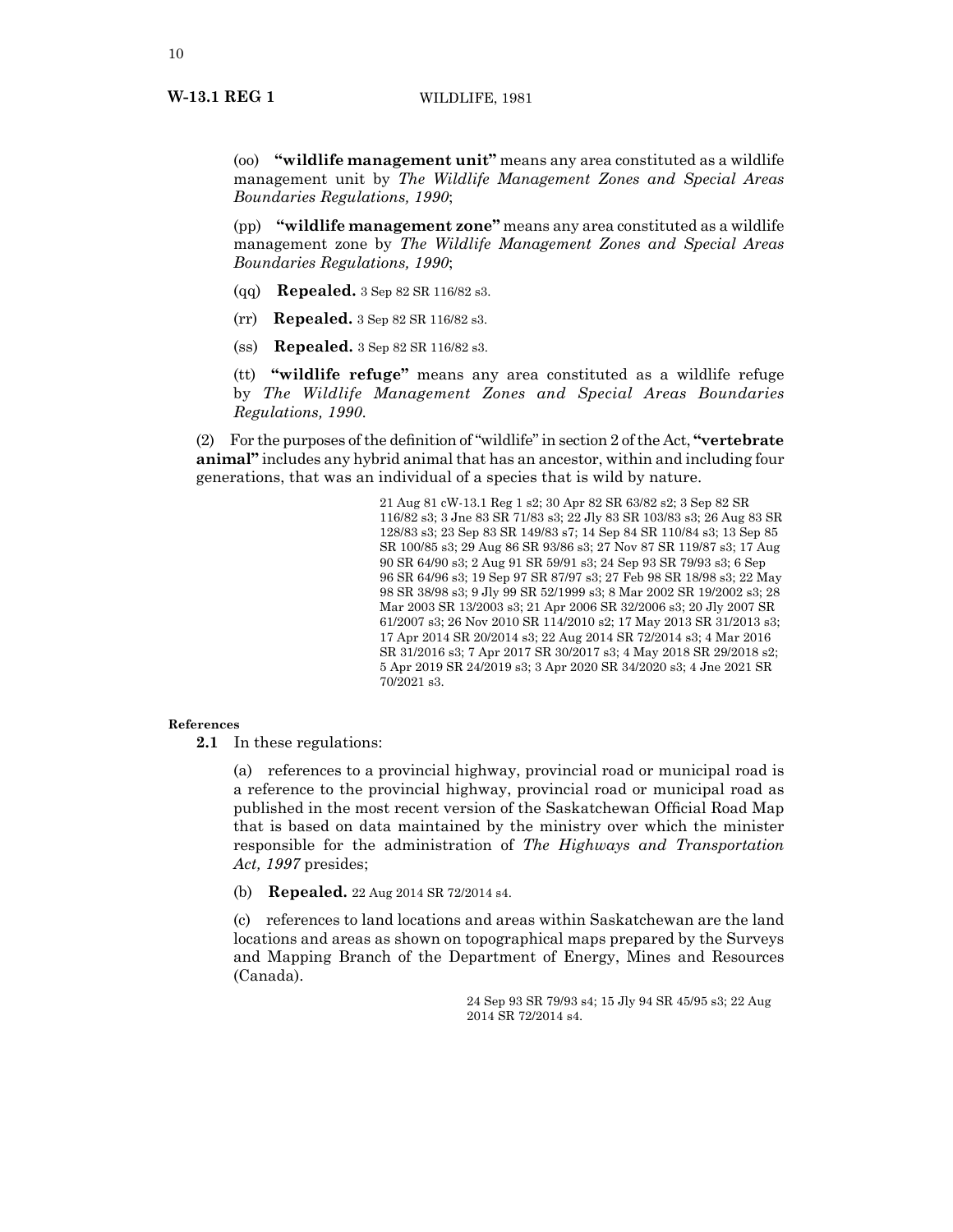# APPLICATION

**Application**

**3**(1) These regulations apply to all wildlife wherever found.

(1.1) Notwithstanding section (1) and for the purpose of the Act, these regulations do not apply to:

(a) the following species when they are raised in captivity for the purpose of producing animal products as defined in *The Animal Products Act*:

(i) Bovidae of the genus *Bos*, species *grunniens*, including domestic yaks, but not including wild yaks;

(ii) Camelidae, including alpacas and llamas, but not including camels, dromedaries, guanaco and vicunas;

(iii) Ratites, including ostriches, emus and rheas, but not including cassowaries and kiwis; or

(b) llamas when they are held in captivity and used as guard animals.

(2) For the purposes of this section and sections 4, 6 and 6.2:

(a) **"big game animal"** means a big game animal as defined in *The Domestic Game Farm Animal Regulations*;

(a.1) **"captive wild boar"** means a wild boar that:

(i) is an animal raised in captivity for the purpose of producing animal products as defined in *The Animal Products Act*;

(ii) is contained within a fence for the purpose; and

(iii) is under the immediate, continuous and effective control of its owner;

(b) **"domestic game farm"** means a domestic game farm as defined in *The Domestic Game Farm Animal Regulations*;

(c) **"domestic game farm animal"** means a domestic game farm animal as defined in *The Domestic Game Farm Animal Regulations*;

(d) **"domestic game farm licence"** means a domestic game farm licence as defined in *The Domestic Game Farm Animal Regulations*;

(e) **"domestic game farm operator"** means a domestic game farm operator as defined in *The Domestic Game Farm Animal Regulations;*

(e.1) **"fur farm"** means a fur farm as defined in *The Fur Farming Regulations*;

(e.2) **"fur farm animal"** means a fur animal as defined in *The Fur Farming Regulations*;

(e.3) **"fur farm licence"** means a licence as defined in *The Fur Farming Regulations*;

(f) **"producer"** means a producer as defined in *The Animal Products Act*.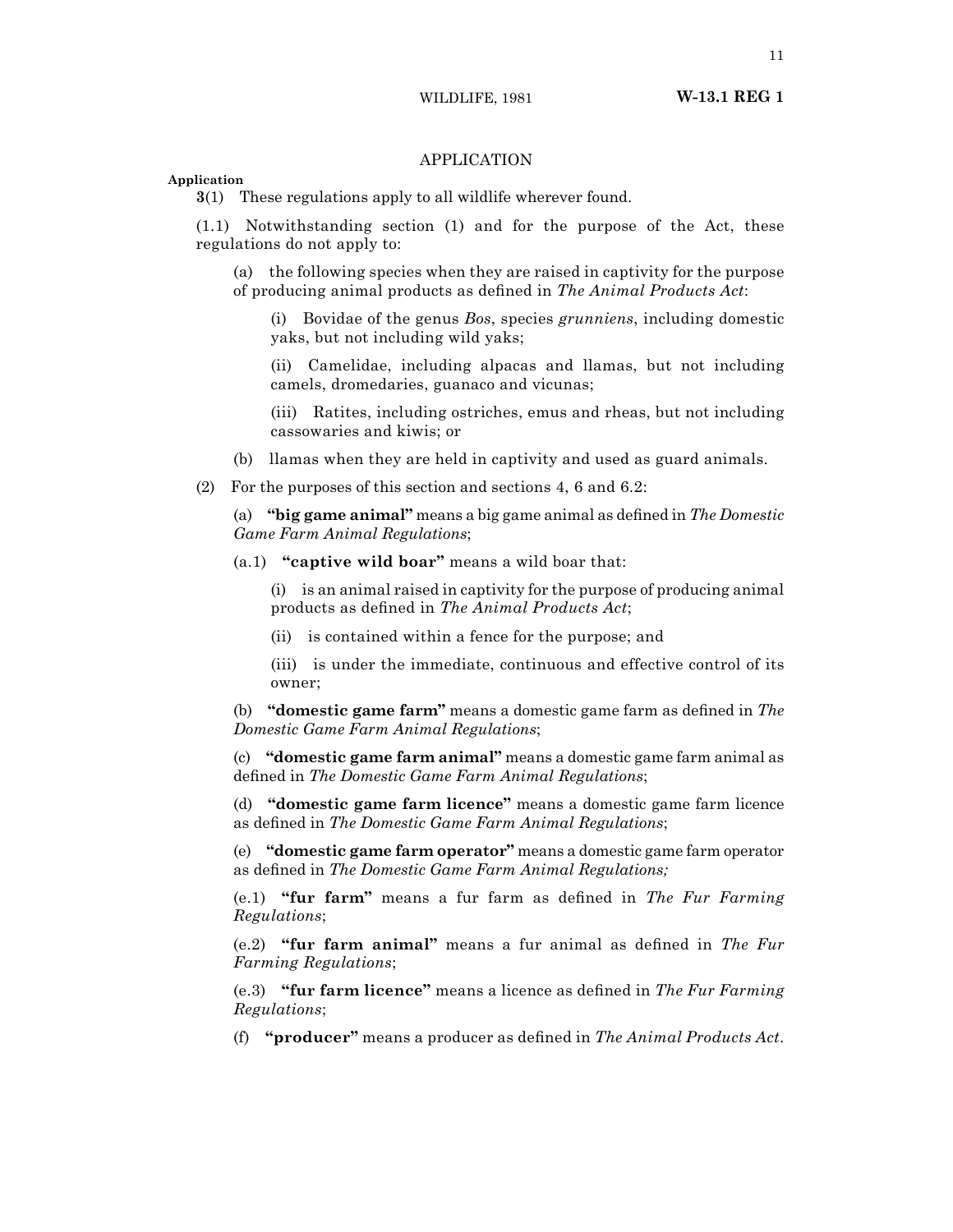# **W-13.1 REG 1** WILDLIFE, 1981

(3) Notwithstanding subsection (1), these regulations, other than sections 4, 6 and 6.2 and subsections 11(1) and 26(1), do not apply:

(a) to any domestic game farm animal with respect to which a domestic game farm operator holds a valid domestic game farm licence;

(b) with respect to domestic game farm animals, to any domestic game farm operator who holds a valid domestic game farm licence; or

(c) to any person who slaughters or processes a domestic game farm animal if the slaughter or processing is done:

(i) with the permission and under the direction of a domestic game farm operator; and

(ii) on the domestic game farm of the domestic game farm operator.

(4) Notwithstanding subsection (1), these regulations, other than section 4 and subsections  $11(1)$  and  $26(1)$ , do not apply:

(a) to any captive wild boar;

(b) with respect to captive wild boar, to any captive wild boar producer; or

(c) to any person who slaughters or processes a captive wild boar if the slaughter or processing is done:

(i) with the permission and under the direction of a captive wild boar producer; and

(ii) on the captive wild boar farm of the captive wild boar producer.

(5) Notwithstanding subsection (1), these regulations, other than sections 4, 6 and 6.2 and subsection 26(1), do not apply:

(a) to any fur farm animal with respect to the holder of a valid fur farm licence;

(b) with respect to fur farm animals, to any holder of a valid fur farm licence;

(c) to any person who harvests or processes a fur farm animal if the harvest or processing is done:

(i) with the permission and under the direction of the holder of a fur farm licence; and

(ii) on the fur farm of the holder of a fur farming licence.

9 Jly 99 SR 52/1999 s4; 30 Jne 2016 SR 59/2016 s3; 7 Apr 2017 SR 30/2017 s4; 4 May 2018 SR 29/2018 s4.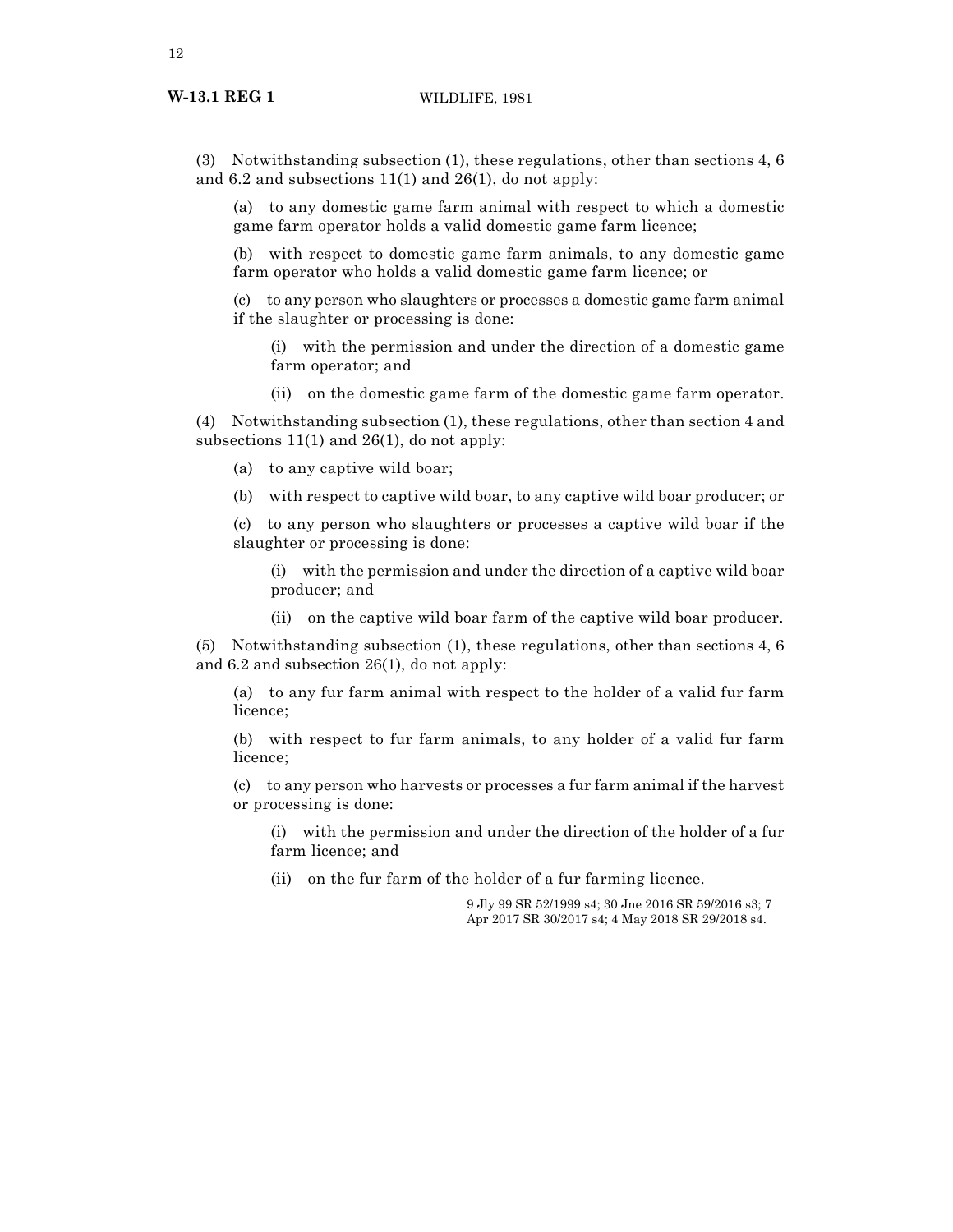# PART II **General Hunting Restrictions**

# **Permitted hunting**

**4**(1) Subject to the other provisions of these regulations, outside of game preserves, road corridor game preserves, wildlife refuges, wildlife management units, regional parks, provincial parks, protected areas or recreation sites, any person may, without a licence, hunt:

(a) reptilia (snakes and turtles) other than rattlesnakes, bullsnakes, hognosed snakes, smooth green snakes, eastern yellow-bellied racers, northern red-bellied snakes, short-horned lizards and snapping turtles;

(b) amphibia (frogs and salamanders), other than great plains toads and northern leopard frogs;

- (c) lagomorpha (rabbits);
- (d) insectivora (shrews);

(e) rodentia (mice and rats), other than red squirrels, muskrats, black-tailed prairie dogs, Ord's kangaroo rats and, subject to subsection (2), beavers;

- (f) mephitidae (skunks);
- (g) procyonidae (raccoons);

(h) icteridae (blackbirds), other than rusty blackbirds, bobolinks, Baltimore orioles, Bullock's orioles, orchard orioles and western meadowlarks;

- (i) passeridae (house sparrows);
- (j) sturnidae (starlings);

(k) columbidae (pigeons and doves), other than band-tailed pigeons, mourning doves and white-winged doves;

(l) corvidae (crows, magpies and jays), other than blue jays, gray jays, Clark's nutcrackers and ravens;

(m) domestic game farm animals with respect to which a domestic game farm operator holds a valid licence pursuant to *The Domestic Game Farm Animal Regulations;* and

(n) captive wild boar held by a captive wild boar producer.

(2) Subject to the other provisions of these regulations, outside of game preserves, road corridor game preserves, wildlife refuges, wildlife management units, regional parks, provincial parks, protected areas, the northern fur conservation area or recreation sites, any person may hunt beavers, without a licence, in rural municipalities that have:

- (a) passed a bylaw allowing beavers to be hunted; and
- (b) filed a certified copy of the bylaw with the director.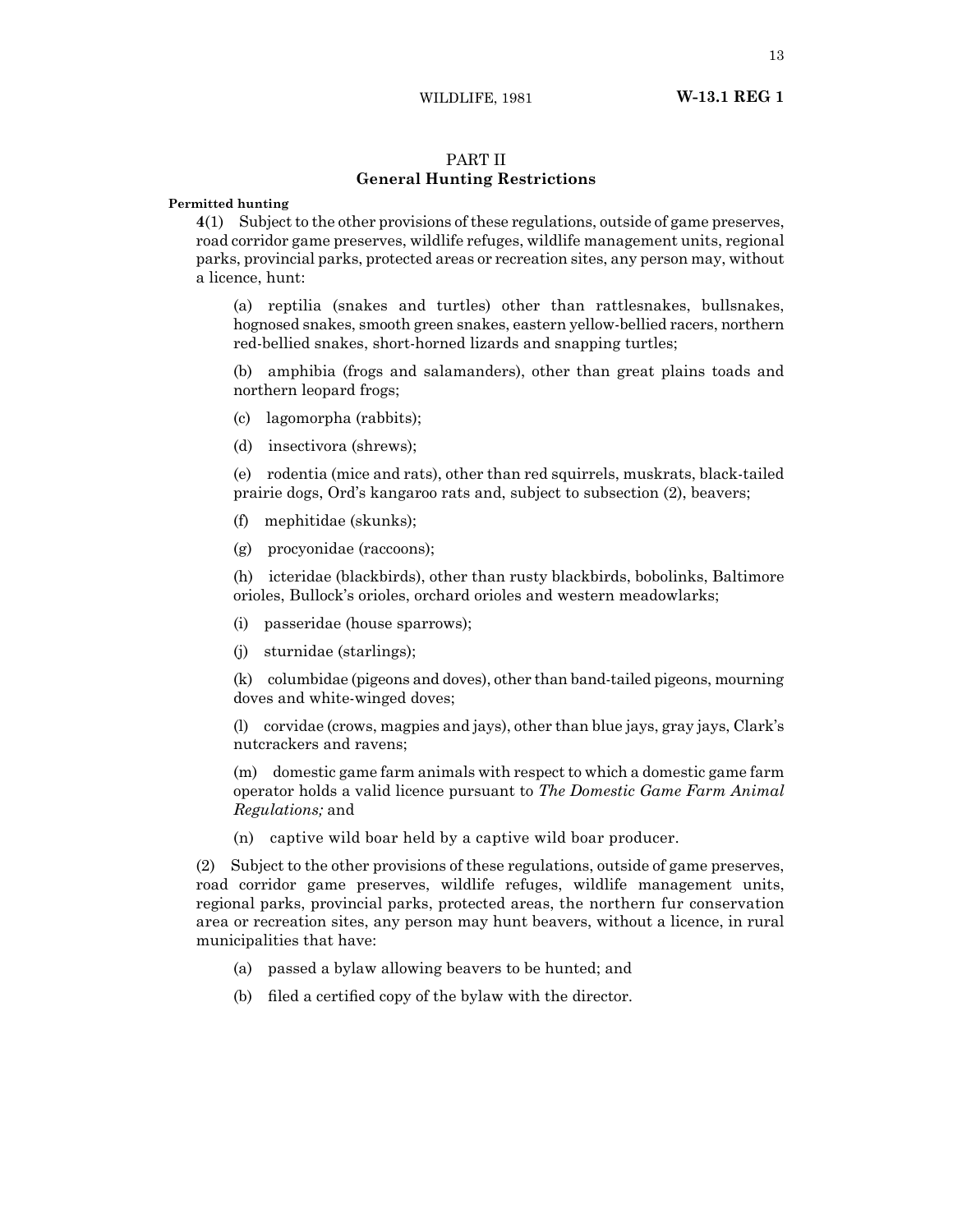(2.1) Subject to the other provisions of these regulations, outside game preserves, road corridor game preserves, wildlife refuges, wildlife management units, regional parks, provincial parks, protected areas or recreation sites, any Saskatchewan resident may hunt wild boar, without a licence.

(3) Notwithstanding subsection (1):

(a) reptilia, amphibia and insectivora may not be hunted for commercial purposes; and

(b) amphibia may not be used as bait for angling.

(4) Subject to *The Domestic Game Farm Animal Regulations*, the domestic game farm licence and the consent and direction of the domestic game farm operator, a person may hunt any domestic game farm animal on a domestic game farm at any time and in any amount or quota.

(4.1) Subject to *The Animal Products Act* and the consent and direction of the captive wild boar producer, a person may hunt any captive wild boar on a captive wild boar farm at any time and in any amount or quota.

(4.2) Subject to *The Fur Farming Regulations*, the holder of a fur farm licence or any person with the permission and under the direction of the holder of a fur farm licence may kill fur farm animals in any manner, at any time, in any amount or quota in accordance with the conditions of the licence.

(5) For the purposes of sections 43 and 44 of the Act, it is not an offence for a domestic game farm operator or a person mentioned in subsection (4), either directly or indirectly, to sell, buy, trade, barter, exchange, deal in, solicit with respect to or offer for sale any domestic game farm animal with respect to which a domestic game farm operator holds a valid licence issued pursuant to *The Domestic Game Farm Animal Regulations* or to advertise for the purpose of doing those things.

(5.1) For the purposes of sections 43 and 44 of the Act, it is not an offence for a captive wild boar producer or a person mentioned in subsection (4.1), either directly or indirectly:

(a) to sell, buy, trade, barter, exchange, deal in, solicit with respect to or offer for sale any captive wild boar held by a captive wild boar producer; or

(b) to advertise for the purpose of carrying out the activities specified in clause (a).

(5.2) For the purposes of sections 43 and 44 of the Act, it is not an offence for the holder of a fur farm licence or a person mentioned in subsection (4.2), either directly or indirectly, to sell, buy, trade, barter, exchange, deal in, solicit with respect to or offer for sale any fur farm animal with respect to which a person holds a valid fur farm licence or to advertise for the purpose of doing those things.

(6) For the purposes of clause  $24(1)$ (b) of the Act, a domestic game farm licence constitutes a licence for the purposes of authorizing possession of wildlife that are domestic game farm animals.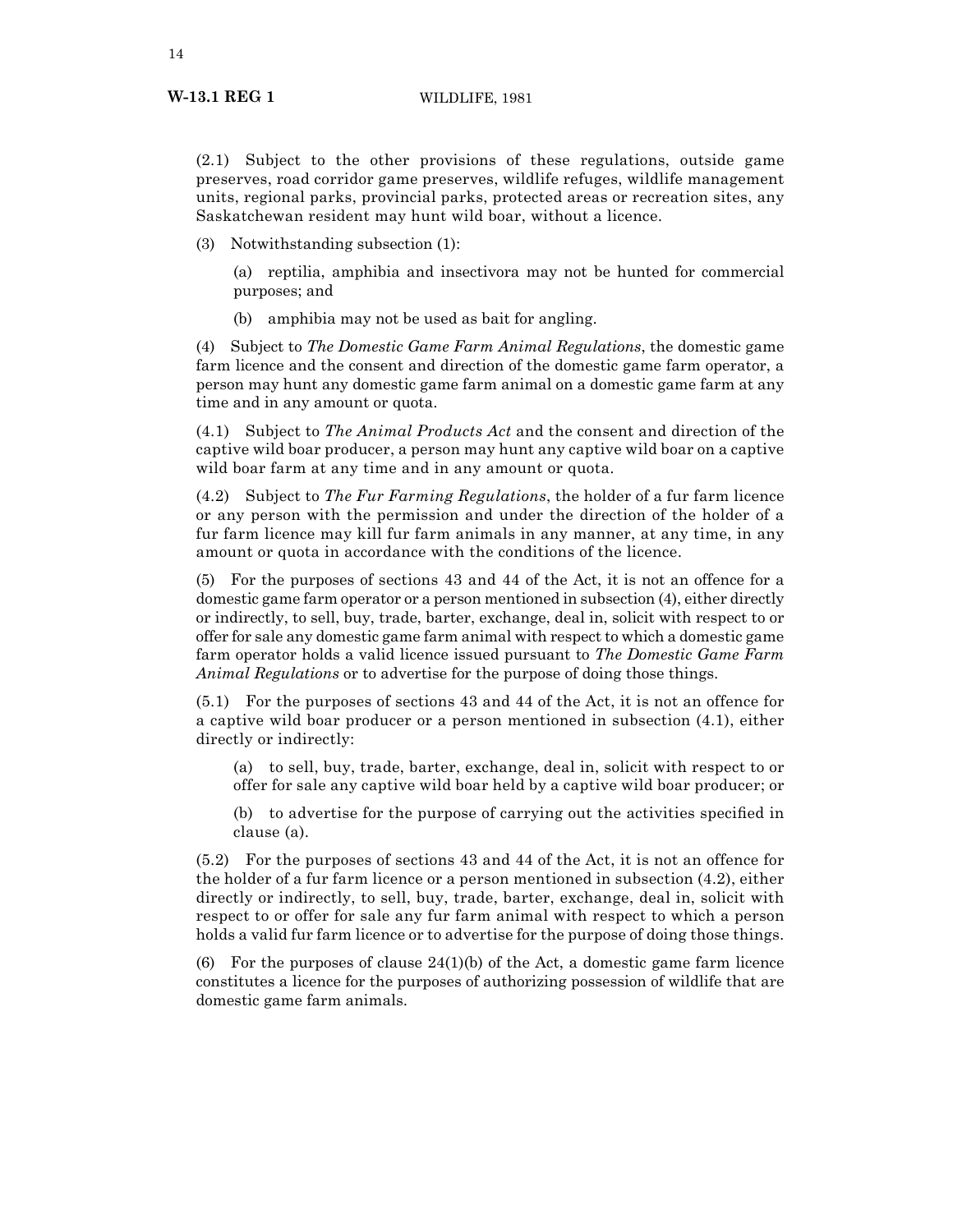$(6.1)$  For the purposes of clause  $24(1)(b)$  of the Act, a fur farm licence constitutes a licence for the purposes of authorizing possession of wildlife that are fur farm animals.

(7) Notwithstanding clause 36(1)(b), but subject to subsection 11(1) and the consent and direction of the commercial wildlife farm operator, a person may, without a licence, hunt captive-reared ringneck pheasants on a commercial wildlife farm at any time and in any amount or quota.

> 1 Feb 85 SR 4/85 s3; 29 Aug 86 SR 93/86 s4; 23 Sep 88 SR 73/88 s3; 17 Aug 90 SR 64/90 s4; 15 Jly 94 SR 45/95 s4; 26 Jly 96 SR 50/96 s3; 16 Oct 98 SR 78/98 s4; 9 Jly 99 SR 52/1999 s5; 28 Mar 2003 SR 13/2003 s4; 2 Jan 2009 SR 129/2008 s3; 3 Jan 2013 SR 109/2013 s3; 30 Jne 2016 SR 59/2016 s4; 7 Apr 2017 SR 30/2017 s5.

# **Restriction re wildlife in special areas**

**5**(1) In this section, **"residence"** includes a residence on land in a provincial park leased by:

- (a) a seasonal resident as defined in Part XIII.1 of*The Parks Regulations, 1991*; or
- (b) a permanent resident as defined in *The Parks Regulations, 1991*.
- (2) No person shall, without a licence for the purpose:

(a) hunt, poison, molest or disturb any wildlife in a game preserve, road corridor game preserve, wildlife refuge, wildlife management unit, regional park, provincial park, protected area or recreation site; or

(b) carry, possess or discharge any firearm in or discharge a firearm over a game preserve, road corridor game preserve, wildlife refuge, wildlife management unit, regional park, provincial park, protected area or recreation site.

(3) Subject to the other provisions of these regulations, a person may hunt wild boar within a wildlife management unit, provincial park, protected area or recreation site if that person holds a big game licence that is valid in the special area.

(4) Notwithstanding clause  $(2)(b)$ , a person may transport an encased firearm through the areas specified in that clause if the person:

(a) is in a vehicle; or

(b) is transporting an encased firearm in an area specified in clause  $(2)(b)$ from the person's vehicle to the person's residence.

(5) Notwithstanding clause (2)(b), a person in a residence in the areas specified in that clause may possess a firearm that is not encased.

(6) Notwithstanding clause (2)(b), a person may carry an unloaded firearm in a road corridor game preserve from the centre line of any road contained in the road corridor game preserve to the edge of that road corridor game preserve by the most direct route and return in the same manner.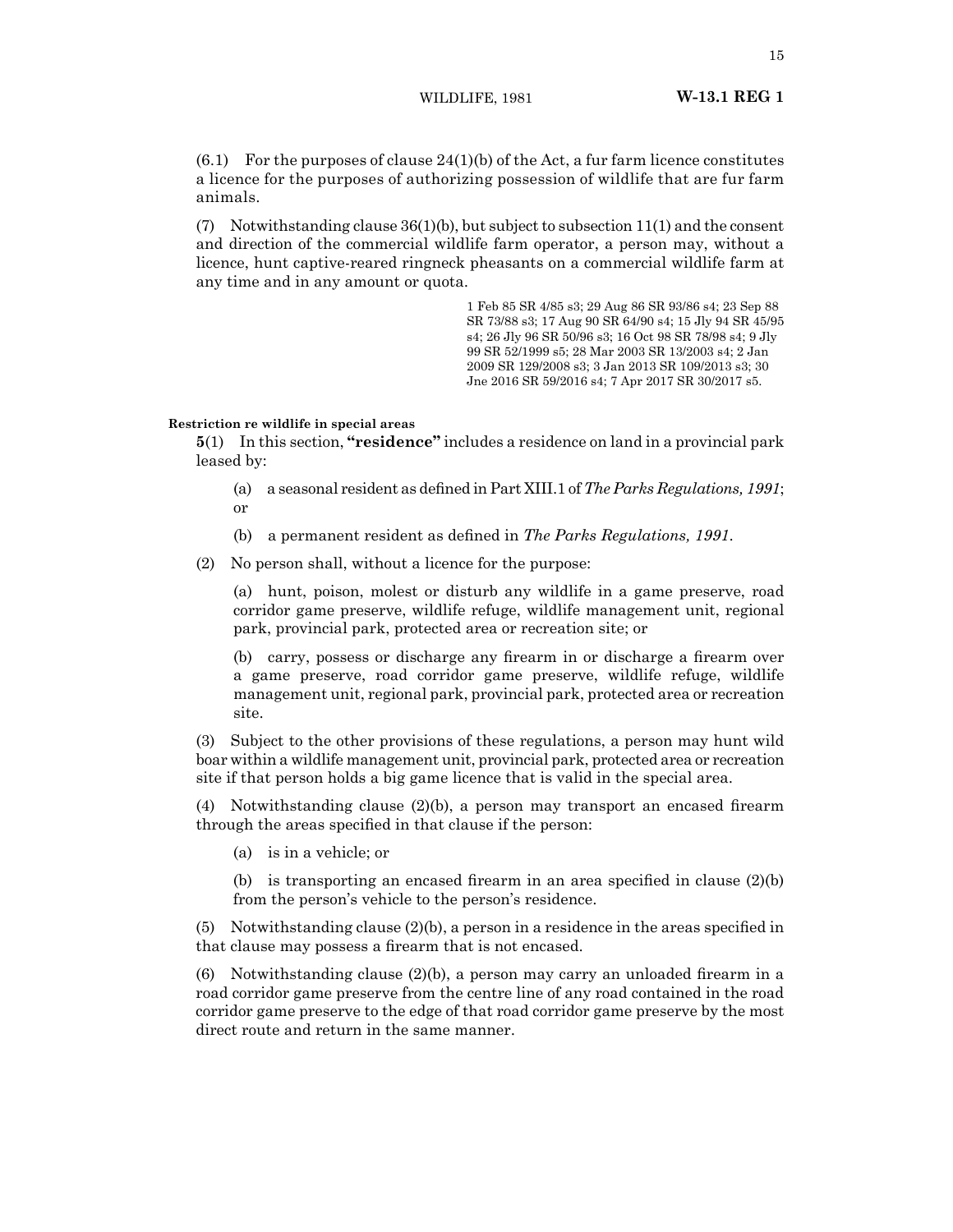(7) Except as authorized by the director, between April 15 and September 15 in each year no person shall enter or approach within 100 metres of:

- (a) Basin Lake Wildlife Refuge;
- (b) Bazill Wildlife Refuge;
- (c) Gatehouse Island Wildlife Refuge;
- (d) Heglund Island Wildlife Refuge;
- (e) Isle of Bays Wildlife Refuge;
- (f) Lenore Lake Wildlife Refuge;
- (g) Mud Lake Wildlife Refuge;
- (h) Primrose Lake Wildlife Refuge;
- (i) Preston Lake Wildlife Refuge;
- (j) Redberry Lake Wildlife Refuge;
- (k) Rock Island Wildlife Refuge;
- (l) Scheelhaase Island Wildlife Refuge.

4 May 2018 SR 29/2018 s5.

# **Protected wildlife**

**6**(1) Subject to section 6.2, no person shall, without a licence for the purpose, interfere with any wildlife or place of habitation of any wildlife protected pursuant to the Act, any regulations made pursuant to the Act, the *Migratory Birds Convention Act, 1994* (Canada) or any regulations made pursuant to that Act.

(2) The director may issue a licence to do any or all of the following:

(a) to capture or kill any wildlife that is wounded, diseased, a danger to the public or a public nuisance;

(b) to remove or destroy the place of habitation of any wildlife that is causing or likely to cause damage to property;

(c) to capture or kill any domestic game farm animal that has escaped from a domestic game farm and poses a threat to wildlife or wildlife habitat;

(c.1) to capture or kill any fur farm animal that has escaped from a fur farm and poses a threat to wildlife or wildlife habitat;

- (d) to interfere with any wildlife or the place of habitation of any wildlife.
- (3) Every person who applies for a licence pursuant to this section shall:
	- (a) apply in the form and manner required by the minister; and

(b) provide the minister with any information or material that the minister may reasonably require.

4 Mar 2016 SR 31/2016 s5; 7 Apr 2017 SR 30/2017 s6.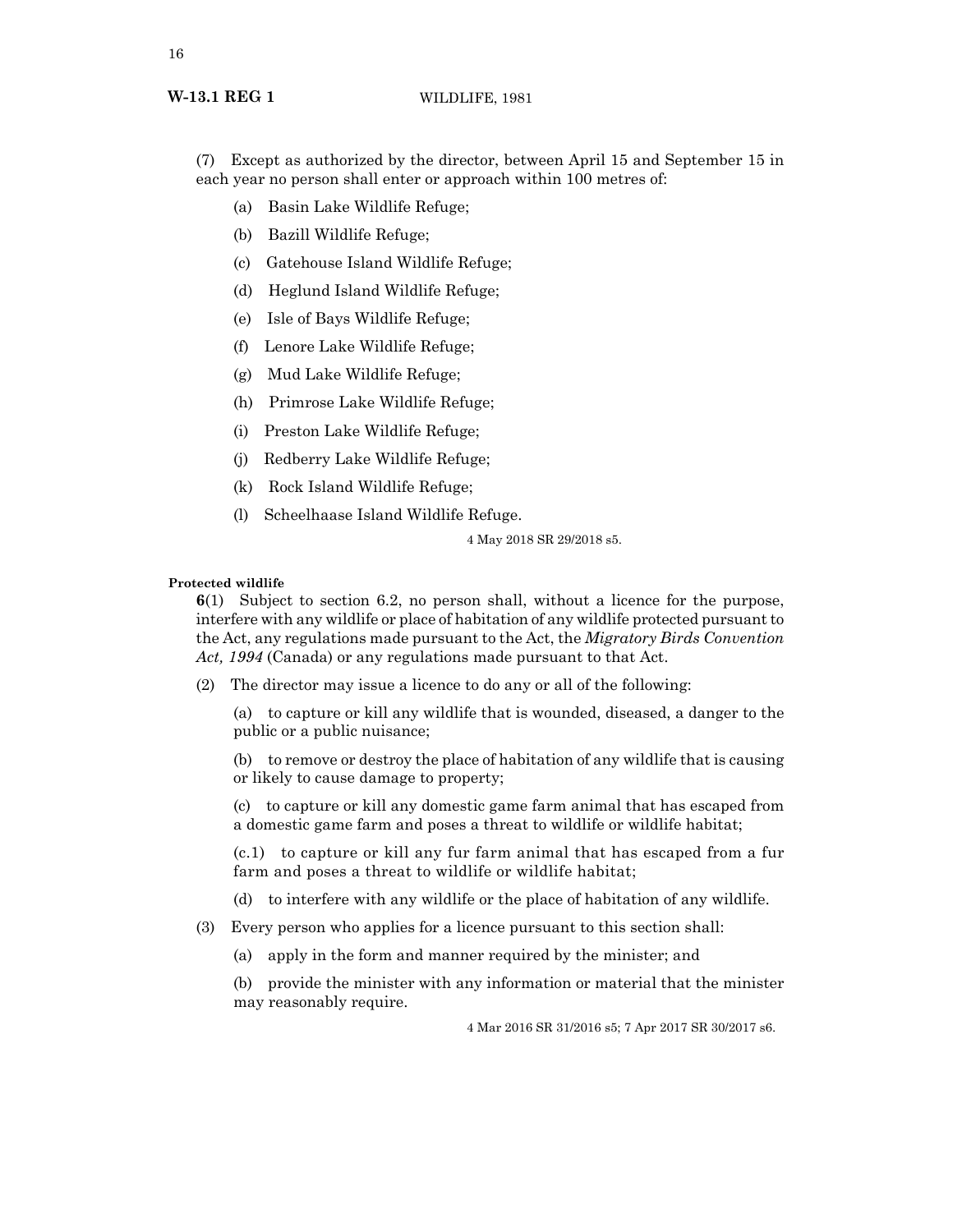# **Consent required to hunt on certain land**

**6.01**(1) For the purposes of section 41 of the Act, the consent of the owner or occupant of the land may:

- (a) include providing instructions concerning:
	- (i) access to the land;
	- (ii) the time, duration and location for access to the land;
	- (iii) the method of hunting on the land; and
	- (iv) the use of vehicles connected with hunting on the land; and
- (b) be given by any means, including:
	- (i) by posting signs in accordance with subsection  $41(2)$  of the Act;
	- (ii) by oral communication; or
	- (iii) by written communication, including by electronic means.

(2) Road allowances are prescribed for the purposes of clause  $41(7)(b)$  of the Act as other land to which subsection 41(1) of the Act does not apply

29 Oct 2021 SR 114/2021 s3.

# **Qualified person**

**6.1**(1) A person who wishes to be a qualified person shall apply:

(a) in an approved form and manner to the director; and

(b) present evidence to satisfy the director that he or she is qualified to properly carry out one or more purposes or activities that are mentioned in subsection 6.2(2).

 $(2)$  If the director is satisfied that the person mentioned in subsection  $(1)$  is qualified to carry out one or more purposes or activities mentioned in subsection 6.2(2), he or she shall place the person on a ministry registry as being a qualified person.

(3) The director may remove a person from the ministry registry mentioned in subsection (2) or cancel an exemption granted to a person pursuant to subsection 6.2(2), if the person fails to comply with the requirements in subsection 6.2(2).

(4) Before the director takes any of the actions mentioned in subsection (3), the director shall give the person:

(a) written notice of the director's intended action and the reasons for that intended action; and

(b) an opportunity to make written representations to the director, within 30 days after the written notice mentioned in clause (a) is served, as to why the intended action should not be taken.

(5) The director is not required to give an oral hearing to any person to whom a notice has been given pursuant to clause (4)(a).

(6) After considering the representations mentioned in clause (4)(b), the director shall issue a written decision and shall serve a copy of the decision on the person who made the representations.

4 Mar 2016 SR 31/2016 s5.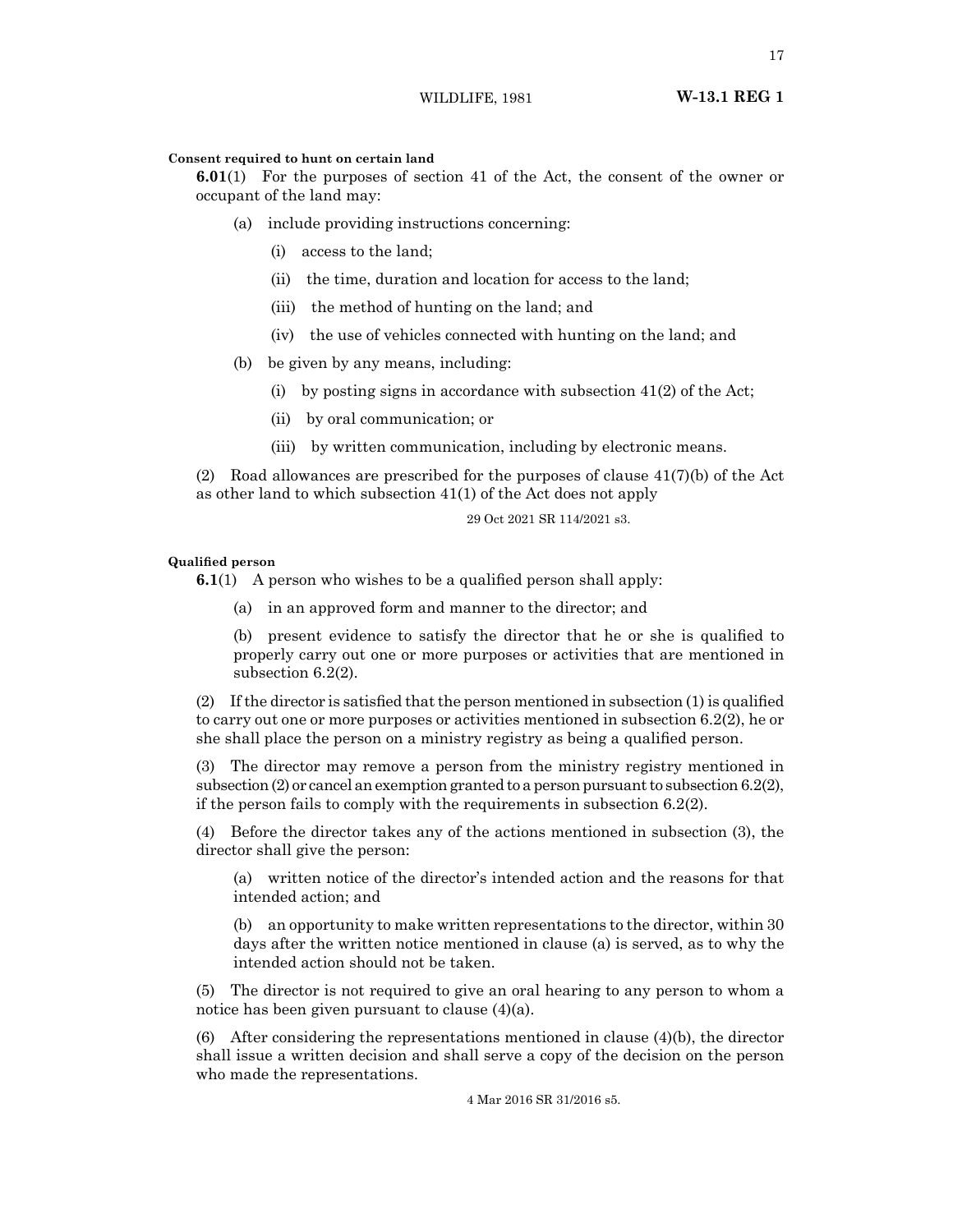### **Exemptions re licensing requirement**

**6.2**(1) A wildlife officer may, without a licence and as requested by the director:

- (a) capture or kill any wildlife for scientific study or kill any wildlife that:
	- (i) is injured, diseased or otherwise cannot survive in the wild; or
	- (ii) is considered a threat to public safety;

(b) capture or kill any domestic game farm animal that has escaped from a domestic game farm and poses a threat to wildlife or wildlife habitats; or

(c) capture or kill any fur farm animal that has escaped from a fur farm and poses a threat to wildlife or wildlife habitats.

(1.1) Unless authorized by the director, no person shall interfere or tamper with any trap set by a wildlife officer to capture or kill any wildlife pursuant to clause (1)(a).

(2) The director may exempt any person who conducts surveys to detect or observe any wildlife or assess the habitat of any wildlife for academic research, ecological assessment, scientific, commercial or other purposes from the licensing requirements pursuant to subsection 6(1) if:

(a) the person is listed as a qualified person in the ministry registry mentioned in subsection 6.1(2);

(b) the qualified person provides notification of the proposed survey activities to the director in the form provided by the director before the survey;

(c) the qualified person adheres to a ministry-approved methodology for the specific survey, assessment or research activity;

(d) the qualified person agrees to submit survey, assessment and research data within the time and in the manner required by the director; and

(e) the qualified person is in good standing with the director.

(3) A person may undertake wildlife surveys, observation or detection activities for personal, recreational, educational or other non-commercial purposes, without a licence or notification pursuant to clause (2)(b), if the wildlife is not provoked, captured, held, collected, killed, hunted, molested or harassed.

(4) Subject to subsection (9), for the purpose of protecting the owner's or occupant's property, including livestock, the owner or occupant of any land, or a designate, may, without a licence:

(a) kill, on that land, any raven, rattlesnake, carnivore, badger, black bear, beaver or muskrat, but may not kill a swift fox or black-footed ferret; and

(b) destroy or remove any beaver house or dam found on the land.

(5) Subject to subsection (9) but notwithstanding subsection  $24(1.1)$ , a beekeeper having hives on land other than the beekeeper's own may, without a licence, kill bears within 1 kilometre of the beekeeper's hives if the beekeeper receives the permission of the owner or occupant of that land.

(6) Subject to subsection (9), a domestic game farm operator may, without a licence, kill any wildlife of the same species as one of his or her domestic game farm animals if that wildlife has gained entry to his or her domestic game farm and poses a direct threat to the domestic game farm animals or if that wildlife is actively fighting through the fence with a domestic game farm animal and poses a direct and immediate threat to that animal.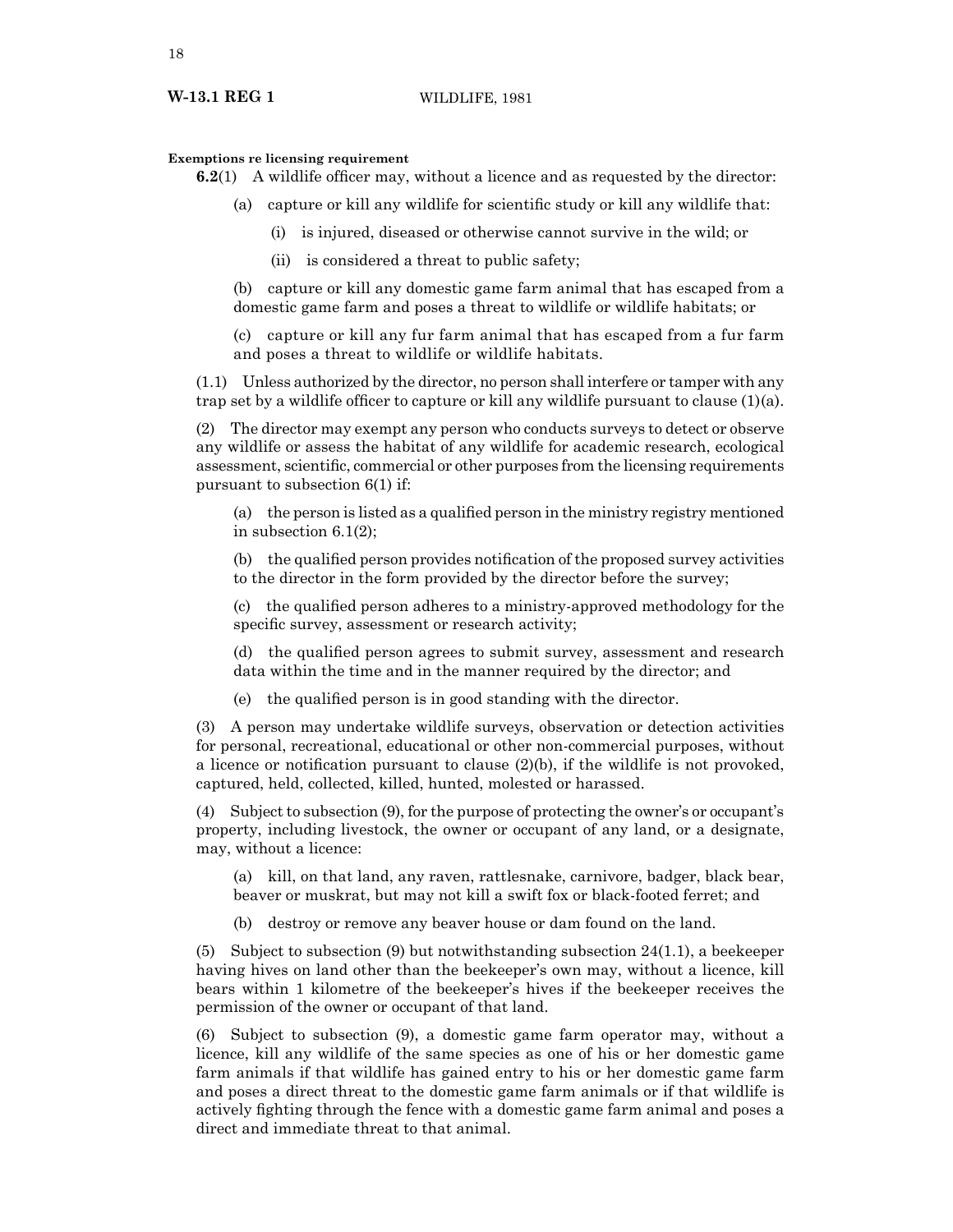WILDLIFE, 1981 **W-13.1 REG 1**

(7) Subject to subsection (8), a domestic game farm operator may, without a licence, capture and hold in isolation a big game animal that is attempting to gain, or has gained, entrance to a domestic game farm.

(8) Any person who captures a big game animal pursuant to subsection (7) shall immediately report the capture to a wildlife officer, who shall specify the area to which the big game animal is to be relocated.

(9) Subject to subsection (10), any person who kills any wildlife pursuant to subsection (4), (5) or (6) shall immediately report the killing to a wildlife officer, and the director may specify the manner of disposing of the wildlife.

(10) A person is not required to report the killing of a coyote pursuant to subsection (4).

> 4 Mar 2016 SR 31/2016 s5; 7 Apr 2017 SR 30/2017 s7; 4 May 2018 SR 29/2018 s6; 3 Apr 2020 SR 34/2020 s4; 8 Apr 2022 SR 20/2022 s3.

# **Restrictions on hunting methods**

**7**(1) Subject to subsection (5), no person shall, without a licence, at any time hunt with, use or set any poison, traps, nets or snares for the destruction or capture of game or wild boar.

- (2) No person shall, without a licence for the purpose, at any time:
	- (a) hunt big game or wild boar with:

(i) bows of less than 40 pounds draw weight or arrows with heads measuring less than 2.2 centimetres in diameter;

(ii) crossbows of less than 150 pounds or 68 kilograms draw weight or bolts with heads measuring less than 2.2 centimetres in diameter; or

(iii) sling bow, sling shot or any similar elastic powered arrow or projectile launching device;

(b) **Repealed.** 15 Jly 94 SR 45/95 s5.

(c) hunt with, carry while hunting, use or set for the destruction or capture of wildlife:

(i) drugs, narcotics, poisons or tranquilizers, except that poisons may be used to hunt rodents other than red squirrels, Ord's kangaroo rats, muskrats, beaver and black-tailed prairie dogs;

(ii) automatic firearms, including automatic and machine guns, automatic and machine rifles and any other gun or rifle designed, altered or modified:

- $(A)$  to fire more than one shot with a single squeeze of the trigger; or
- (B) to replicate the rate of fire of an automatic firearm;
- (iii) any night-vision or infrared device;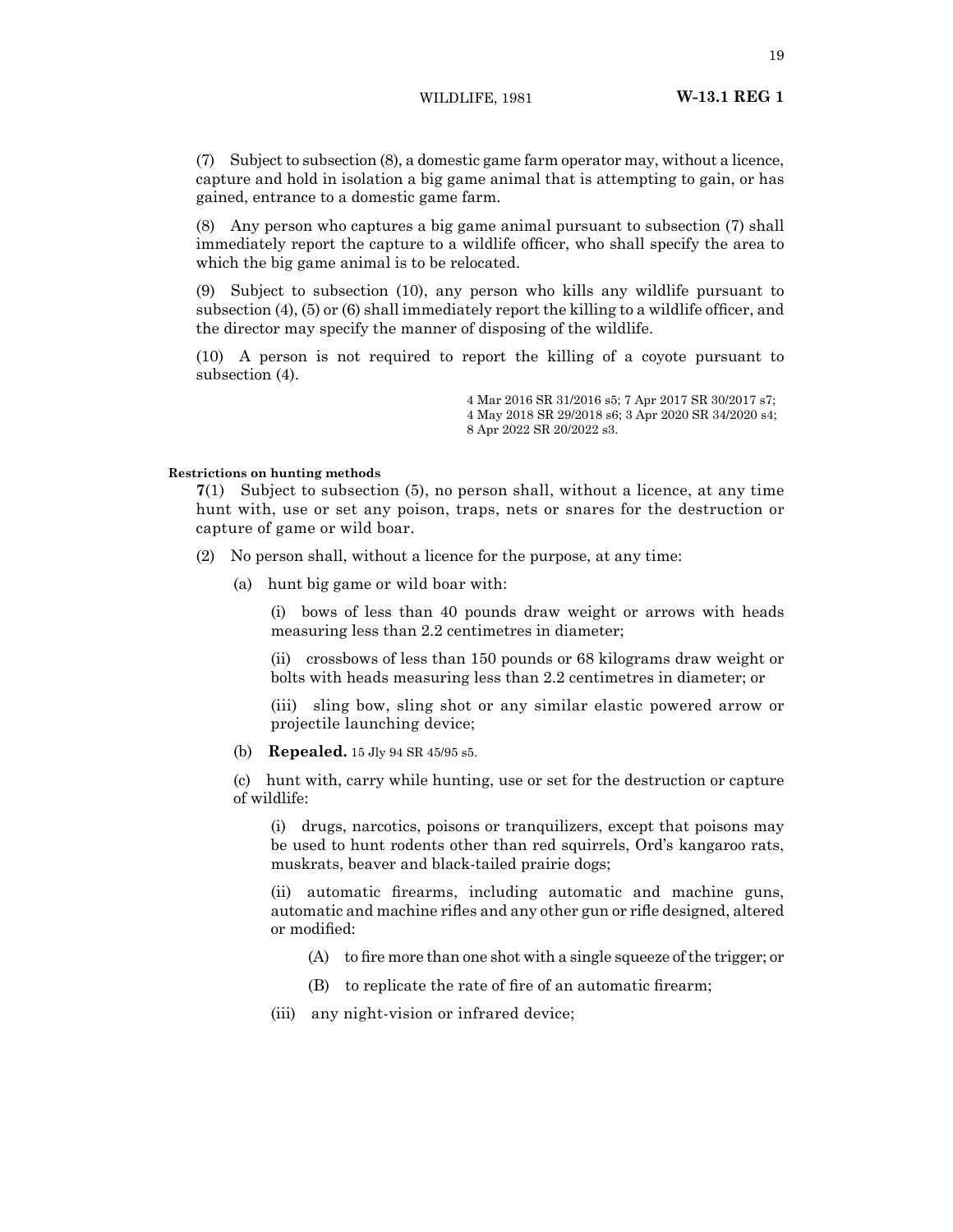# **W-13.1 REG 1** WILDLIFE, 1981

(iv) any device or mechanism designed to silence or minimize the report of a firearm;

- (v) **Repealed.** 3 Sep 82 SR 116/82 s7.
- (vi) live decoys of any kind;

(vii) metal-jacketed hard-point non-expanding bullets or any such bullets that have been tampered with or altered in any way;

(viii) barbed or poisoned arrows or arrows with explosive heads;

(viii.1) spears, darts, spear throwers, blow guns or any similar nonmechanical human powered projectile launching devices;

- (ix) **Repealed.** 26 Jly 96 SR 50/96 s4.
- (x) tracer bullets or tracer shot shells;
- (xi) traps equipped with serrated jaws or teeth.

(3) **Repealed.** 22 Jly 83 SR 103/83 s5.

(4) Notwithstanding subclause (2)(c)(vii), metal-jacketed hard-point non-expanding bullets may be used for hunting fur animals, excluding bears, as provided for by these regulations.

(5) A captive wild boar producer may capture wild boar or use a trap other than a snare to capture wild boar on his or her own land without a licence if the captive wild boar producer has notified the nearest wildlife officer of that intention.

> 21 Aug 81 cW-13.1 Reg 1 s7; 3 Sep 82 SR 116/82 s7; 3 Jne 83 SR 71/83 s5; 22 Jly 83 SR 103/83 s5; 27 Apr 84 SR 42/84 s4; 1 Feb 85 SR 4/85 s4; 29 Aug 86 SR 93/86 s5; 27 Nov 87 SR 119/87 s4; 23 Sep 88 SR 73/88 s5; 15 Jly 94 SR 45/94 s5; 26 Jly 96 SR 50/96 s4; 3 Jan 2013 SR 109/2013 s4; 30 Jne 2016 SR 59/2016 s6;; 7 Apr 2017 SR 30/2017 s8; 4 May 2018 SR 29/2018 s7.

# **Restrictions on hunting in wildlife management zones**

**8**(1) Subject to subsection (2), no person shall hunt any wildlife in any wildlife management zone during an open season for big game unless that person is the holder of a big game licence that is valid in that zone.

(2) Subject to the other provisions of these regulations:

(a) a game bird licence holder may hunt game birds during an open game bird season; and

(b) a fur licence holder may hunt fur animals with a trap during an open fur season.

(3) Subject to the other provisions of these regulations and provided the person is not hunting with, aiding, or assisting any other person hunting big game:

(a) a fur licence holder may hunt fur animals other than bears or cougars, with a firearm during an open fur season;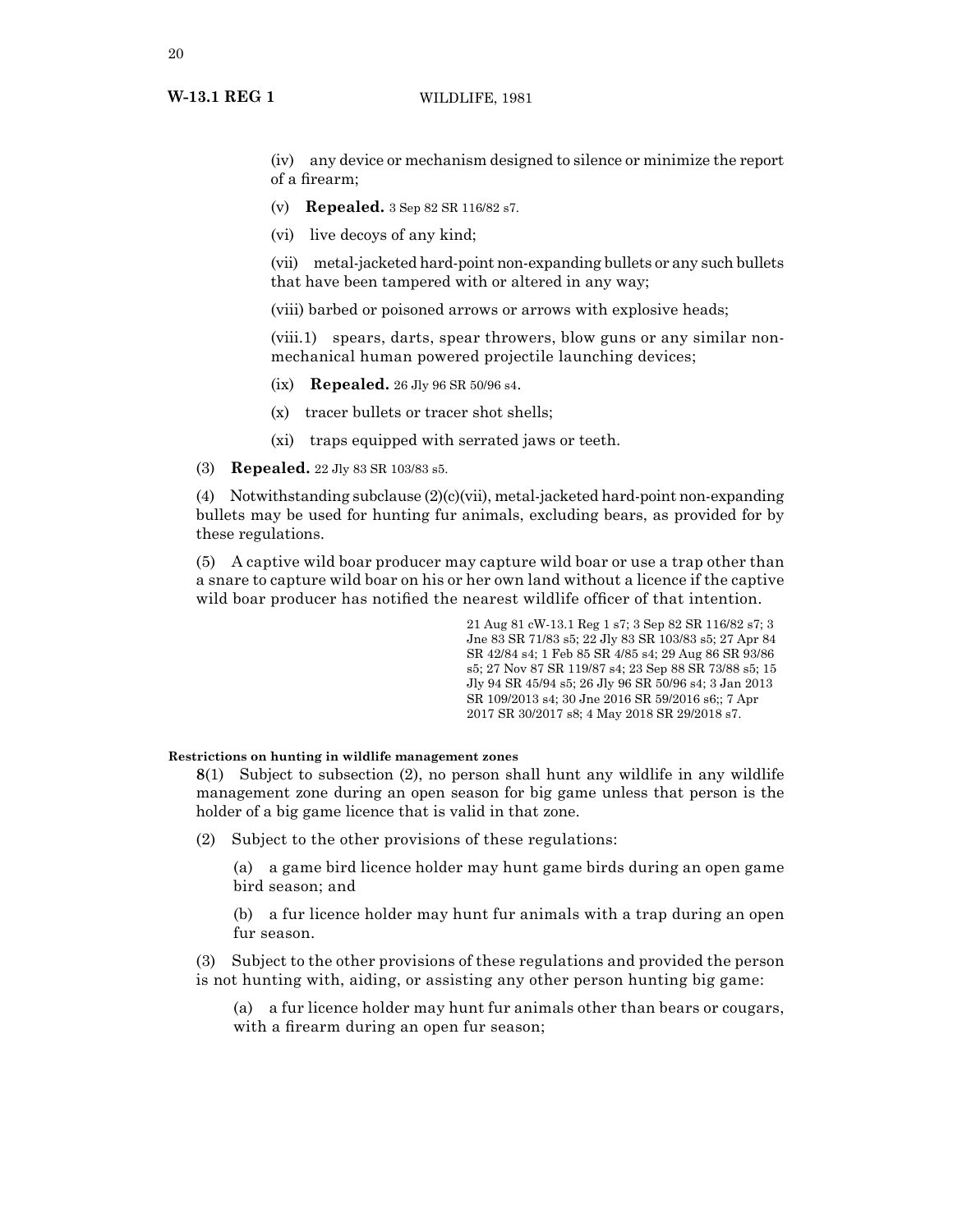WILDLIFE, 1981 **W-13.1 REG 1**

(b) a Saskatchewan resident may use a firearm to hunt coyotes or wild boar without a licence;

(c) a northern fur conservation area fur licence holder conducting normal bear‑trapping operations may hunt bears with a rifle that uses a cartridge that has an empty cartridge case length of greater than 32 millimetres; and

(d) a person may hunt those animals listed in subsections 4(1) and (2).

4 Mar 2016 SR 31/2016 s6; 30 Jne 2016 SR 59/2016 s7; 7 Apr 2017 SR 30/2017 s9; 8 Apr 2022 SR 20/2022 s4.

# **Hunting in provincial parks**

**9** If an open season is established in a provincial park or recreation site, no person shall hunt in those areas of the provincial park or recreation site posted with signs reading 'Hunting or shooting prohibited' or displaying words to a like effect.

4 May 2018 SR 29/2018 s8.

**10 Repealed.** 9 Apr 2009 SR 35/2009 s3.

# **Hunting at night**

**11**(1) No person shall hunt any wildlife during the period from one-half hour after sunset to one-half hour before sunrise.

(2) **Repealed.** 23 Sep 88 SR 73/88 s7.

(3) Notwithstanding subsection (1), a licensed trapper may take fur animals at any time during an open fur season by means of a trap.

> 21 Aug 81 cW-13.1 Reg 1 s11; 3 Sep 82 SR 116/82 s9; 3 Jne 83 SR 71/83 s7; 22 Jly 83 SR 103/83 s7; 23 Sep 88 SR 73/88 s7; 26 Jly 96 SR 50/96 s5; 17 May 2013 SR 31/2013 s5.

# **Hunting safety**

**11.1**(1) Nothing in this section is to be construed as applying to hunting on a Reserve.

(2) For the purpose of ensuring the safety of hunters and the public, a searchlight shall not be used for the purposes of hunting wildlife.

(3) No person shall fail to comply with subsection (2).

(4) Notwithstanding subsections (2) and (3), a person may use a searchlight for the purposes of normal trapping operations.

(5) No person shall, during the period from one-half hour after sunset to one-half hour before sunrise, discharge, for the purposes of hunting, a firearm from any:

- (a) provincial highway or provincial road;
- (b) municipal road or other road;
- (c) road allowance, right of way or ditch.

(6) Subsection 74(3), clause 76(1)(a) and subsection 79(2) of the Act apply to a contravention of this section.

> 27 Feb 98 SR 18/98 s4; 22 May 98 SR 38/98 s4; 16 Oct 98 SR 77/98 s3; 28 Mar 2003 SR 13/2003 s5; 22 Aug 2014 SR 72/2014 s j5.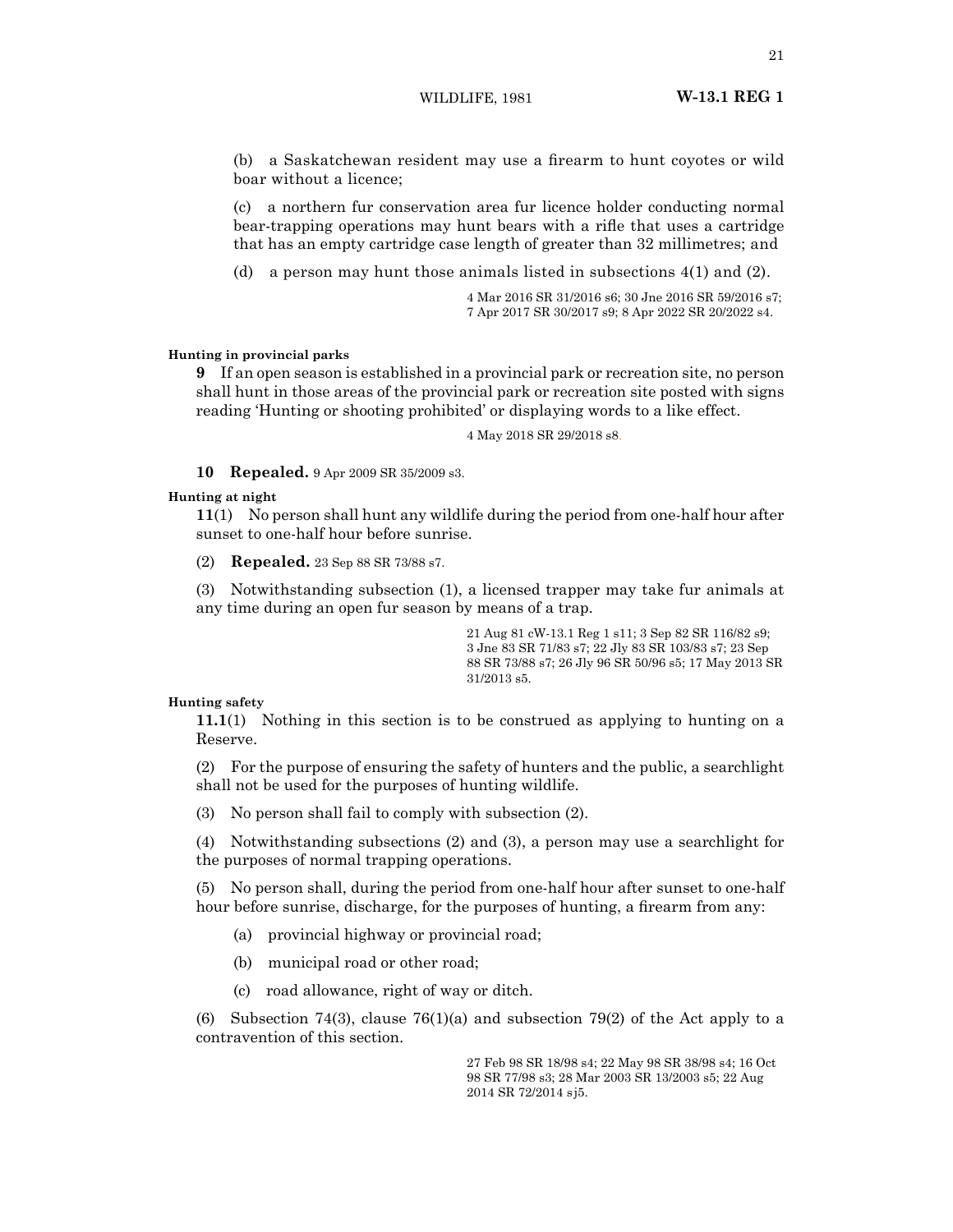# **Hunting or approaching lure crops or bait stations**

**12**(1) Subject to subsection (2) but otherwise notwithstanding any other provision of these regulations or any provision of the regulations under the *Migratory Birds Convention Act* (Canada), as amended from time to time, no person shall:

(a) hunt in, on or over or enter any lands posted with lure crop signs; or

(b) approach within 500 metres of a feeding station posted with bait station signs.

(2) A person may approach within 500 metres of a feeding station where he or she:

(a) does so in accordance with instructions posted at the feeding station by a wildlife officer; and

(b) is not hunting.

27 Nov 87 SR 119/87 s6; 17 Aug 90 SR 64/90 s7; 7 Apr 2017 SR 30/2017 s10.

# **Hunting near buildings, etc.**

**13**(1) In this section:

(a) **"owner"** means the owner of property or the person in charge or control of property;

(b) **"unprotected wildlife"** means wildlife that is not protected pursuant to the Act or an Act of the Parliament of Canada, or pursuant to these regulations, other regulations made pursuant to the Act or regulations made pursuant to an Act of the Parliament of Canada.

(2) Subject to subsections (3) to (4), no person shall hunt any wildlife within 500 metres of a building, stockade or corral that is occupied by persons or livestock without the consent of the owner of the building, stockade or corral.

(3) Persons authorized by municipal bylaw may, subject to the terms of the bylaw, hunt those animals listed in clauses 4(1)(e) to (l) within 500 metres of any building, stockade or corral in the municipality without the consent of the owner of the building, stockade or corral.

(3.1) Persons authorized by the director and by municipal bylaw may, subject to any conditions set by the director and the terms of the bylaw, hunt animals other than those animals listed in clauses  $4(1)(e)$  to (l) within 500 metres of any building, stockade or corral in the municipality without the consent of the owner of the building, stockade or corral.

(4) A wildlife officer or peace officer, in the exercise of his or her powers or in the performance of his or her duties, may hunt distressed, dangerous, injured, diseased or unprotected wildlife within 500 metres of any building, stockade or corral without the consent of the owner of the building, stockade or corral.

> 6 Aug 2004 SR 67/2004 s3; 2 Jan 2009 SR 129/2008 s5; 22 Aug 2014 SR 72/2014 s6.

# **Vehicles or power boats**

- **14** No person shall use a vehicle or a power boat for the purpose of:
	- (a) chasing or pursuing any wildlife;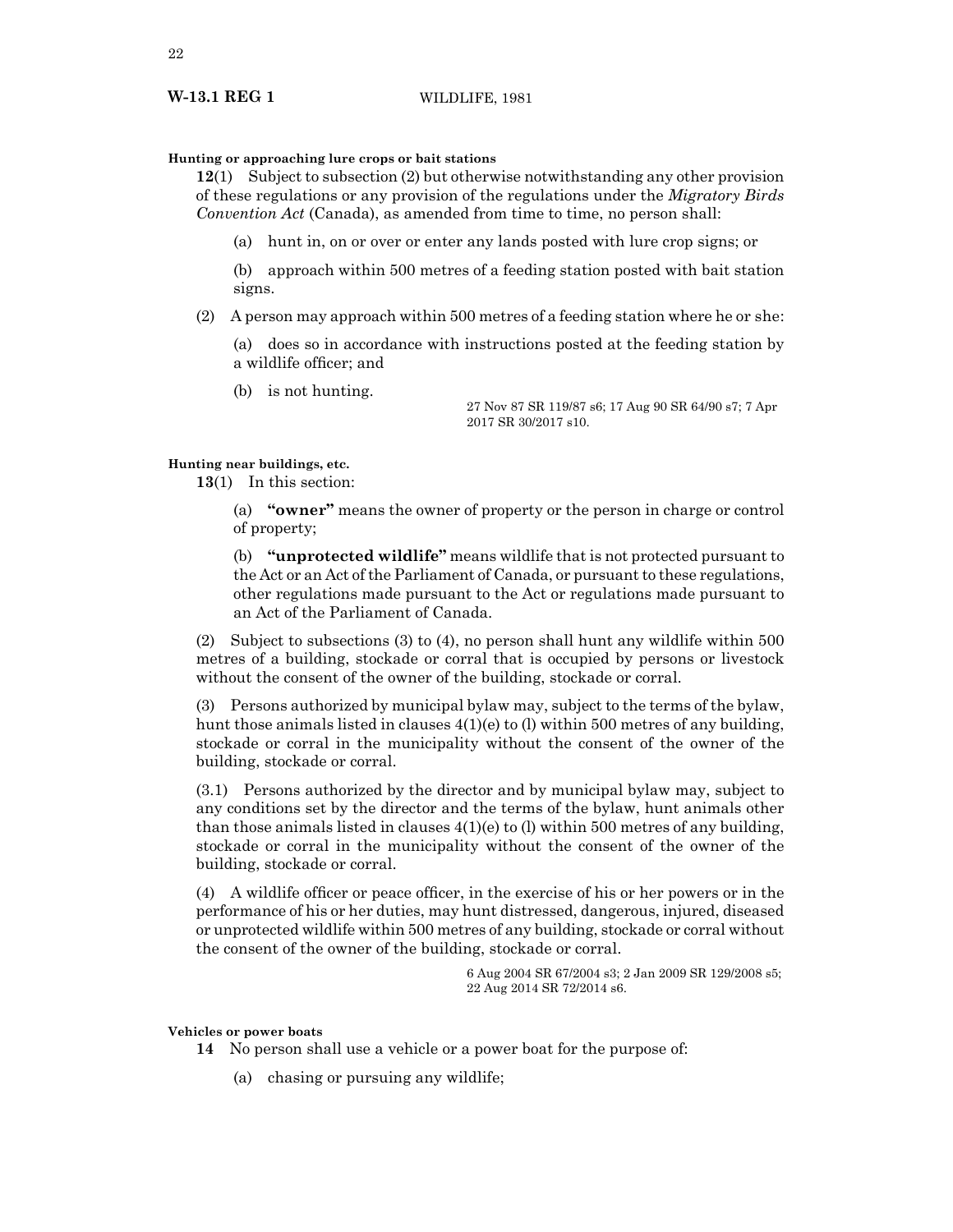WILDLIFE, 1981 **W-13.1 REG 1**

- (b) disturbing any wildlife;
- (c) driving any wildlife towards hunters; or
- (d) injuring or killing any wildlife;

unless he or she is authorized to do so by the minister.

21 Aug 81 cW-13.1 Reg 1 s14; 7 Apr 2017 SR 30/2017 s11.

### **Firearms**

**15** For the purposes of section 40 of the Act:

(a) a person is deemed to be carrying a firearm in or on a vehicle or while on horseback if the firearm is in the vehicle or on the horse, as the case may be, or in physical contact with the person;

(b) a firearm in contact with a magazine containing loaded shells or cartridges is deemed to be loaded;

(c) swing or hinge magazines are deemed to be a part of a firearm unless they are completely removed from the firearm; and

(d) a muzzle-loading rifle is deemed to be loaded when the firearm is charged and the ignition system is in place on the firearm.

> 21 Aug 81 cW-13.1 Reg 1 s15; 3 Sep 82 SR 116/82 s10; 19 Sep 97 SR 87/97 s4; 22 Aug 2014 SR 72/2014 s7.

# **Discharge of firearm**

**16** No person shall discharge a firearm along or across a provincial highway, provincial road or municipal road.

24 Sep 93 SR 79/93 s7; 22 Aug 2014 SR 72/2014 s8.

# **Prohibition re certain firearms**

**17**(1) No person shall hunt big game with a centrefire rifle that uses:

(a) a cartridge that has an empty cartridge case length of less than 32 millimetres; or

- (b) any of the following cartridges:
	- (i) a cartridge of .17 calibre or less;
	- (ii) the .22 Hornet;
	- (iii) the .22 K-Hornet;
	- (iv) the .218 Bee;
	- (v) the .25-20 Winchester;
	- (vi) the .30 Carbine;
	- (vii) the .32-20 Winchester;
	- (viii) the .357 Magnum;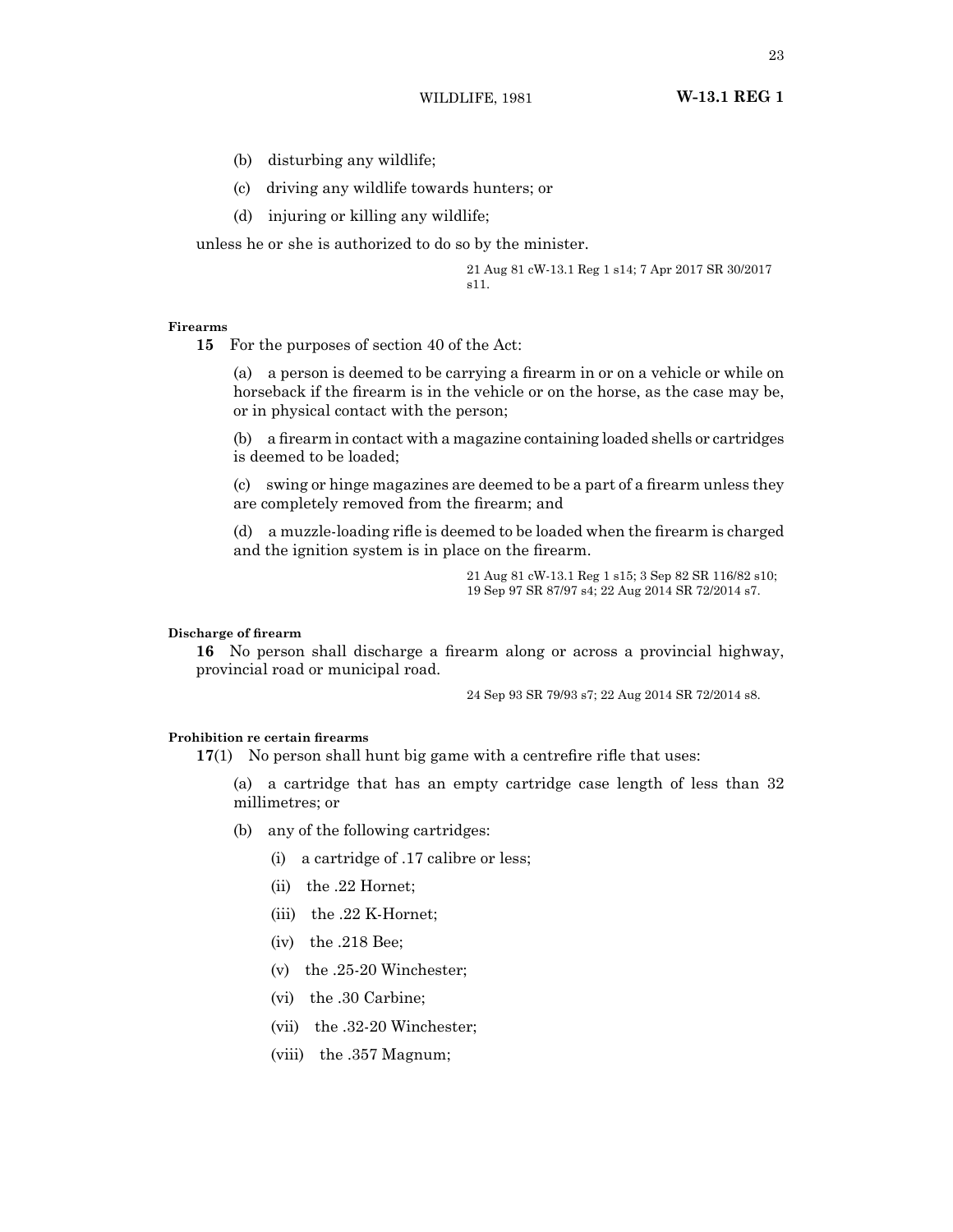- (ix) the .41 Remington Magnum;
- (x) the .44-40 Winchester;
- (xi) the .45 Colt.

(1.1) No person shall hunt big game or wild boar with a firearm that uses a rimfire cartridge.

(2) No person shall hunt big game with a shotgun or muzzle-loading rifle that uses a metal projectile of .23 calibre or less.

(3) No person shall hunt big game or wild boar with any of the following:

(a) a large calibre air rifle, pneumatic firearm or similar device that uses compressed air, nitrogen, carbon dioxide or any other gas to propel shot, bullets, arrows, crossbow bolts or any other projectile;

(b) any firearm or device that uses hydrogen, helium, propane, butane or any other flammable gas to propel shot, bullets, arrows, crossbow bolts or any other projectile;

(c) any firearm or device that uses blank ammunition or a nail gun charge to propel shot, bullets, arrows, crossbow bolts or any other projectile.

- (4) No person shall hunt big game or wild boar with a pistol or revolver.
- (5) No person shall hunt upland game birds with a centrefire rifle.
- (6) No person shall hunt any wildlife with a shotgun larger than 10 gauge.

(7) No person shall hunt game birds with a shotgun unless the magazine is plugged with a plug that cannot be removed or altered without disassembling the gun so that the magazine cannot carry more than 2 shells.

4 May 2018 SR 29/2018 s9; 5 Apr 2019 SR 24/2019 s4.

# **Prohibitions**

**18**(1) No person shall, without the consent of the owner or occupant of land:

- (a) dig a pit or other excavation or leave it open;
- (b) set or use traps;
- (c) place bait for the hunting of big game or wild boar;
- (d) hunt from a windmill;
- (e) wilfully cause damage to crops, livestock or property;
- (f) set out food or offal for the purpose of attracting wildlife;
- (g) set out or use trail cameras; or
- (h) place or use stands.

(2) No person shall, while hunting pursuant to the authority of a licence, kill female black bears with young of the year cubs at heel.

(3) Subsection (2) does not apply to a person engaged in trapping in accordance with these regulations.

> 21 Aug 81 cW-13.1 Reg 1 s18; 19 Sep 97 SR 87/97 s5; 22 Sep 2000 SR 71/2000 s3; 21 Apr 2006 SR 32/2006 s4; 30 Jne 2016 SR 59/2016 s8; 4 May 2018 SR 29/2018 s10.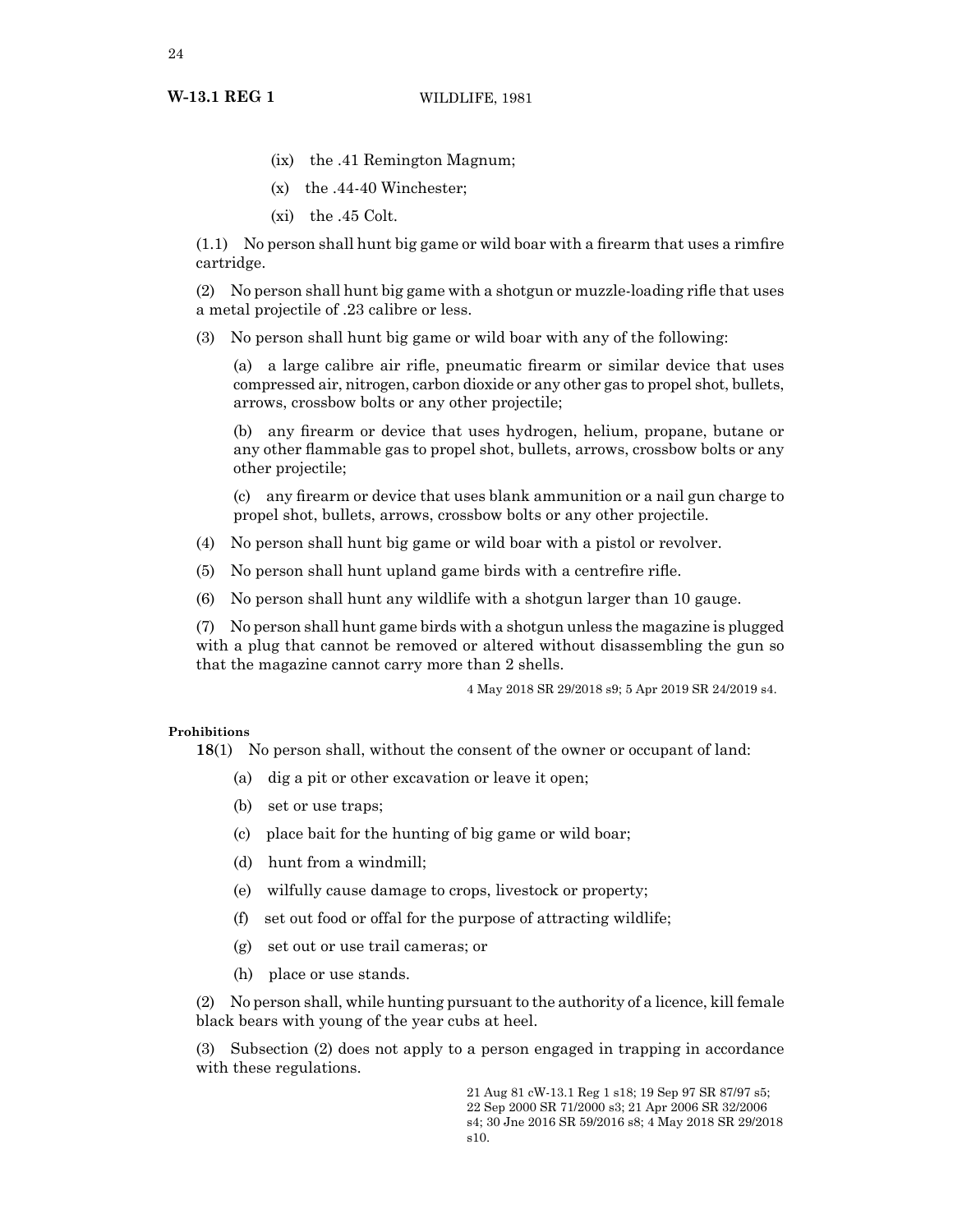**Placing of bait**

**18.1**(1) No person, for the purpose of hunting big game, shall place bait, except in accordance with this section and sections 18.2, 18.3, 18.4, 18.41 and 18.42:

(a) on any land in a provincial forest as defined in *The Forest Resources Management Act*;

(b) on any unoccupied Crown land; or

(c) on any land within a provincial park or recreation site constituted pursuant to *The Parks Act* unless authorized by the minister responsible for the administration of *The Parks Act*.

(1.1) Subject to subsection (1.2), no person shall place bait for the purpose of hunting wild boar.

(1.2) The director may issue a licence including any terms and conditions that the director considers appropriate, authorizing any person to place bait for the purpose of attracting or hunting wild boar.

(2) No person shall, for the purpose of hunting big game or wild boar, place bait on any wildlife lands.

(3) A person placing bait for the purpose of hunting big game shall, at the time of placing the bait:

(a) erect at the site a sign of durable material of not less than 600 square centimetres in area on which is clearly marked in a permanent fashion:

- (i) the person's full name and address; or
- (ii) the person's HAL Identification Number; or

(b) clearly mark in a permanent fashion on any container used for holding the bait:

- (i) the person's full name and address; or
- (ii) the person's HAL Identification Number.
- (4) No person shall place bait for the purpose of hunting big game within:

(a) 500 metres of any campground, dwelling or other place used by persons for purposes other than hunting;

(b) 200 metres of any provincial highway, provincial road or municipal road; or

(c) 200 metres of any maintained forest access road, snowmobile trail or cross-country ski trail prior to April 1 in any year.

(5) No person shall place bait for the purpose of hunting bear unless that bait is placed in a container that:

- (a) does not have a volume exceeding 210 litres;
- (b) is constructed in a manner to prevent the bear from becoming trapped; and
- (c) cannot be removed by a bear.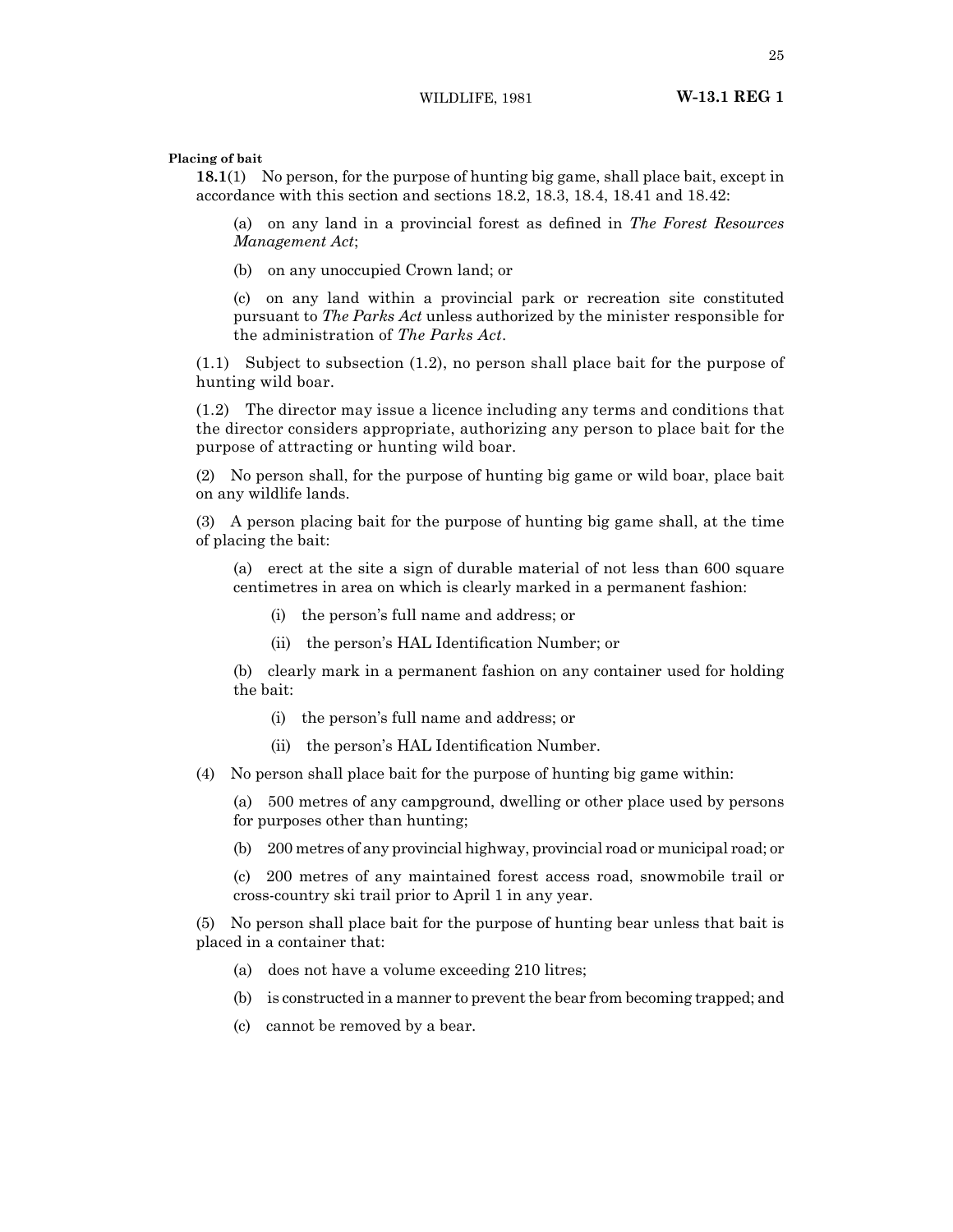# **W-13.1 REG 1** WILDLIFE, 1981

(6) No person shall place bait, for the purpose of hunting big game other than bear, that:

(a) exceeds 40 litres in volume; or

(b) in the case of hay bales, consists of more than two bales with a combined total weight exceeding 90 kilograms.

(7) No person shall store any bait at or near any location where bait is placed or is intended to be placed.

> 15 Jly 94 SR 45/94 s6; 22 Aug 2014 SR 72/2014 s9; 30 Jne 2016 SR 59/2016 s9; 7 Apr 2017 SR 30/2017 s13; 4 May 2018 SR 29/2018 s11; 4 Jne 2021 SR 70/2021 s4.

# **Removal, etc., of bait signs**

**18.2** No person shall destroy, remove, deface, cover or tamper with any sign mentioned in section 18.1 erected by any other person.

1 May 87 SR 34/87 s3.

# **Hunting with bait**

**18.3**(1) No person shall hunt at a site with the assistance of bait that is placed at the site by any other person without the other person's consent.

(2) No person shall hunt at a site with the assistance of bait unless he has complied with clause  $18.1(3)(a)$  or (b).

1 May 87 SR 34/87 s3; 15 Jly 94 SR 45/94 s7.

# **When bait to be placed and removed**

**18.4**(1) No person shall place bait for hunting big game prior to August 1 in any year.

(2) Notwithstanding subsection (1), a person may place bait for hunting bear during the spring bear season on or after March 1 in any year.

(3) A person who has placed bait for the purpose of hunting big game shall remove, at the end of the hunting season for which the bait was placed:

- (a) any remaining bait;
- (b) the container, if any;
- (c) the sign mentioned in section 18.1; and
- (d) anything brought onto the land to be used in connection with the bait.

15 Jly 94 SR 45/94 s8; 4 May 2018 SR 29/2018 s12.

# **Restrictions on bait**

**18.41**(1) In this section:

- (a) the following terms have the same meaning as in *The Weed Control Act*:
	- (i) noxious weed;
	- (ii) nuisance weed;
	- (iii) prohibited weed;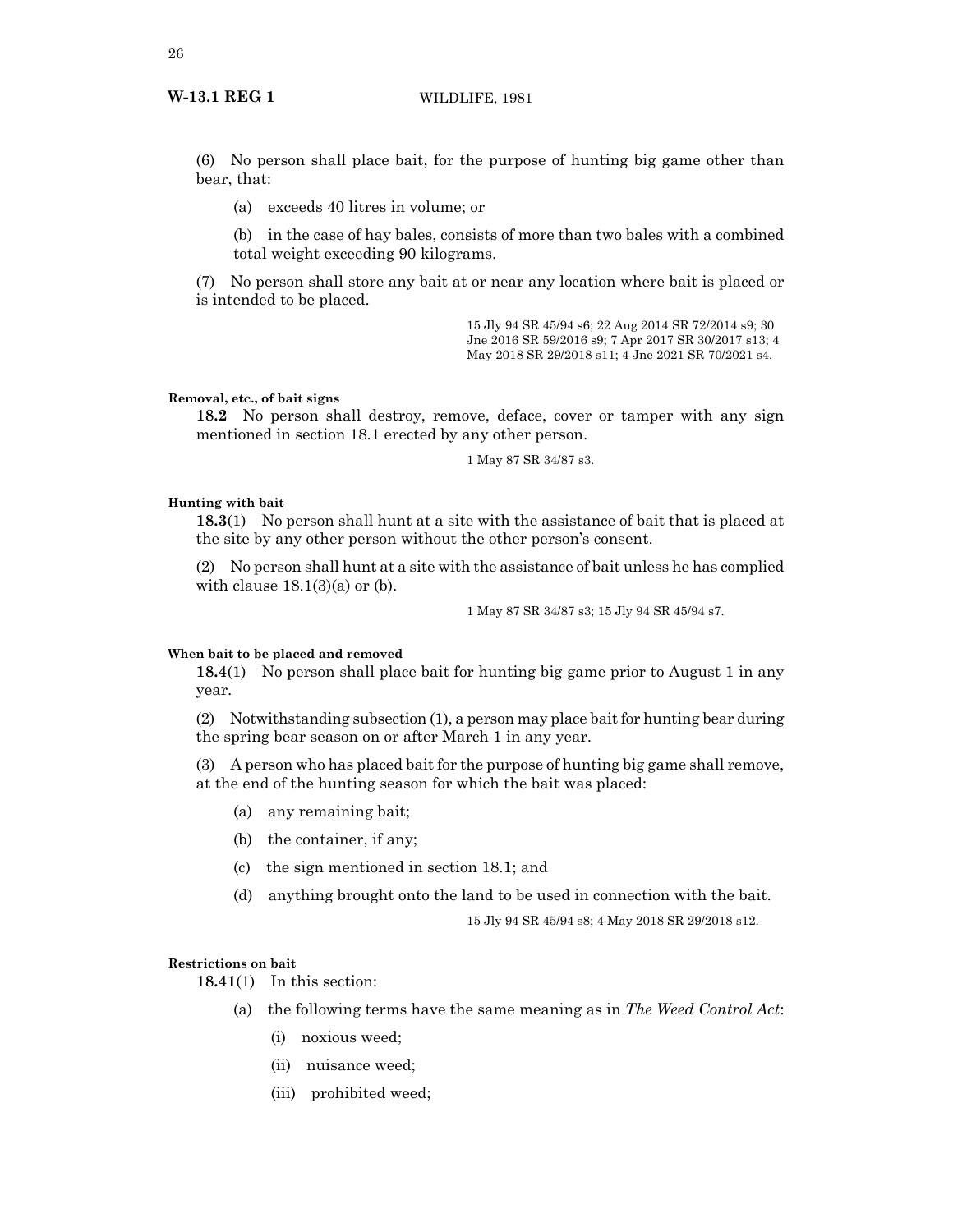(b) **"abattoir"** means:

(i) a slaughter house as defined in the "Sanitation Regulations", being Saskatchewan Regulations 420/64;

(ii) a registered establishment as defined in the *Meat Inspection Act* (Canada); and

(iii) a domestic abattoir as defined in*The Meat Inspection (Saskatchewan) Regulations*;

(c) **"exotic plant"** means exotic plant as defined in subsection 16(5) of *The Forest Resources Management Regulations*.

- (2) Bait may not consist of:
	- (a) any noxious weed, nuisance weed or prohibited weed;
	- (b) any exotic plant;

(c) any carcass or part of a domestic animal other than domestic animal carcass trimmings received from a butcher shop or abattoir; or

(d) any salt or any products containing potassium or sodium, unless the salt or products containing potassium or sodium are placed in a leak-proof container that is secured in a manner so that the contents remain in the container.

> 5 Apr 2012 SR 18/2012 s3; 17 May 2013 SR 31/2013 s6; 4 May 2018 SR 29/2018 s13.

# **Restrictions on feeding ungulates**

**18.42** No person shall feed wild ungulates between January 1 and July 31 in any year on lands described in subsection 18.1(1) unless authorized by the director.

8 Mar 2002 SR 19/2002 s6.

# **Stands**

**18.43**(1) In this section:

(a) **"land"** means any of the lands mentioned in subsection (2);

(b) **"place a stand on land"** or **"cause a stand to be placed on land"** includes placing a stand, or causing a stand to be placed:

- (i) over land; or
- (ii) in, on or over water on the land;

(c) **"remove a stand"** means to completely remove a stand, or to cause a stand to be completely removed, from the land, together with anything brought onto the land to be used in connection with the stand.

(2.1) No person shall place a stand, or cause a stand to be placed, on wildlife lands without:

- (a) clearly and permanently marking in a visible location on the stand:
	- (i) the person's:
		- (A) name and address; or
		- (B) the person's HAL Identification Number; and
	- (ii) the date on which the stand is placed on the wildlife lands; and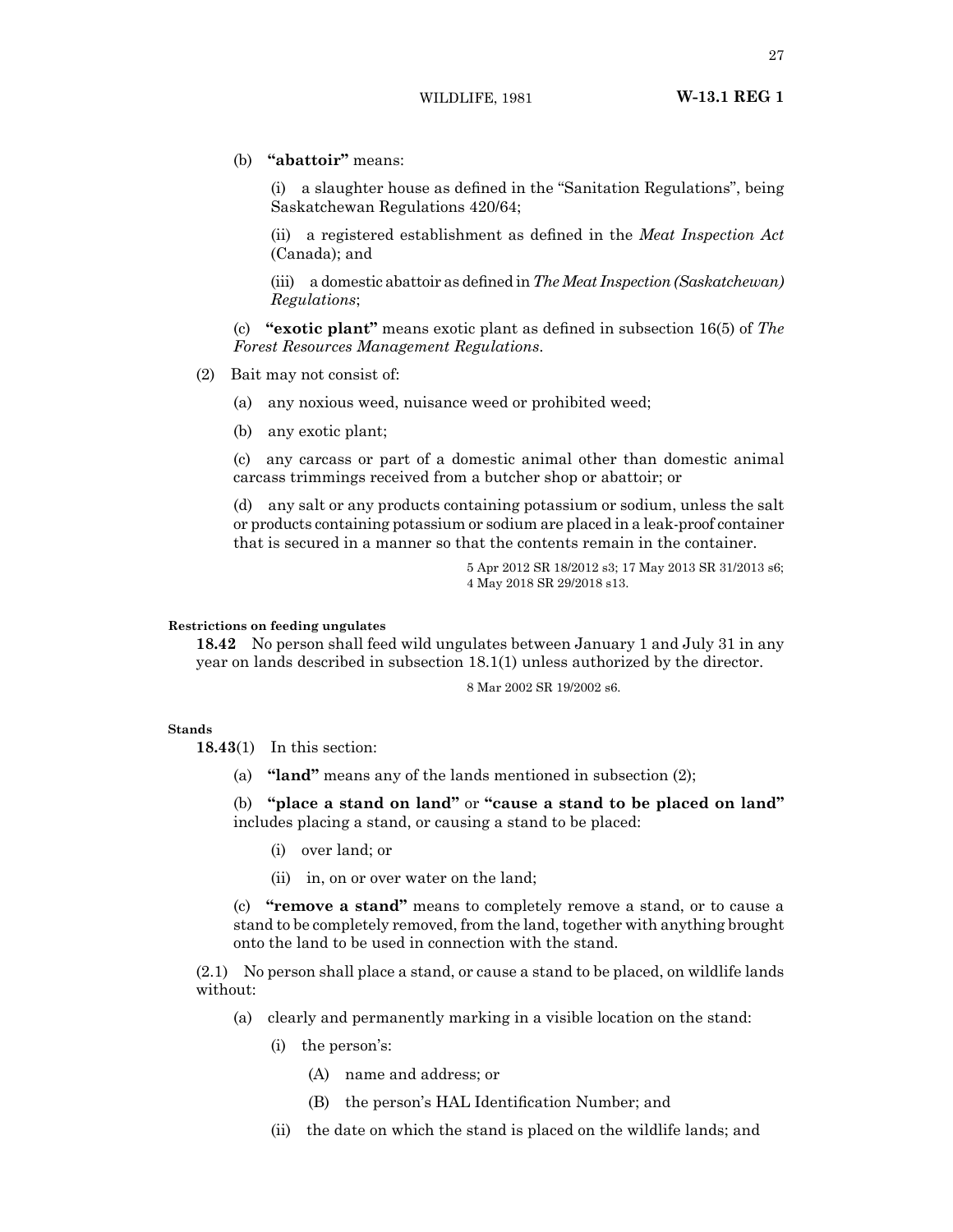(b) removing the stand at the end of legal hunting time on the day on which it was placed.

(2) No person shall place a stand, or cause a stand to be placed, on any of the following lands except in accordance with these regulations:

(a) on any land in a provincial forest as defined in *The Forest Resources Management Act*;

(b) on any unoccupied Crown land;

(c) on any land within a provincial park or recreation site as defined in *The Parks Act*.

(3) Any person who places a stand, or causes a stand to be placed, on land shall clearly and permanently mark in a visible location on the stand:

- (a) the person's:
	- (i) name and address;
	- (ii) HAL Identification Number; or
	- (iii) Outfitter's licence number; and
- (b) the date on which the stand is placed on the land.

(4) Any person who places a stand, or causes a stand to be placed, on land:

(a) between April 7 and June 30 shall remove the stand by July 7 of the same year; or

(b) between August 15 and December 19 shall remove the stand by December 31 of the same year.

(5) Any person who places a stand, or causes a stand to be placed, on land on any date other than between the dates mentioned in subsection (4) shall remove the stand within seven days after the date on which the stand is placed on the land.

(6) **Repealed.** 4 May 2018 SR 29/2018 s14.

(7) Any person using a stand does so at his or her own risk and has no right to recover damages from the minister or the Crown in right of Saskatchewan or any of its agents or employees.

> 28 Mar 2003 SR 13/2003 s6; 21 Apr 2006 SR 32/2006 s5; 4 May 2018 SR 29/2018 s14; 4 Jne 2021 SR 70/2021 s5.

# **Prohibition re attracting dangerous wildlife**

**18.44**(1) In this section:

(a) **"attractant"** means any of the following:

(i) food or food waste, compost or other waste or garbage that could attract dangerous wildlife;

(ii) a carcass or part of a carcass of an animal or fish, or other meat;

(iii) any other substance or thing designated by the minister as an attractant in the Act or these regulations;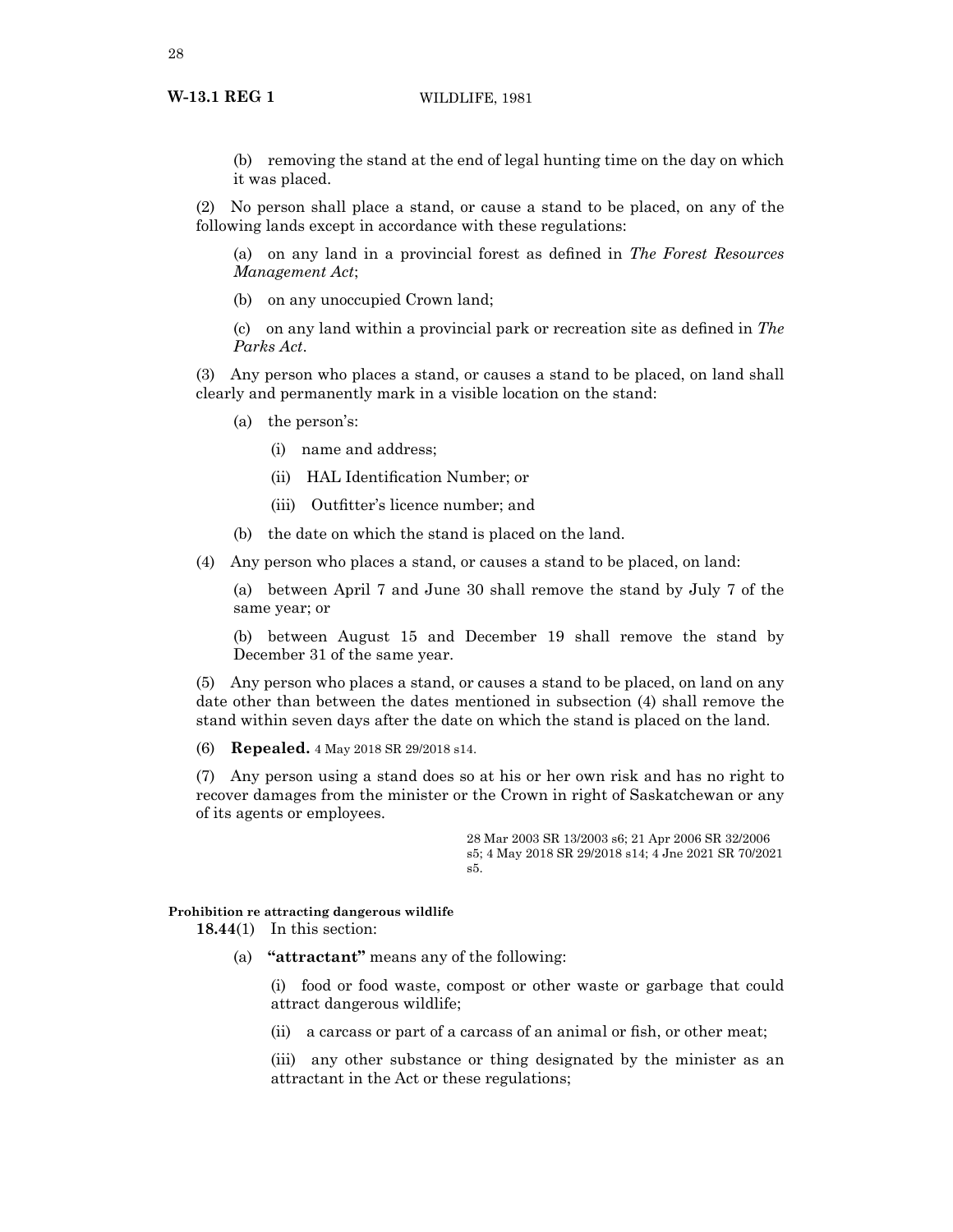(b) **"dangerous wildlife"** means a bear, cougar, coyote or wolf;

(c) **"leave"**, in relation to a person who is an owner, tenant or occupant of land or premises, includes failing to remove an attractant from or allowing an attractant to remain in, on or about that land or those premises.

- (2) Subject to subsection (3), no person shall:
	- (a) intentionally feed or attempt to feed dangerous wildlife;

(b) provide, leave or place an attractant in, on or about any land or premises with the intent of attracting dangerous wildlife; or

(c) provide, leave or place an attractant in, on or about any land or premises where there are or where there are likely to be people in a manner that a wildlife officer is satisfied could:

- (i) attract dangerous wildlife to the land or premises; and
- (ii) be accessible to dangerous wildlife.
- (3) Subsection (2) does not apply to a person:

(a) providing, leaving or placing an attractant in, on or about any land or premises for the purposes of hunting or trapping in accordance with the Act and these regulations;

(b) conducting an agricultural operation, as defined in section 2 of *The Agricultural Operations Act*, in Saskatchewan;

(c) operating a facility for the disposal of waste, that is operated in accordance with *The Environmental Management and Protection Act, 2010* and the regulations made pursuant to that Act.

4 Jne 2021 SR 70/2021 s6.

**18.5 Repealed.** 15 Jly 94 SR 45/94 s8.

# **Dogs**

**19**(1) Subject to subsection (2.1), no person shall use a dog for hunting big game or wild boar or permit a dog accustomed to pursuing big game or wild boar to run at large in a locality where big game is usually found.

(2) Any dog found chasing big game may be killed by any person without incurring any liability.

(2.1) The director may issue a licence including any terms and conditions that the director considers appropriate, authorizing any person to use dogs for the purpose of hunting wild boar.

(3) **Repealed.** 2 Aug 91 SR 59/91 s6.

(4) Subject to subsection (5), no person shall hunt the following animals using a dog:

- (a) cougars;
- (b) black bears;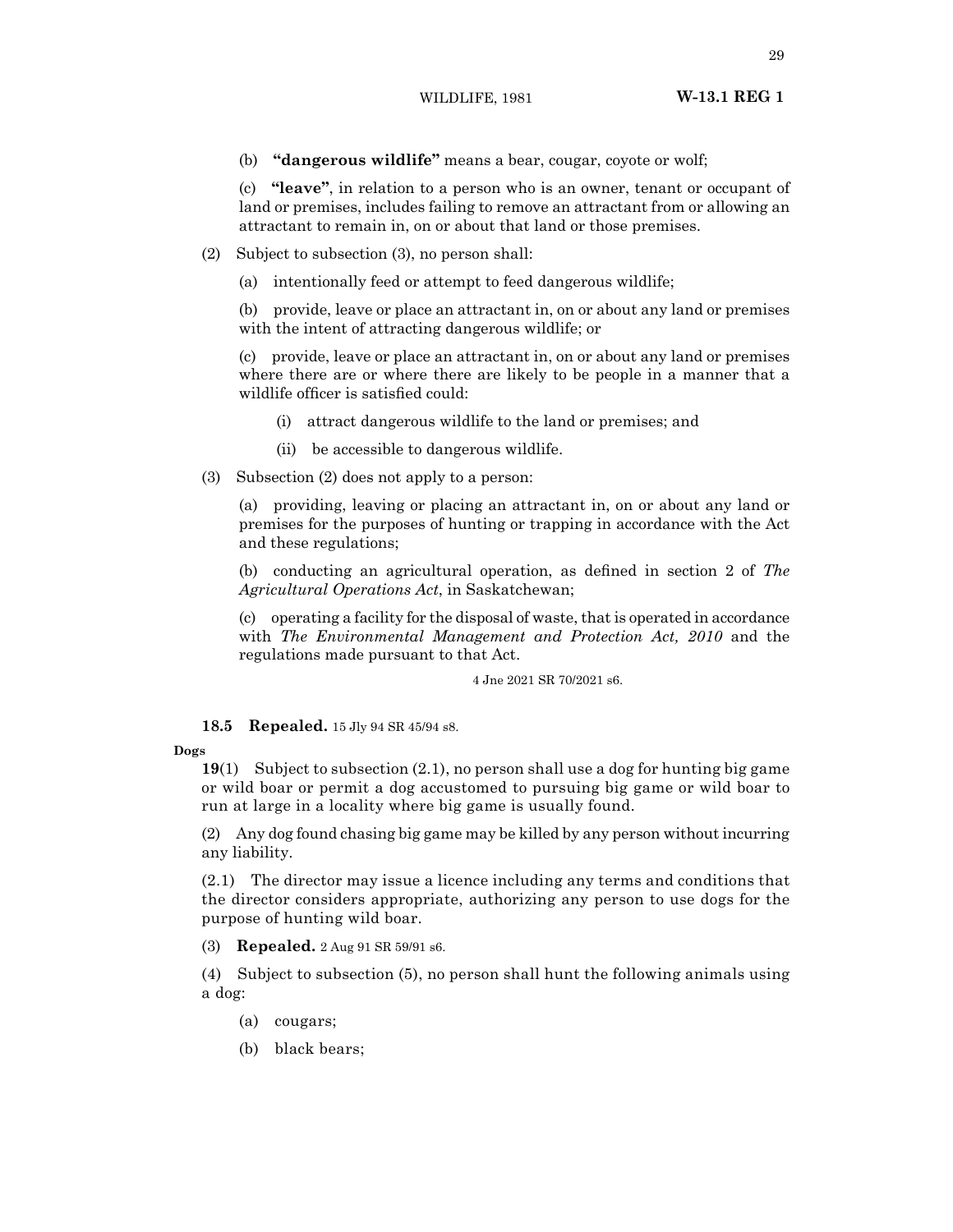- (c) fur animals other than cougars or black bears in:
	- (i) any northern fur conservation area; or
	- (ii) those rural municipalities listed in Table 7 of the Appendix.

(5) The director may issue a licence, including any terms and conditions that the director considers appropriate, authorizing any person to use dogs for the purpose of hunting fur animals.

> 21 Aug 81 cW-13.1 Reg 1 s19; 14 Sep 84 SR 110/84 s6; 1 Feb 85 SR 4/85 s5; 2 Aug 91 SR 59/91 s6; 30 Jne 2016 SR 59/2016 s10; 7 Apr 2017 SR 30/2017 s14.

# **When guide required**

**20** No holder of a guided big game licence shall hunt big game unless the licence holder is guided by:

(a) an outfitter who is the holder of an outfitter's licence issued pursuant to *The Outfitter and Guide Regulations, 2004*; or

(b) a person who is employed for the purposes of guiding by an outfitter who is the holder of an outfitter's licence issued pursuant to *The Outfitter and Guide Regulations, 2004*.

17 May 2013 SR 31/2013 s7.

# **Hunting clothing**

**21**(1) Every person hunting big game and every person accompanying or guiding him or her shall wear:

(a) an outer garment that covers the torso and that is:

(i) coloured scarlet, bright yellow, blaze orange, white or any combination of those colours; or

(ii) approved by the Canadian Standards Association Group as high visibility safety apparel and carries the label CAN/CSA Z96 Class 2, as updated from time to time; and

(b) a cap or toque coloured scarlet, bright yellow, blaze orange or any combination of those colours.

 $(1.1)$  The outer garment required pursuant to subclause  $(1)(a)(i)$  may display a patch or lettering in any colour that covers less than 100 centimetres<sup>2</sup> (15.5 inches<sup>2</sup>) of the garment.

(1.2) The cap or toque required pursuant to clause (1)(b) may display a patch or lettering in any colour that covers less than 50 centimetres<sup>2</sup> (7.8 inches<sup>2</sup>) of the cap or toque.

(2) Notwithstanding subsection (1), a person hunting big game with a bow and arrow, muzzle-loading rifle, crossbow or shotgun for which there is an open archery, a muzzle-loading firearm, a crossbow or a shotgun season established pursuant to *The Open Seasons Game Regulations, 2009* may wear camouflage or other clothing.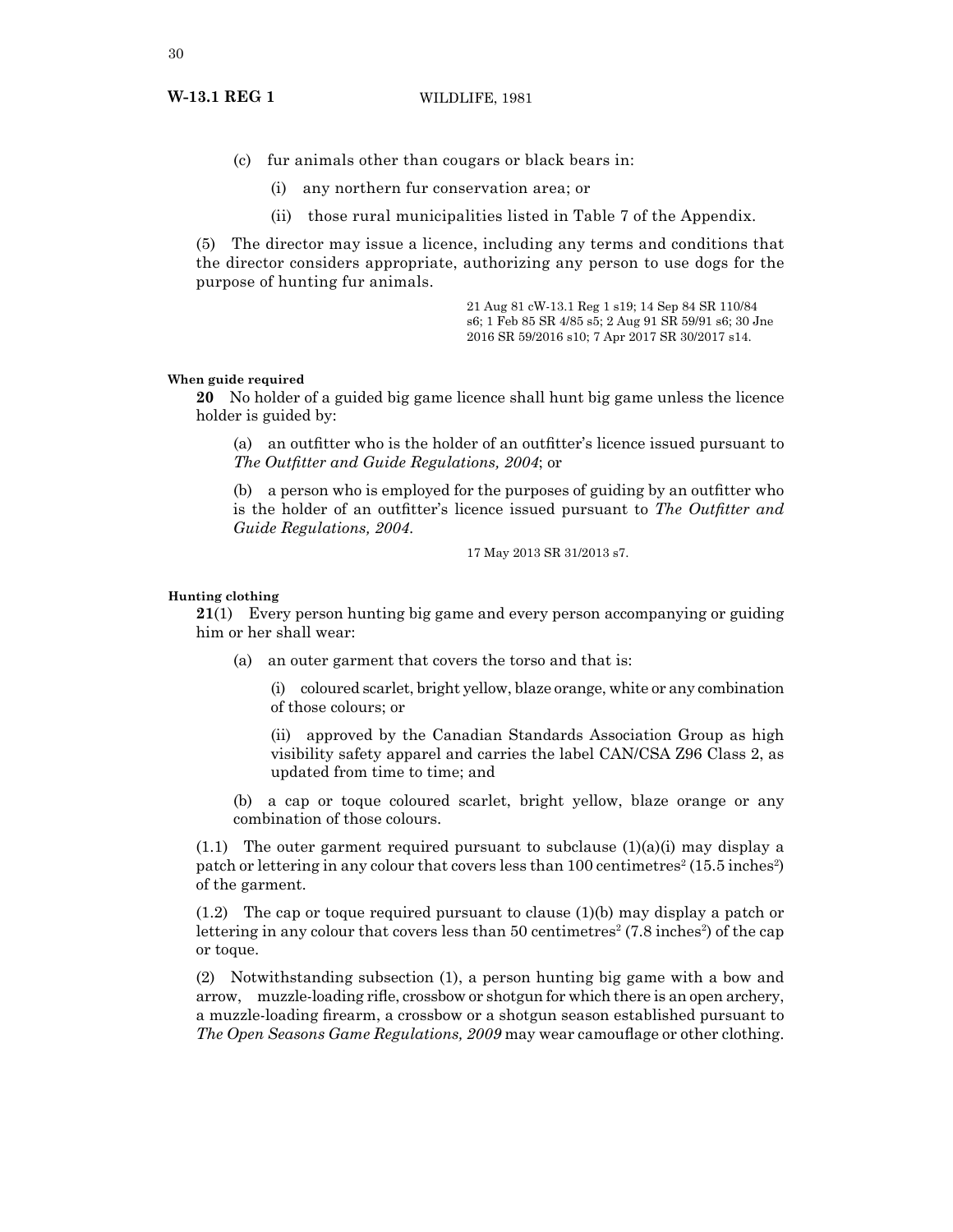(3) Notwithstanding subsection (2), a person hunting mule deer pursuant to an archery mule deer licence is subject to clause (1)(a) during any period that the archery mule deer season runs concurrent with the special mule deer rifle season.

> 21 Aug 81 cW-13.1 Reg 1 s21; 3 Sep 82 SR 116/82 s11; 23 Sep 88 SR 73/88 s9; 24 Sep 93 SR 79/93 s9; 19 Sep 97 SR 87/97 s7; 9 Jly 99 SR 52/1999 s9; 8 Mar 2002 SR 19/2002 s7; 20 Jly 2007 SR 61/2007 s4; 9 Apr 2009 SR 35/2009 s4; 17 Apr 2014 SR 20/2014 s5; 22 Aug 2014 SR 72/2014 s10; 4 Mar 2016 SR 31/2016 s7; 4 May 2018 SR 29/2018 s15.

# **Waste, destroy or abandon game meat**

**22**(1) A person who has killed or is in possession of any game other than a bear or wolf shall not allow its edible flesh to be wasted, destroyed, spoiled or abandoned.

(2) A person who kills or injures any game shall make every reasonable effort to retrieve the game and include it in his or her lawful limit.

(3) A person authorized by the minister or a wildlife officer may destroy any game that is determined by the minister or the wildlife officer, as the case may be, to be inedible or diseased.

7 Apr 2017 SR 30/2017 s15; 4 Jne 2021 SR 70/2021 s7.

# **Evidence of age or sex of game**

**23**(1) No person shall fail to keep the evidence of age and sex of any game with the carcass, until the carcass and all parts of the carcass have been processed and taken to the place where it is intended to be consumed.

(2) Subsection (1) does not apply when all ages and both sexes of the game may be hunted at that time and place.

> 21 Aug 81 cW-13.1 Reg 1 s23; 26 Aug 83 SR 128/83 s7; 29 Dec 89 SR 82/89 s4.

### **Traps or snares**

**24**(1) No person, without a licence for the purpose, shall hunt with, use or set any nets or snares for the destruction or capture of fur animals other than:

- (a) snares for the destruction or capture of rabbits or squirrels;
- (b) snares for the destruction or capture of fur animals under ice; or

(c) mechanically activated foot snares set in a manner to ensure that the fur animal is captured by the foot.

(1.1) No person, without a licence for the purpose, shall hunt with, use or set any traps or snares for the destruction or capture of black bears other than mechanically activated foot snares set in a manner to ensure that the bear is captured by the foot.

(2) No person shall:

(a) touch or interfere with any legally placed traps or snares, unless he or she is authorized by the owner;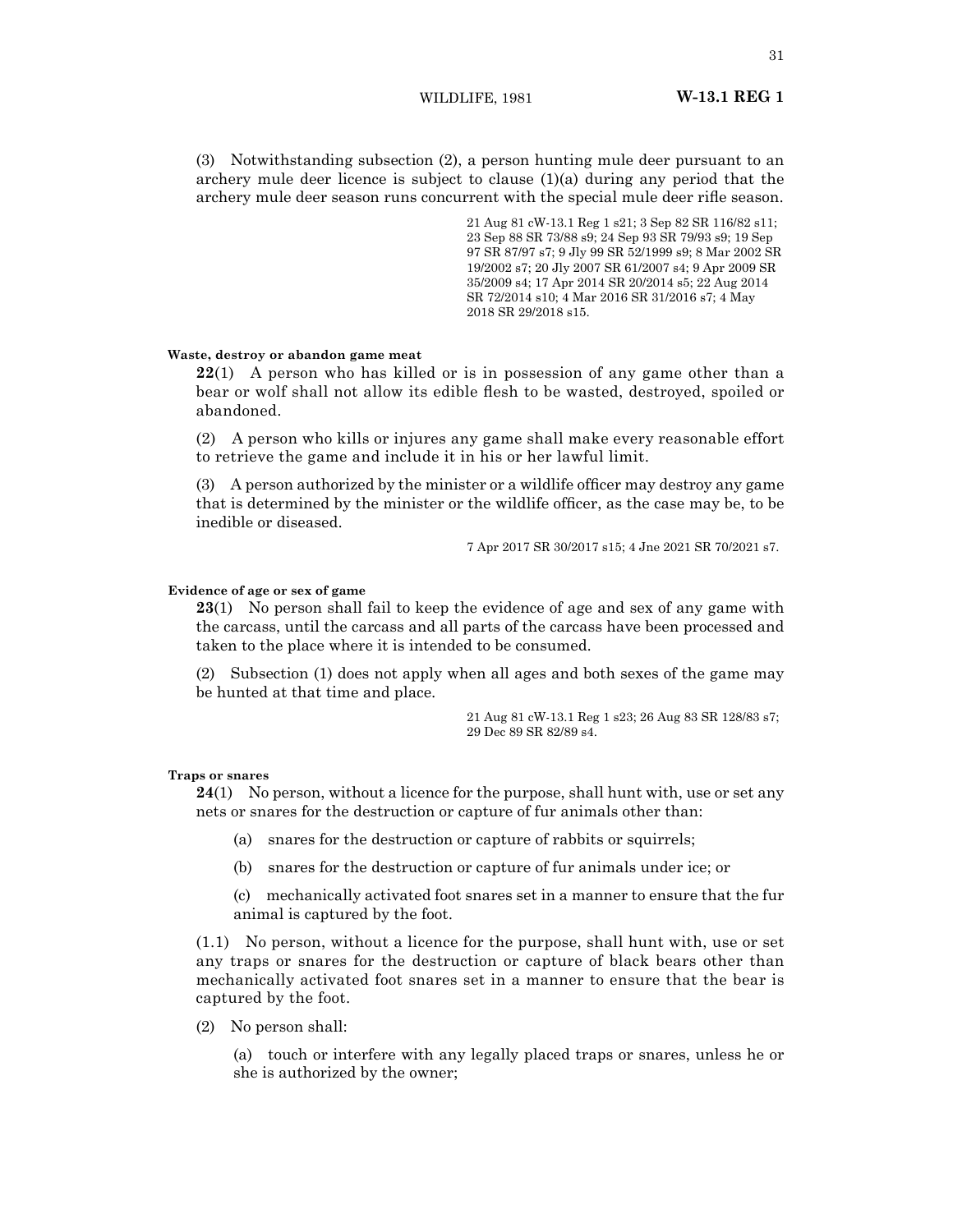# **W-13.1 REG 1** WILDLIFE, 1981

(b) leave a trap or snare set for a fur animal following the close of the open season for that animal;

(c) use foot-hold traps set in water for beaver, otter, mink or muskrat, unless the trap is set so that the animal drowns when caught;

(d) set traps with an inside jaw-spread exceeding 24 centimetres;

(e) set traps equipped with serrated teeth or jaws;

(f) use hooks or sharp devices to snag or spear fur animals;

(g) set spring-pole sets on poles or trees unless the trap is set in a manner to kill the animals with reasonable dispatch;

(h) set snares, unless each snare is equipped with a locking device to prevent the noose from opening;

(i) use a foot-hold trap, on land, for the live-capture and restraint of a fur animal unless:

(i) the trap is a certified restraining trap; or

(ii) in the case where no trap has been certified for the species, the trap has been modified to improve humaneness;

(i) without a licence issued by the director pursuant to subsection  $6(2)$ , use or set a power snare for the taking of fur animals;

(k) use or set a body-gripping trap that is not a certified trap for beaver, bobcat, otter, lynx, marten, fisher, ermine, least weasel, long tailed weasel, muskrat or raccoon.

(3) No person shall leave a trap or snare set for a fur animal without returning to the trap or snare to determine if any wildlife has been caught:

(a) at least every 24 hours, if the trap or snare is set in the southern fur conservation area in a town or city with a population exceeding 1,000 people or any land within five kilometres of that town or city;

(a.1) at least every 24 hours, if the mechanically activated foot snare is set for a black bear in the southern fur conservation area;

(b) at least every 72 hours, if the trap or snare is set in the southern fur conservation area on any land more than five kilometres from a town or city with a population exceeding 1,000 people; or

(c) at least every 120 hours, if the trap or snare is set in the northern fur conservation area.

> 15 Jly 95 SR 45/94 s9; 9 Jly 99 SR 52/1999 s10; 8 Mar 2002 SR 19/2002 s8; 21 Apr 2006 SR 32/2006 s6; 20 Jly 2007 SR 61/2007 s5; 7 Apr 2017 SR 30/2017 s16; 3 Apr 2020 SR 34/2020 s5.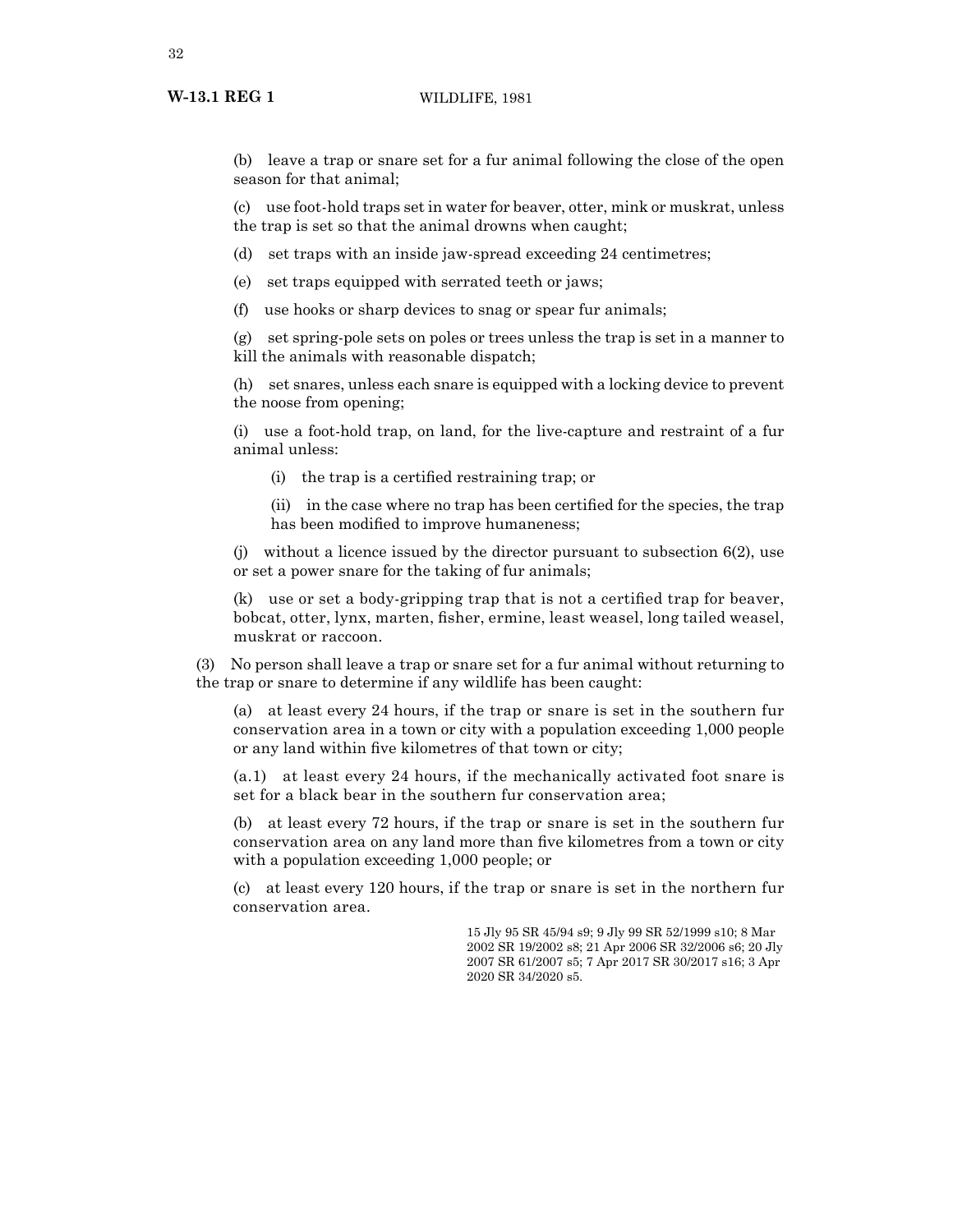33

# **Beaver, black bear and cougar**

**25**(1) Except as may be otherwise expressly authorized by these regulations, no person shall shoot or attempt to shoot any beaver in the southern fur conservation area on any land without the permission of the owner or occupant of the land.

(2) Except as may be otherwise expressly authorized by these regulations, no person shall shoot or attempt to shoot any:

(a) black bear pursuant to the authority of a valid fur licence:

(i) in the northern fur conservation area, unless the person is a trapper who is conducting normal bear-trapping operations; or

(ii) in a southern fur conservation area, unless the black bear has been captured and is restrained in a mechanically activated foot snare; or

(b) cougar pursuant to the authority of a valid fur licence, unless the cougar has been captured and is restrained in a trap or snare.

8 Apr 2022 SR 20/2022 s5.

**25.1 Repealed.** 26 Jly 96 SR 50/96 s7.

# **Accidential killing**

**26**(1) Any person who, by accident, unlawfully kills any wildlife shall immediately report the killing to the nearest wildlife officer.

(2) Subsection (1) does not apply to wildlife accidentally killed by a vehicle.

(3) Any person who under exigent circumstances unlawfully kills any wildlife that could not survive in the wild shall immediately report the killing to the nearest wildlife officer.

> 21 Aug 81 cW-13.1 Reg 1 s26; 4 May 2018 SR 29/2018 s16.

# **Wildlife for breeding**

**27** *The Animal Protection Act* applies, *mutatis mutandis*, to wildlife kept for breeding purposes on a wildlife farm, commercial wildlife farm or zoo pursuant to the Act.

21 Aug 81 cW-13.1 Reg 1 s27.

# **28 Repealed.** 29 Oct 2021 SR 114/2021 s4.

# **Big game**

**29** Notwithstanding any other provision of these regulations, only a Saskatchewan resident living within a 16 kilometre radius of:

- (a) Beauval;
- (b) Black Lake;
- (c) Buffalo Narrows;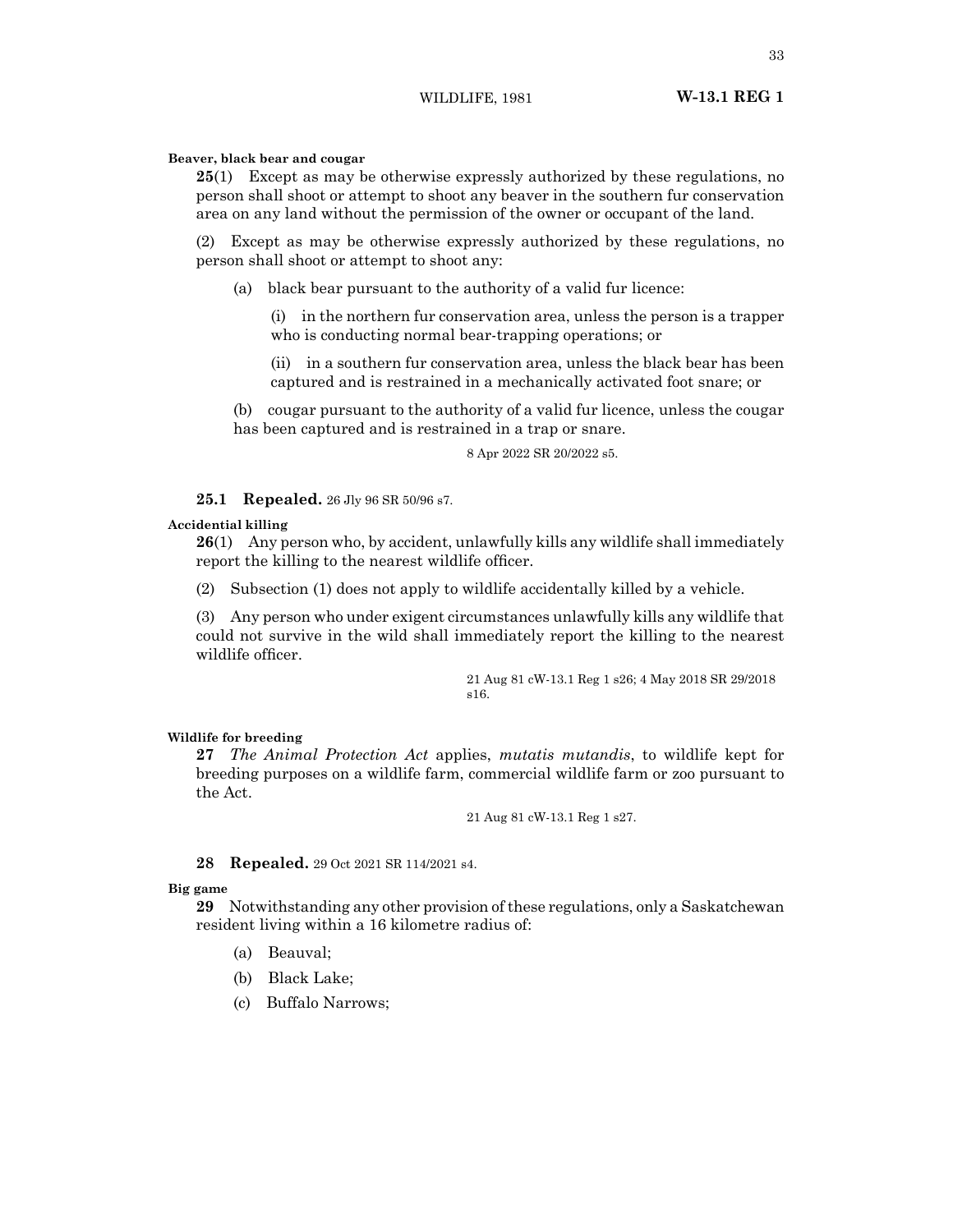- (d) Camsell Portage;
- (e) Cree Lake;
- (f) Deschambault;
- (g) Dillon;
- (h) **Repealed.** 26 Jly 96 SR 50/96 s8.
- (i) Fond-du-Lac;
- (j) **Repealed.** 13 Sep 85 SR 100/85 s6.
- (k) Ile-à-la-Crosse;
- (l) Kinoosao;
- (m) La Loche;
- (n) La Ronge;
- (o) Patuanak;
- (p) Pelican Narrows;
- (q) Pinehouse;
- (r) Primeau Lake;
- (s) Sandy Bay;
- (t) Southend;
- (u) Stanley Mission;
- (v) Stony Rapids;
- (w) Turnor Lake; or
- (x) Wollaston Lake;

may hunt big game within a 16 kilometre radius of the community excluding any privately owned land.

> 21 Aug 81 cW-13.1 Reg 1 s29; 3 Sep 82 SR 116/82 s12; 13 Sep 85 SR 100/85 s6; 26 Jly 96 SR 50/96 s8.

# **Game birds**

**30** Notwithstanding any other provision of these regulations or of any other regulations made pursuant to the Act, no person shall hunt any game bird:

(a) between June 16 and November 9 in any year in, on or within 500 metres perpendicularly distant inland from the water's edge of:

- (i) Antelope Lake;
- (ii) Avonlea Reservoir, 4.8 kilometres south-east of Avonlea;
- (iii) Barber Lake;
- (iv) Bigstick Lake;
- (v) Birch Lake, 16.1 kilometres north-east of Glaslyn;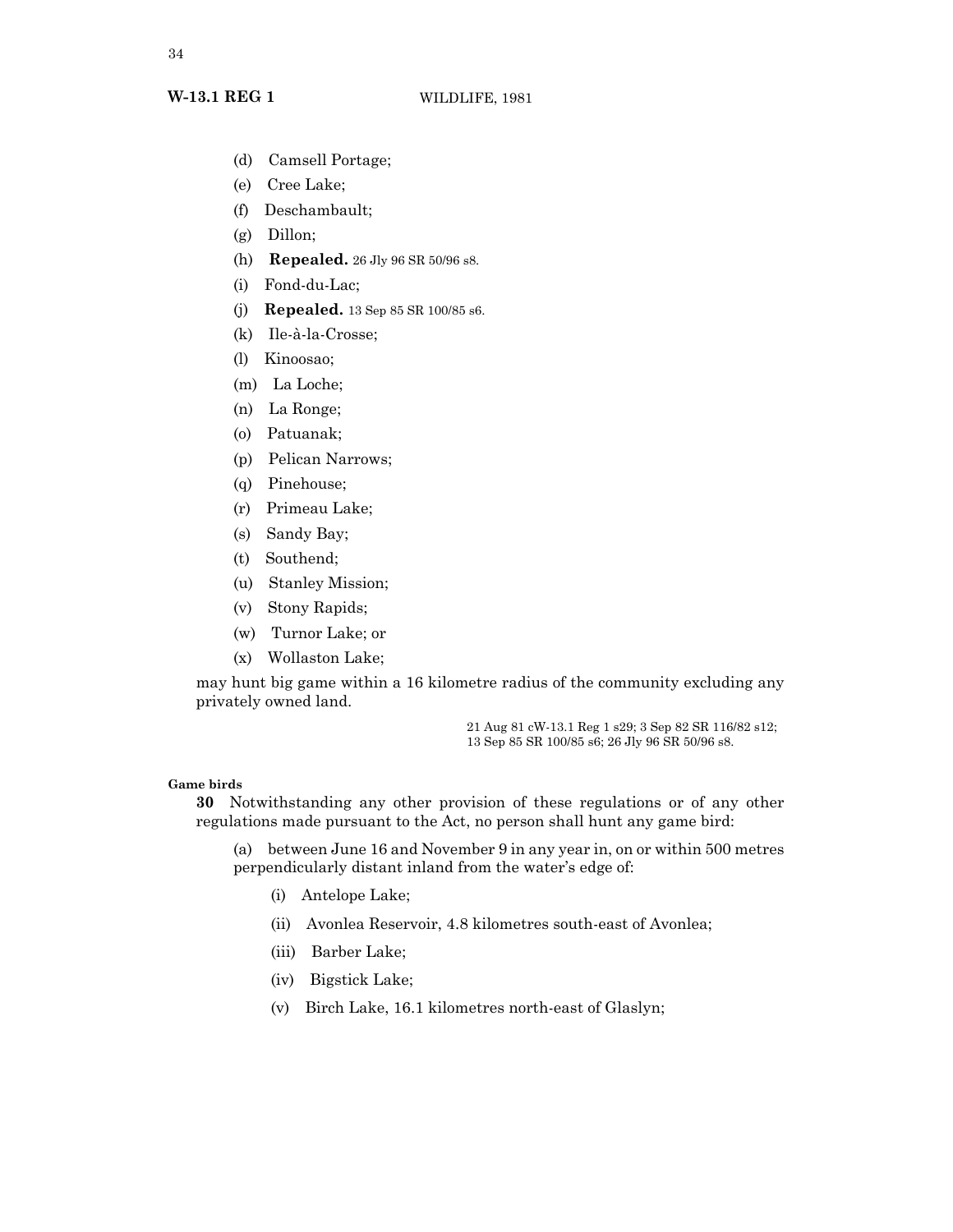- (vi) Boulder Lake;
- (vii) Buffalo Coulee Lake;
- (viii) Cabri Lake;
- (ix) Cactus Lake;
- (x) Castlewood Lake;
- (xi) Cutbank Lake, 4.8 kilometres north-east of Glidden;
- (xii) Deep Lake, eight kilometres south of Indian Head;
- (xiii) Dewar Lake, near the Town of Dewar Lake;
- (xiv) Ear Lake;
- (xv) Eyre Lake;
- (xvi) Flat Lake, 4.8 kilometres south-east of Wilkie;
- (xvii) Goose Lake, 11.3 kilometres east of Harris;
- (xviii) Gooseberry Lake;
- (xix) Grassy Lake, 11.3 kilometres north-east of Luseland;
- (xx) Highfield Reservoir;
- (xxi) Ibsen Lake;
- (xxii) Junction Dam, 3.2 kilometres north of Maple Creek;
- (xxiii) Kiyiu Lake;
- (xxiv) Lac la Course;
- (xxv) Leech Lake;
- (xxvi) Lomond Lake, 4.8 kilometres north-east of Preeceville;
- (xxvii) Luck Lake;
- (xxviii) Mallard Bay, 12.9 kilometres north of Mortlach;
- (xxix) Mud Lake, 16.1 kilometres north of Wynyard;
- (xxx) Muddy Lake;
- (xxxi) Opuntia Lake;
- (xxxii) Paysen (Horfield) Lake;
- (xxxiii) Saline Lake;
- (xxxiv) Silver Lake, 11.3 kilometres north of Sheho;
- (xxxv) Snipe Lake;
- (xxxvi) Stonewall Lake;
- (xxxvii) Teo Lakes;
- (xxxviii) Thackery Lake;
- (xxxix) Thomson Lake, 4.8 kilometres north-west of Lafleche;
- (xl) Waterhen Marsh and the island thereon;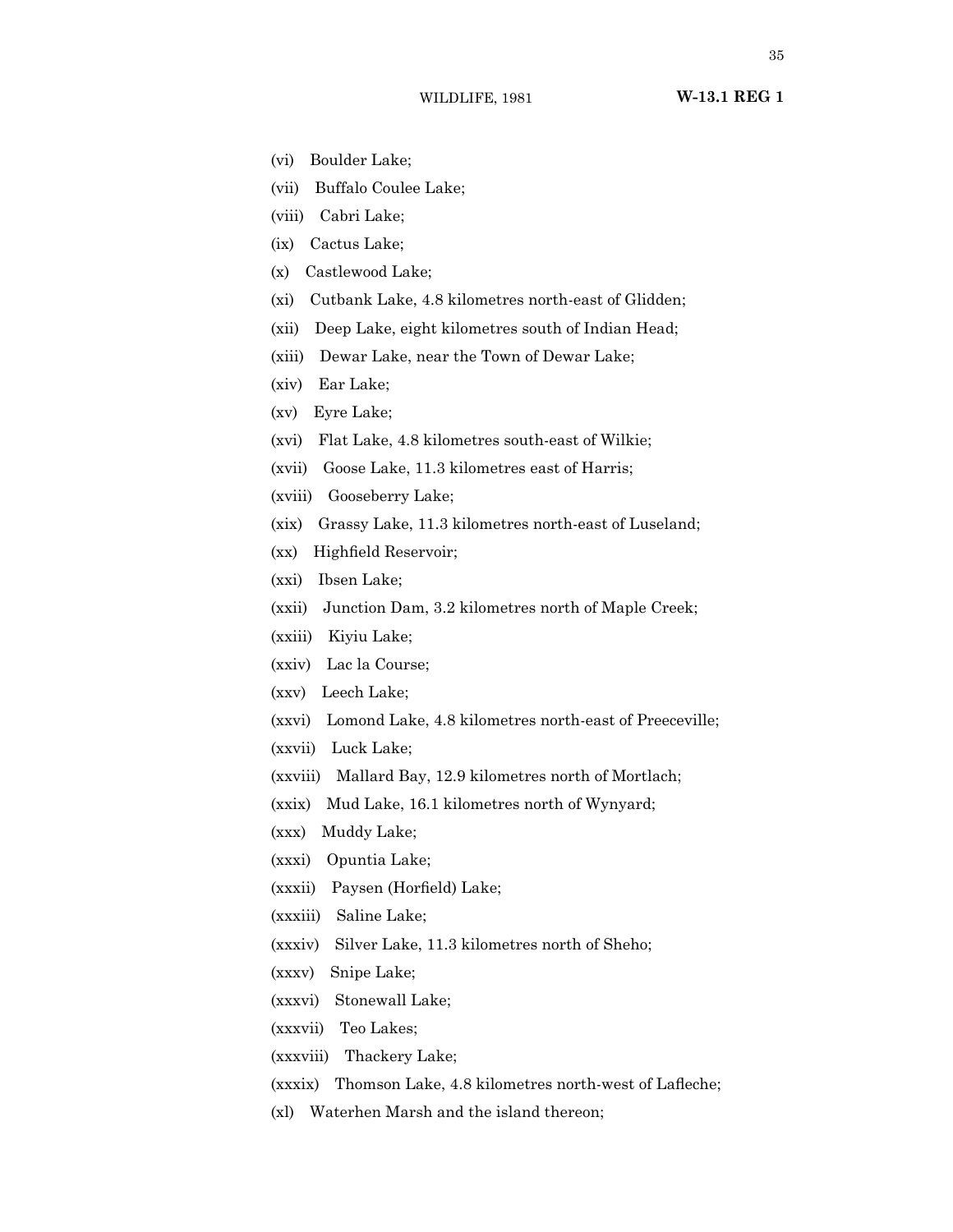(xli) that portion of the South Saskatchewan River and the islands thereon lying between Gardiner Dam and the northern boundary of Township 30, in Range 8, west of the Third Meridian;

(xlii) that portion of the North Saskatchewan River and the islands thereon lying between Paynton Ferry and Borden Bridge;

(xliii) that portion of the South Saskatchewan River, and the islands thereon, and that portion of Lake Diefenbaker lying between the Alberta border and Saskatchewan Landing Bridge; or

(xliv) that portion of the Waterhen River 4.8 kilometres west and 3.2 kilometres east from Highway Number 4 crossing; or

(b) in, on or over Cypress Lake and the islands on that lake, Tobin Lake and the islands on that lake, Witchekan Lake and the islands of the North Saskatchewan River located:

(i) in Township 49, in Range 17, west of the Second Meridian and in Township 50, in Range 16, west of the Second Meridian; and

(ii) between the Alberta-Saskatchewan border and the Paynton Ferry Crossing.

4 Mar 2016 SR 31/2016 s8.

# PART II.1 **Habitat Protection**

**Wildlife habitat in special areas**

**30.1** No person shall, without a licence for the purpose, destroy or alter any wildlife habitat within a game preserve, road corridor game preserve, wildlife refuge, wildlife management unit, regional park, provincial park, protected area or recreation site.

4 Mar 2016 SR 31/2016 s9.

# **Restriction on operating a vehicle on wildlife lands**

**30.2**(1) Subject to subsections (2) and (3), no person shall operate or be a passenger in a vehicle for any purpose on wildlife lands.

(2) A person who has lawfully killed a big game animal or wild boar on wildlife lands may:

(a) operate a vehicle on wildlife lands for the sole purpose of retrieving the animal to a road or provincial highway by the most direct route available; and

(b) subject to the other provisions of these regulations, carry an encased firearm in the vehicle while retrieving the big game animal.

(3) A person may operate a vehicle on wildlife lands if he or she is authorized by the director to do so.

> 30 Jne 2016 SR 59/2016 s11; 4 May 2018 SR 29/2018 s17.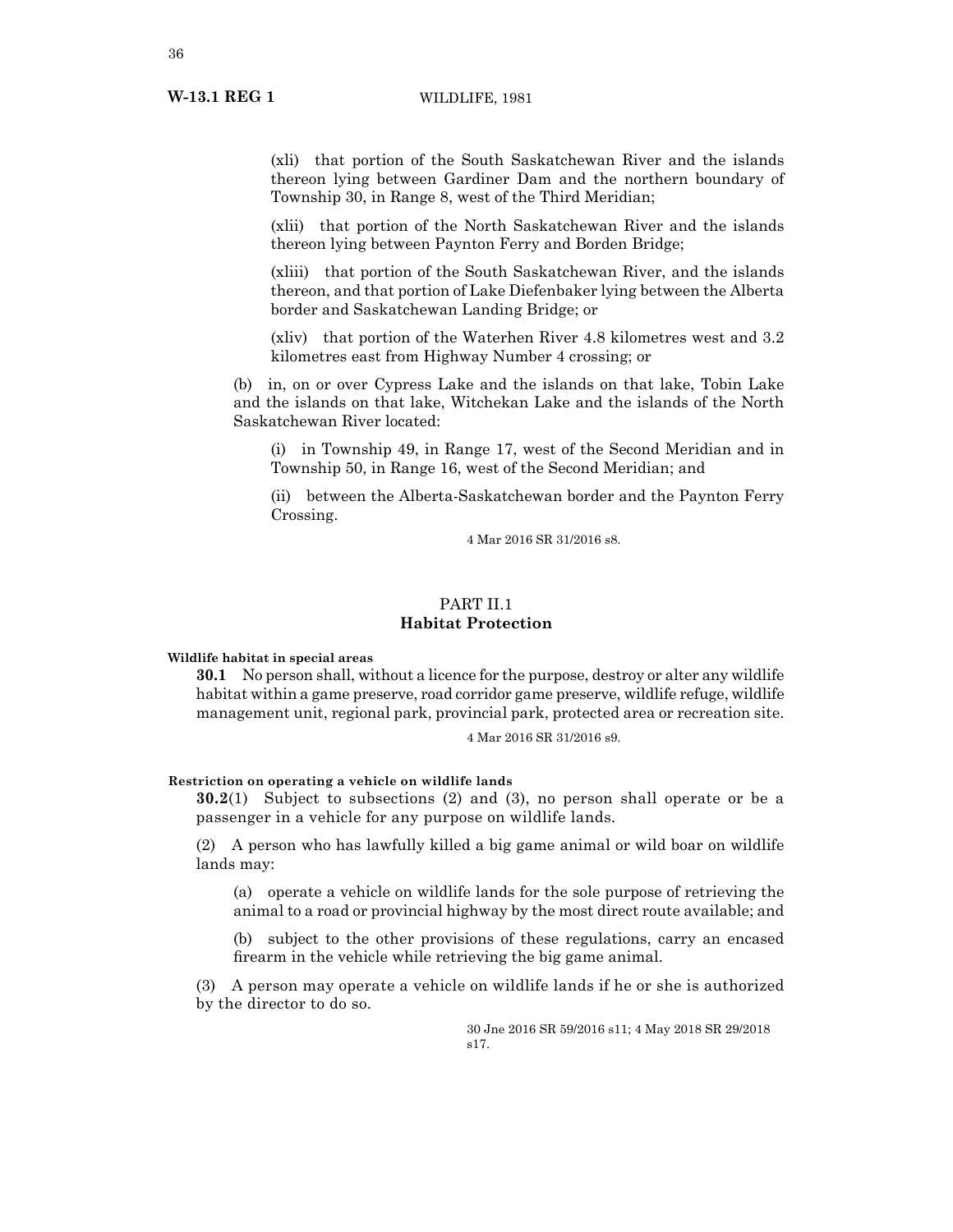## PART III **Licences** GENERAL

**Licences**

**31**(1) Any person may apply for a licence unless that person is otherwise disqualified pursuant to:

- (a) the Act;
- (b) any other provision of these regulations; or
- (c) any other regulations made pursuant to the Act.
- (2) No person other than a:

(a) Saskatchewan resident may apply for, purchase or hold a Saskatchewan Resident Game or Fur Licence;

(b) Canadian resident may apply for, purchase or hold a Canadian Resident Game Licence; or

- (c) veteran may apply for, purchase or hold:
	- (i) a Saskatchewan Resident Veteran Game Licence; or
	- (ii) a Canadian Resident Veteran Game Licence.

(2.1) Any person may purchase or hold a guided big game licence.

(3) **Repealed.** 14 Sep 84 SR 110/84 s8.

(4) Every Saskatchewan resident who applies for a game licence, a fur licence, a Saskatchewan Wildlife Habitat Licence or a Veteran Wildlife Habitat Licence shall possess a valid Saskatchewan Health Services Card issued for the purpose of *The Saskatchewan Hospitalization Act* or *The Saskatchewan Medical Care Insurance Act*.

(4.1) Every person who applies for a game licence, a fur licence, a Saskatchewan Wildlife Habitat Licence or a Veteran Wildlife Habitat Licence shall:

- (a) apply in the form and manner required by the minister; and
- (b) provide the minister with any other information or material that the minister may reasonably require.
- (4.2) The minister shall provide a HAL Identification Number to every person who:
	- (a) applies for a licence pursuant to subsection (4.1); and
	- (b) has not yet been issued a HAL Identification Number.

(4.3) The HAL Identification Number issued pursuant to subsection (4.2) must be used by the person in all subsequent licence transactions and included on all licences purchased and held by that person.

(4.4) No person shall use more than one HAL Identification Number.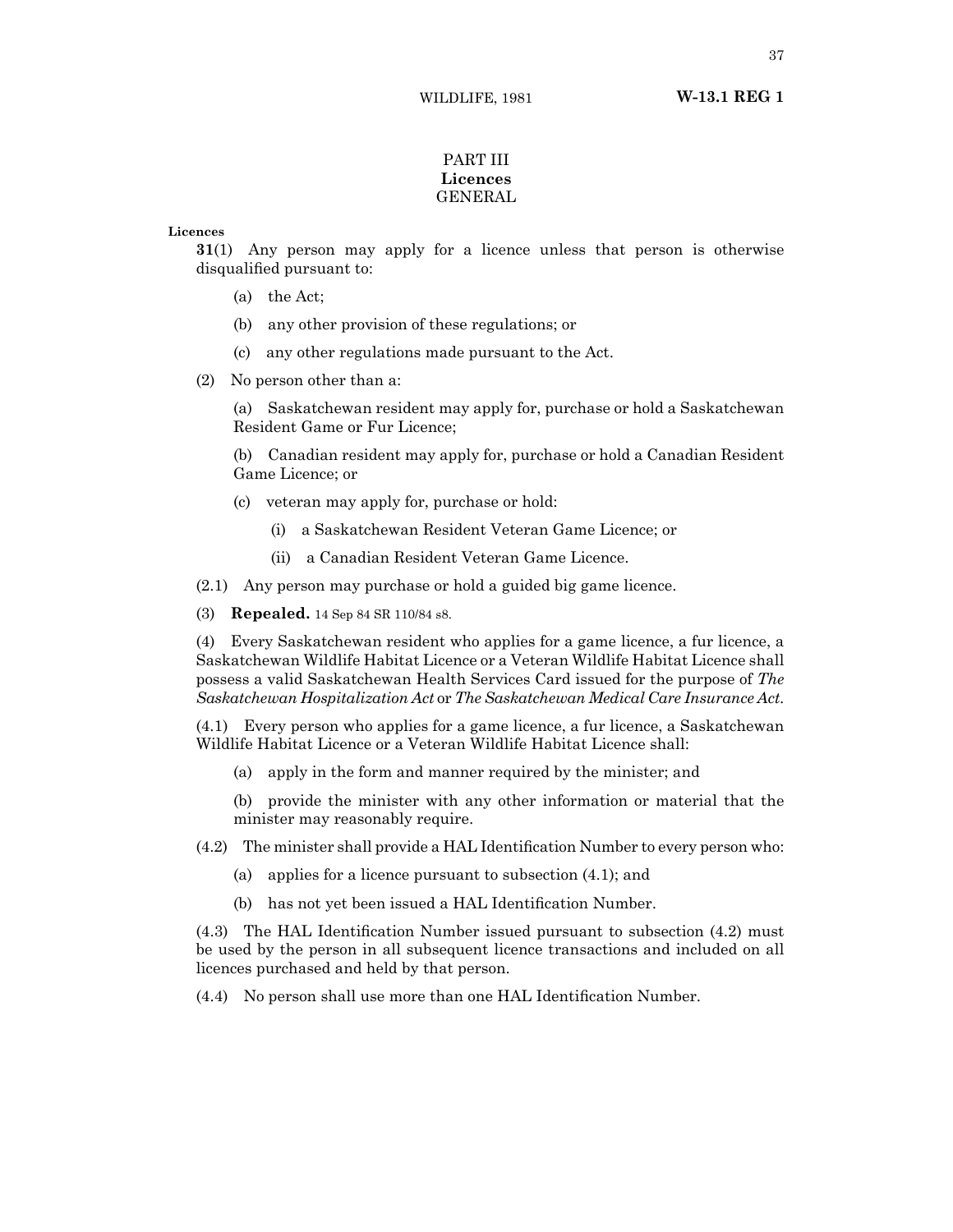(4.5) Every person who:

(a) applies for a licence that is listed in Table 2 shall associate an unused seal to that licence by supplying the unique seal number; and

(b) is not a Saskatchewan resident and who applies for a licence that is listed in Table 1 shall associate an unused harvest ledger to that licence by supplying the unique harvest ledger number.

(5) If a licence is restricted to residents of a wildlife management zone, only a Saskatchewan resident who has his or her principal residence in that zone for the three months preceding the date of his or her application for the licence is eligible to obtain the licence.

(6) **Repealed.** 4 Mar 2016 SR 31/2016 s10.

(6.1) No person shall hunt with a seal unless the seal:

- (a) is associated with a valid licence;
- (b) includes the number of the associated licence; and
- (c) includes the licence year and type.

(6.2) No person shall hunt with a harvest ledger unless the harvest ledger:

- (a) is associated with a valid licence;
- (b) includes the number of the associated licence;
- (c) includes the licence year; and

(d) includes the name of the species and the season limit for that species as set out on the associated licence.

(7) On being satisfied that the holder of a licence has lost a seal or harvest ledger associated with that licence, the director may, on payment of a fee of \$5.14 by the licence holder, issue a duplicate seal or harvest ledger.

(8) Every person shall carry his or her game licence, seal, harvest ledger and Saskatchewan Wildlife Habitat Licence or Veteran Wildlife Habitat Licence, as the case may be, on his or her person while hunting.

(8.1) For the purposes of subsection (8), a digital copy of the following is acceptable if the digital copy is immediately available on an electronic device for examination by a wildlife officer:

- (a) a game licence;
- (a.1) a fur licence;
- (b) a Saskatchewan Wildlife Habitat Licence;
- (c) a Veteran Wildlife Habitat Licence.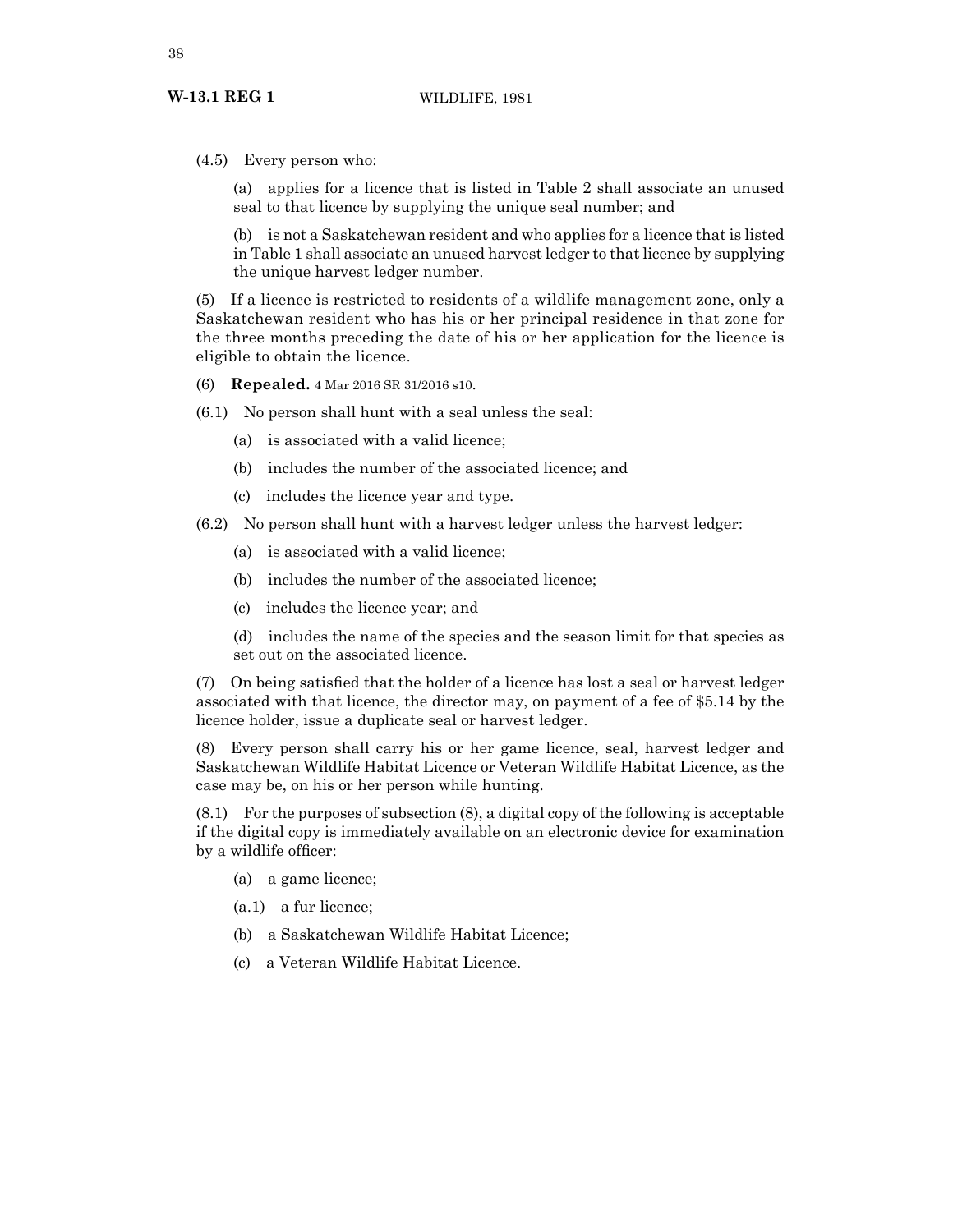- (9) No person shall hunt any wildlife within Saskatchewan other than:
	- (a) at the time;
	- (b) in the place;
	- (c) for the specie or sex of species; and
	- (d) in the manner;

specified in the licence issued to that person.

- (10) The following expire on March 31 following the date of issue:
	- (a) a Saskatchewan Wildlife Habitat Licence;
	- (b) a Veteran Wildlife Habitat Licence.

(11) Notwithstanding subsection (10), if a holder of a Saskatchewan Wildlife Habitat Licence or a Veteran Wildlife Habitat Licence also holds a fur licence, the Saskatchewan Wildlife Habitat Licence or Veteran Wildlife Habitat Licence, as the case may be, and the fur licence are valid for the purposes of trapping and possessing unprocessed fur until August 31 following the date of issue.

(11.1) Notwithstanding subsection (10), if a holder of a Saskatchewan Wildlife Habitat Licence or a Veteran Wildlife Habitat Licence also holds a first or second barren-ground caribou licence, the Saskatchewan Wildlife Habitat Licence or Veteran Wildlife Habitat Licence, as the case may be, is valid for the purposes of hunting while the barren-ground caribou licence remains valid.

(12) No person shall apply for or hold a game licence, fur licence , Saskatchewan Wildlife Habitat Licence or Veteran Wildlife Habitat Licence while he or she is prohibited pursuant to section 28 or 76 of the Act from applying for or obtaining a licence.

> 21 Aug 81 cW-13.1 Reg 1 s31; 30 Apr 82 SR 63/82 s6; 3 Sep 82 SR 116/82 s14; 3 Jne 83 SR 71/83 s10; 22 Jly 83 SR 103/83 s10; 14 Sep 84 SR 110/84 s8; 13 Sep 85 SR 100/85 s8; 27 Nov 87 SR 119/87 s9; 23 Sep 88 SR 73/88 s12; 2 Aug 91 SR 59/91 s9; 24 Sep 93 SR 79/93 s11; 6 Sep 96 SR 64/96 s5; 22 May 98 SR 38/98 s5; 22 Sep 2000 SR 71/2000 s5; 22 Dec 2000 SR 102/2000 s3; 6 Aug 2004 SR 67/2004 s5; 17 May 2013 SR 31/2013 s8; 4 Mar 2016 SR 31/2016 s10; 7 Apr 2017 SR 30/2017 s18; 4 May 2018 SR 29/2018 s18; 5 Apr 2019 SR 24/2019 s5; 4 Jne 2021 SR 70/2021 s8.

#### **Circumstances where licence not revoked**

**31.1** For the purpose of subsection 19(2) of the Act, subsection 19(1) and section 76 of the Act do not apply to the violation of any of the following provisions of these regulations:

- (a) subsection  $18.1(3)$ ;
- (b) **Repealed.** 4 May 2018 SR 29/2018 s19.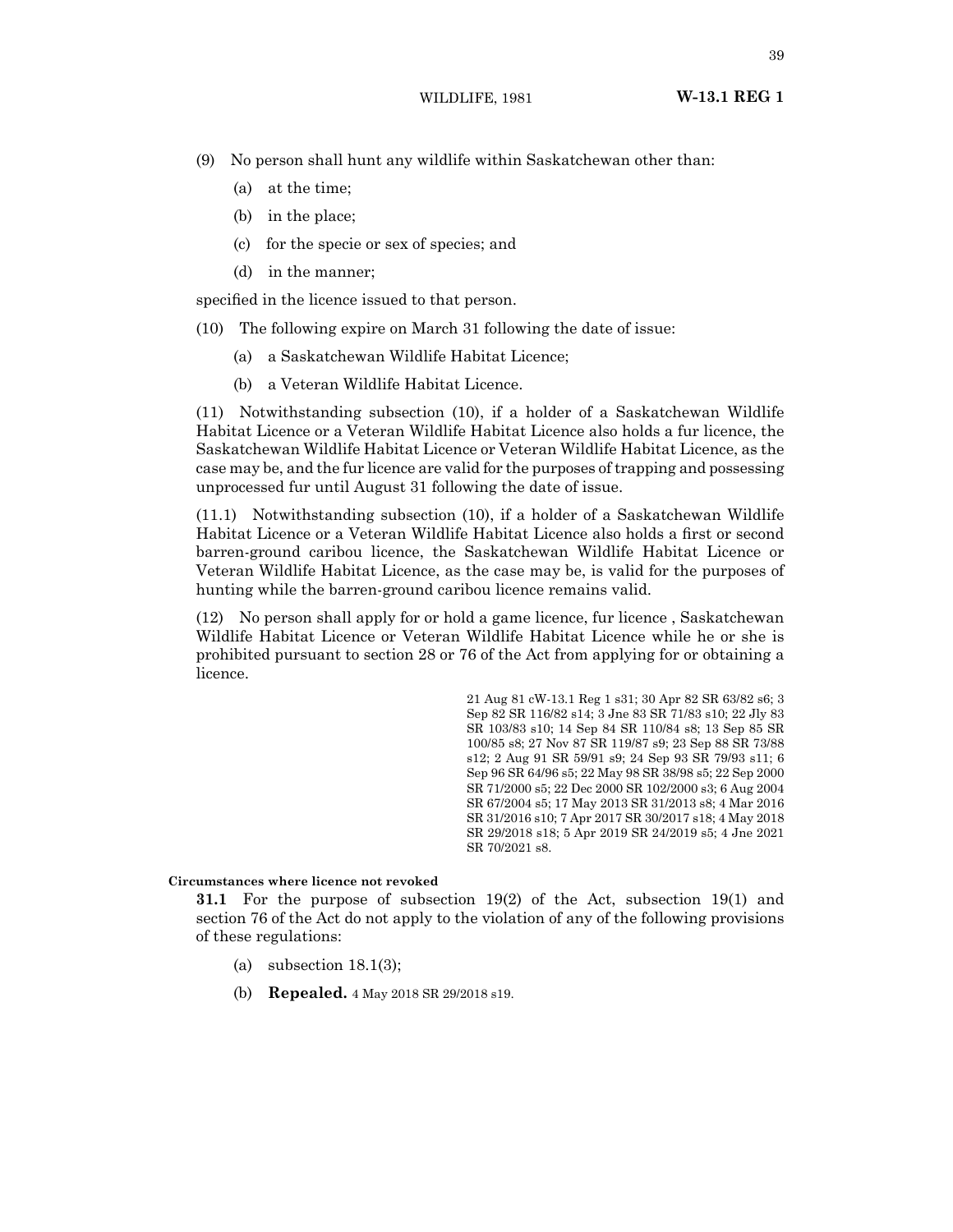(c) section 21;

(d) subsection  $31(4.4)$ , clauses  $31(6.1)(b)$  and  $(c)$  and  $(6.2)(b)$ ,  $(c)$  and  $(d)$  and subsection 31(8);

(e) subsection 36(3).

24 Sep 93 SR 79/93 s12; 19 Sep 97 SR 87/97 s9; 6 Aug 2004 SR 67/2004 s6; 17 May 2013 SR 31/2013 s9; 4 Mar 2016 SR 31/2016 s11; 4 May 2018 SR 29/2018 s19.

#### **Possession of dead wildlife**

**31.2**(1) A person who finds dead wildlife may take possession of that wildlife if:

(a) to that person's knowledge, the wildlife was not killed in contravention of the Act; and

(b) within seven days of taking possession of the dead wildlife, the person:

applies to a wildlife officer for and is granted a licence authorizing possession of dead wildlife;

- (ii) provides the wildlife to a wildlife officer for inspection; and
- (iii) pays the applicable licence fee.

(2) Wildlife provided to a wildlife officer pursuant to subclause  $(1)(b)(ii)$  may be marked by a wildlife officer for identification in a manner approved by the director.

(3) A person is not required to have a licence authorizing possession of dead wildlife to possess wildlife:

- (a) mentioned in subsections  $4(1)$ ,  $(2)$  and  $(2.1)$ ; or
- (b) taken under a valid hunting and trapping licence.

(3.1) A Saskatchewan resident is not required to have a licence authorizing possession of dead wildlife to possess wildlife mentioned in subsection 32(3).

(4) The fee for a licence authorizing possession of dead wildlife is \$10**.**

(5) Notwithstanding subclause (1)(b)(iii), subsection (4) does not apply with respect to either or both the carcass and hide, excluding the antlers, of a deer, moose, elk or pronghorn antelope that has been accidentally killed by a vehicle.

> 24 Sep 93 SR 79/93 s12; 4 Mar 2016 SR 31/2016 s12; 30 Jne 2016 SR 59/2016 s12; 7 Apr 2017 SR 30/2017 s19; 4 May 2018 SR 29/2018 s20.

## **Possession of a dead cougar**

**31.21**(1) A person who kills a cougar pursuant to the authority of a fur licence or of a special permit issued by the director that authorizes the killing of cougars, or a person who is a landowner protecting his or her property in accordance with section 6, may take possession of that cougar if:

(a) to that person's knowledge, the cougar was not killed in contravention of the Act; and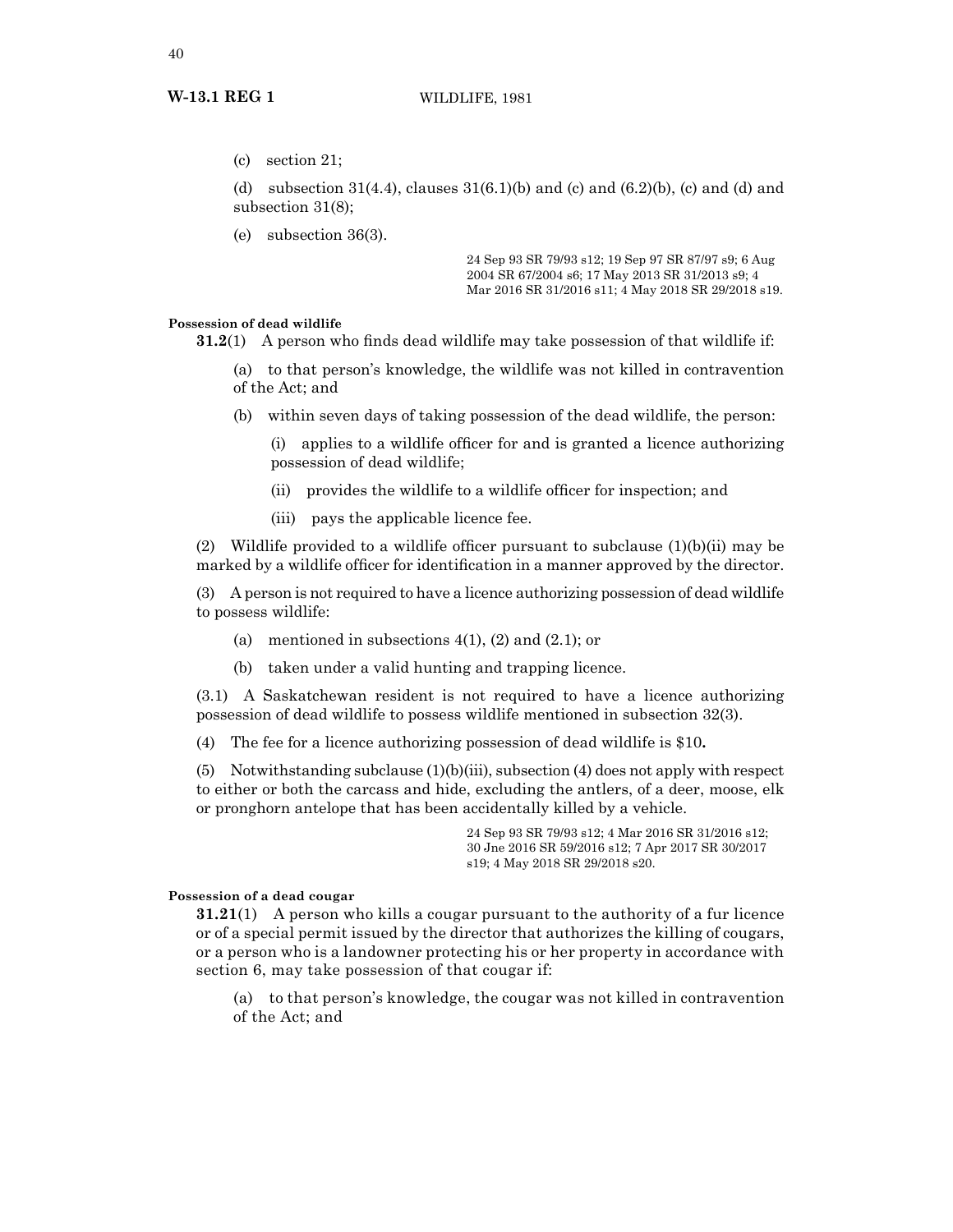(b) immediately on taking possession of the cougar, the person:

(i) applies to a wildlife officer requesting a permit authorizing the possession of the cougar;

(ii) provides the cougar to a wildlife officer for inspection.

(2) A cougar provided to a wildlife officer pursuant to subclause  $(1)(b)(ii)$  may be sealed or marked by a wildlife officer for identification in a manner approved by the director and the seal or mark shall be maintained permanently.

7 Apr 2017 SR 30/2017 s20.

#### **Confidentiality re licence issuance agreements**

**31.3** For the purposes of clause  $22(3)(n)$  of the Act, a licence issuance agreement must contain a provision requiring the person with whom the agreement is entered into:

(a) to use any personal information collected only for the purposes of the agreement;

(b) to not disclose the personal information collected except if authorized by law to do so;

(c) to take reasonable steps to ensure the security and confidentiality of the personal information; and

(d) to allow the minister to access or inspect the person's premises to confirm that the person is complying with the terms and conditions of the Act, these regulations and the agreement.

4 Mar 2016 SR 31/2016 s13.

#### **Hunter harvest surveys**

**31.4**(1) As a condition of issuing a licence pursuant to the Act, the minister may require the holder of the licence:

(a) to complete a hunter harvest survey for the purpose of collecting information related to hunting activity and the taking or killing of wildlife as authorized by these regulations; and

(b) to return the hunter harvest survey by a date specified by the minister.

(2) No person who holds a licence issued pursuant to the Act or these regulations and who is required to fill out and return a hunter harvest survey pursuant to subsection (1) shall fail to fill out and return a hunter harvest survey by the date the minister has specified.

3 Apr 2020 SR 34/2020 s7.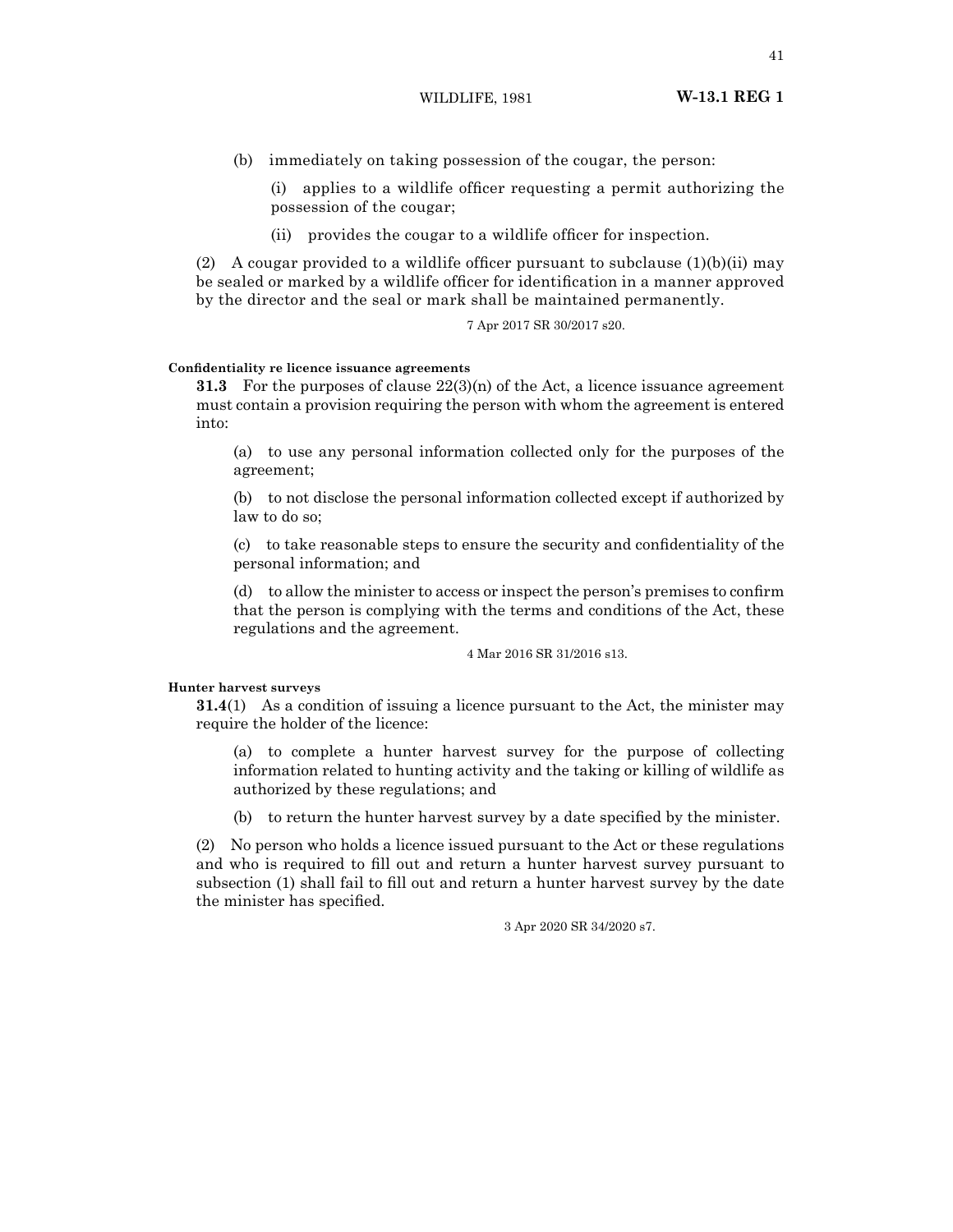## FUR LICENCES

## **Fur licence required**

**32**(1) No person shall hunt any fur animals without:

- (a) either:
	- (i) a Saskatchewan Wildlife Habitat Licence; or
	- (ii) a Veteran Wildlife Habitat Licence; and
- (b) a fur licence.

(1.1) Subject to subsection (1.2), no person shall sell any unprocessed pelts or parts of fur animals without a fur dealer licence issued pursuant to section 40 or:

- (a) both:
	- (i) a Saskatchewan Wildlife Habitat Licence; and
	- (ii) a fur licence;
- (b) both:
	- (i) a Veteran Wildlife Habitat Licence; and
	- (ii) a fur licence;
- (c) a Saskatchewan Treaty Indian Fur Licence; or
- (d) a special permit.

(1.2) No person shall sell a cougar pelt or parts of a cougar without a permit issued in accordance with subclause 31.21(1)(b)(i).

(2) No person shall hunt any fur animal in the northern fur conservation area unless that person is at least 12 years of age and is the holder of:

- (a) a northern fur conservation area fur licence for that area; and
- (b) either:
	- (i) a Saskatchewan Wildlife Habitat Licence; or
	- (ii) a Veteran Wildlife Habitat Licence.

(3) Notwithstanding subsection (1), a Saskatchewan resident may hunt coyotes with a firearm in the southern fur conservation area without any of the following:

- (a) a fur licence;
- (b) a Saskatchewan Wildlife Habitat Licence;
- (c) a Veteran Wildlife Habitat Licence.

21 Aug 81 cW-13.1 Reg 1 s32; 3 Sep 82 SR 116/82 s15; 27 Nov 87 SR 119/87 s10; 2 Aug 91 SR 59/91 s10; 24 Sep 93 SR 79/93 s13; 15 Jly 94 SR 45/94 s11; 6 Sep 96 SR 64/96 s6; 8 Mar 2002 SR 19/2002 s11; 20 Jly 2007 SR 61/2007 s6; 2 Jan 2009 SR 129/2008 s7; 7 Apr 2017 SR 30/2017 s21; 5 Apr 2019 SR 24/2019 s6.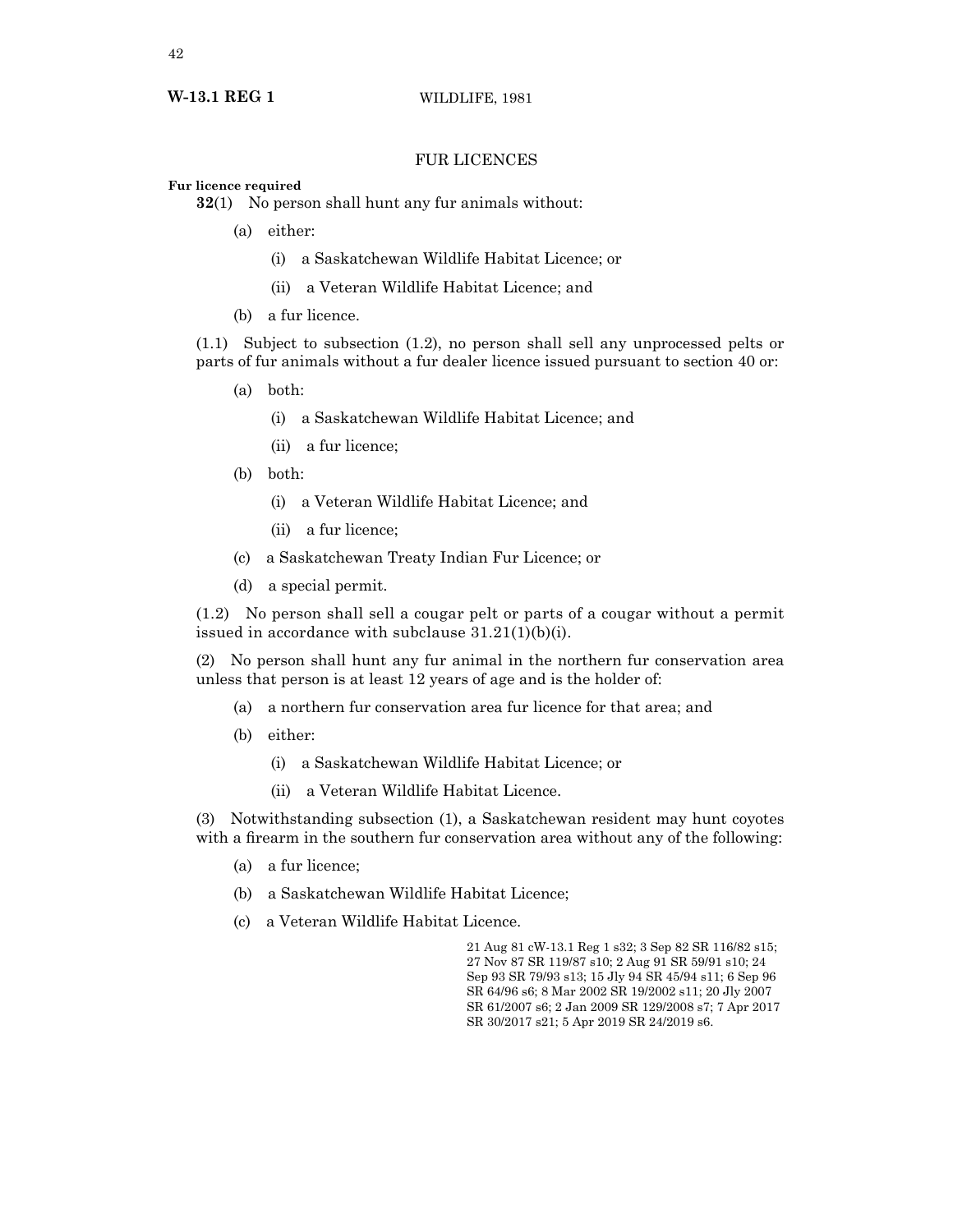#### **Eligibility for fur licences**

**33**(1) No person shall purchase or hold:

(a) a fur licence unless he or she is a Saskatchewan resident and has received a certificate required by *The Firearms Safety/Hunter Education Regulations* and has:

(i) obtained a mark set by the minister on an examination approved by the minister respecting the hunting of fur animals with traps;

(ii) held a licence authorizing the hunting of fur animals by means of traps in Saskatchewan or elsewhere; or

(iii) successfully completed a course approved by the minister respecting the hunting of fur animals with traps; or

(b) a Northern Fur Conservation Area Fur Licence unless the person is at least 12 years of age;

(c) **Repealed.** 6 Aug 2004 SR 67/2004 s7.

(2) Notwithstanding clause  $(1)(a)$ , a member of the Cold Lake First Nations may purchase or hold a fur licence for the access area of Saskatchewan as defined in the Access Agreement between Her Majesty the Queen in right of Canada, Her Majesty the Queen in right of Saskatchewan and the Cold Lake First Nations dated March 19, 2002 if that person:

(a) has received a certificate required by *The Firearms Safety/Hunter Education Regulations*; and

(b) has:

(i) obtained a mark set by the minister on an examination approved by the minister respecting the hunting of fur animals with traps;

(ii) held a licence authorizing the hunting of fur animals by means of traps in Saskatchewan or elsewhere; or

(iii) successfully completed a course approved by the minister respecting the hunting of fur animals with traps.

> 15 Jly 94 SR 45/94 s12; 28 Mar 2003 SR 13/2003 s7; 6 Aug 2004 SR 67/2004 s7; 7 Apr 2017 SR 30/2017 s22.

## **Northern Fur Conservation Area Fur Licence**

**34** A Northern Fur Conservation Area Fur Licence is valid only in the trapping block or zone specified on the licence.

7 Apr 2017 SR 30/2017 s23.

## **Rights to fur licences**

**35**(1) A person who has a fur licence and a Saskatchewan Wildlife Habitat Licence or a Veteran Wildlife Habitat Licence who is also the owner or occupant of any land:

(a) that completely surrounds any body of water, has a prior right to carry out trapping operations on that body of water;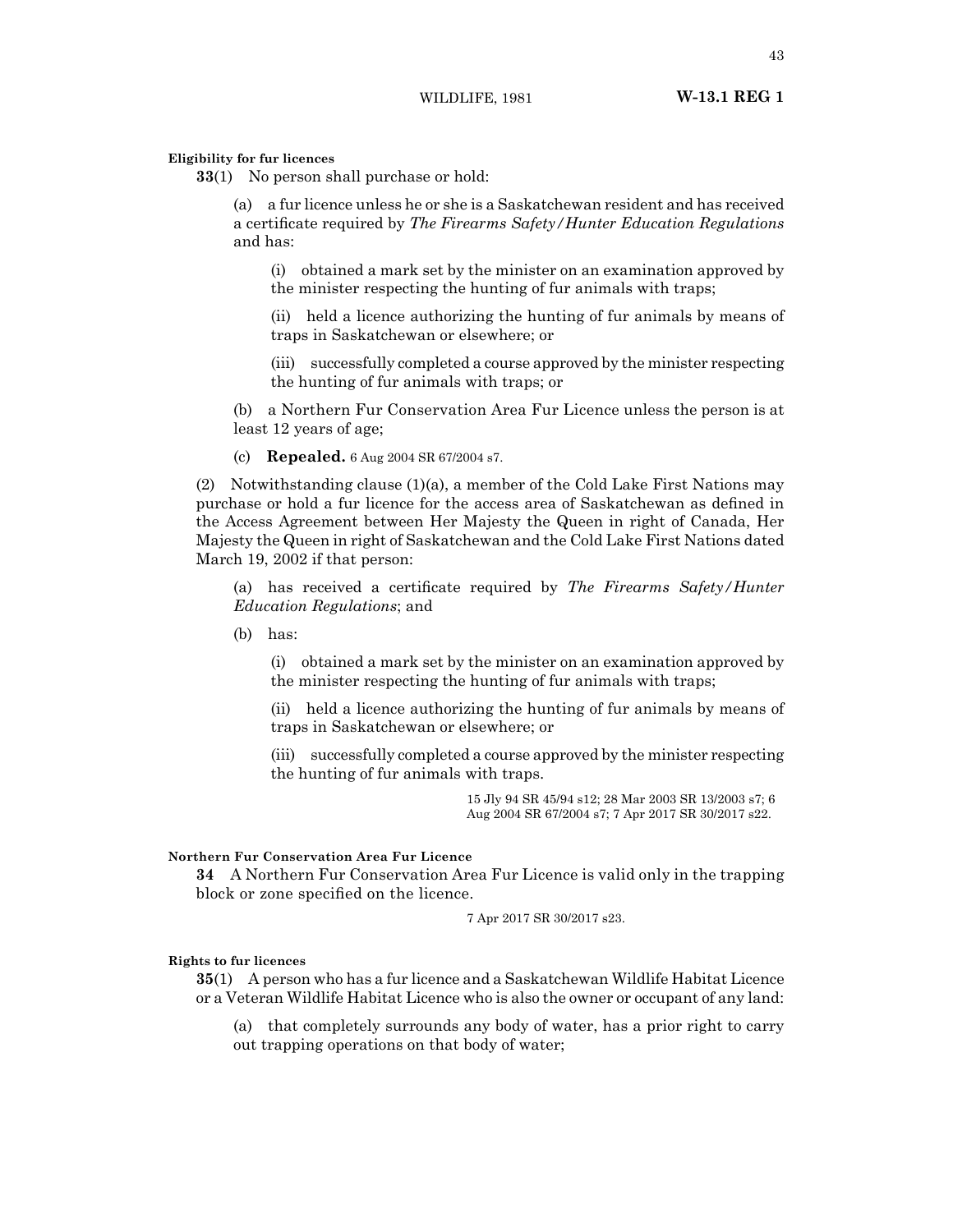## **W-13.1 REG 1** WILDLIFE, 1981

(b) across which a river or stream flows or which borders on a body of water, has a prior right to carry out trapping operations on the lesser of:

- (i) the half of the stream, river or body of water bordering the lands; or
- (ii) the first 30 metres out from the high water mark.

(2) No person shall trap on any bodies of water, streams or rivers described in clause (1)(b) without the permission of the owner or occupant of the adjacent land.

(3) Subsection (1) does not apply in the northern fur conservation area.

21 Aug 81 cW-13.1 Reg 1 s35; 26 Aug 83 SR 128/83 s9; 27 Nov 87 SR 119/87 s11; 7 Apr 2017 SR 30/2017 s24; 5 Apr 2019 SR 24/2019 s7.

## GAME LICENCES

## **Game licence required**

**36**(1) No person shall hunt any game:

- (a) while the person is prohibited pursuant to section 28 or 76 of the Act from applying for or obtaining a licence; and
- (b) without a big game licence or a game bird licence, as the case may require.

(1.1) No person who holds a game bird licence listed in Table 1 or a big game licence listed in Table 2 shall hunt the game specified in that licence without a Saskatchewan Wildlife Habitat Licence or a Veteran Wildlife Habitat Licence.

(2) Notwithstanding subsections (1) and (1.1), an owner or occupant of any land may, within the limits of that land and during the game bird season, hunt upland game birds without any of the following:

- (a) a licence;
- (b) a Saskatchewan Wildlife Habitat Licence;
- (c) a Veteran Wildlife Habitat Licence.

(3) A person 12 to 15 years of age shall carry with his or her licence while hunting a copy of the written consent of his or her parent or guardian that is required when purchasing his or her licence.

- (4) **Repealed.** 7 Apr 2017 SR 30/2017 s25.
- (5) A Saskatchewan resident may hunt coyotes with a firearm without a licence.

21 Aug 81 cW-13.1 Reg 1 s36; 3 Jne 83 SR 71/83 s11; 22 Jly 83 SR 103/83 s11; 27 Nov 87 SR 119/87 s12; 17 Aug 90 SR 64/90 s9; 6 Sep 96 SR 64/96 s7; 19 Sep 97 SR 87/97 s11; 22 May 98 SR 38/98 s6; 22 Sep 2000 SR 71/2000 s6; 22 Dec SR 102/2000 s4; 6 Aug 2004 SR 67/2004 s8; 2 Jan 2009 SR 129/2008 s8; 7 Apr 2017 SR 30/2017 s25;5 Apr 2019 SR 24/2019 s8.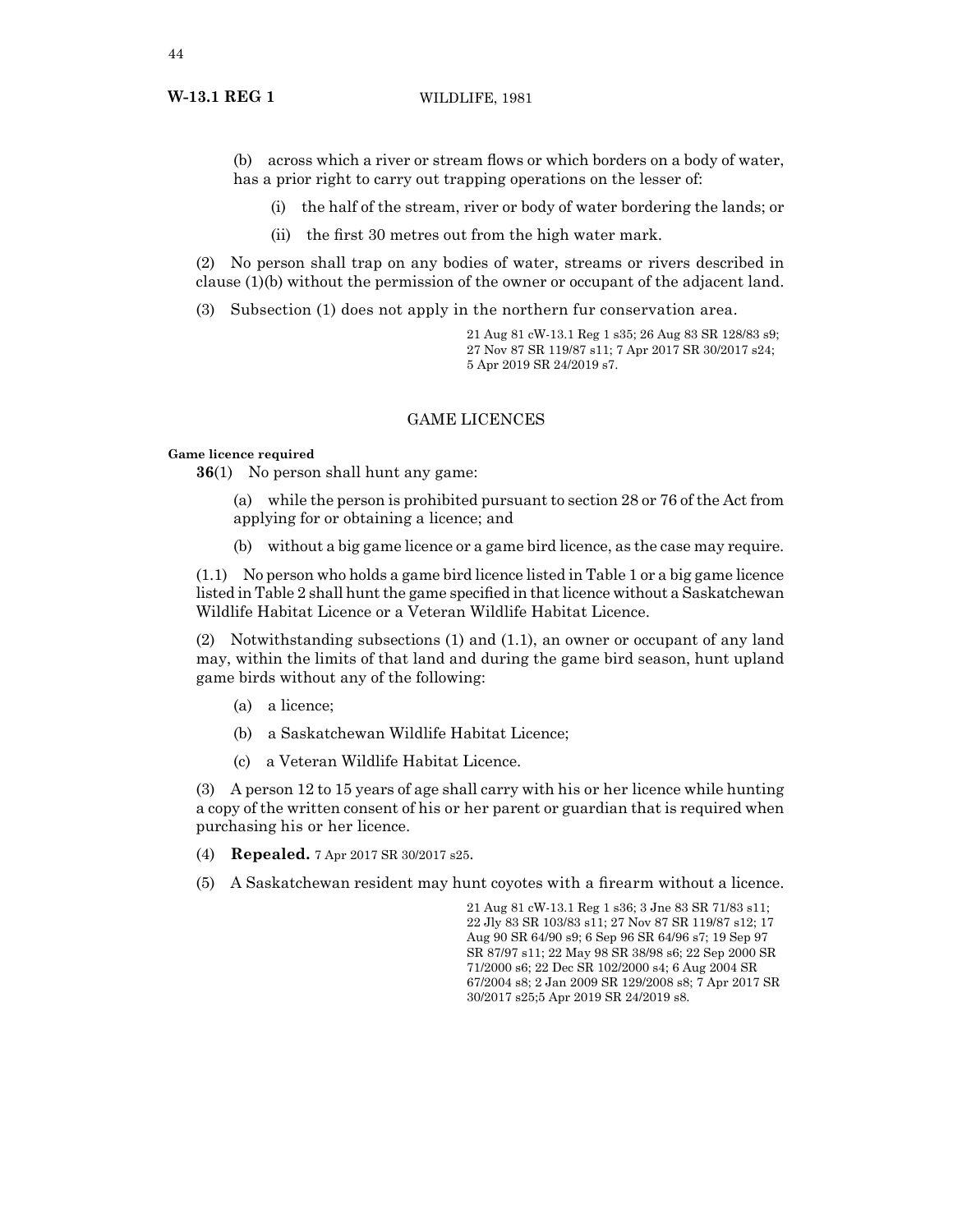**Resource Allocation Licence**

**36.1**(1) In this section:

(a) **"assigned outfitting area"** means an assigned outfitting area as defined in *The Outfitter and Guide Regulations, 2004*;

(b) **"client"** means a client as defined in *The Outfitter and Guide Regulations, 2004*;

(c) **"outfitter"** means a person to whom an outfitter's licence has been issued pursuant to *The Outfitter and Guide Regulations, 2004*;

(d) **"Resource Allocation Licence"** means a valid licence issued to an outfitter to validate the guided big game licence held by each of his or her big game clients pursuant to these regulations.

(2) An outfitter shall purchase one Resource Allocation Licence for each guided big game licence held by a client to the maximum allocation listed on the outfitter's licence.

(3) A Resource Allocation Licence is valid only in the assigned outfitting area of the outfitter to whom the Resource Allocation Licence has been issued.

(4) If an outfitter has more than one assigned outfitting area for different species of big game, a Resource Allocation Licence is valid only in the assigned outfitting area for the species noted on the licence.

(5) A Resource Allocation Licence is valid only for the year in which the licence is issued.

(6) No client shall hunt big game without:

- (a) a guided big game licence;
- (b) either:
	- (i) a Saskatchewan Wildlife Habitat Licence; or
	- (ii) a Veteran Wildlife Habitat Licence; and
- (c) a Resource Allocation Licence

(6.1) Notwithstanding subsection (6), a client who is a Saskatchewan resident hunting under the authority of a Saskatchewan resident licence or a Saskatchewan resident veteran licence pursuant to this Part may hunt big game without a Resource Allocation Licence.

(7) Notwithstanding subsection (6), a client who is a Canadian resident hunting under the authority of a game draw licence for Canadian Resident White-tailed Deer issued pursuant to Part IX may hunt big game without a Resource Allocation Licence.

(8) The fees for Resource Allocation Licences are set out in Table 8.

17 May 2013 SR 31/2013 s10; 17 Apr 2014 SR 20/2014 s6; 22 Aug 2014 SR 72/2014 s11; 5 Apr 2019 SR 24/2019 s9.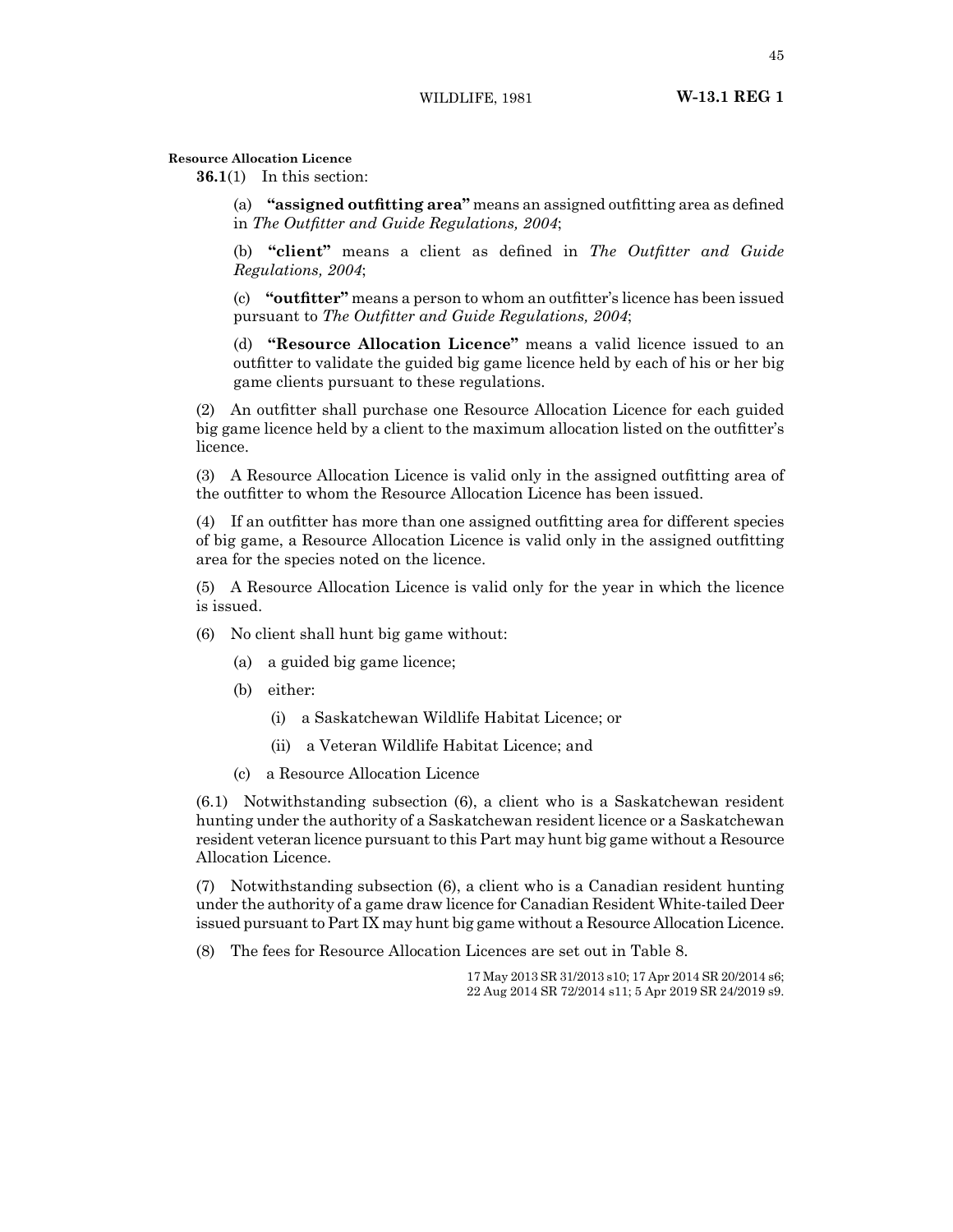#### **Game bird licence**

**37**(1) The fees for game bird licences are the fees set out in Table 1.

(2) No person shall hold more than one Canadian Resident Game Bird Licence, one Canadian Resident Veteran Game Bird Licence or one Non-resident Game Bird Licence for the open seasons for game birds in any year, and any licence purchased or held in violation of this section is void.

> 21 Aug 81 cW-13.1 Reg 1 s37; 30 Apr 82 SR 63/82 s7; 6 Aug 2004 SR 67/2004 s9; 5 Apr 2019 SR 24/2019 s10.

## **Saskatchewan Wildlife Habitat Licences**

**37.1** The fee for a Saskatchewan Wildlife Habitat Licence is \$20, including GST.

7 Apr 2017 SR 30/2017 s26; 4 May 2018 SR 29/2018 s21; 8 Apr 2022 SR 20/2022 s6.

## **Veteran Wildlife Habitat Licence**

**37.11** The fee for a Veteran Wildlife Habitat Licence is \$0.

5 Apr 2019 SR 24/2019 s11.

## **Saskatchewan Resident youth licences**

**37.2**(1) Subject to subsection (2), no person other than a Saskatchewan resident who is 12 years of age or more but not more than 19 years of age may apply for or hold a Saskatchewan Resident Youth Game Bird Licence, a Saskatchewan Resident Youth White-tailed Deer Licence or a Saskatchewan Resident Youth Fur Licence.

(2) A person does not contravene subsection (1) if the person:

(a) applies for or holds a Saskatchewan Resident Youth Game Bird Licence, a Saskatchewan Resident Youth White-tailed Deer Licence or a Saskatchewan Resident Youth Fur Licence before the person's nineteenth birthday; and

(b) hunts during the year after that birthday in which the licence mentioned in clause (a) is valid.

(3) Each of a Saskatchewan Resident Youth Game Bird Licence and a Saskatchewan Resident Youth White-tailed Deer Licence provide the same rights, privileges, restrictions and duties given by the Act and these regulations to:

- (a) a Saskatchewan Resident First White-tailed Deer Licence; and
- (b) a Saskatchewan Resident Game Bird Licence.

(4) A Saskatchewan Resident Youth Fur Licence provides the same rights, privileges, restrictions and duties pursuant to the Act and these regulations as a Southern Fur Conservation Area Fur Licence or Northern Fur Conservation Area Fur Licence.

> 3 Apr 2020 SR 34/2020 s8; 4 Jne 2021 SR 70/2021 s9.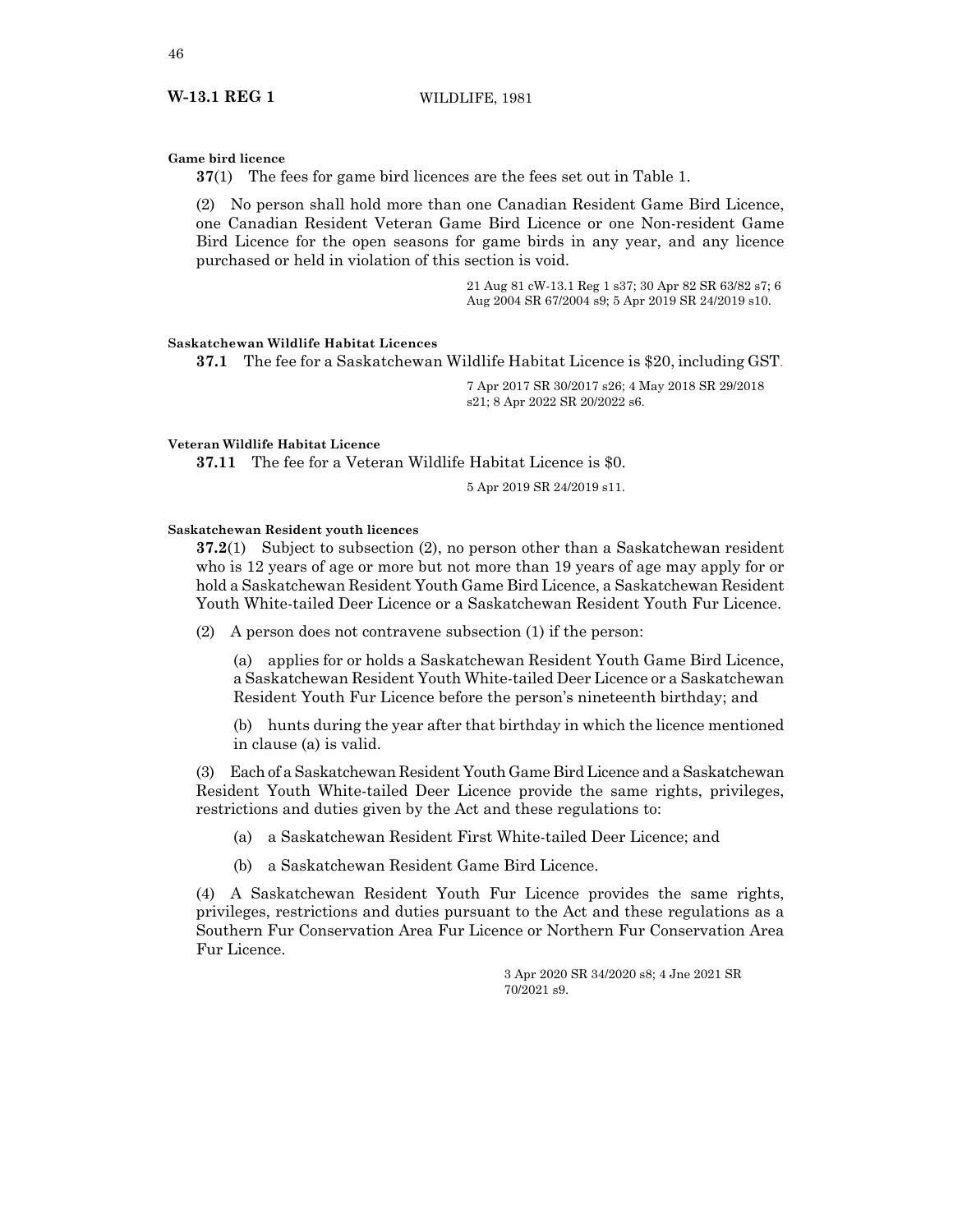**Big game licence**

**38**(1) No person shall purchase or hold more than one, or be eligible to have the person's name drawn for in the computer draw pursuant to section 63.01 for more than one, of each of the following licences for the open seasons for big game in each year, and any licence purchased, held or drawn for in contravention of this section is void:

- (a) first elk licence;
- (b) second elk licence;
- (c) first barren ground caribou licence;
- (d) second barren ground caribou licence;
- (e) first white-tailed deer licence;
- (f) second white-tailed deer licence;
- (g) first antlerless white-tailed deer licence;
- (h) second antlerless white-tailed deer licence;
- (i) mule deer licence;
- (j) first antlerless mule deer licence;
- (k) second antlerless mule deer licence;
- (l) third antlerless mule deer licence;
- (m) fourth antlerless mule deer licence;
- (n) moose licence;
- (o) first black bear licence;
- (p) second black bear licence;
- (q) antelope licence;
- (r) wolf licence;
- (s) Saskatchewan Resident Youth White-tailed Deer Licence.
- (1.1) **Repealed.** 15 Jly 94 SR 45/94 s14.
- (2) **Repealed.** 27 Nov 87 SR 119/87 s14.
- (3) **Repealed.** 21 Apr 2006 SR 32/2006 s7.
- (4) The fees for big game licences are the fees set out in Table 2.

21 Aug 81 cW-13.1 Reg 1 s38; 30 Apr 82 SR 63/82 s8; 13 Sep 85 SR 100/85 s9; 27 Nov 87 SR 119/87 s14; 23 Sep 88 SR 73/88 s15; 14 Apr 89 SR 17/89 s4; 2 Aug 91 SR 59/91 s12; 24 Sep 93 SR 79/93 s14; 15 Jly 94 SR 45/94 s14; 28 Mar 2003 SR 13/2003 s8; 6 Aug 2004 SR 67/2004 s10; 21 Apr 2006 SR 32/2006 s7; 17 May 2013 SR 31/2013 s12; 22 Aug 2014 SR 72/2014 s12; 3 Apr 2020 SR 34/2020 s9.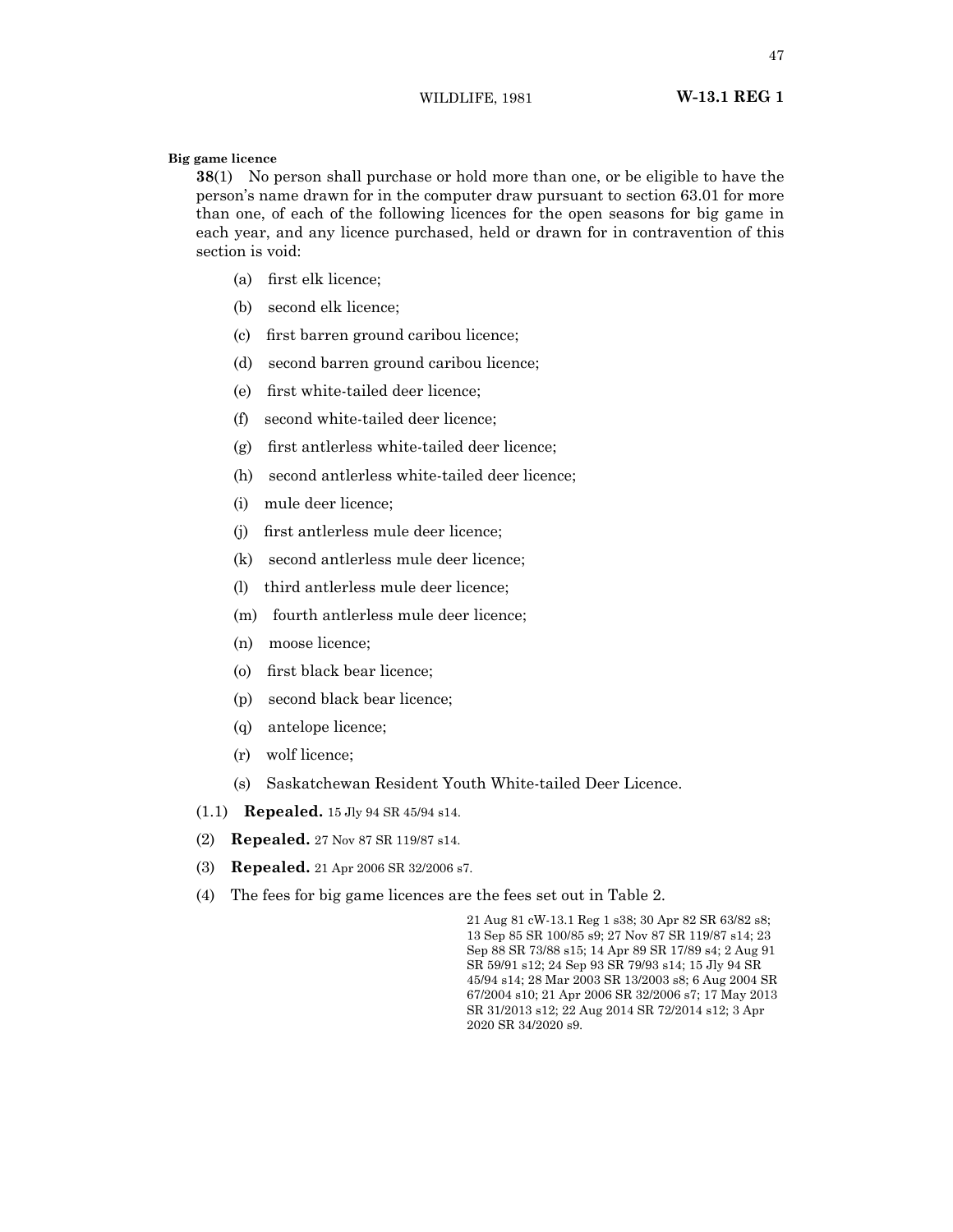#### **Big Game Management Licence**

**38.1**(1) The minister may issue Big Game Management Licences to manage a big game species of wildlife if, in the minister's opinion, that big game species of wildlife at a particular place in Saskatchewan is:

- (a) a danger to public safety;
- (b) a public nuisance;
- (c) a threat to agricultural products; or
- (d) at risk of disease or overpopulation.

(2) The minister may indicate on licences mentioned in subsection (1):

- (a) the big game species and the sex of the species for which the licence is valid;
- (b) the places for which the licence is valid; and
- (c) subject to subsection (3), the times for which the licence is valid.

(3) The minister shall issue licences mentioned in subsection (1) only for times between August 1 of one year and March 31 of the following year.

6 Aug 2004 SR 67/2004 s11.

## PHEASANT LICENCES

## **Pheasants**

**39**(1) No person shall:

(a) hunt pheasants unless he or she is a Saskatchewan resident;

(b) shoot or possess a hen pheasant other than a hen pheasant possessed by a person who has taken the pheasant by means of a falcon.

(2) Subsection (1) does not apply to the hunting, shooting or possessing of captive-reared ring-necked pheasants on commercial wildlife farms.

> 26 Aug 83 SR 128/83 s10; 23 Sep 88 SR 73/88 s16; 19 Sep 97 SR 87/97 s14.

## FUR DEALERS LICENCES

## **Fur dealers licences**

**40**(1) The director may issue:

(a) a Saskatchewan resident fur dealer licence to a Saskatchewan resident, subject to the condition that the licensee may acquire the services of a maximum of three agents, to be specified on his or her licence, who may acquire furs by direct contact with trappers or other licensed fur dealers;

(b) a non-resident fur dealer licence, subject to the condition that furs may only be purchased from a licensed Saskatchewan resident fur dealer or a fur farm.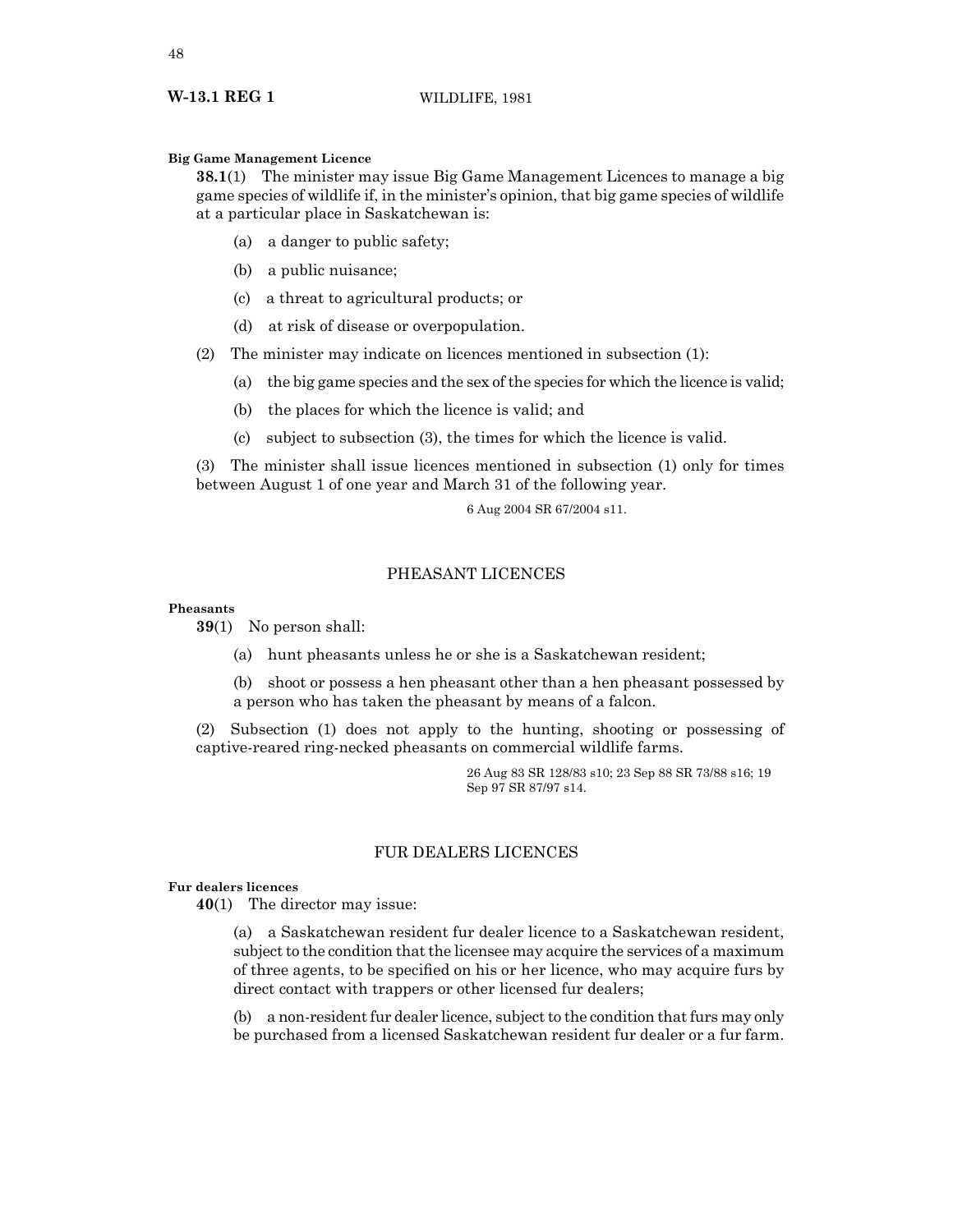(2) Unless authorized by the director, no licensee mentioned in subsection (1), nor any of his or her agents, shall purchase or use any other fur licence.

(3) Any licence issued pursuant to subsection (1) expires on September 30 following the date of its issue.

> 21 Aug 81 cW-13.1 Reg 1 s40; 14 Sep 84 SR 110/84 s10; 29 Aug 86 SR 93/86 s9; 7 Apr 2017 SR 30/2017 s28; 4 May 2018 SR 29/2018 s22.

#### **Returns by fur dealers**

**41**(1) Every holder of a Saskatchewan Resident Fur Dealer Licence shall, on or before the fifth day of each month, forward to the director a return showing, with respect to the preceding month:

(a) the number and kind of unprocessed pelts or parts of fur animals acquired by the holder of the licence or his or her agents;

(b) the name and address of the person from whom any unprocessed pelts or parts of fur animals were purchased;

(c) the fur licence number of the person selling any unprocessed pelts or parts of fur animals;

(d) the trapping block or the number of the wildlife management zone from which each fur animal was taken;

(e) the price paid for each unprocessed pelt or part of a fur animal;

(f) the number and kind of unprocessed pelts or parts of fur animals sold, disposed of or destroyed by him or her;

(g) the name, address and licence number of the person to whom the unprocessed pelts or parts of fur animals were sold or disposed; and

(h) the export permit number covering any shipment leaving the province.

(2) Every holder of a Non-resident Fur Dealer Licence shall, on or before the fifth day of each month, forward to the director a return showing, with respect to the preceding month:

(a) the number and kind of unprocessed pelts or parts of fur animals acquired by him or her;

(b) the name, address and licence number of the person from whom each unprocessed pelt or part of a fur animal was acquired; and

(c) the export permit number covering any shipment leaving the province.

7 Apr 2017 SR 30/2017 s29.

**42 Repealed.** 5 Apr 2012 SR 18/2012 s5.

**43 Repealed.** 4 Jne 2021 SR 70/2021 s10.

**Licence fees**

**44** The fees for fur licences are the fees set out in Table 3.

21 Aug 81 cW-13.1 Reg 1 s44.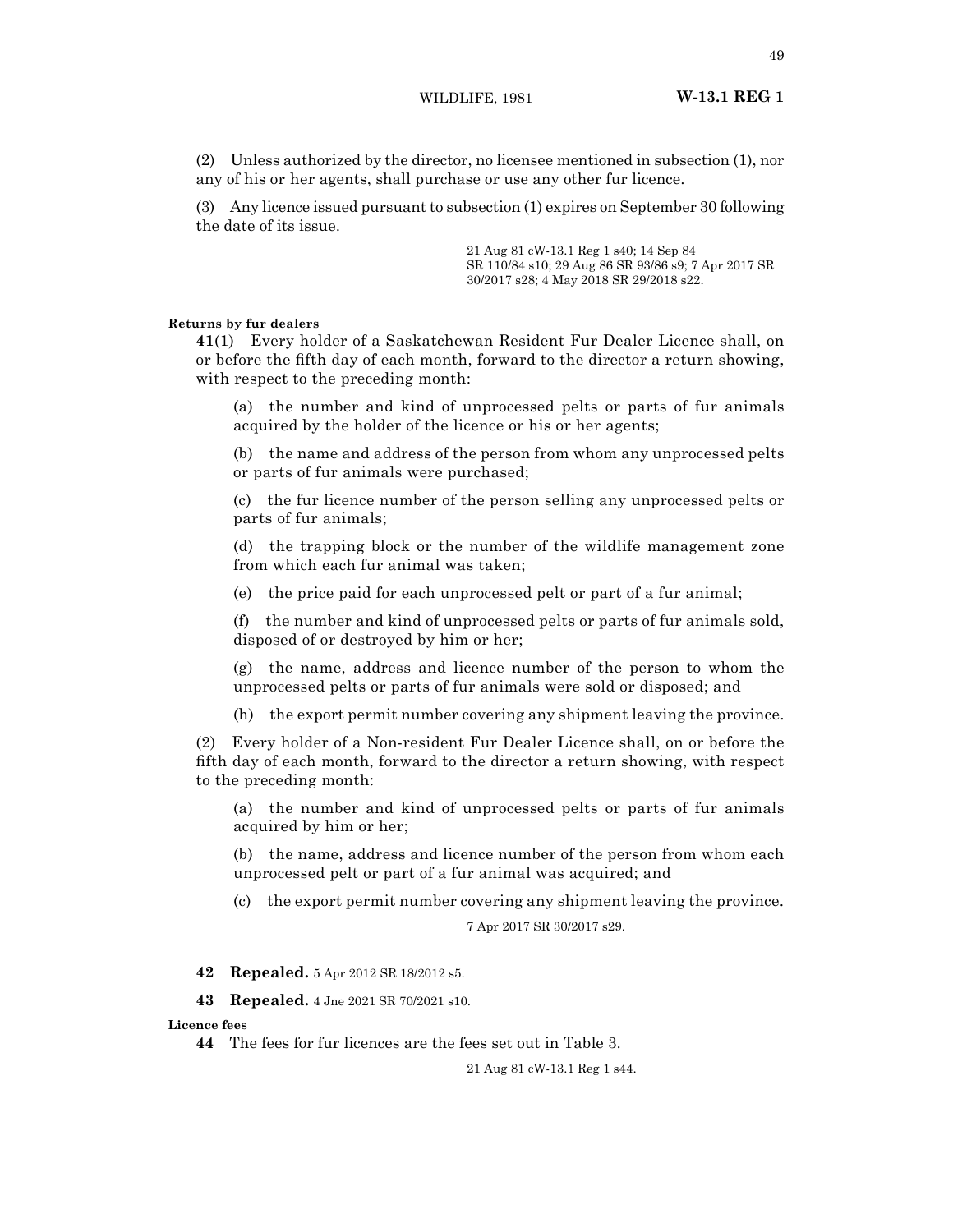## **W-13.1 REG 1** WILDLIFE, 1981

## PART IV **Tagging Big Game**

## **Procedure**

**45**(1) A person who takes or kills any big game that may be taken or killed shall immediately:

- (a) **Repealed.** 23 Sep 88 SR 73/88 s17.
- (a.1) separate the hide seal from the meat seal;
- (a.2) separate the meat seal from the antler or head seal;

(b) cut out and remove the spaces provided in each seal to indicate the correct date of the kill, including the month, day and year;

(c) securely attach the hide seal to the hide of the big game animal until the hide is processed or destroyed;

(d) securely attach the meat seal to the carcass of the big game animal until the carcass is processed and taken to the place where it is to be consumed; and

- (e) subject to subsection (1.1), securely attach the antler or head seal:
	- (i) to the antlers, in the case of an antlered big game animal; or
	- (ii) to the ear, in the case of an antlerless big game animal.

 $(1.1)$  Clause  $(1)(e)$  does not apply with respect to a wolf or black bear if the hide of the wolf or black bear accompanies the head.

(2) **Repealed.** 26 Jly 96 SR 50/96 s10.

(3) **Repealed.** 23 Sep 88 SR 73/88 s17.

(3.1) A licence is no longer valid for hunting immediately after the hide seal, the meat seal and the antler or head seal are separated from each other.

(4) A big game licence that is issued with detached, separate seals is no longer valid for hunting when a big game animal has been taken.

(5) No seal which has been previously used is valid.

(6) Except as specified in the Act or in any regulations made under the Act, when the hide is removed from a big game animal, the person taking the animal shall keep the hide with the carcass until the carcass is processed and taken to the place where it is intended to be consumed.

(7) Notwithstanding subsection (6), a person may transport a big game carcass separate from the hide if:

(a) the complete tail with hide on or the complete lower hind leg, including the metatarsus and phalanges, with hide on, is kept attached to the carcass for species identification until the carcass is processed; or

(b) the big game carcass is from a moose or elk taken in Wildlife Management Zones 56 to 76 and, notwithstanding subsection (8), the hide is left, properly tagged, at the kill site.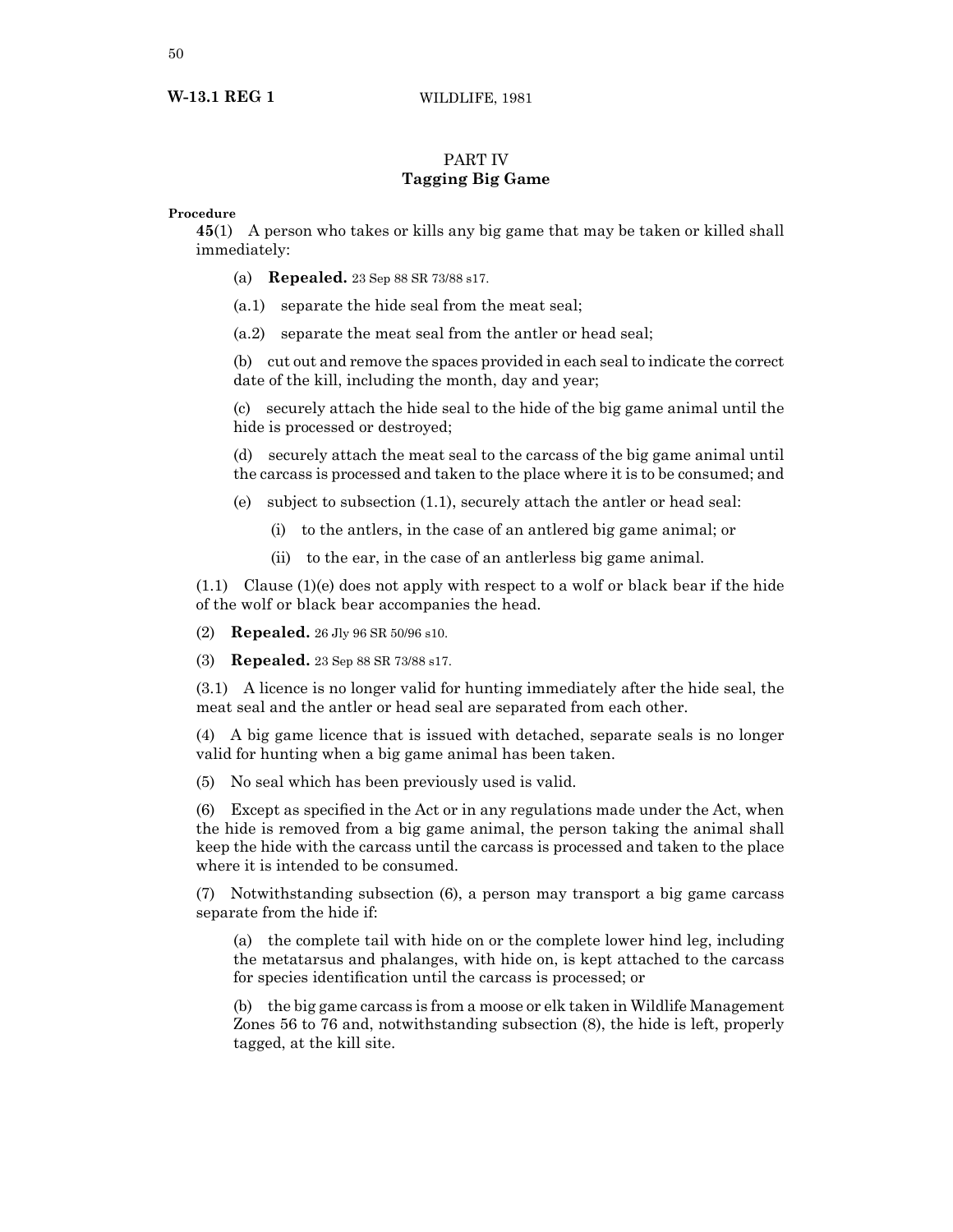(8) No person shall leave a big game hide in the field.

(9) **Repealed.** 7 Apr 2017 SR 30/2017 s32.

(10) A holder of a game bird licence that has an associated harvest ledger who takes or kills a Sharp-tailed Grouse or Hungarian Partridge shall immediately record in ink in the harvest ledger the date of the taking or killing.

(11) No person shall possess a Sharp-tailed Grouse or a Hungarian Partridge taken or killed by a holder of a game bird licence that has an associated harvest ledger unless the date of the taking or killing is recorded in ink in the harvest ledger.

(12) No person shall possess a deer, moose, elk or pronghorn antelope head or antlers between the time the animal was taken or killed and March 31 of the following year, unless the seal is attached to the deer, moose, elk or pronghorn antelope head or antlers in accordance with clause (1)(e).

(12.1) Subsection (12) does not apply to a person who has been granted a licence pursuant to section 31.2 to possess either or both the carcass and hide, excluding the antlers, of a deer, moose, elk or pronghorn antelope that has been accidentally killed by a vehicle.

- (13) **Repealed.** 17 May 2013 SR 31/2013 s13.
- (14) **Repealed.** 17 May 2013 SR 31/2013 s13.

13 Sep 85 SR 100/85 s11; 23 Sep 88 SR 73/88 s17; 24 Sep 93 SR 79/93 s15; 26 Jly 96 SR 50/96 s10; 22 Sep 2000 SR 71/2000 s9; 22 Dec 2000 SR 102/2000 s6; 28 Mar 2003 SR 13/2003 s9; 6 Aug 2004 SR 67/2004 s12; 21 Apr 2006 SR 32/2006 s8; 17 May 2013 SR 31/2013 s13; 4 Mar 2016 SR 31/2016 s14; 7 Apr 2017 SR 30/2017 s32; 4 May 2018 SR 29/2018 s23.

## **Untagged hides**

**46**(1) Subject to subsection (5), no person shall have in his or her possession the whole or any part of any unprocessed hide of any big game animal, unless a seal is attached to the hide.

(1.1) Subject to subsection (5), no person shall have in his or her possession the whole or any part of any unprocessed carcass of any big game animal, unless a seal is attached to the carcass.

(1.2) Notwithstanding subsection (1.1), a person may possess an unprocessed portion of meat from a bear that has been taken in accordance with the Act and all applicable regulations made pursuant to the Act, if the portion of meat accompanies the bear hide.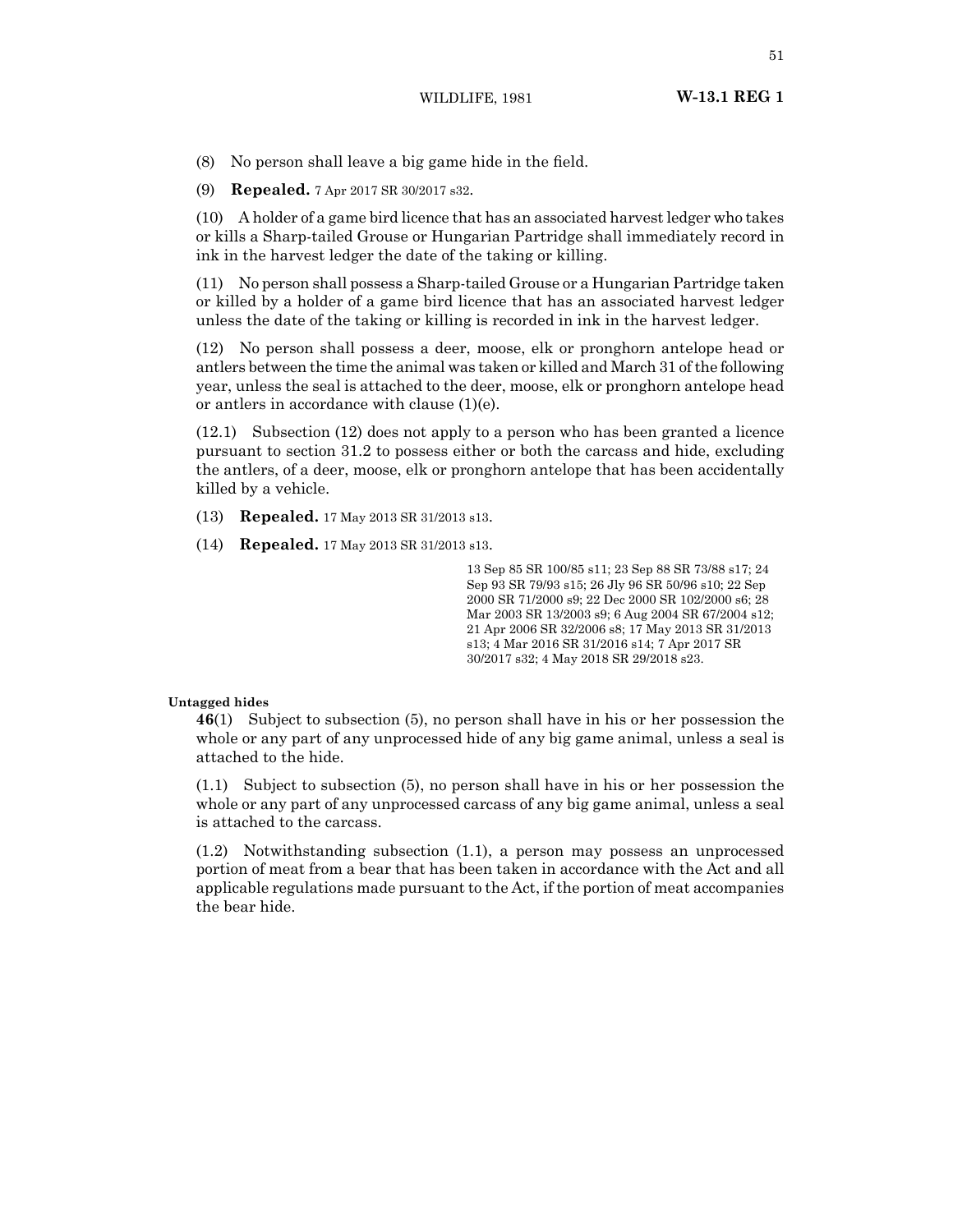(1.3) Notwithstanding subsection (1.1), no person shall possess an unprocessed portion of meat or hide from a big game animal belonging to or taken by another person unless the meat or hide is accompanied by documentation that includes:

- (a) the name of the person who took the animal;
- (b) the licence number under which the animal was taken;
- (c) the species of animal;
- (d) the date the animal was taken; and
- (e) the signature of the person who took the animal.

(1.4) Notwithstanding subsection (1.1), a person may possess an unprocessed portion of hide without a seal being attached if:

(a) the person possesses a valid licence under which the big game animal was taken;

(b) the portion of hide includes the complete head and neck area of the animal, commonly known as the cape; and

(c) except in the case of bears and antlerless big game animals, the portion of hide is accompanied by the antlers, including the skull plate with an antler seal attached.

(2) Notwithstanding subsection (1), a hide dealer may purchase untagged big game hides from an Indian if the hides were legally taken by the Indian and the dealer retains, with respect to each hide, the name, address, signature and treaty number of the Indian, the name of the big game species, the area where it was taken and the date when it was taken.

(3) A hide dealer shall retain any untagged hides purchased in accordance with subsection (2) at the location where they were purchased until a wildlife officer has been notified and has inspected the hides and issued the necessary seals.

(4) **Repealed.** 4 May 2018 SR 29/2018 s24.

(5) Subsections (1) and (1.1) do not apply to a person who is granted a licence pursuant to section 31.2 to possess the carcass, excluding the antlers, of a deer, moose, elk or pronghorn antelope that has been accidentally killed by a vehicle.

> 21 Aug 81 cW-13.1 Reg 1 s46; 13 Sep 85 SR 100/85 s12; 26 Jly 96 SR 50/96 s11; 22 Sep 2000 SR 71/2000 s10; 22 Dec 2000 SR 102/2000 s7; 17 May 2013 SR 31/2013 s14; 22 Aug 2014 SR 72/2014 s13; 4 Mar 2016 SR 31/2016 s15; 7 Apr 2017 SR 30/2017 s33; 4 May 2018 SR 29/2018 s24.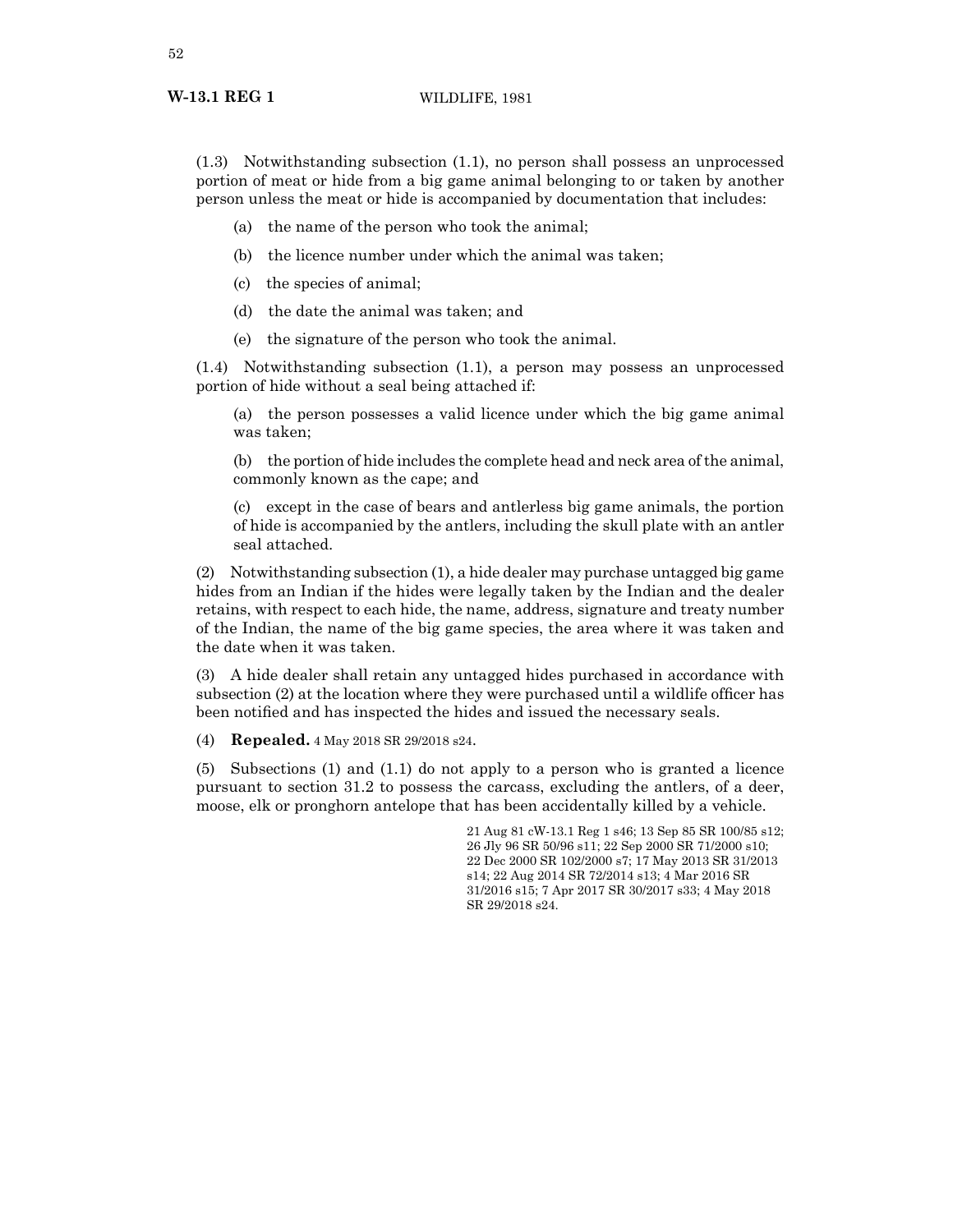WILDLIFE, 1981 **W-13.1 REG 1**

## PART V **Use of Hunting Vehicles**

#### **Aircraft**

**47**(1) No person shall operate an aircraft, including an unmanned aircraft, or be a passenger in an aircraft in Saskatchewan for the purpose of hunting wildlife, unless he or she is authorized by a licence for the purpose.

(1.1) No person shall hunt wildlife with the assistance of the operator of a manned or unmanned aircraft, or of a passenger in an aircraft, unless the person is authorized by a licence for the purpose.

(2) In any proceeding under subsection (1), evidence that a person was the operator of or a passenger in an aircraft that did not fly by the most direct route or at a normal flight altitude when flying to or from a hunting camp or hunting area, is, in the absence of any evidence to the contrary, proof of intent to use the aircraft for the purpose of hunting.

(3) Subsections (1) and (1.1) do not apply to Saskatchewan residents who reside within Wildlife Management Zone 76 while exercising hunting privileges not requiring a paid licence.

> 21 Aug 81 cW-13.1 Reg 1 s47; 30 Apr 82 SR 63/82 s10; 3 Sep 82 SR 116/82 s19; 14 Sep 84 SR 110/84 s13; 27 Nov 87 SR 119/87 s15; 22 Aug 2014 SR 72/2014 s14; 7 Apr 2017 SR 30/2017 s34.

## **Firearms on all-terrain vehicles and operating vehicles**

**48**(1) Unless authorized by the director, during an open season for big game other than the wolf season, no person shall carry a firearm on any all-terrain vehicle:

(a) within Wildlife Management Zones 1 to 19, 21 to 47, 52 and 54, Regina-Moose Jaw, Saskatoon and Prince Albert Wildlife Management Zones, Fort a la Corne Wildlife Management Unit, and Duck Mountain, Saskatchewan Landing, Cypress Hills (West Block), Douglas and Moose Mountain Provincial Parks; or

(b) within Wildlife Management Zones 48, 49, 50, 53 and 55 to 76, Horsehide Lake Wildlife Management Unit, Bronson Forest and Round Lake Recreation sites, and Greenwater Lake Great Blue Heron, Clarence-Steepbank Lakes, Narrow Hills, Meadow Lake, Porcupine Hills, Wildcat Hill and Lac La Ronge Provincial Parks, unless the firearm is encased.

 $(2)$  Notwithstanding clause  $(1)(a)$ , encased firearms may be carried on an all-terrain vehicle in:

(a) Duck Mountain Provincial Park and Fort a la Corne Wildlife Management Unit during an open season for spring bear;

(b) subject to clause (3)(b), Cypress Hills Provincial Park (West Block) during an open season for big game.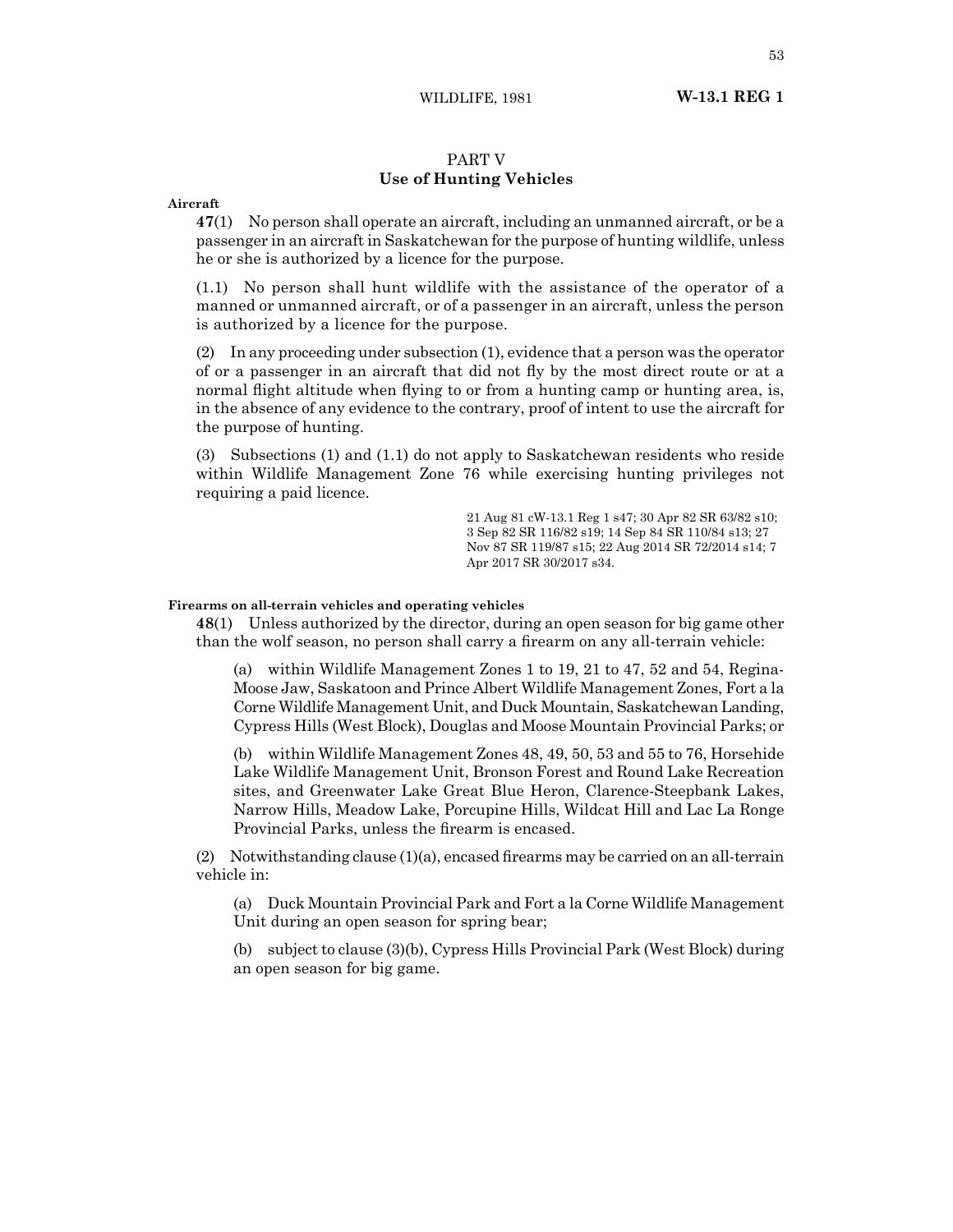(3) Unless authorized by the director, from the day before the first day of the first open season for big game in the fall of any year to the day after the last day of the last open season for big game in the fall of any year within Cypress Hills Provincial Park (West Block), no person shall:

(a) operate or be a passenger in any vehicle for any purpose related to hunting, including the establishment of a hunting camp; or

(b) carry a firearm in or on a vehicle except if that vehicle is on a numbered provincial highway or designated trail.

(4) Notwithstanding subsection (3), a person may park within 10 metres of a provincial highway or designated trail in Cypress Hills Provincial Park (West Block).

(5) Unless authorized by the director, no person shall, except along a provincial highway, public highway, road or trail, operate or be a passenger in any vehicle for the purpose of hunting within the following areas:

(a) any community pasture owned or operated by the Government of Saskatchewan or the Government of Canada;

(b) any former pasture lands currently leased from the Government of Saskatchewan or the Government of Canada.

(6) **Repealed.** 30 Jne 2016 SR 59/2016 s13.

(7) Unless authorized by the director, during a big game season, no person shall operate or be a passenger in any vehicle for hunting, or for any purpose related to hunting big game or wild boar in Regina-Moose Jaw and Saskatoon Wildlife Management Zones, except along a road or road allowance with a trail.

(7.1) Notwithstanding subsection (7), during a big game season, a person may operate or be a passenger in a vehicle in Regina-Moose Jaw and Saskatoon Wildlife Management Zones that is being used other than on a road or road allowance with a trail, with landowner permission, if there is no firearm in the vehicle, for the purpose of:

- (a) placing or removing a stand;
- (b) setting out or removing a trail camera; or
- (c) placing or removing bait.

(8) No person shall, without written permission from the landowner or occupant, during a big game season, operate or be a passenger in any vehicle for hunting or for any purpose related to hunting big game or wild boar in Wildlife Management Zones 15 to 18, inclusive, and 30 to 34, inclusive, except along a road or road allowance with a trail.

(9) A person who has lawfully killed a big game animal or wild boar in an area described in subsection  $(3)$ ,  $(5)$ ,  $(7)$  or  $(8)$  may:

(a) operate a vehicle within that area for the sole purpose of retrieving the animal to a trail, designated trail, road or provincial highway by the most direct route available; and

(b) subject to the other provisions of these regulations, carry an encased firearm in the vehicle while retrieving the big game animal.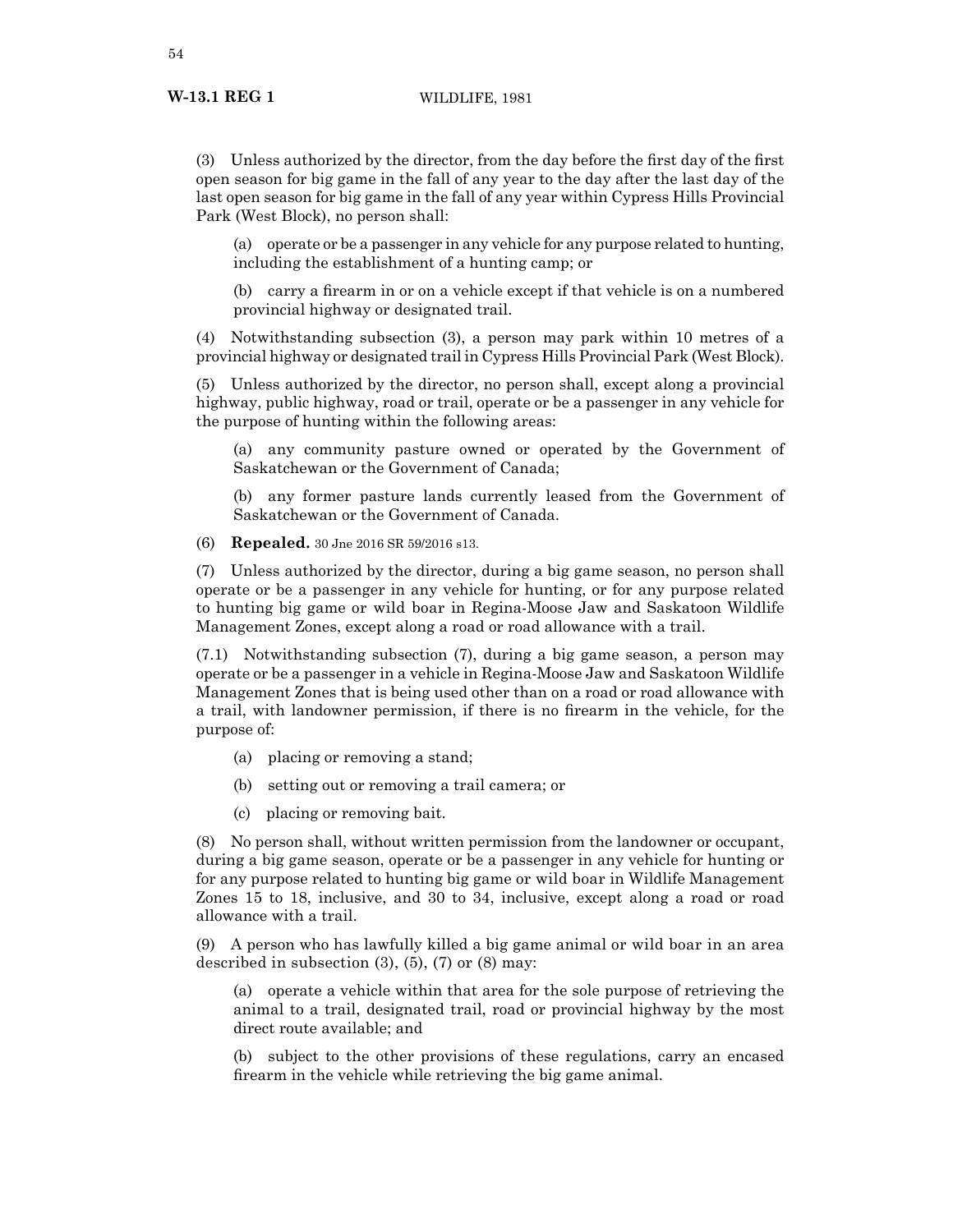(10) Notwithstanding any other provision of this section, a holder of a fur licence may carry a rimfire rifle of .22 calibre or less in or on a vehicle and use a vehicle off a road or trail while conducting normal trapping operations.

(11) Notwithstanding any other provision of this section, the director may issue a licence including any terms and conditions that the director considers appropriate, authorizing any person to carry any firearm in or on a vehicle and use a vehicle off a road or trail for the purpose of:

(a) hunting carnivores that are killing or harassing livestock; or

(b) hunting wild boar causing damage to field crops or stored agricultural produce.

> 4 Mar 2016 SR 31/2016 s16; 30 Jne 2016 SR 59/2016 s13; 4 May 2018 SR 29/2018 s25; 5 Apr 2019 SR 24/2019 s12; 3 Apr 2020 SR 34/2020 s10.

## **Closure of designated trail**

**49**(1) The director may order, at any time, the closure and reopening of an designated trail.

(2) Notice of any closure made pursuant to subsection (1) is effected by the posting of signs at access points to such trails.

21 Aug 81 cW-13.1 Reg 1 s49.

# PART VI

## **Traffic in Wildlife**

#### **General**

**50**(1) Any person may, without a licence, engage in, carry on or be concerned in the tanning, dressing, plucking, dyeing or treating of the raw, undressed or unprocessed hide, skin or pelt of any wildlife.

(2) No person shall, without a licence for the purpose:

(a) possess, engage in or carry on, or be concerned in the trade, buying or selling of unprocessed pelts or parts of fur animals;

(b) engage in the business of storing unprocessed pelts or parts of fur animals;

(c) possess, sell or otherwise traffic in wildlife, other than:

(i) the hide of a big game animal lawfully taken and tagged in accordance with these regulations, including bear hides with or without claws attached;

(ii) leather and leather products made from lawfully-taken big game hides;

(iii) naturally-shed big game antlers;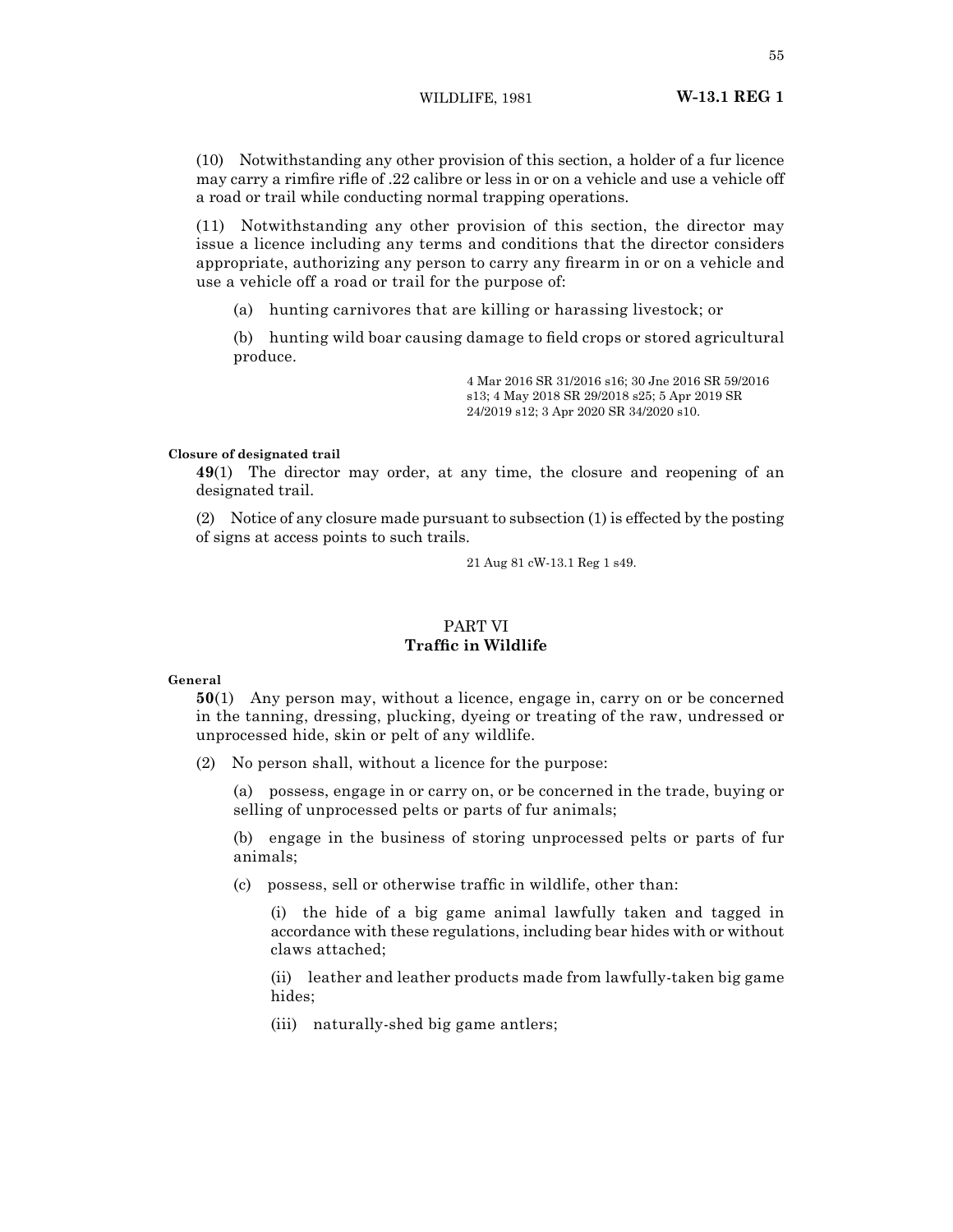(iv) big game antlers lawfully taken and separated from the skull plate;

(v) wildlife species taken in accordance with subsection 4(1);

(vi) beaver or parts of beaver taken in accordance with subsection  $4(2)$ and submitted to a rural municipality for compensation;

(vii) coyotes or parts of coyotes taken in accordance with subsection 32(3) and submitted to a rural municipality for compensation;

(viii) subject to section 40, unprocessed pelts and parts of raw or unprocessed fur animals taken pursuant to a fur licence and a Saskatchewan Wildlife Habitat Licence or a Veteran Wildlife Habitat Licence, excluding bear gallbladders; and

(ix) garments or trophies that include:

(A) tanned or processed pelts or parts of tanned or processed pelts of lawfully-taken fur animals; or

(B) processed parts of lawfully-taken fur animals;

(d) sell, serve, advertise or otherwise traffic in the flesh of wildlife or dishes composed wholly or partly of wildlife;

(e) do business as a taxidermist.

(2.1) Persons selling wildlife mentioned in subsection (2) pursuant to the authority of a licence for the purpose must display the licence number authorizing the sale in any advertisement or marketing.

(3) The fee for a licence to do business as a taxidermist is \$25.

7 Apr 2017 SR 30/2017 s35; 4 May 2018 SR 29/2018 s26; 5 Apr 2019 SR 24/2019 s13.

## **Importing and exporting**

**51**(1) For the purposes of subsection 31(1) of the Act:

(a) a game bird licence or big game licence seal constitutes the authority to export legal limits of the game taken under that licence, if the game accompanies the licensee;

(a.1) **Repealed.** 7 Apr 2017 SR 30/2017 s36.

(a.2) a falconry licence issued pursuant to the Act constitutes the authority to export and import any bird listed on that licence for a period of no more than 30 days, if the bird accompanies the licensee;

(b) a game export permit on the form provided by the department must accompany any shipment of game out of the province which is not accompanying the licensee;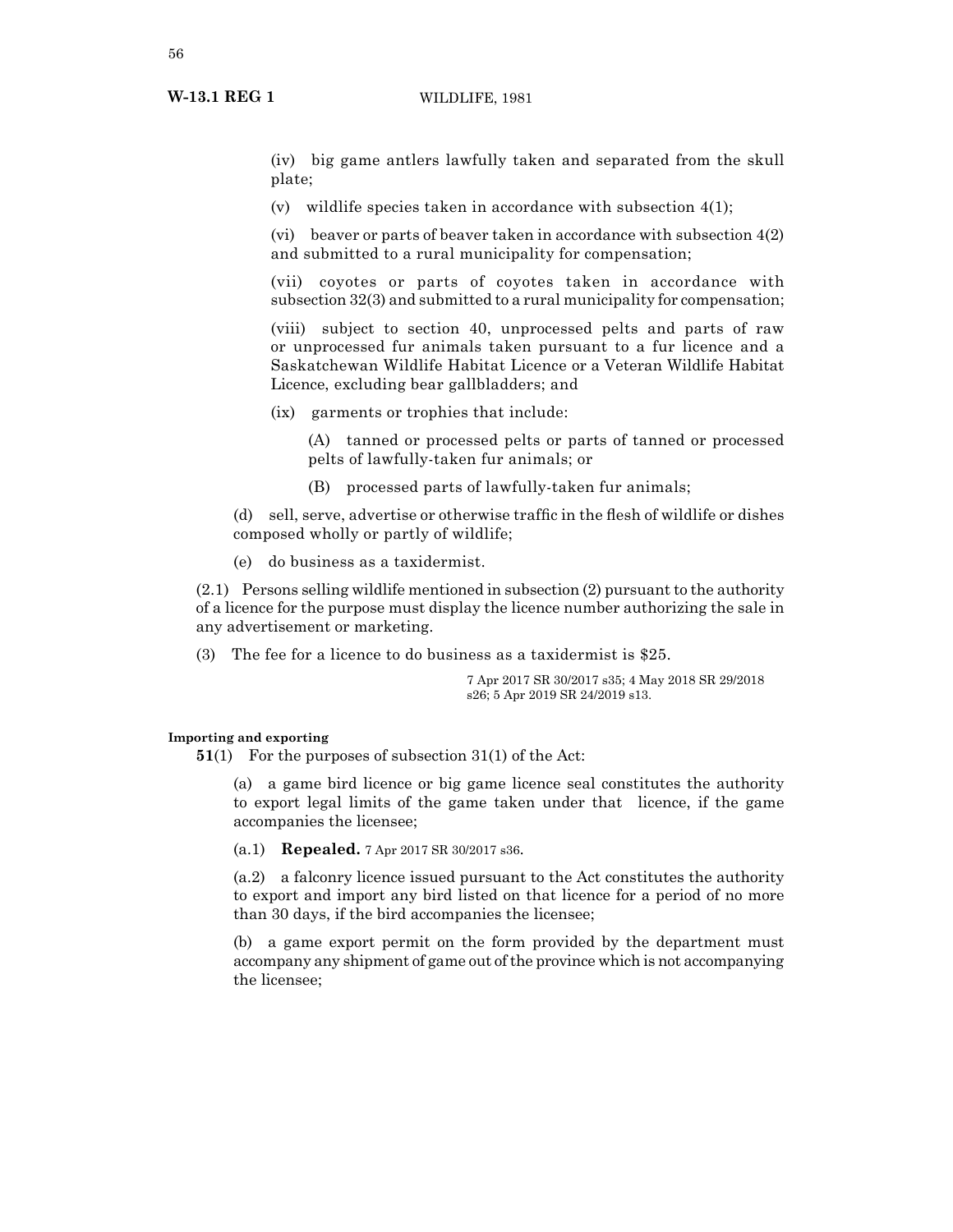(c) a game licence from another province or country constitutes the authority to a Saskatchewan resident to import legal limits of game killed under that licence;

(d) an export licence from another province or country constitutes the authority to import raw fur exported under that licence;

(d.1) an export licence from another province or country constitutes the authority to a Saskatchewan resident to import dead wildlife exported under that licence; and

(e) a permit issued pursuant to the *Wild Animal and Plant Protection and Regulation of International and Interprovincial Trade Act* (Canada) under the Convention of the International Trade in Endangered Species constitutes the authority to export wildlife specified in the licence.

(2) Notwithstanding subsection (1), raw big game hides may be exported if a big game seal is attached to the hide.

(3) Notwithstanding subsection (1), an export permit is not required for the export of wildlife mentioned in subclauses  $50(2)(c)(ii)$ , (iii) and (ix).

> 21 Aug 81 cW-13.1 Reg 1 s51; 13 Sep 85 SR 100/85 s15; 24 Sep 93 SR 79/93 s17; 19 Sep 97 SR 87/97 s15; 22 Sep 2000 SR 71/2000 s11; 22 Dec 2000 SR 102/2000 s8; 6 Aug 2004 SR 67/2004 s14; 17 May 2013 SR 31/2013 s15; 7 Apr 2017 SR 30/2017 s36; 4 May 2018 SR 29/2018 s27.

## **Tanners and taxidermists**

**52**(1) No person shall:

(a) ship any wildlife to, or leave any wildlife with, a tanner or taxidermist, unless the person has a licence issued to him or her pursuant to these regulations; or

(b) accept for the purpose of tanning, preserving, stuffing, mounting or treating in any way, or for sale, or have in his or her possession any preserved, stuffed or mounted wildlife, unless he or she receives from the owner or person from whom it was received the licence number under which the wildlife was taken.

(2) Every taxidermist who mounts, stuffs or preserves any protected wildlife for which a special mounting permit has been issued shall immediately after mounting, stuffing or preserving the wildlife record his or her signature and the completion date on the special mounting permit.

(3) Any special permit that has been signed and dated by the taxidermist as required by subsection (2) is no longer valid except to retain the wildlife for which the special permit was issued, and no person shall have or attempt to have any other wildlife mounted, stuffed or preserved under that permit.

> 21 Aug 81 cW-13.1 Reg 1 s52; 14 Sep 84 SR 110/84 s15; 8 Mar 2002 SR 19/2002 s15; 5 Apr 2012 SR 18/2012 s7; 7 Apr 2017 SR 30/2017 s37.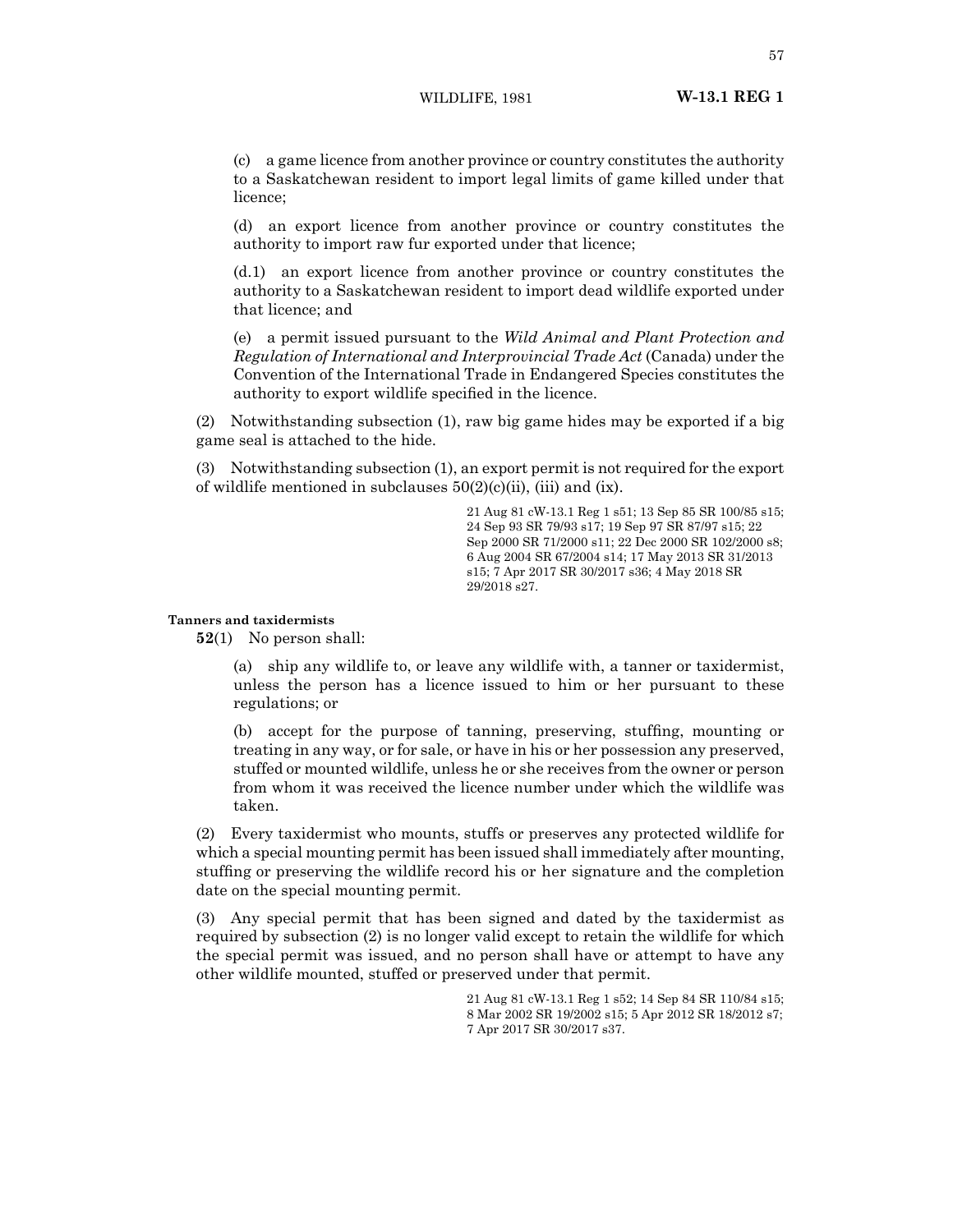#### **Shipment of wildlife**

**53**(1) No agent, transportation company or other common carrier or any other person shall:

(a) receive for shipment any wildlife or parts of wildlife, unless the shipment is tagged or marked with the name and address of the owner, the licence number under which the wildlife was taken and the contents; or

(b) transport or deliver to a consignor any shipment that is not tagged, marked and labelled as required by clause (a).

(2) Any person who receives a shipment in violation of subsection (1) shall notify the nearest wildlife officer and shall hold the shipment to be dealt with by the wildlife officer.

(3) No person shall possess, transport or ship game birds unless the game birds are packed in a manner that will permit any wildlife officer to readily determine the number and species of game birds packed.

(4) This section does not apply to wildlife mentioned in subclauses  $50(2)(c)(ii)$ , (iii) and (ix).

> 21 Aug 81 cW-13.1 Reg 1 s53; 6 Aug 2004 SR 67/2004 s15; 4 May 2018 SR 29/2018 s28.

#### **Records**

**54** Every person who, for payment, possesses wildlife for the purpose of butchering, skinning, dressing or plucking the wildlife and every wildlife dealer, tanner and taxidermist shall:

(a) immediately on receipt of wildlife, label or mark the item showing the contents;

(b) maintain, for at least one year after returning the wildlife, records listing the following:

(i) the name and address of the person from whom the wildlife was received;

(ii) the date the wildlife was received;

(iii) the date the wildlife was returned;

(iv) the licence number under which the wildlife was taken or the special permit number that authorizes the possession of the wildlife;

(v) the species and quantity of wildlife stored; and

(c) on the request of a wildlife officer, produce for inspection the records described in clause (b).

3 Apr 2020 SR 34/2020 s11.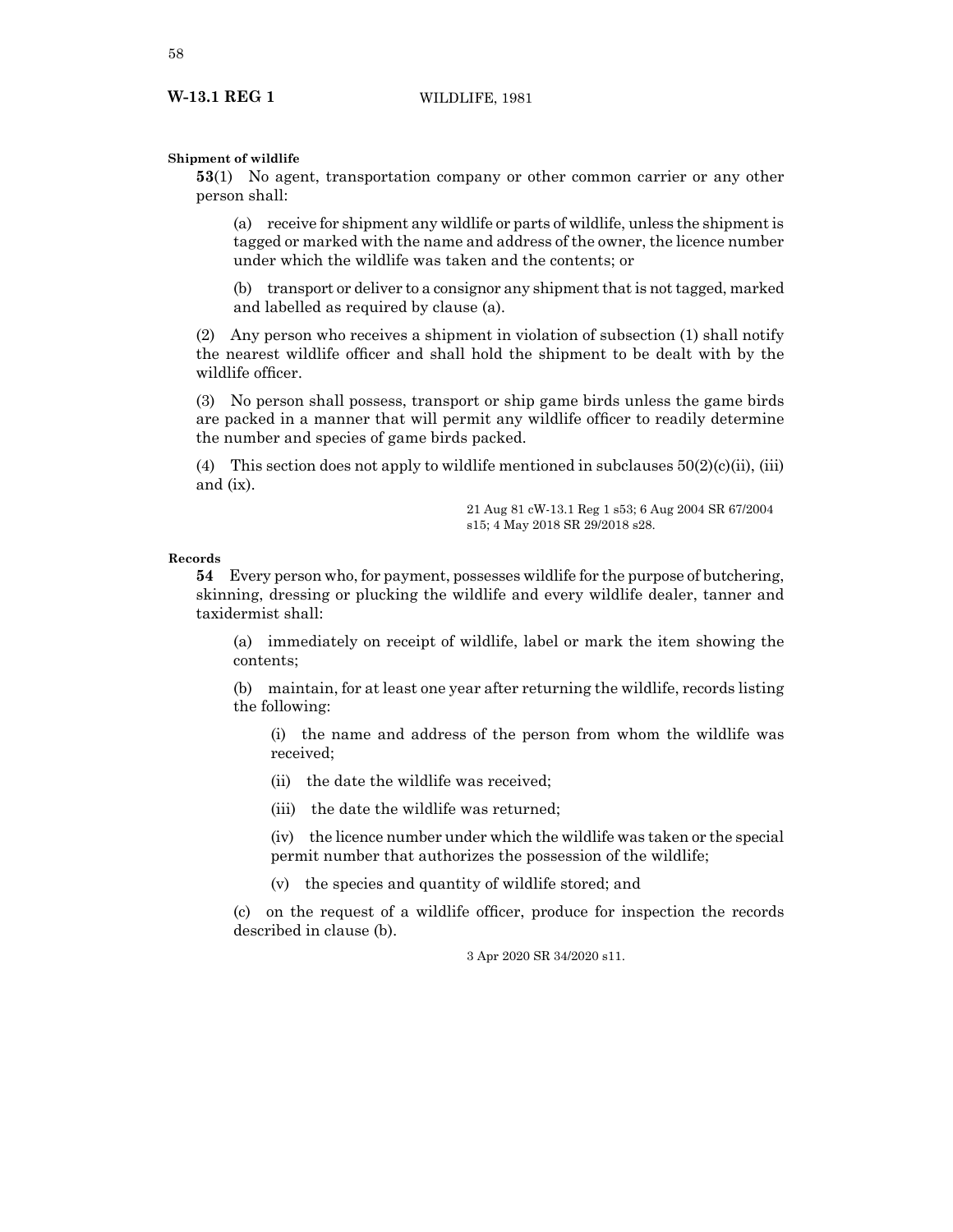WILDLIFE, 1981 **W-13.1 REG 1**

## PART VII

## **Fur Conservation Areas and Trapping Blocks**

## **Establishment**

**55**(1) That portion of the province which is non-leased provincial land:

(a) lying north of a line drawn:

(i) commencing at the Alberta border and thence easterly along Provincial Highway Number 3 to the junction of Provincial Highway Number 35;

(ii) thence southerly along Provincial Highway Number 35 to the junction of Provincial Highway Number 49; and

(iii) thence easterly along Provincial Highway Number 49 to the Manitoba border;

(b) lying within that portion of the province bounded on the south by the southern boundary of Township 44, on the east by the Third Meridian and on the north and west by the right bank of the North Saskatchewan River; and

(c) within Duck Mountain Provincial Park.

is constituted as the northern fur conservation area.

(1.1) Notwithstanding subsection (1), the following leased provincial lands lying west of the Third Meridian constitute part of the northern fur conservation area constituted in subsection (1):

(a) in Range 9, in Township 52, Sections 13 to 23 and Sections 26 to 35 inclusive;

(b) in Range 9, in Township 53, Sections 3 to 10 and Sections 15 to 18 inclusive;

(c) in Range 10, in Township 52, the east half of Section 13, Sections 24 and 25, the east half of Section 26, the east half of Section 35, and Section 36;

(d) in Range 10, in Township 53, Section 1, the east half of Section 2, the south-east quarter of Section 11 and Sections 12 and 13;

(e) that portion of Saskatchewan lying within the Primrose Lake Air Weapons Range.

(1.2) That portion of the province lying outside of the lands described in subsections (1) and (1.1) is constituted as the southern fur conservation area.

(2) The minister may order that:

(a) any land described in subsections (1) and (1.1) be divided into trapping blocks;

(b) trapping blocks be divided into zones; and

(c) each zone within a trapping block be allotted to a group of individuals or to an individual.

> 21 Aug 81 cW-13.1 Reg 1 s55; 13 Sep 85 SR 100/85 s16; 24 Sep 93 SR 79/93 s19; 6 Aug 2004 SR 67/2004 s16; 7 Apr 2017 SR 30/2017 s39.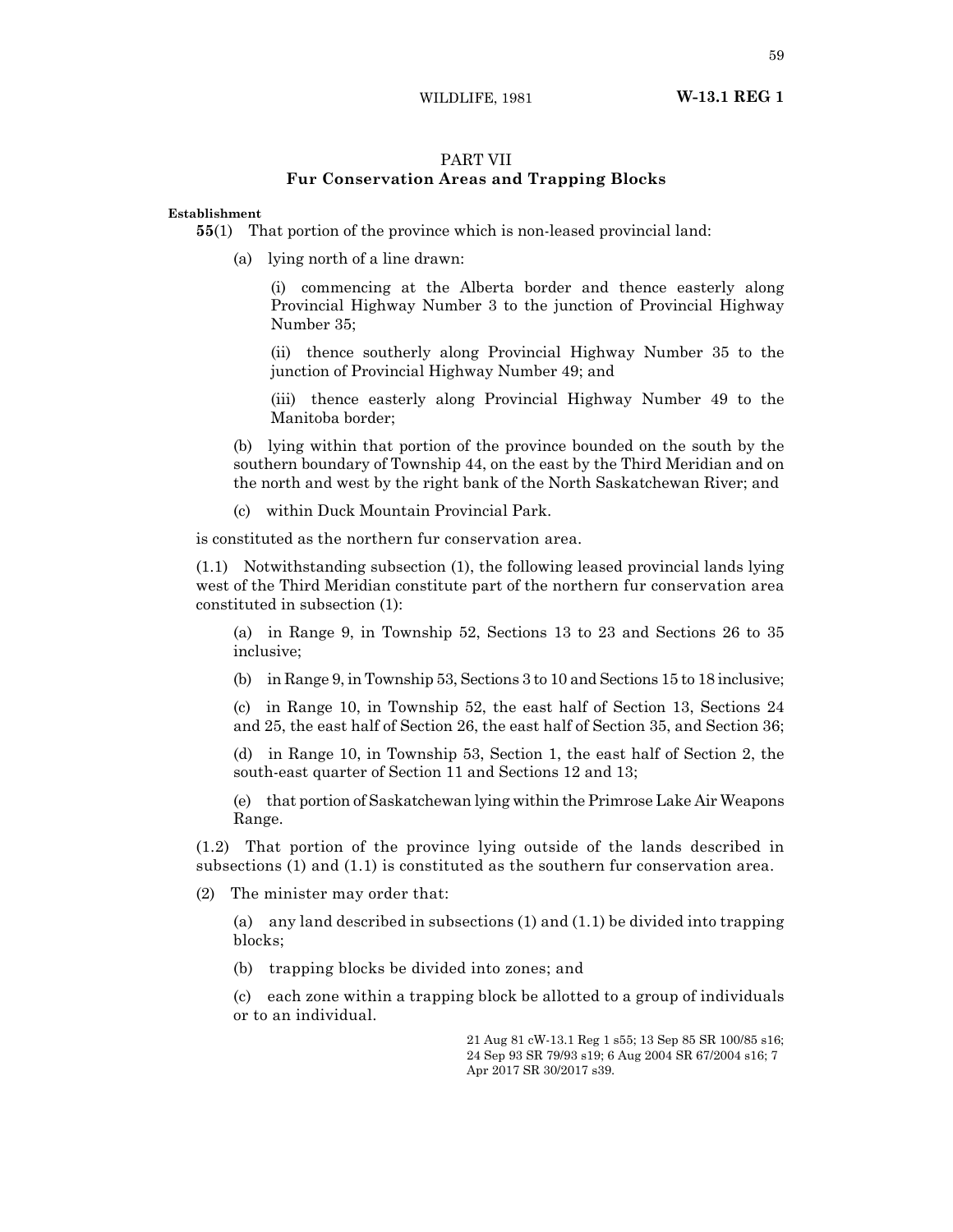## **Boundaries of trapping blocks and zones**

**56**(1) The holders of fur licences within a trapping block may elect a council, to be known as the Representative Council, consisting of not more than five members, one of whom is to be named chairperson.

(2) If trapping blocks have common boundaries, each Representative Council and a representative appointed by the minister shall determine by agreement, if possible, the boundaries of each trapping block.

(3) Each Representative Council and a representative appointed by the minister shall determine by agreement, if possible, the boundaries of each group or individual zone within a trapping block.

(4) The final decision as to any boundary location is to be made by the minister.

7 Apr 2017 SR 30/2017 s40.

## **Certificate of registration**

**57**(1) The minister may issue a certificate of registration for each trapping block containing:

- (a) the name and number of the trapping block;
- (b) the names of the members of its Representative Council;
- (c) a map indicating the boundaries of the trapping block; and

(d) any boundaries of zones within a trapping block and the number of each zone.

(2) An official copy of the certificate of registration and map mentioned in subsection (1) is to be kept in the office of the director.

> 21 Aug 81 cW-13.1 Reg 1 s57; 7 Apr 2017 SR 30/2017 s41.

## **Inadequate harvesting of fur**

**58**(1) Where fur is not being adequately harvested in any trapping block or in any zone within a trapping block, the director may authorize any person to harvest all or any species of fur animals.

(2) Any holder of a fur licence who is inactive for a period of two years shall, unless he or she receives special permission from the director, relinquish any trapping privileges in a trapping block and shall remove or dispose of all personal equipment in the area within one year after the close of the trapping season after his or her second year of inactivity.

> 21 Aug 81 cW-13.1 Reg 1 s58; 7 Apr 2017 SR 30/2017 s42.

## **Limits on holder of fur licence**

**59**(1) The director may:

(a) limit the number of fur animals that a licensee may take within any trapping block or zone within a trapping block;

(b) specify the trapping block or zone within a trapping block in which any fur animal may be taken.

## **W-13.1 REG 1** WILDLIFE, 1981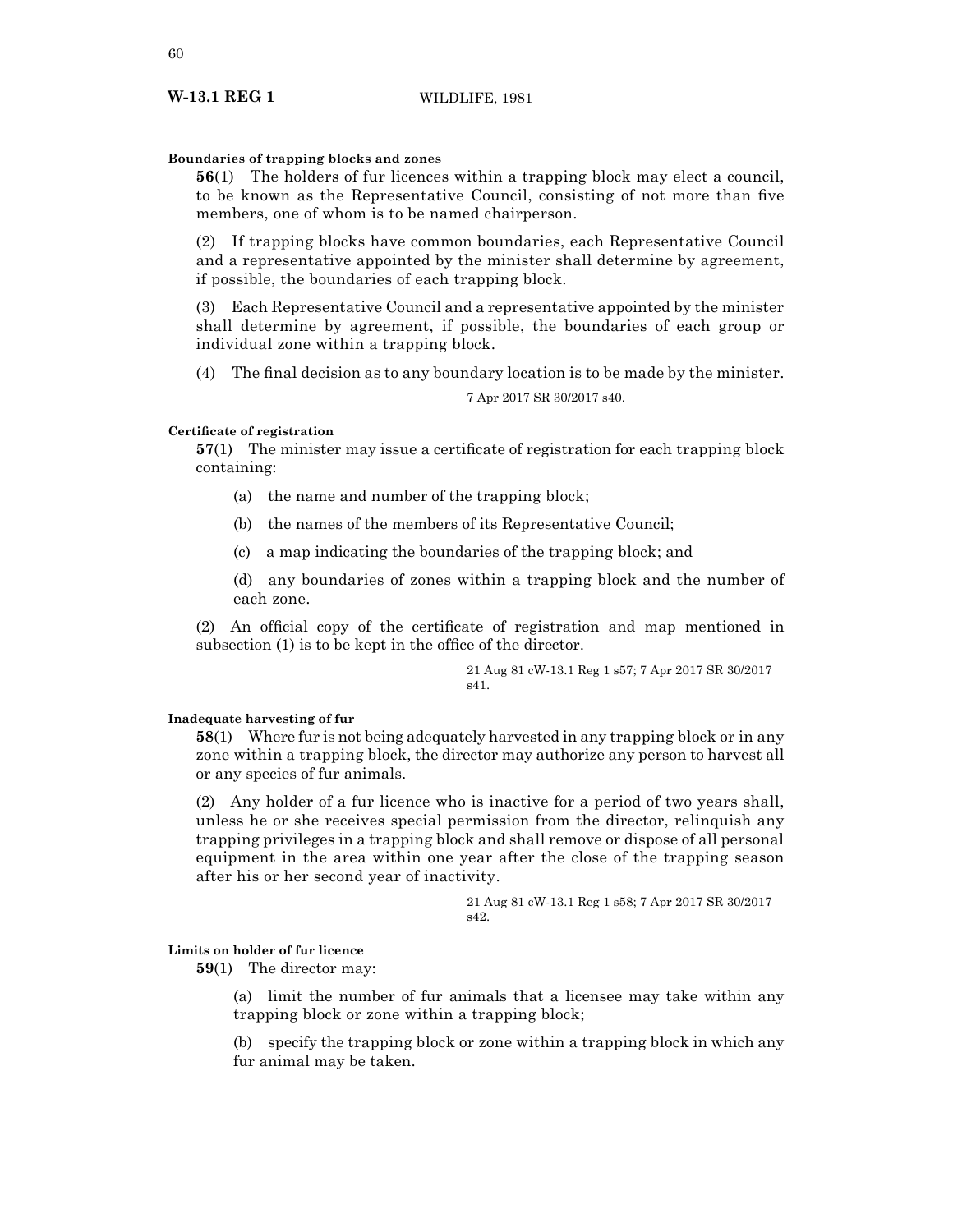WILDLIFE, 1981 **W-13.1 REG 1**

(2) Any person authorized to take fur animals in a trapping block or zone within a trapping block shall, on request, provide the director with any information that the director requires.

(3) No holder of a fur licence shall trap or take more fur animals than are stated on his or her fur licence, without the prior authorization of the director.

> 21 Aug 81 cW-13.1 Reg 1 s59; 7 Apr 2017 SR 30/2017 s43.

**60 Repealed.** 5 Apr 2012 SR 18/2012 s8.

## PART VII.1

**Repealed.** 21 Mar 97 SR 13/97 s2.

## PART VIII **Shotgun-Archery/Muzzleloader Areas**

#### **Shotgun-archery areas**

**61**(1) During an open season for big game, no person shall hunt any wildlife with a rifle other than a muzzle-loading rifle in the Regina-Moose Jaw or Saskatoon Wildlife Management Zones.

(2) No person shall carry a rifle other than a muzzle-loading rifle within the areas described in subsection (1) during a big game season for that area, unless the rifle is:

(a) broken down and encased or in the trunk of a vehicle; or

(b) unloaded and carried in a vehicle while the vehicle is on a provincial highway, provincial road or municipal road.

(2.1) Notwithstanding subsections (1) and (2), the director may issue a licence pursuant to clause  $6(2)(a)$  to hunt with a rifle other than a muzzle-loading rifle at the times and in the areas described in those subsections.

(3) Notwithstanding subsection (2), a licensed trapper may carry a rimfire rifle of .22 calibre or less while conducting normal trapping operations.

> 21 Aug 81 cW-13.1 Reg 1 s61; 30 Apr 82 SR 63/82 s12; 3 Sep 82 SR 116/82 s22; 26 Aug 83 SR 128/83 s12; 14 Sep 84 SR 110/84 s16; 13 Sep 85 SR 100/85 s17; 2 Aug 91 SR 59/91; 27 Dec 91 Errata; 15 Jly 94 SR 45/94 s15; 24 Nov 95 SR 70/95 s6; 8 Mar 2002 SR 19/2002 s17; 22 Aug 2014 SR 72/2014 s16; 4 Mar 2016 SR 31/2016 s17.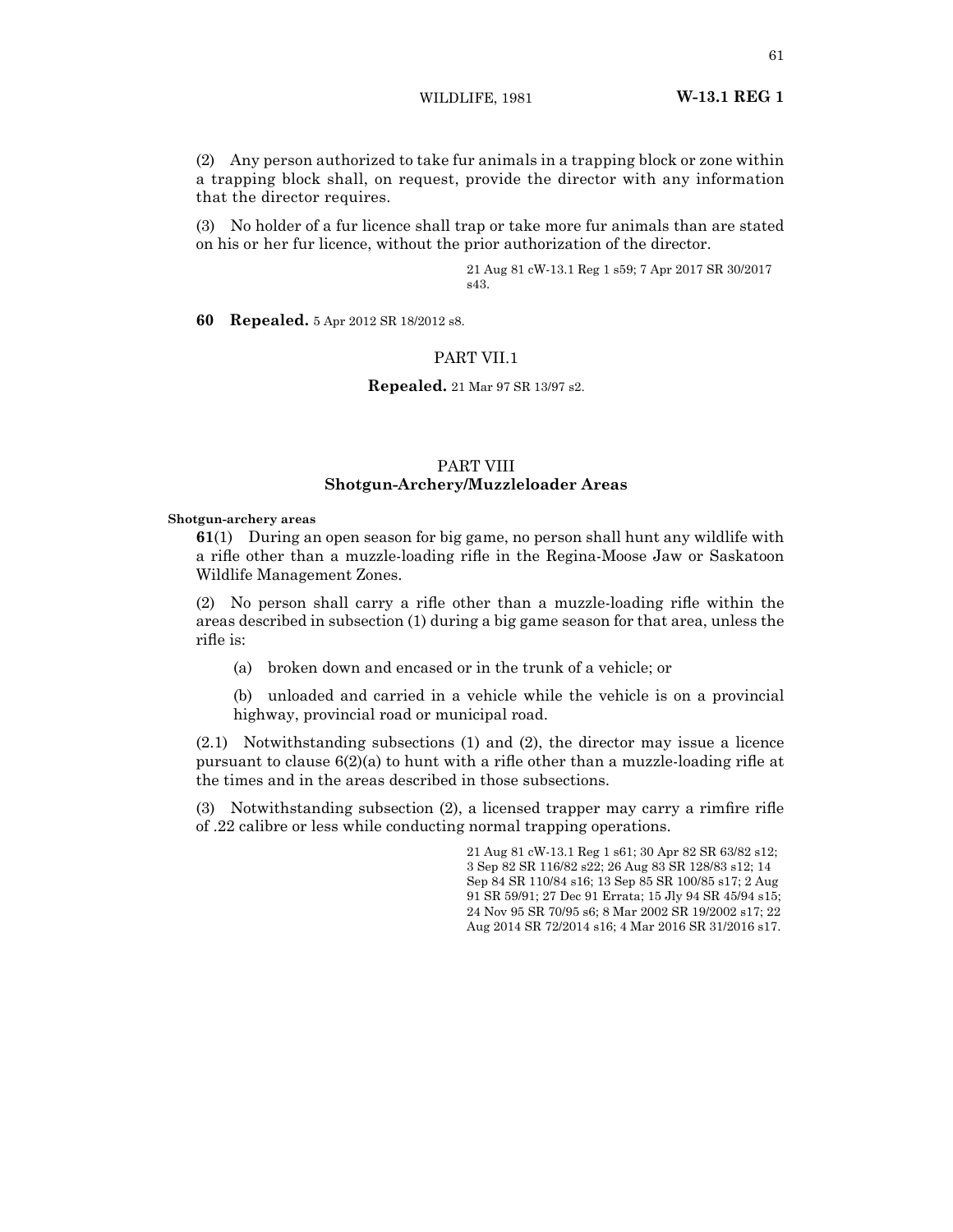## **W-13.1 REG 1** WILDLIFE, 1981

## PART IX **Computer Draw for Game Draw Licence**

## **Interpretation of Part**

**62** In this Part:

(a) **"allotted quota"** means the maximum number of licences available for a species of game for an open season or a special open season;

(b) **"area"** means the wildlife management zone or area of Saskatchewan mentioned in *The Open Seasons Game Regulations, 2009* for which an open season or a special open season is established;

(c) **"computer draw"** means the computer draw established by the minister pursuant to section 62.1, and for the purposes of subsection 63.01(2) includes the big game computer draw mentioned in sections 62 and 63 as those sections existed immediately before the coming into force of this section;

(d) **"eligible applicant"** means a person who is eligible to hold a licence for a species of game in accordance with these regulations;

(e) **"game draw licence"** means a licence to hunt a species of game that is issued by the minister in accordance with this Part;

(e.1) **Repealed.** 17 Apr 2014 SR 20/2014 s8.

(f) **"open season"** means an open season for a year established pursuant to *The Open Seasons Game Regulations, 2009* to hunt a species of game in an area;

(g) **'special open season'** means a special open season for a year established pursuant to *The Open Seasons Game Regulations, 2009* to hunt a species of game in an area.

> 5 Apr 2012 SR 18/2012 s9; 17 May 2013 SR 31/2013 s16; 17 Apr 2014 SR 20/2014 s8.

#### **Minister may establish computer draw**

**62.1**(1) The minister may establish a computer draw for the purpose of issuing licences to hunt a species of game during an open season or a special open season in an area if the minister determines that the number of eligible applicants to hunt the species of game will exceed the allotted quota for the species during the open season or special open season in that area.

(2) If the minister establishes a computer draw for a species of game:

(a) applications for game draw licences must be made in accordance with this Part; and

(b) the issuing of game draw licences is to be done in accordance with this Part.

5 Apr 2012 SR 18/2012 s9.

#### **Applications for game draw licences**

**62.2**(1) An eligible applicant may apply for a game draw licence for an open season or a special open season in a year by:

(a) applying to the minister in the form provided by the minister;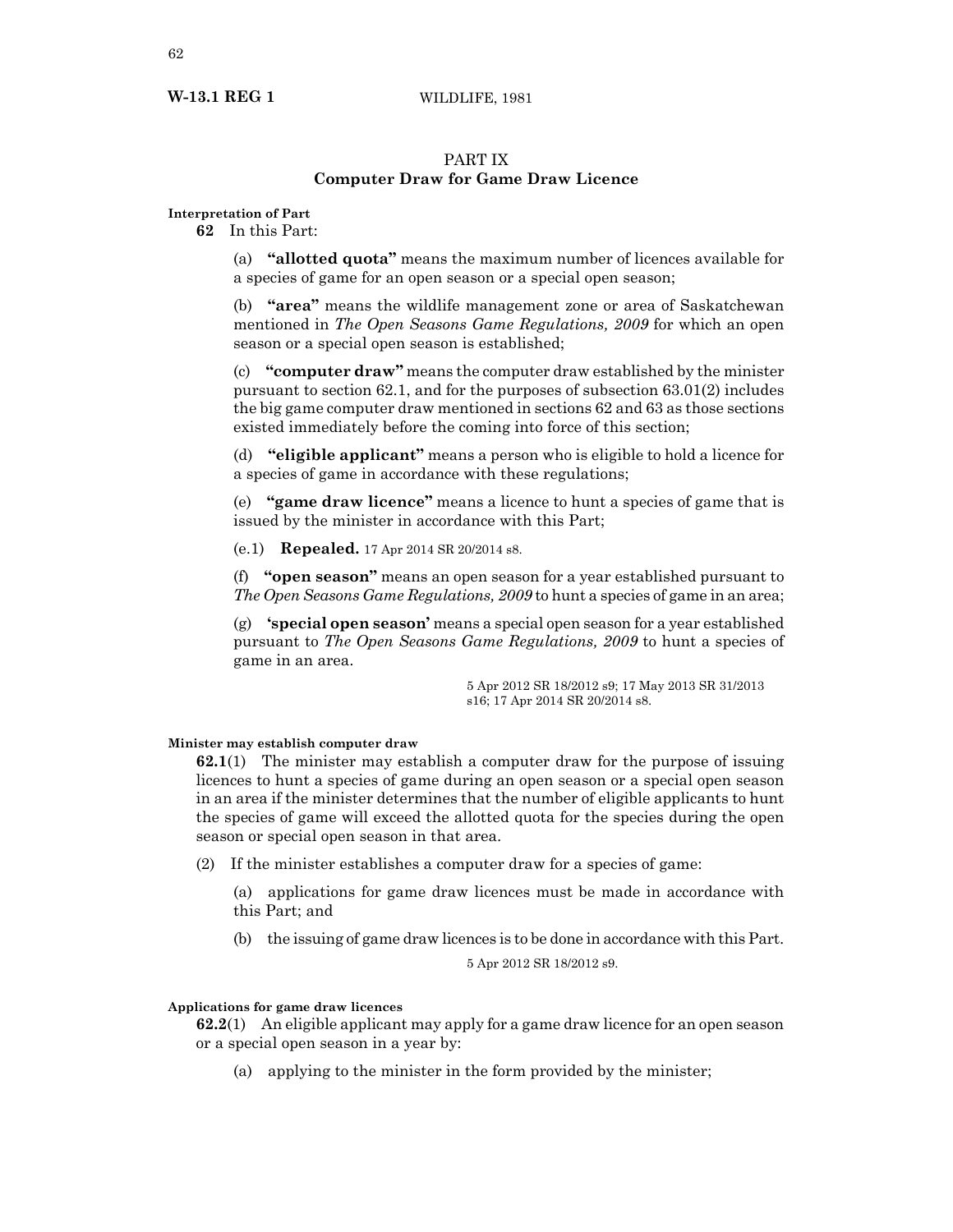(b) undertaking to pay to the minister an allocation fee of \$10, including GST, along with the applicable game bird licence fee set out in Table 1 or big game licence fee set out in Table 2 before a game draw licence is issued to the eligible applicant; and

(c) providing the minister with any other information or material that the minister may reasonably require.

(2) The application must be received by the minister not later than the time set out in the application.

> 5 Apr 2012 SR 18/2012 s9; 7 Apr 2017 SR 30/2017 s44; 4 May 2018 SR 29/2018 s29; 8 Apr 2022 SR 20/2022 s7.

#### **Conditions respecting applications**

**62.3**(1) Up to four persons may apply for a game draw licence on one licence application.

(2) If an application is made by more than one applicant, the application must be submitted by one of the eligible applicants named on the application.

(3) The eligible applicant submitting an application must attest to the authenticity of the information contained on the application.

(4) Subject to subsection (5), no person shall allow his or her name to appear on more than one application form for a game draw licence for any species of game in any year.

(5) A person who has allowed his or her name to appear on an application form for a game draw licence for mule deer in a year may allow his or her name to appear in the same year on an application form for a game draw licence for antlerless mule deer.

5 Apr 2012 SR 18/2012 s9; 7 Apr 2017 SR 30/2017 s45.

#### **Holding of computer draw**

**63** The minister shall cause a computer draw to be held for game draw licences as soon as possible after the closing date for applications.

5 Apr 2012 SR 18/2012 s9.

#### **Allocation of game draw licences**

**63.01**(1) Subject to subsections (2.001), (2.1), (2.2) and (5), in conducting the computer draw mentioned in section 63 and in issuing game draw licences:

(a) applicants are to be placed into priority groups in accordance with subsection (2) or (2.01);

(b) game draw licences are to be issued randomly, based on the number of game draw licences available in an area:

(i) first to eligible applicants in the first priority group until the number of game draw licences for an area is exhausted;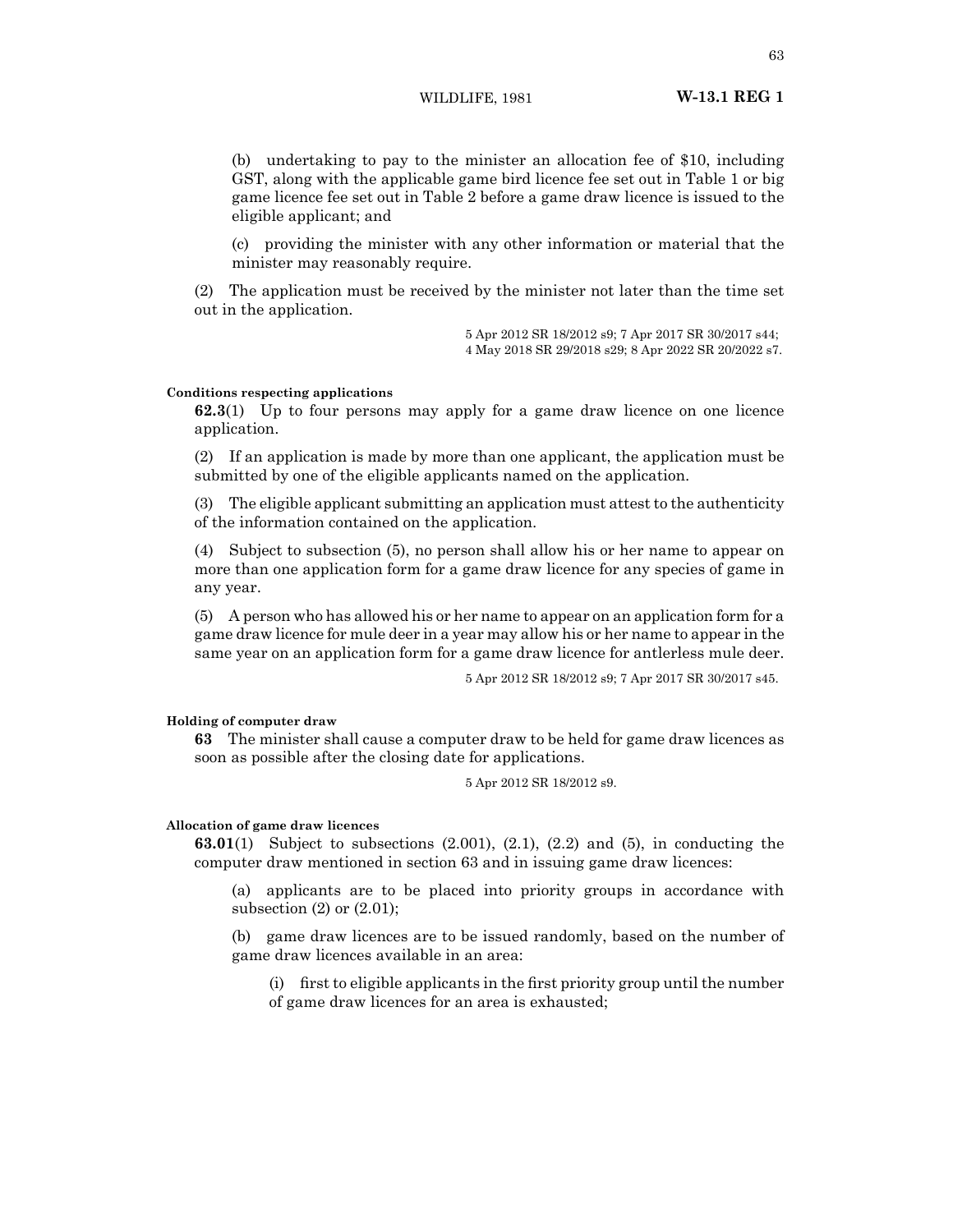(ii) if all eligible applicants in the first priority group are issued licences and any game draw licences remain to be issued for an area, then to the second priority group;

(iii) if all eligible applicants in the second priority group are issued licences and any game draw licences remain to be issued for an area, then to the third priority group;

(iv) if all eligible applicants in the third priority group are issued licences and any game draw licences remain to be issued for an area, then to the fourth priority group.

(v) if all eligible applicants in the fourth priority group are issued licences and any game draw licences remain to be issued for an area, then to the fifth priority group; and

(vi) if all eligible applicants in the fifth priority group are issued licences and any game draw licences remain to be issued for an area, then to the sixth priority group; and

(c) if for any reason the computer draw for a particular species is not conducted, the applicant's priority group status remains unchanged from the most recent year in which the game draw for that species was completed.

(2) For the purposes of subsection (1):

(a) the first priority group is to be determined with reference to the applicant's priority status in the computer draw in the preceding 13 years and consists of the following:

(i) in the case of an application submitted by 1 eligible applicant, an eligible applicant who:

(A) has not had his or her name drawn in the computer draw for that species of game in any of the 13 years preceding the year in which the draw is held;

(B) applied for a game draw licence for that species of game in the previous year; and

(C) either:

(I) qualified for the first priority group in that previous year; or

(II) qualified for the second priority group in each of the 10 years preceding the year in which the draw is held;

(ii) in the case of an application submitted by more than 1 eligible applicant, if all of those eligible applicants meet the criteria set out in subclause (i), those eligible applicants;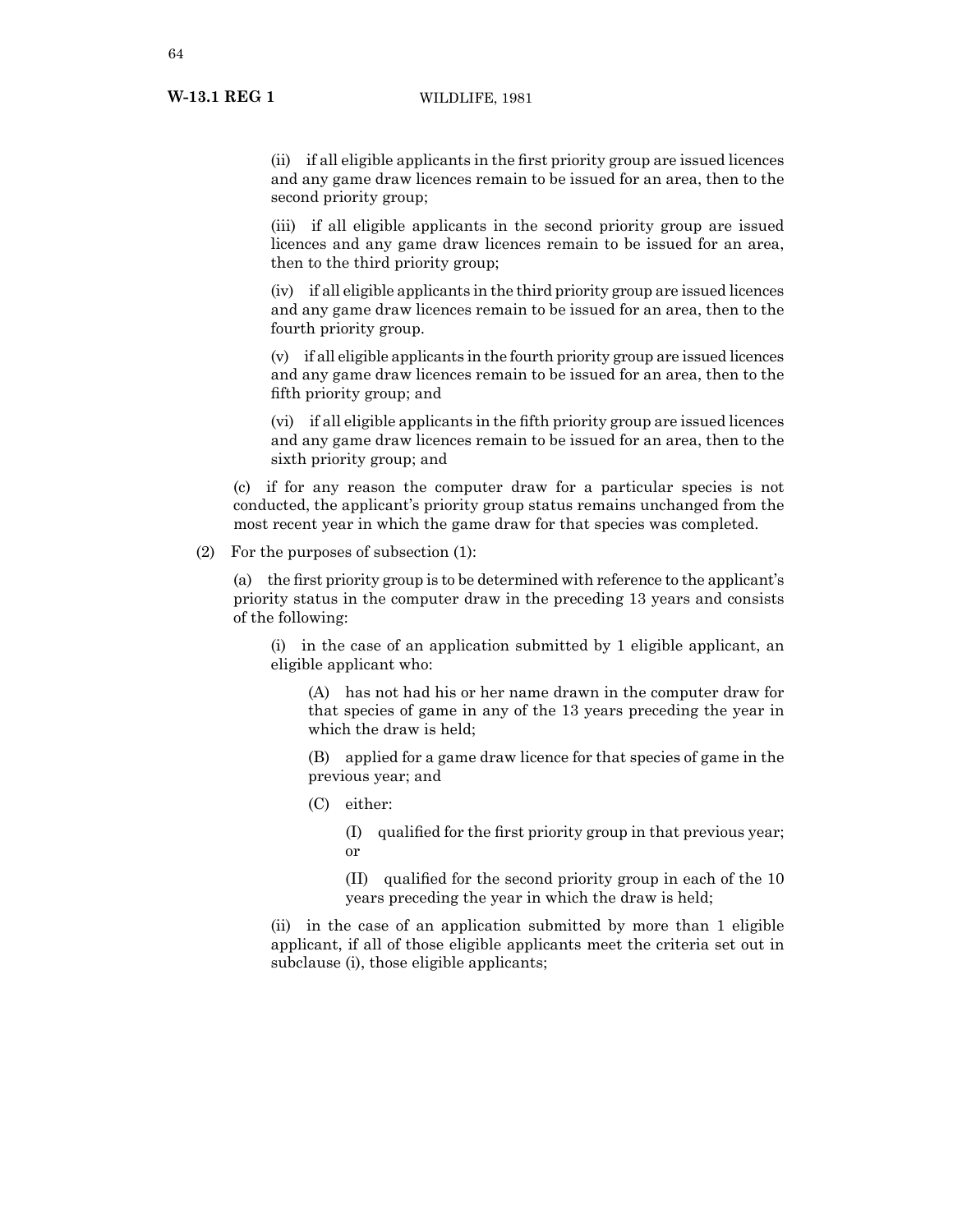(b) the second priority group consists of the following:

(i) in the case of an application submitted by 1 eligible applicant, an eligible applicant who:

> (A) has not had his or her name drawn in the computer draw for that species of game in the past 4 years;

> (B) applied for a game draw licence for that species of game during the previous year; and

> (C) qualified for the second or third priority group in that previous year;

(ii) in the case of an application submitted by more than 1 eligible applicant, if all of those eligible applicants meet the criteria set out in subclause (i), those eligible applicants;

(c) the third priority group consists of the following:

(i) in the case of an application submitted by 1 eligible applicant, an eligible applicant who has not had his or her name drawn in the computer draw for that species of game in the past 3 years; and

(ii) in the case of an application submitted by more than 1 eligible applicant, those eligible applicants if:

(A) at least 1 of those eligible applicants meets the criterion set out in subclause (i); and

(B) none of those eligible applicants would qualify for the fourth, fifth or sixth priority group if the eligible applicant were to submit an application;

(d) the fourth priority group consists of the following:

(i) in the case of an application submitted by 1 eligible applicant, an eligible applicant who has not had his or her name drawn in the computer draw for that species of game in the past 2 years; and

(ii) in the case of an application submitted by more than 1 eligible applicant, those eligible applicants if:

(A) at least 1 of those eligible applicants meets the criterion set out in subclause (i); and

(B) none of those eligible applicants would qualify for the fifth or sixth priority group if the eligible applicant were to submit an application;

(e) the fifth priority group consists of the following:

(i) in the case of an application submitted by 1 eligible applicant, an eligible applicant who has not had his or her name drawn in the computer draw for that species of game in the year preceding the previous year; and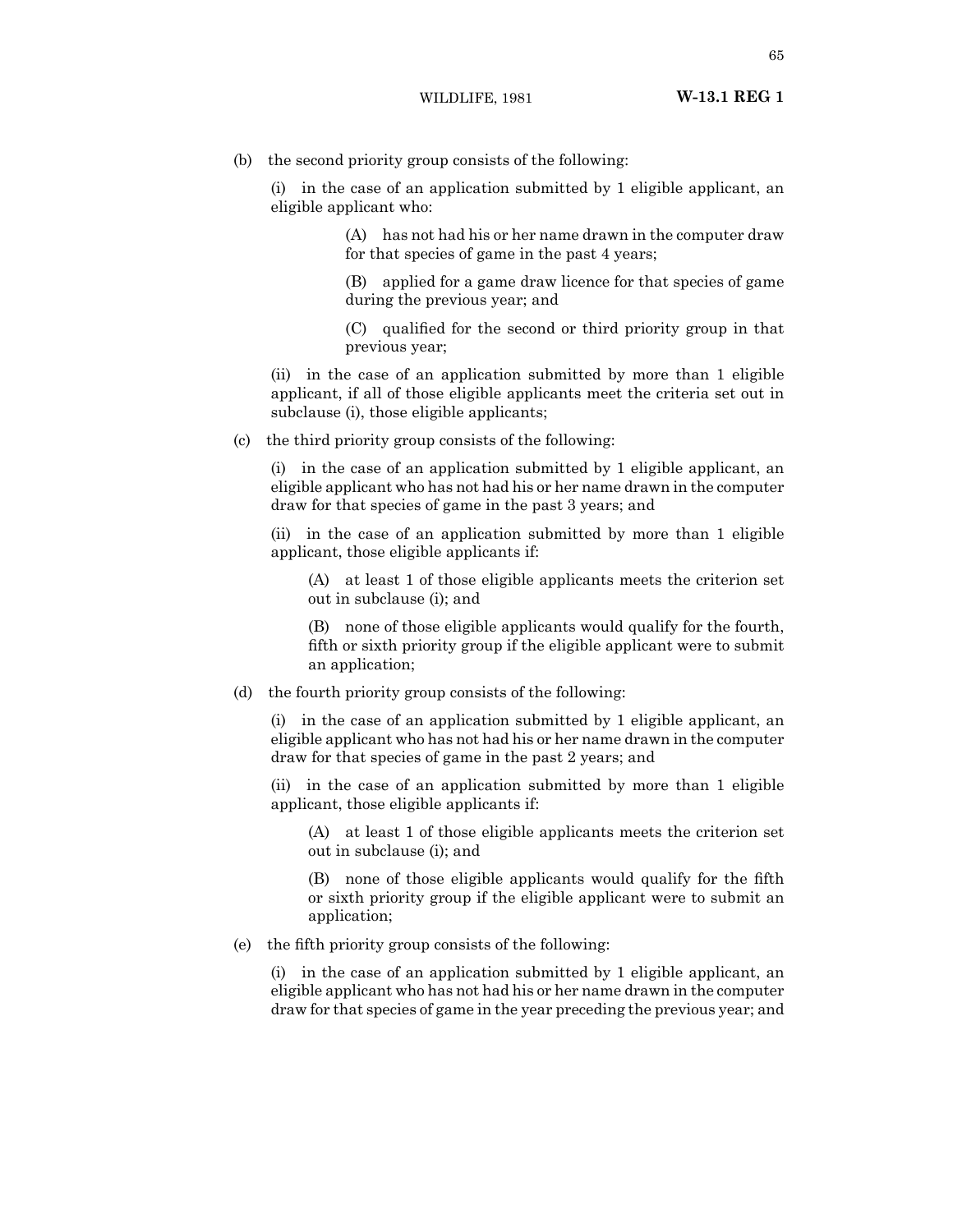(ii) in the case of an application submitted by more than 1 eligible applicant, those eligible applicants if:

(A) at least 1 of those eligible applicants meets the criterion set out in subclause (i); and

(B) none of those eligible applicants would qualify for the sixth priority group if the eligible applicant were to submit an application;

(f) the sixth priority group consists of the following:

(i) in the case of an application submitted by 1 eligible applicant, an eligible applicant who had his or her name drawn in the computer draw for that species of game in the previous year; and

(ii) in the case of an application submitted by more than 1 eligible applicant, if at least 1 of those eligible applicants meets the criterion set out in subclause (i), those eligible applicants.

 $(2.001)$  For the purposes of clauses  $(2)(c)$ ,  $(d)$ ,  $(e)$  and  $(f)$ , all first-time applicants for a species of game are deemed to have been drawn in the computer draw for that species of game in the year preceding that applicant's application.

(2.01) The following priority ranking procedure applies to the following eligible applicants in the computer draw in 2018 to 2021:

(a) notwithstanding subsection (1), an eligible applicant for a species of game is to be placed in the second priority group in the computer draw for that species of game in 2018 if:

(i) the eligible applicant was last drawn in the computer draw for that species of game in 2014 or in a year before 2014; and

(ii) the eligible applicant's name appeared on an application for that species of game in 2017;

(b) after the computer draw for that species of game in 2018, the priority ranking for the eligible applicant mentioned in clause (a) is to be determined in accordance with subsection (2);

(c) notwithstanding subsection (1), an eligible applicant for a species of game is to be placed in the third priority group in the computer draw for that species of game in 2018 if:

(i) the eligible applicant was last drawn in the computer draw for that species of game in 2015; or

(ii) the eligible applicant was last drawn in the computer draw for that species of game in a year before 2015 and that eligible applicant's name did not appear on an application in 2017;

(d) if in 2018:

(i) the eligible applicant mentioned in clause (c) is drawn, the priority ranking for that eligible applicant for that species of game is to be determined in accordance with subsection (2);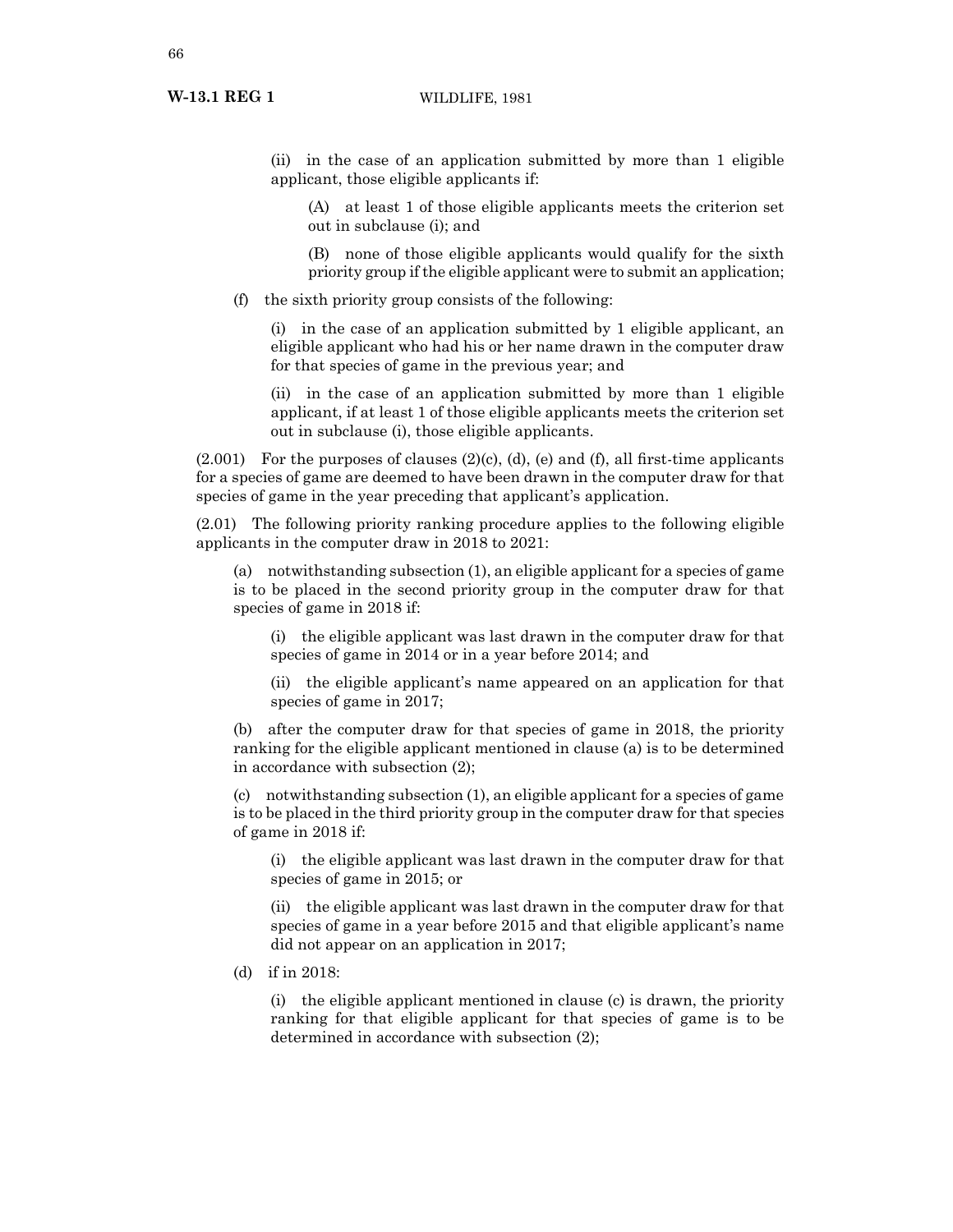(ii) the eligible applicant mentioned in clause (c) is not drawn and that eligible applicant's name appeared on an application in 2018:

(A) notwithstanding subsection (1), that eligible applicant is to be placed in the second priority group in the computer draw for that species of game in 2019; and

(B) after the computer draw for that species of game in 2019, the priority ranking for that eligible applicant is to be determined in accordance with subsection (2);

(iii) the eligible applicant mentioned in clause (c) is not drawn and that eligible applicant's name did not appear on an application in 2018:

(A) notwithstanding subsection (1), that eligible applicant is to be placed in the third priority group in the computer draw for that species of game in 2019; and

(B) after the computer draw for that species of game in 2019, the priority ranking for that eligible applicant is to be determined in accordance with subsection (2);

(e) notwithstanding subsection (1), an eligible applicant for a species of game is to be placed in the fourth priority group in the computer draw for that species of game in the computer draw in 2018 if that eligible applicant was last drawn in the computer draw for that species of game in 2016;

(f) if in 2018:

(i) the eligible applicant mentioned in clause (e) is drawn, the priority ranking for that eligible applicant for that species of game is to be determined in accordance with subsection (2);

(ii) the eligible applicant mentioned in clause (e) is not drawn, notwithstanding subsection (1), that eligible applicant is to be placed in the third priority group in the computer draw for that species of game in 2019;

(g) if in 2019:

(i) the eligible applicant mentioned in subclause  $(f)(ii)$  is drawn, the priority ranking for that eligible applicant for that species of game is to be determined in accordance with subsection (2);

(ii) the eligible applicant mentioned in subclause  $(f)(ii)$  is not drawn and the eligible applicant's name appeared on an application in 2019:

(A) notwithstanding subsection (1), that eligible applicant is to be placed in the second priority group in the computer draw for that species of game in 2020; and

(B) after the computer draw for that species of game in 2020, the priority ranking for that eligible applicant is to be determined in accordance with subsection (2);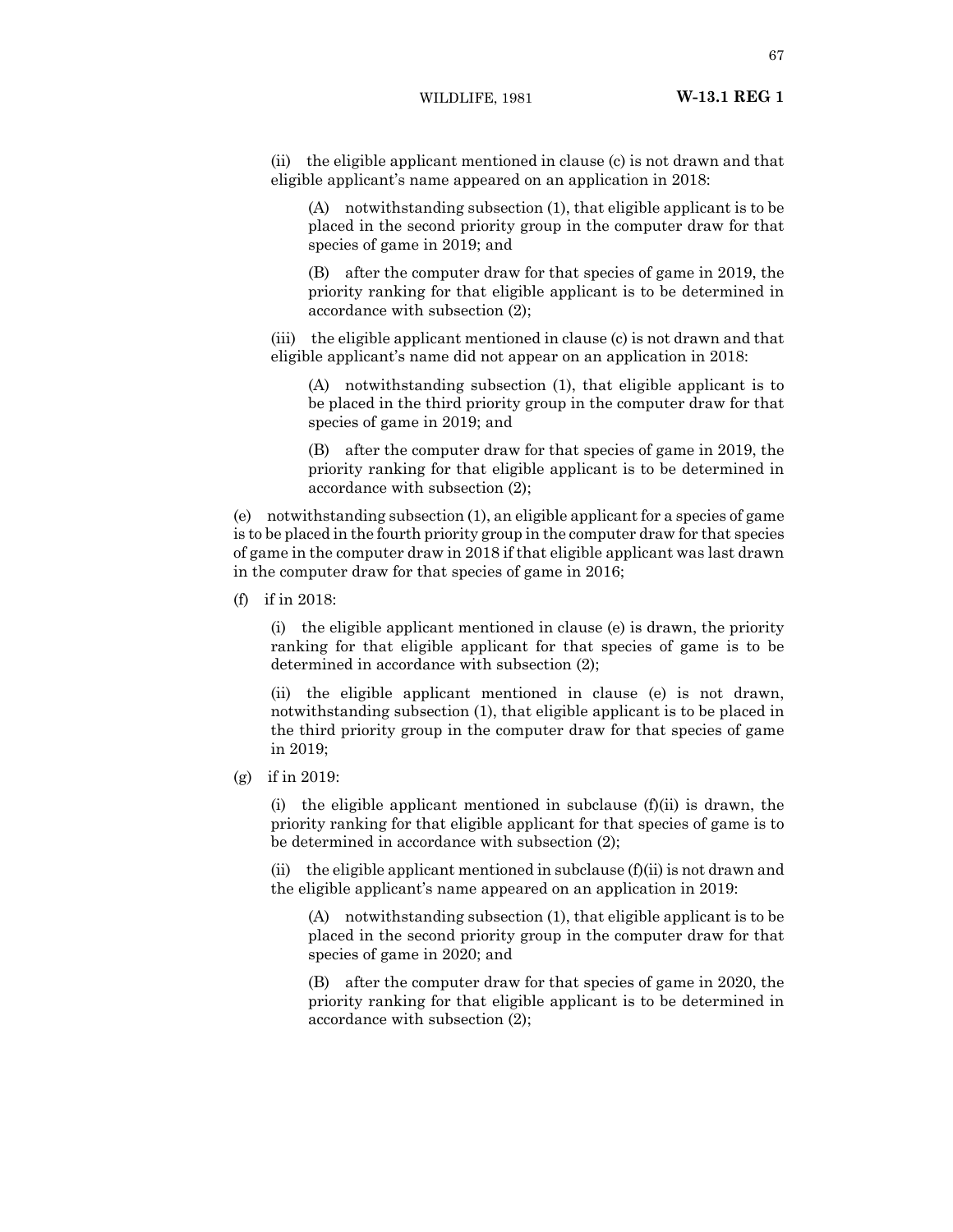## **W-13.1 REG 1** WILDLIFE, 1981

(iii) the eligible applicant mentioned in subclause  $(f)(ii)$  is not drawn and the eligible applicant's name did not appear on an application in 2019:

(A) notwithstanding subsection (1), that eligible applicant is to be placed in the third priority group in the computer draw for that species of game in 2020; and

(B) after the computer draw for that species of game in 2020, the priority ranking for that eligible applicant is to be determined in accordance with subsection (2);

(h) an eligible applicant for a species of game is to be placed in the fifth priority group for that species of game in the computer draw in 2018 if that eligible applicant was last drawn in the computer draw for that species of game in 2017;

(i) if in 2018:

(i) the eligible applicant mentioned in clause (h) is drawn, the priority ranking for that eligible applicant for that species of game after the 2018 computer draw is to be determined in accordance with subsection (2);

(ii) the eligible applicant mentioned in clause (h) is not drawn, notwithstanding subsection (1), that eligible applicant is to be placed in the fourth priority group in the computer draw for that species of game in 2019;

(j) if in 2019:

(i) the eligible applicant mentioned in subclause (i)(ii) is drawn, the priority ranking for that eligible applicant for that species of game is to be determined in accordance with subsection (2);

(ii) the applicant mentioned in subclause  $(i)(ii)$  is not drawn, notwithstanding subsection (1), that eligible applicant is to be placed in the third priority group in the computer draw in 2020;

(k) if in 2020:

(i) the eligible applicant mentioned in subclause  $(i)(ii)$  is drawn, the priority ranking for that eligible applicant for that species of game is to be determined in accordance with subsection (2);

(ii) the applicant mentioned in subclause  $(i)(ii)$  is not drawn and that eligible applicant's name appeared on an application in 2020:

(A) notwithstanding subsection (1), that eligible applicant is to be placed in the second priority group in the computer draw in 2021; and

(B) after the computer draw in 2021, the priority ranking for that eligible applicant for that species of game is to be determined in accordance with subsection (2);

(iii) the applicant mentioned in subclause  $(j)(ii)$  is not drawn and that eligible applicant's name did not appear on an application in 2020:

(A) notwithstanding subsection (1), that eligible applicant is to be placed in the third priority group in the computer draw in 2021; and

(B) after the computer draw in 2021, the priority ranking for that eligible applicant for that species of game is to be determined in accordance with subsection (2).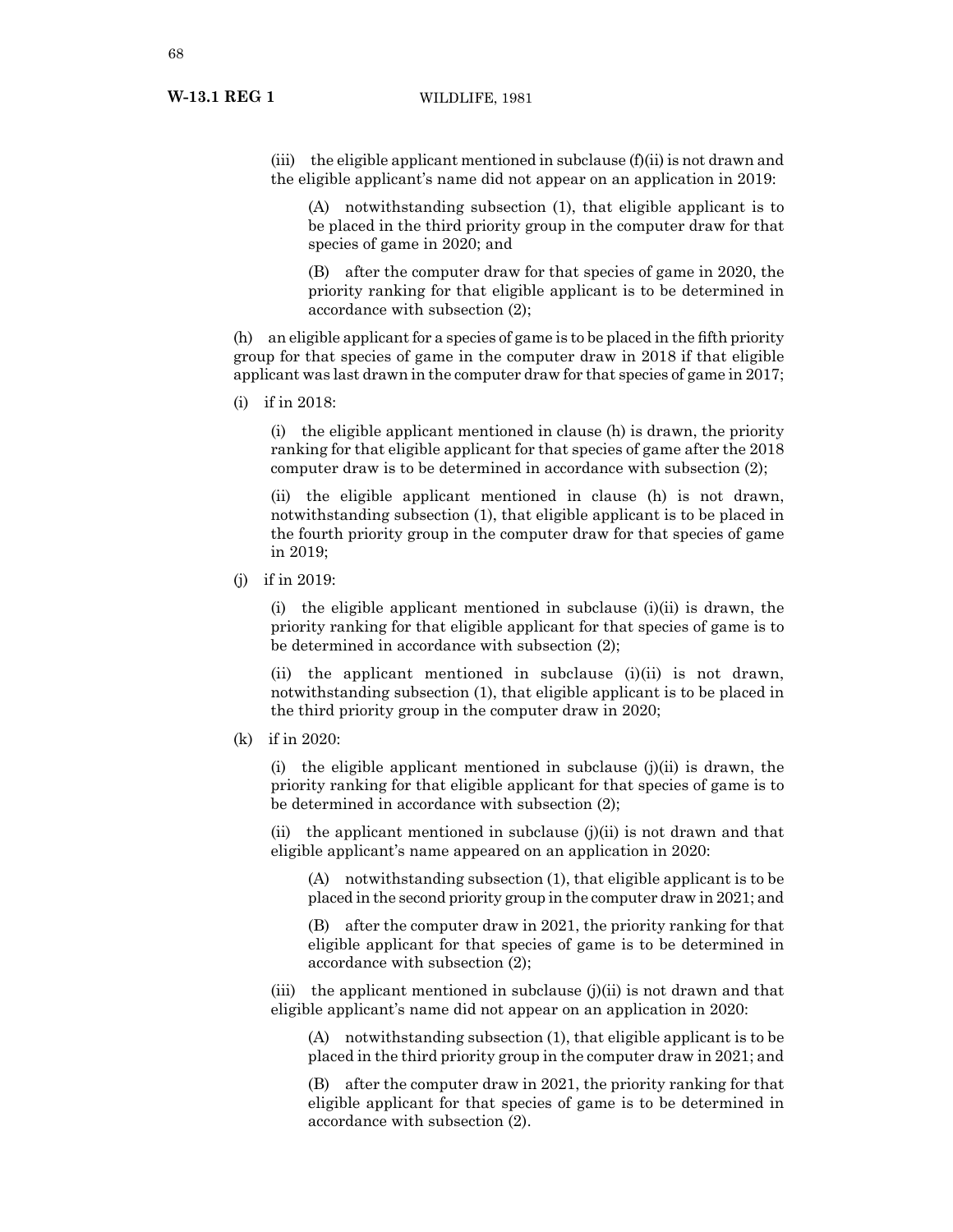(2.1) Subject to subsection (5), in conducting the computer draw mentioned in section 63 and in issuing game draw licences for Canadian Resident White-tailed Deer:

(a) applicants are to be placed into priority groups in accordance with subsection (2.2); and

(b) game draw licences are to be issued randomly, based on the number of game draw licences available in an area:

(i) first to eligible applicants in the first priority group until the number of game draw licences for an area is exhausted; and

(ii) if all eligible applicants in the first priority group are issued licences and any game draw licences remain to be issued for an area, then to the second priority group.

 $(2.2)$  For the purposes of subsection  $(2.1)$ :

(a) the first priority group consists of the following:

(i) in the case of an application submitted by one eligible applicant, an eligible applicant who has an immediate family member who is a Saskatchewan resident; and

(ii) in the case of an application submitted by more than one eligible applicant, if all those eligible applicants meet the criterion set out in subclause (i), those eligible applicants;

(b) the second priority group consists of the following:

(i) in the case of an application submitted by one eligible applicant, an eligible applicant who does not meet the criterion set out in subclause (a)(i); and

(ii) in the case of an application submitted by more than one eligible applicant, if at least one of those eligible applicants does not meet the criterion set out in subclause (a)(i), those eligible applicants.

(3) If a person to whom a game draw licence has been issued establishes, to the satisfaction of the minister, that the person was unable to use that licence as a result of injury, illness, family emergency or any other similar circumstance, the minister may cancel the licence and that person is deemed not to have his or her name drawn in the computer draw for a game draw licence for the purposes of subsection  $(2)$  or  $(2.2)$ .

(4) If the last application drawn for any area includes more than one applicant, the minister may issue up to three additional game draw licences even if the number of game draw licences exceeds the allotted quota.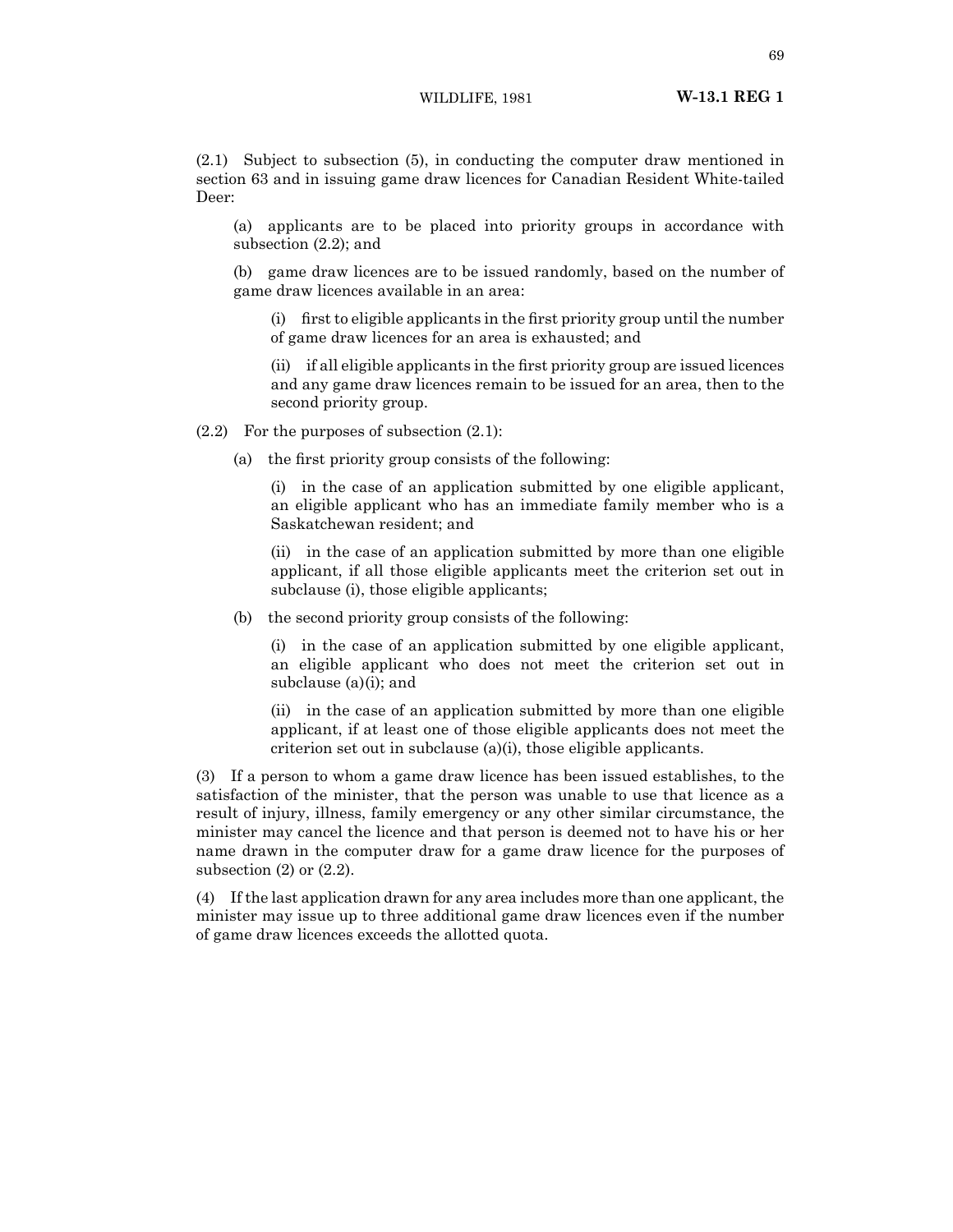(5) If the minister establishes a computer draw pursuant to section 62.1 and, due to the circumstances, applicants cannot be placed into priority groups in accordance with subsection (2) or (2.2), game draw licences are to be issued randomly until the number of game draw licences for an area is exhausted.

(6) The minister may issue a game draw licence to an eligible applicant in accordance with subsection (1), (2.1) or (5) after the minister receives from that applicant:

- (a) an allocation fee of \$10, including GST; and
- (b) the applicable game bird licence fee set out in Table 1 or big game licence fee set out in Table 2.

(7) The minister may specify on a game draw licence the periods and the area within which the licensee is permitted to hunt.

(8) Notwithstanding any other provision of these regulations, the licences available for antlerless mule deer for an area must be assigned by the computer draw to eligible applicants who are under 16 years of age, until the first of the following circumstances occurs:

(a) all of the eligible applicants who are under 16 years of age have been issued a licence; or

(b) 25% of the licences available for antlerless mule deer for an area have been issued to eligible applicants who are under 16 years of age.

> 5 Apr 2012 SR 18/2012 s9; 17 May 2013 SR 31/2013 s17; 4 May 2018 SR 29/2018 s30; 5 Apr 2019 SR 24/2019 s14; 8 Apr 2022 SR 20/2022 s8.

## **Allocation of game draw licences**

**63.02**(1) In this section, **"game draw licence type"** means a licence drawn in the computer draw for one of the following species:

- (a) elk;
- (b) moose;
- (c) mule deer;
- (d) antlerless mule deer;
- (e) pronghorn antelope.

(2) The minister may cancel the game draw licence or licences that a Saskatchewan resident wishes to decline if the Saskatchewan resident's name was drawn for 3 or more game draw licence types in the year and the Saskatchewan resident requests in writing that the minister cancel:

(a) 1 game draw licence type of the Saskatchewan resident's choice if the Saskatchewan resident was selected for 3 game draw licence types;

(b) 1 or 2 game draw licence types of the Saskatchewan resident's choice if the Saskatchewan resident was selected for 4 game draw licence types; or

(c) 1, 2 or 3 game draw licence types of the Saskatchewan resident's choice if the Saskatchewan resident was selected for 5 game draw licence types.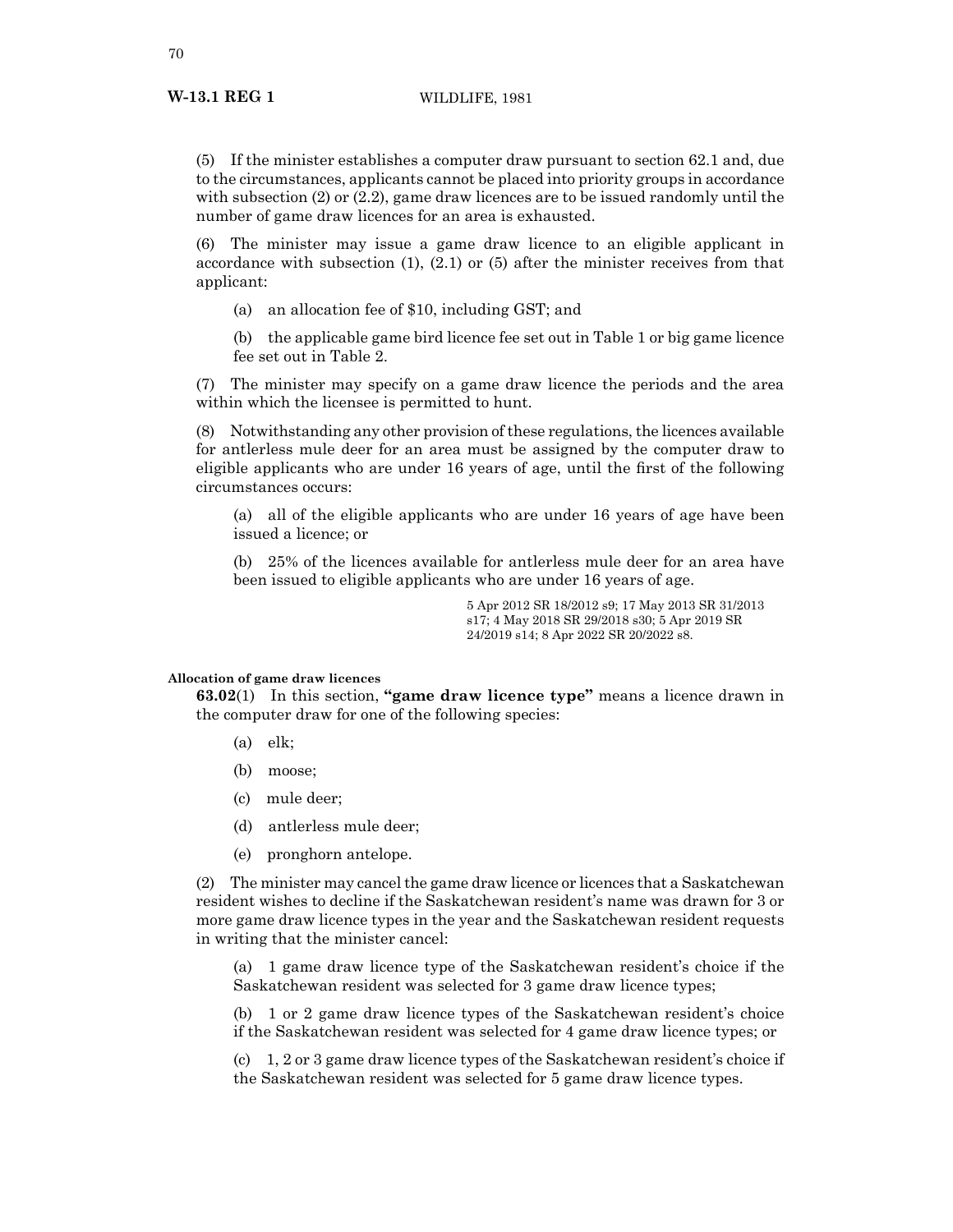WILDLIFE, 1981 **W-13.1 REG 1**

(3) A request made pursuant to subsection (2) must be received before August 1 in the year in which the draw takes place.

(4) For the purposes of sections 38 and 63.01, if the minister cancels a game draw licence pursuant to subsection (2), the Saskatchewan resident who declined the game draw licence in accordance with that subsection is deemed not to have had his or her name drawn in the computer draw in that year for that game draw licence type.

4 May 2018 SR 29/2018 s31.

## PART IX.1 **Subsistence-Use Barren-Ground Caribou Licence**

**Interpretation**

**63.1** In sections 63.2 to 63.91, **"licence"** means a Subsistence-Use Barren-Ground Caribou Licence issued by the minister pursuant to section 63.2.

23 Sep 88 SR 73/88 s20.

#### **Licence**

**63.2** The minister may issue a licence to a person who:

(a) is a permanent resident of Wildlife Management Zone 76; and

(b) demonstrates, to the satisfaction of the minister the use of caribou as a means of sustenance the person, the person's family or other persons.

23 Sep 88 SR 73/88 s20; 7 Apr 2017 SR 30/2017 s45.

#### **Dependants of licensee**

**63.3** The minister may, when issuing a licence pursuant to section 63.2, specify as a dependant of the licensee any other person who:

(a) is a permanent resident of Wildlife Management Zone 76; and

(b) demonstrates to the satisfaction of the minister the use of caribou as a means of sustenance for the person or for the person's family.

> 23 Sep 88 SR 73/88 s20; 5 Apr 2012 SR 18/2012 s10; 7 Apr 2017 SR 30/2017 s46.

## **List of names**

**63.4** Where the minister specifies, pursuant to section 63.3, one or more persons as dependants of the holder of a licence, the minister shall list the names of the dependants on the licence.

23 Sep 88 SR 73/88 s20.

#### **Limit**

**63.5** The holder of a licence may hunt, between October 15 in a year and April 15 in the year next following:

(a) four barren-ground caribou of either sex as the licensee; and

(b) four barren-ground caribou of either sex for each dependant listed on the licence.

> 23 Sep 88 SR 73/88 s20; 24 Sep 93 SR 79/93 s20; 5 Apr 2012 SR 18/2012 s11.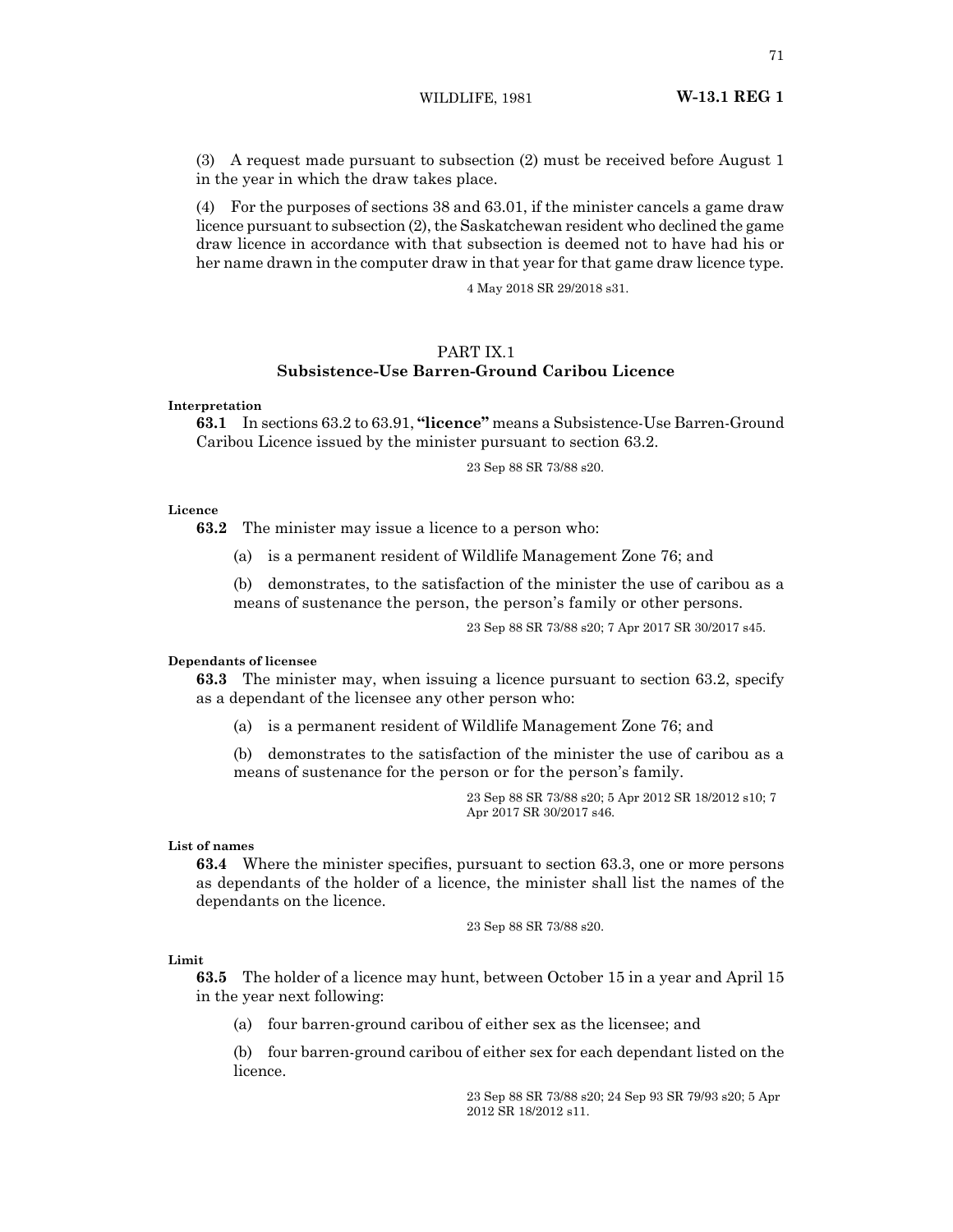## **W-13.1 REG 1** WILDLIFE, 1981

#### **Dependant not entitled to licence**

**63.6** A person who is specified as a dependant of the holder of a licence is not entitled to be issued a licence or to be a dependant of more than one holder of a licence.

23 Sep 88 SR 73/88 s20.

## **Licensee, etc., not entitled to other licences**

**63.7** A person who is the holder of a licence or who is specified as a dependant of the holder of a licensee is not entitled to be issued a First Barren-Ground Caribou Licence or a Second Barren-Ground Caribou Licence.

23 Sep 88 SR 73/88 s20; 5 Apr 2012 SR 18/2012 s12.

## **Report**

**63.8** The holder of a licence shall, within one month of the end of the period mentioned in section 63.5, submit a report to the director setting out the number of caribou taken pursuant to the licence and the age and sex of each of those caribou.

23 Sep 88 SR 73/88 s20.

## **Fees**

**63.9** The fee payable for each:

- (a) licence is \$10.28;
- (b) dependant listed on a licence is \$5.14.

23 Sep 88 SR 73/88 s20; 2 Aug 91 SR 59/91 s16.

#### **Committee**

**63.91** The minister may appoint not more than three persons as a committee which shall:

(a) review applications from persons for licences;

(b) review applications from persons desiring to be specified as dependants of the holders of licences; and

(c) make reports to the minister respecting the eligibility of the applicants mentioned in clauses (a) and (b).

23 Sep 88 SR 73/88 s20.

**64 to 85 Repealed.** 3 Sep 82 SR 116/82 s23.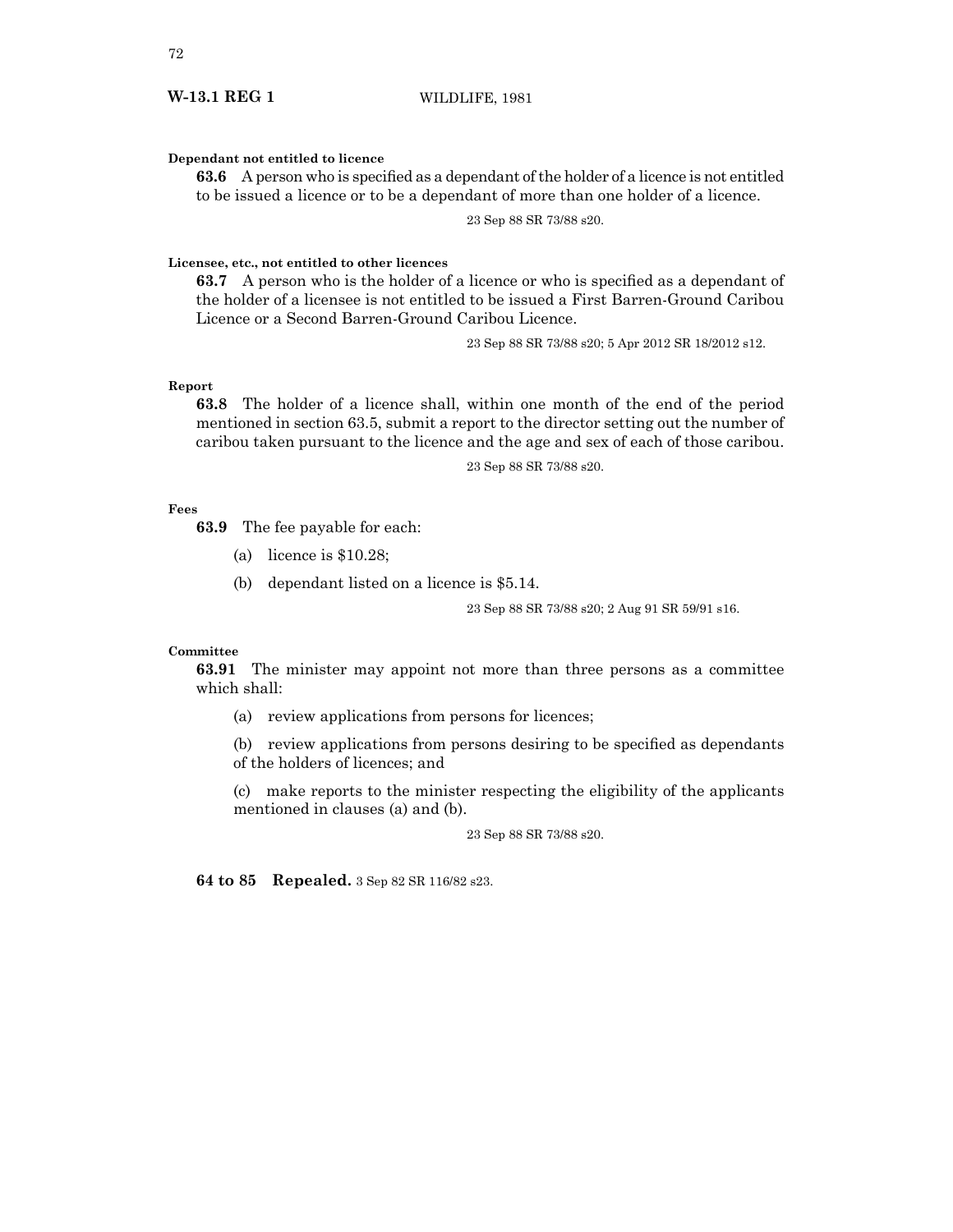WILDLIFE, 1981 **W-13.1 REG 1**

## PART XII.1 **Certain Provisions**

#### **Certain provisions prescribed for Act**

**85.1**(1) Subclause  $7(2)(c)(i)$ , clause  $5(1)(a)$ , subsection  $6(1)$  and sections 14 and 47 of these regulations are prescribed for the purpose of subsection 74(2) of the Act.

(2) Clause  $5(1)(a)$  and subsection  $6(1)$  of these regulations are prescribed for the purpose of clause  $76(1)(c)$  of the Act.

(3) Subclause  $7(2)(c)(i)$  and sections 14 and 47 of these regulations are prescribed for the purpose of clause  $76(1)(a.1)$  of the Act.

4 Mar 2016 SR 31/2016 s18.

## PART XII.2 **Designated Laboratories**

#### **Designations**

**85.2** The following laboratories are designated as laboratories for the purposes of subclause  $67(1)(a)(i)$  of the Act:

(a) Department of Veterinary Pathology, Western College of Veterinary Medicine, University of Saskatchewan, Saskatoon, Saskatchewan;

(b) Forensic Unit, Alberta Justice and Solicitor General, Fish and Wildlife Enforcement Branch, Government of Alberta, Edmonton, Alberta;

(c) National Forensic Laboratory, United States Fish and Wildlife Service, Department of the Interior, Government of the United States, Ashland, Oregon, United States of America;

(d) Department of Biological Sciences, University of Alberta, Edmonton, Alberta; and

(e) **Repealed.** 22 Aug 2014 SR 72/2014 s17.

(f) **Repealed.** 22 Aug 2014 SR 72/2014 s17.

(g) Natural Resources DNA Profiling and Forensic Centre, Trent University, Peterborough, Ontario;

(h) Dahlstrom Forensics, Zehner, Saskatchewan.

2 Aug 91 SR 59/91 s17; 19 Sep 97 SR 87/97 s17; 9 Jly 99 SR 52/1999 s14; 8 Mar 2002 SR 19/2002 s19; 6 Aug 2004 SR 67/2004 s20; 21 Apr 2006 SR 32/2006 s10; 22 Aug 2014 SR 72/2014 s17; 7 Apr 2017 SR 30/2017 s47.

## PART XIII **Repeal**

**Sask. Reg. 160/80 repealed**

**86** *The Wildlife Regulations, 1980* are repealed.

29 Aug 81 cW-13.1 Reg 1 s86.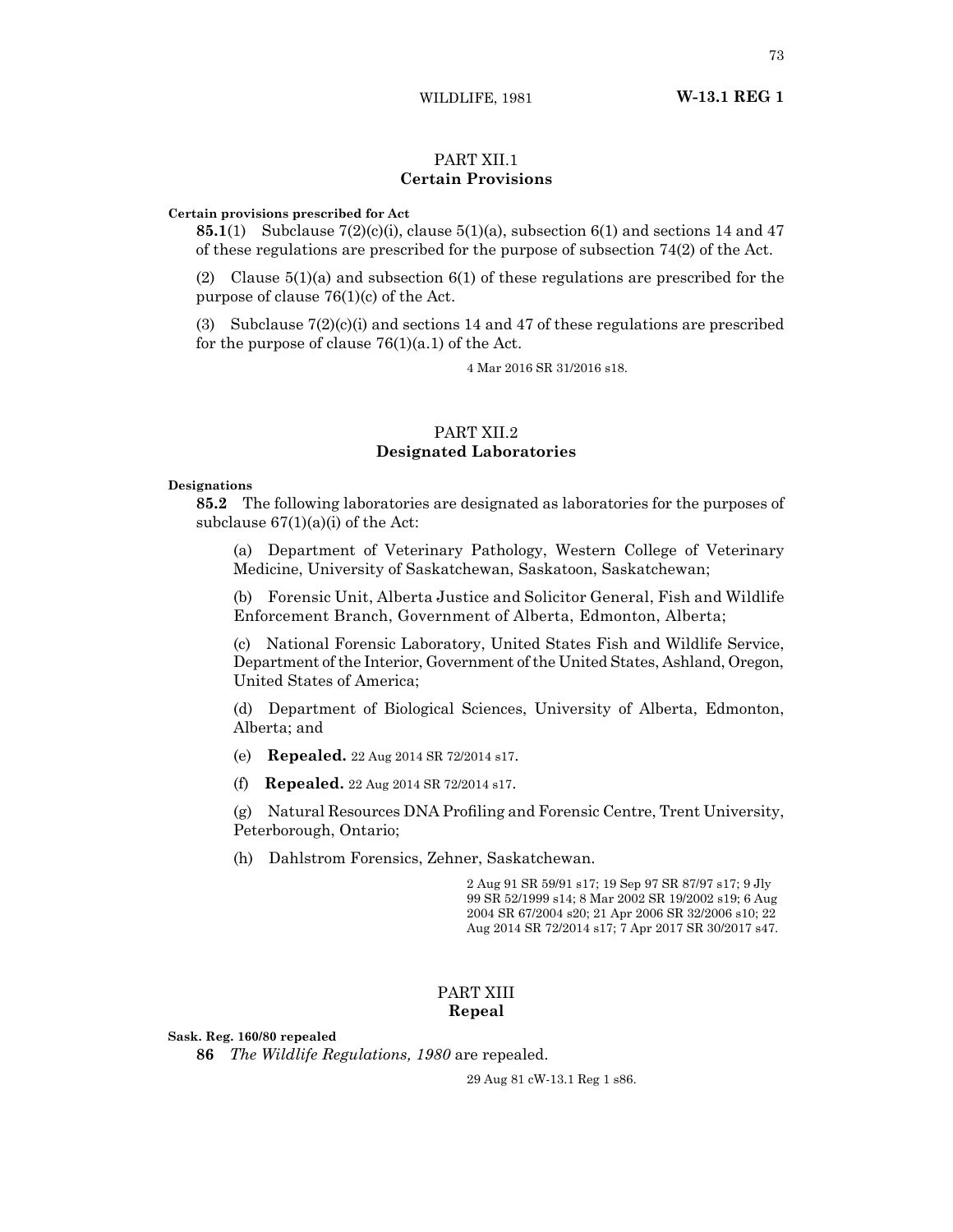# **Appendix**

## TABLE 1 [*Section 37*]

## **Game Bird Licence Fees** Includes GST

| <i>Item</i>    | <i>Type of Licence</i>                          | Fee $(\$)$ |
|----------------|-------------------------------------------------|------------|
| 1              | Saskatchewan Resident Game Bird Licence         | 25         |
| $\overline{2}$ | Saskatchewan Resident Youth Game Bird Licence   | 10         |
| 3              | Canadian Resident Game Bird Licence             | 100        |
| 4              | Non-resident Game Bird Licence                  | 200        |
| 5              | Saskatchewan Resident Veteran Game Bird Licence | No fee     |
| 6              | Canadian Resident Veteran Game Bird Licence     | No fee     |

8 Apr 2022 SR 20/2022 s9.

# TABLE 2

# [*Subsection 38(4)*]

## **Big Game Licence Fees** Includes GST

| <i>Item</i>    | Type of Licence                                                      | Fee $(\$)$ |
|----------------|----------------------------------------------------------------------|------------|
| $\mathbf{1}$   | First Saskatchewan Resident White-tailed Deer Licence                | 45         |
| $\overline{2}$ | Second Saskatchewan Resident White-tailed Deer Licence               | 45         |
| 3              | First Saskatchewan Resident Antlerless White-tailed Deer<br>Licence  | 35         |
| $\overline{4}$ | Second Saskatchewan Resident Antlerless White-tailed Deer<br>Licence | 30         |
| 5              | First Canadian Resident White-tailed Deer Licence                    | 180        |
| 6              | Second Canadian Resident White-tailed Deer Licence                   | 180        |
| 7              | Guided First White-tailed Deer Licence                               | 360        |
| 8              | Guided Second White-tailed Deer Licence                              | 360        |
| 9              | Saskatchewan Resident Elk Licence                                    | 45         |
| 10             | Saskatchewan Resident Moose Licence                                  | 55         |
| 11             | Guided Moose Licence                                                 | 400        |
| 12             | First Saskatchewan Resident Barren-ground Caribou Licence            | 30         |
| 13             | Second Saskatchewan Resident Barren-ground Caribou Li-<br>cence      | 30         |
| 14             | First Saskatchewan Resident Black Bear Licence                       | 30         |
| 15             | Second Saskatchewan Resident Black Bear Licence                      | 25         |
| 16             | Canadian Resident Black Bear Licence                                 | 120        |
| 17             | Guided Black Bear Licence                                            | 240        |
| 18             | Saskatchewan Resident Wolf Licence                                   | 55         |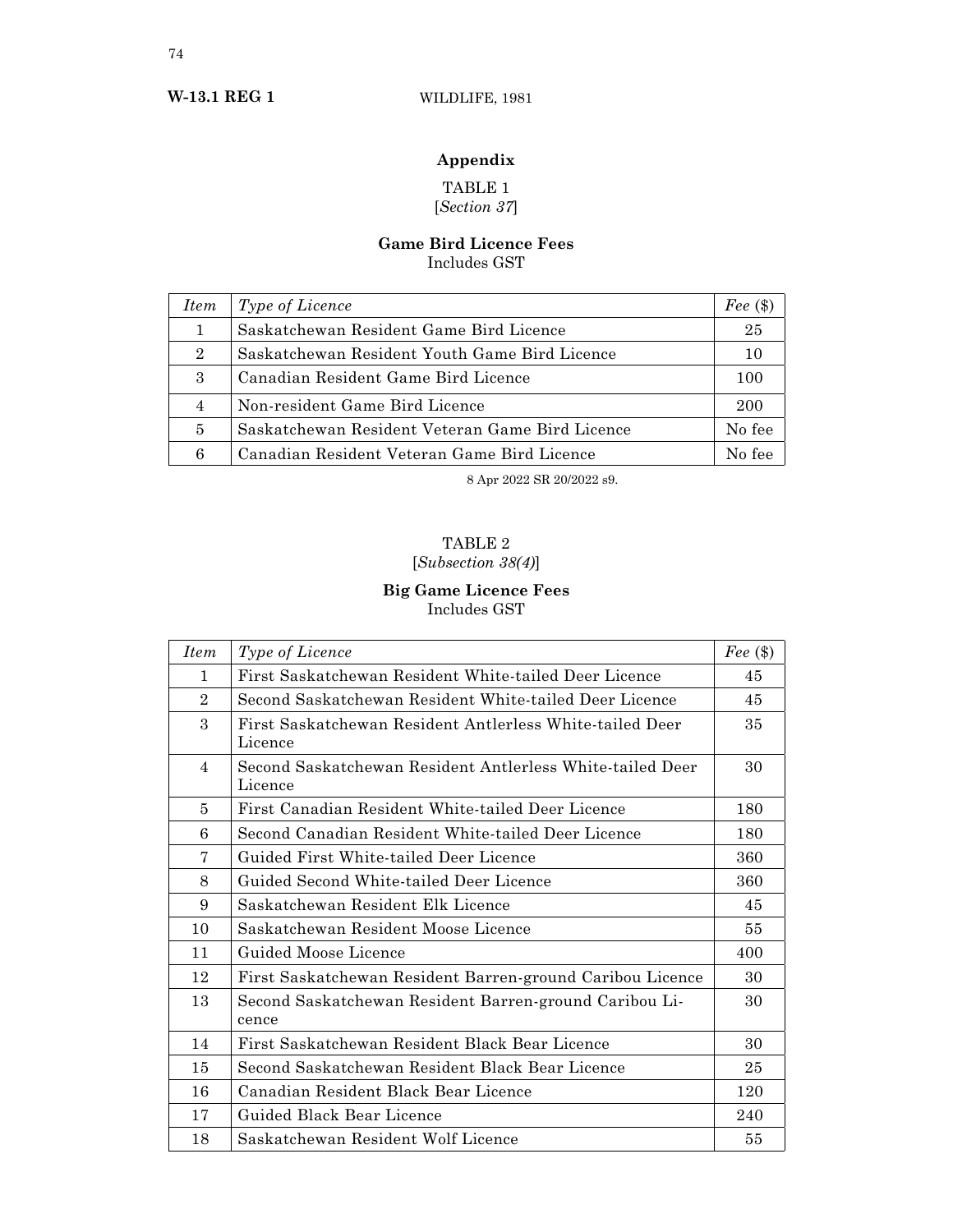| <b>Item</b> | Type of Licence                                                              | Fee $(\$)$ |
|-------------|------------------------------------------------------------------------------|------------|
| 19          | Saskatchewan Resident Mule Deer Archery Licence                              | 50         |
| 20          | Saskatchewan Resident Special Antelope Licence                               | 50         |
| 21          | Saskatchewan Big Game Management Licence                                     | 30         |
| 22          | Saskatchewan Resident Youth White-tailed Deer Licence                        | 10         |
| 23          | Saskatchewan Resident Special First Elk Licence                              | 70         |
| 24          | Saskatchewan Resident Special Second Elk Licence                             | 65         |
| 25          | Saskatchewan Resident Special Moose Licence                                  | 70         |
| 26          | Saskatchewan Resident Special Mule Deer Licence                              | 50         |
| 27          | Saskatchewan Resident Special First Antlerless Mule Deer<br>Licence          | 35         |
| 28          | Saskatchewan Resident Special Second Antlerless Mule Deer<br>Licence         | 30         |
| 29          | Saskatchewan Resident Special Third Antlerless Mule Deer<br>Licence          | 30         |
| 30          | Saskatchewan Resident Special Fourth Antlerless Mule Deer<br>Licence         | 30         |
| 31          | First Saskatchewan Resident Veteran White-tailed Deer<br>Licence             | No fee     |
| 32          | Second Saskatchewan Resident Veteran White-tailed Deer<br>Licence            | No fee     |
| 33          | First Saskatchewan Resident Veteran Antlerless White-tailed<br>Deer Licence  | No fee     |
| 34          | Second Saskatchewan Resident Veteran Antlerless<br>White-tailed Deer Licence | No fee     |
| 35          | Saskatchewan Resident Veteran Moose Licence                                  | No fee     |
| 36          | Saskatchewan Resident Veteran Elk Licence                                    | No fee     |
| 37          | Saskatchewan Resident Veteran First Black Bear Licence                       | No fee     |
| 38          | Saskatchewan Resident Veteran Second Black Bear Licence                      | No fee     |
| 39          | Canadian Resident Veteran Black Bear Licence                                 | No fee     |
| 40          | Saskatchewan Resident Veteran Wolf Licence                                   | No fee     |
| 41          | Saskatchewan Resident Veteran Archery Mule Deer Licence                      | No fee     |

8 Apr 2022 SR 20/2022 s9.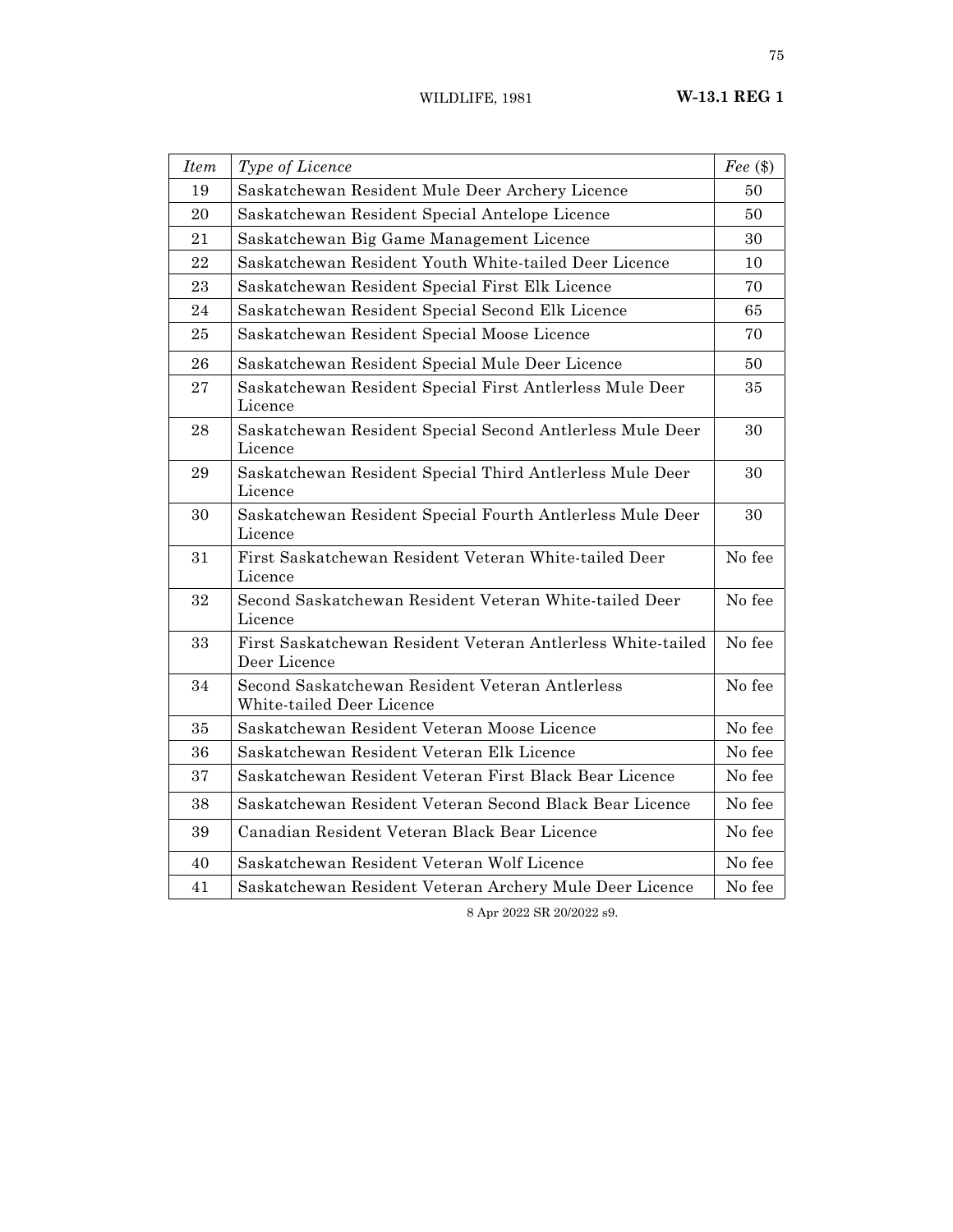# TABLE 3

# [*Section 44*]

## **Fur Licence Fees** Includes GST

| <i>Item</i>    | <i>Type of Licence</i>                                                                                                     | Fee $(\$)$ |
|----------------|----------------------------------------------------------------------------------------------------------------------------|------------|
| $\mathbf{1}$   | Southern Fur Conservation Area Fur Licence (valid only in<br>those portions of Saskatchewan lying in the southern fur con- | 45         |
|                | servation area)                                                                                                            |            |
| $\overline{2}$ | Saskatchewan Treaty Indian Fur Licence (valid only for sale of<br>furs taken on an Indian Reserve)                         | No fee     |
| $\mathcal{S}$  | Saskatchewan Resident Youth Fur Licence                                                                                    | No fee     |
| $\overline{4}$ | Northern Fur Conservation Area Fur Licence (valid only in<br>those portions of Saskatchewan lying in the northern fur con- |            |
|                | servation area)                                                                                                            | 25         |
| 5              | Saskatchewan Resident Fur Dealer Licence                                                                                   | 65         |
|                | plus, fee for each agent to a maximum of three                                                                             | 65         |
| 6              | Non-resident Fur Dealer Licence                                                                                            | 480        |

8 Apr 2022 SR 20/2022 s9.

# TABLE 4

**Repealed.** 5 Apr 2012 SR 18/2012 s13.

## TABLE 5 **Repealed.** 23 Sep 88 SR 73/88 s21.

## TABLE 6 **Repealed.** 15 Jly 94 SR 45/94 s16.

## TABLE 7

## (*Subsection 19(4)*)

## **Rural Municipalities Closed to Hunting Fur Animals with Dogs**

The Rural Municipality of Cambria No. 6

The Rural Municipality of Surprise Valley No. 9

The Rural Municipality of Poplar Valley No. 12

The Rural Municipality of Lone Tree No. 18

The Rural Municipality of Frontier No. 19

The Rural Municipality of Lomond No. 37

The Rural Municipality of The Gap No. 39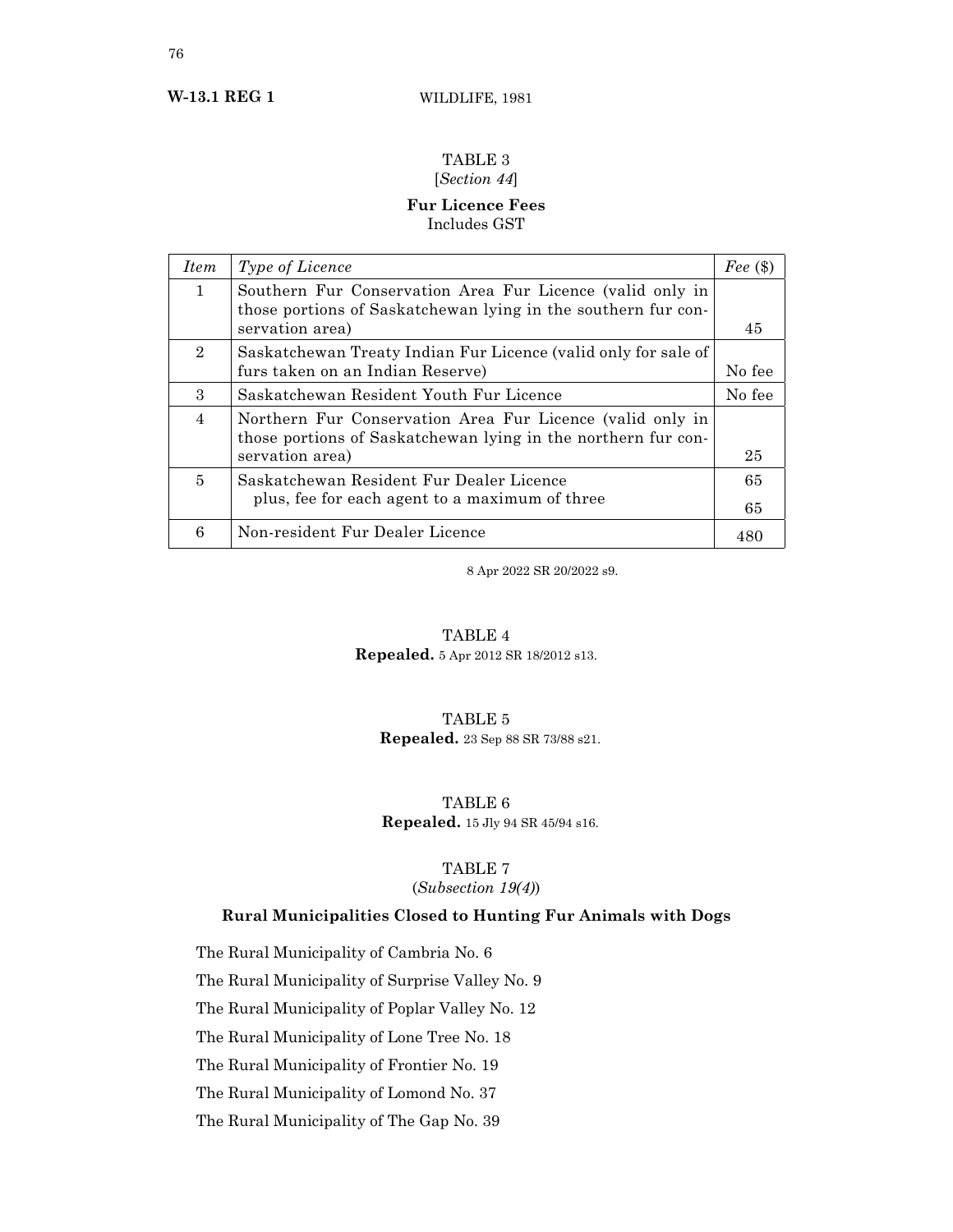WILDLIFE, 1981 **W-13.1 REG 1**

The Rural Municipality of Bengough No. 40 The Rural Municipality of Willow Bunch No. 42 The Rural Municipality of Mankota No. 45 The Rural Municipality of Glen McPherson No. 46 The Rural Municipality of Tecumseh No. 65 The Rural Municipality of Griffin No. 66 The Rural Municipality of Weyburn No. 67 The Rural Municipality of Stonehenge No. 73 The Rural Municipality of Wood River No. 74 The Rural Municipality of Pinto Creek No. 75 The Rural Municipality of Wise Creek No. 77 The Rural Municipality of Grassy Creek No. 78 The Rural Municipality of Fillmore No. 96 The Rural Municipality of Wellington No. 97 The Rural Municipality of Scott No. 98 The Rural Municipality of Caledonia No. 99 The Rural Municipality of Whiska Creek No. 106 The Rural Municipality of Lac Pelletier No. 107 The Rural Municipality of Moosomin No. 121 The Rural Municipality of Martin No. 122 The Rural Municipality of Francis No. 127 The Rural Municipality of Lajord No. 128 The Rural Municipality of Bratt's Lake No. 129 The Rural Municipality of Redburn No. 130 The Rural Municipality of Baildon No. 131 The Rural Municipality of Hillsborough No. 132 The Rural Municipality of Rodgers No. 133 The Rural Municipality of Shamrock No. 134 The Rural Municipality of Lawtonia No. 135 The Rural Municipality of Coulee No. 136 The Rural Municipality of Swift Current No. 137 The Rural Municipality of Enterprise No. 142 The Rural Municipality of Wolseley No. 155 The Rural Municipality of South Qu'Appelle No. 157 The Rural Municipality of Sherwood No. 159 The Rural Municipality of Moose Jaw No. 161 The Rural Municipality of Caron No. 162 The Rural Municipality of Chaplin No. 164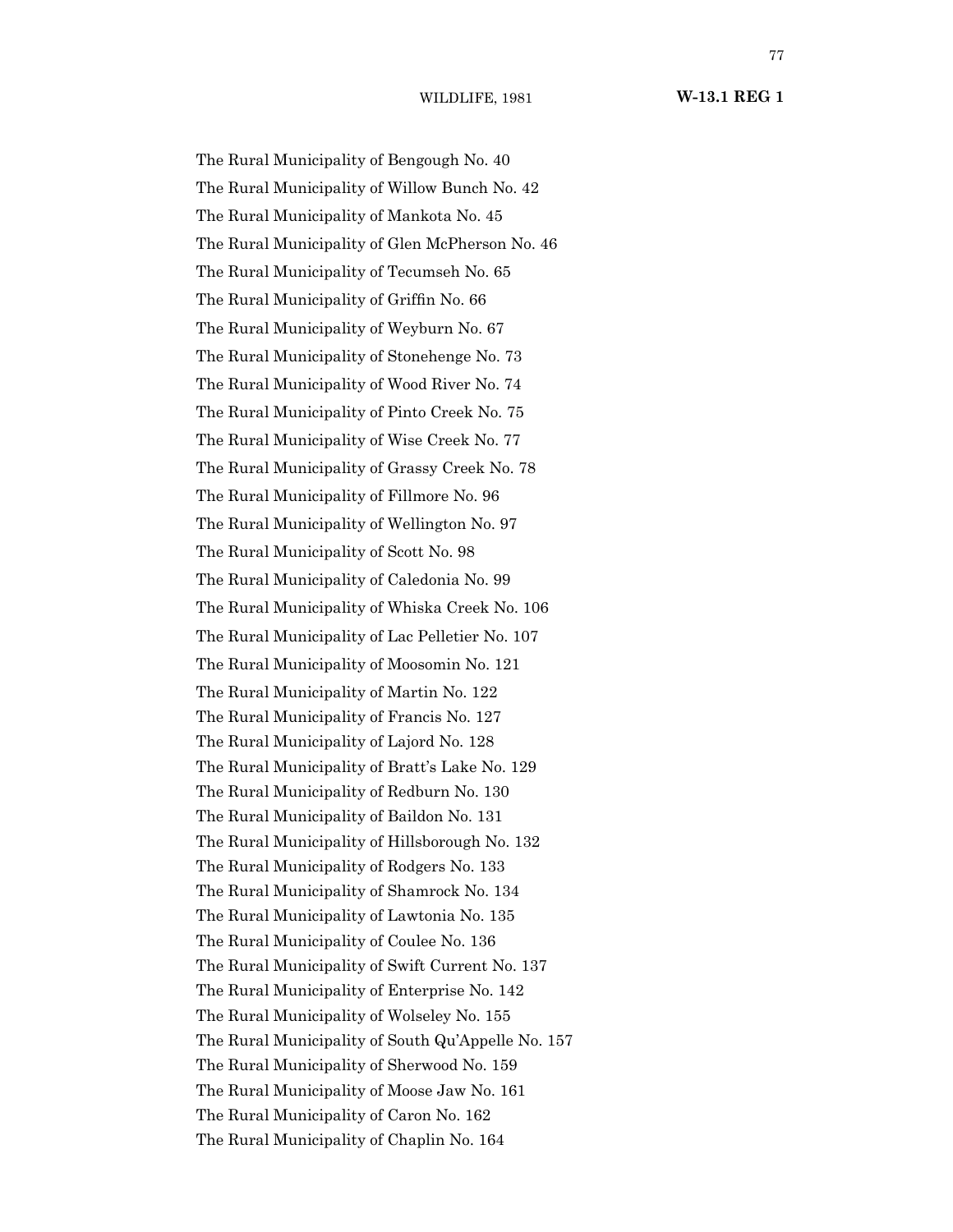The Rural Municipality of Morse No. 165 The Rural Municipality of Excelsior No. 166 The Rural Municipality of Grayson No. 184 The Rural Municipality of North Qu'Appelle No. 187 The Rural Municipality of Lumsden No. 189 The Rural Municipality of Marquis No. 191 The Rural Municipality of Churchbridge No. 211 The Rural Municipality of Sarnia No. 221 The Rural Municipality of Craik No. 222 The Rural Municipality of Huron No. 223 The Rural Municipality of Maple Bush No. 224 The Rural Municipality of Miry Creek No. 229 The Rural Municipality of Wallace No. 243 The Rural Municipality of Orkney No. 244 The Rural Municipality of Touchwood No. 248 The Rural Municipality of Last Mountain Valley No. 250 The Rural Municipality of Arm River No. 252 The Rural Municipality of Willner No. 253 The Rural Municipality of Monet No. 257 The Rural Municipality of Snipe Lake No. 259 The Rural Municipality of Newcombe No. 260 The Rural Municipality of Chesterfield No. 261 The Rural Municipality of Kutawa No. 278 The Rural Municipality of Mount Hope No. 279 The Rural Municipality of McCraney No. 282 The Rural Municipality of Rosedale No. 283 Rural Municipality of Pleasant Valley No. 288 Rural Municipality of Prairie Rose No. 309 The Rural Municipality of Morris No. 312 The Rural Municipality of Oakdale No. 320 The Rural Municipality of Prairiedale No. 321 The Rural Municipality of Preeceville No. 334 The Rural Municipality of Sasman No. 336 The Rural Municipality of Corman Park No. 344 The Rural Municipality of Vanscoy No. 345 The Rural Municipality of Glenside No. 377 The Rural Municipality of Rosemount No. 378 The Rural Municipality of Pleasantdale No. 398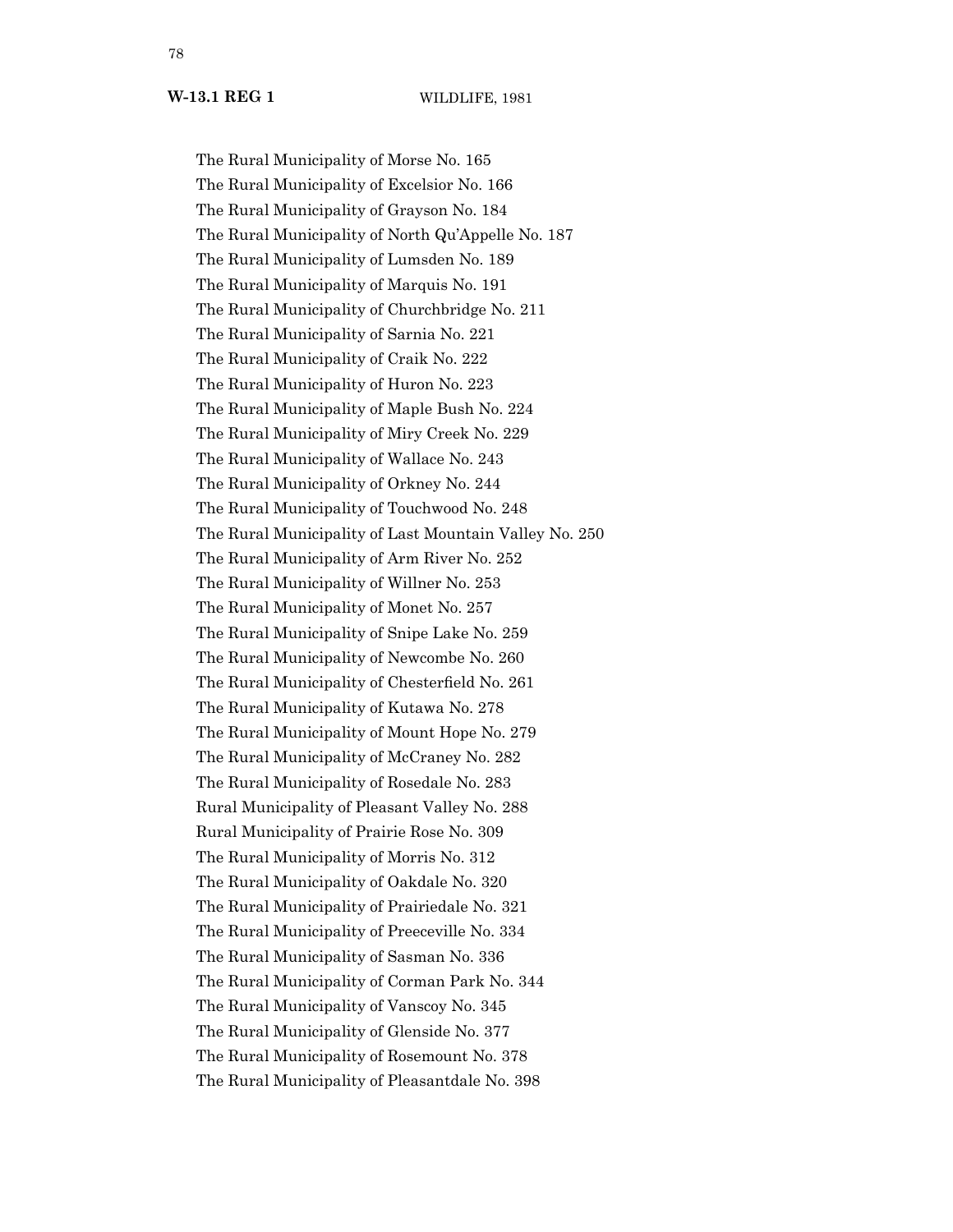WILDLIFE, 1981 **W-13.1 REG 1**

The Rural Municipality of Laird No. 404 The Rural Municipality of Buffalo No. 409 The Rural Municipality of Round Valley No. 410 The Rural Municipality of Bjorkdale No. 426 The Rural Municipality of Star City No. 428 The Rural Municipality of Flett's Springs No. 429 The Rural Municipality of Battle River No. 438 The Rural Municipality of Manitou Lake No. 442 The Rural Municipality of Leask No. 464 The Rural Municipality of Round Hill No. 467 The Rural Municipality of Meota No. 468 The Rural Municipality of Paynton No. 470 The Rural Municipality of Shellbrook No. 493 The Rural Municipality of Medstead No. 497 The Rural Municipality of Lakeland No. 521

13 Sep 85 SR 100/85 s20; 29 Aug 86 SR 93/86 s17; 27 Nov 87 SR 119/87 s18; 23 Sep 88 SR 73/88 s21; 29 Dec 89 SR 82/89 s8; 24 Sep 93 SR 79/93 s21; 24 Nov 95 SR 70/95 s7; 22 Sep 2000 SR 71/2000 s13.

# TABLE 8

## [*Subsection 36.1(8)*]

## **Resource Allocation Licence Fees** Includes GST

| <i>Item</i>    | Type of Licence                                              | Fee $(\$)$ |
|----------------|--------------------------------------------------------------|------------|
|                | Resource Allocation Licence, Guided First White-tailed Deer  | 100        |
| $\overline{2}$ | Resource Allocation Licence, Guided Second White-tailed Deer | 100        |
| 3              | Resource Allocation Licence, Guided Bear                     | 100        |
|                | Resource Allocation Licence, Guided Moose                    | 100        |

8 Apr 2022 SR 20/2022 s9.

**NOTE:** The following dispensation from publication appeared in the appendix to *The Wildlife Amendment Regulations, 1993 (No.2)*, gazetted September 24, 1993: